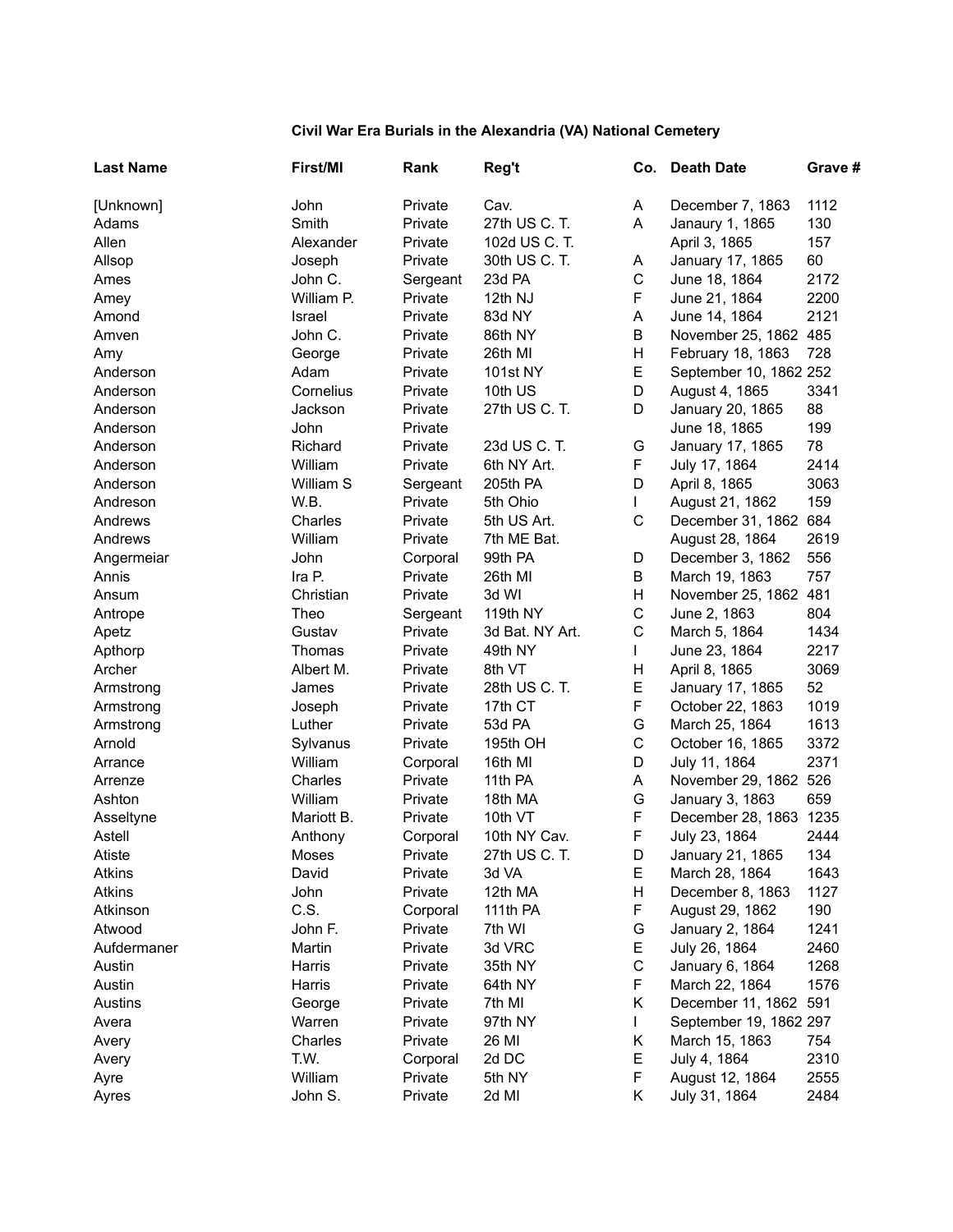| Babcock          | Hubert      | Private             | 1st NY Cav.    | D  | July 4, 1864            | 2307 |
|------------------|-------------|---------------------|----------------|----|-------------------------|------|
| Bachman          | Benjamin    | Private             | 202 PA         | A  | November 13, 1864 2875  |      |
| Backhouse        | George W.   | Private             | 4th PA Cav.    |    | September 4, 1862       | 210  |
| Bacon            | George      | Private             | 12th MA        | Н  | June 6, 1864            | 2039 |
| Badman           | William     | Private             | 105th NY       | E  | July 5, 1862            | 62   |
| <b>Badsford</b>  | William H.  | Private             | 6th MI Cav.    | Κ  | August 14, 1864         | 2560 |
| <b>Bagley</b>    | John W.     | Private             | 17th PA Cav.   | B  | June 20, 1863           | 849  |
| <b>Bagley</b>    | Lawrence    | Private             | 5th NY Vets    | L  | October 18, 1864        | 2774 |
| Bailey           | Ira K.      | Private             | 5th US Cav.    | L  | June 16, 1863           | 838  |
| <b>Bailey</b>    | John        | Private             | 211th PA       | В  | May 3, 1865             | 3111 |
| <b>Bailey</b>    | John C.     | Private             | 8th P.R.V.C.   | D  | March 22, 1864          | 1578 |
| <b>Bailey</b>    | John F.     | Private             | 4th ME Bat.    |    | November 27, 1862 498   |      |
| <b>Bailey</b>    | Stephen A.  | Private             | 189th NY       | С  | June 17, 1865           | 3237 |
| <b>Bailey</b>    | W.H.        | Sergeant            | 2d US Cav.     | Α  | June 30, 1863           | 869  |
| Bair             | N.T.        | Private             | 1st PA Cav.    | M  | August 2, 1862          | 122  |
| Baird            | Andrew      | Corporal            | 4th DE         | F  | July 3, 1864            | 2293 |
| <b>Baker</b>     | A. B.       | Private             | 20th ME        | C  | December 17, 1862 614   |      |
| <b>Baker</b>     | Amos        | Private             | 153d NY        | K. | May 14, 1863            | 798  |
| <b>Baker</b>     | Andreson    | Private             | 16th IA        | B  | June 16, 1865           | 3233 |
| <b>Baker</b>     | Andrew      | Private             | 73d PA         | H  | July 11, 1865           | 3304 |
| Baker            | Francis     | Private             | 3d VT          | L  | June 8, 1864            | 2058 |
| Baker            | George M    | Private             | 146th NY       | G  | June 5, 1864            | 2038 |
| Baker            | Orington L. |                     | 6th ME         | C  | November 10, 1862 424   |      |
| <b>Baker</b>     | Thomas      | Sergeant<br>Private | 89th NY        | C  | November 30, 1862 541   |      |
| Baker            | Warren      | Private             | 8th IL Cav.    | G  | December 2, 1863        | 1082 |
| Baldwin          | J. A.       |                     |                | K. | November 25, 1862 484   |      |
|                  | J. S.       | Private             | Berdan S.S.    | Н  |                         |      |
| <b>Baldwin</b>   |             | Corporal            | 211th PA       |    | May 24, 1865            | 3155 |
| <b>Ballad</b>    | Evan        | Private             | 3d ME          | L  | March 18, 1864          | 1536 |
| <b>Ballard</b>   | Jeff        | Private             | 36th US C. T.  | L  | January 17, 1865        | 49   |
| <b>Ballard</b>   | Orrin       | Private             | 186th NY       | С  | May 31, 1865            | 3182 |
| <b>Balsinger</b> | John        | Private             | 8th P.R.V.C.   | G  | April 14, 1864          | 1731 |
| <b>Bancroft</b>  | Daniel      | Private             | 28th MI        | G  | February 14, 1865       | 3005 |
| <b>Bancroft</b>  | John        | Private             | 26th MI        | E  | March 13, 1863          | 750  |
| <b>Bangle</b>    | Lewis       | Private             | 106th NY       | F  | June 7, 1864            | 2052 |
| <b>Banister</b>  | Charles     | Private             | 8th IL Cav.    | L  | January 6, 1864         | 1261 |
| <b>Banner</b>    | James       | Private             | 27th US C. T.  |    | April 3, 1865           | 158  |
| Bannon           | Shadrach    | Private             | 8th US C. Art. | G  | April 22, 1865          | 165  |
| Bans             | James       | Private             | 17th ME        | F  | December 14, 1864 1175  |      |
| Banta            | Samuel      | Private             | 86th NY        | D  | June 5, 1864            | 2036 |
| <b>Baptist</b>   | Edward      | Private             | 67th NY        | L  | May 26, 1864            | 1927 |
| Barber           | Israel E.   | Private             | 147th NY       | В  | November 10, 1863 1047  |      |
| Barber           | Royal H     | Private             | 10th VT        | Е  | July 6, 1864            | 2329 |
| Barclay          | William     | Private             | 24th US C. T.  | D  | September 26, 1865 226  |      |
| Bard             | Isaac       | Private             | 12th V.R.C.    | D  | October 1, 1864         | 2716 |
| <b>Barker</b>    | David B.    | Private             | 29th OH        | С  | August 13, 1862         | 138  |
| <b>Barker</b>    | Е.          | Private             | 3d IN Cav.     | D  | July 8, 1862            | 68   |
| <b>Barker</b>    | Henry       | Private             | 13th NY Bat.   |    | November 24, 1862 466   |      |
| <b>Barker</b>    | Thomas A.   | Private             | 1st MA         | A  | November 27, 1862 503   |      |
| <b>Barley</b>    | Anthony     | Private             | 143d NY        | С  | October 9, 1863         | 981  |
| <b>Barley</b>    | Rensler     | Private             | 24th NY Cav.   | G  | September 18, 1864 2680 |      |
| <b>Barlow</b>    | John        | Private             | 104th NY       | Е  | December 19, 1864 2935  |      |
| Barman           | Elias       | Private             | 94th NY        |    | December 2, 1863        | 1105 |
| <b>Barnes</b>    | Benjamin    | Private             | 5th MD         | Κ  | February 7, 1865        | 2990 |
| <b>Barnes</b>    | Francis     | Private             | 135th US C. T. | Α  | June 10, 1865           | 194  |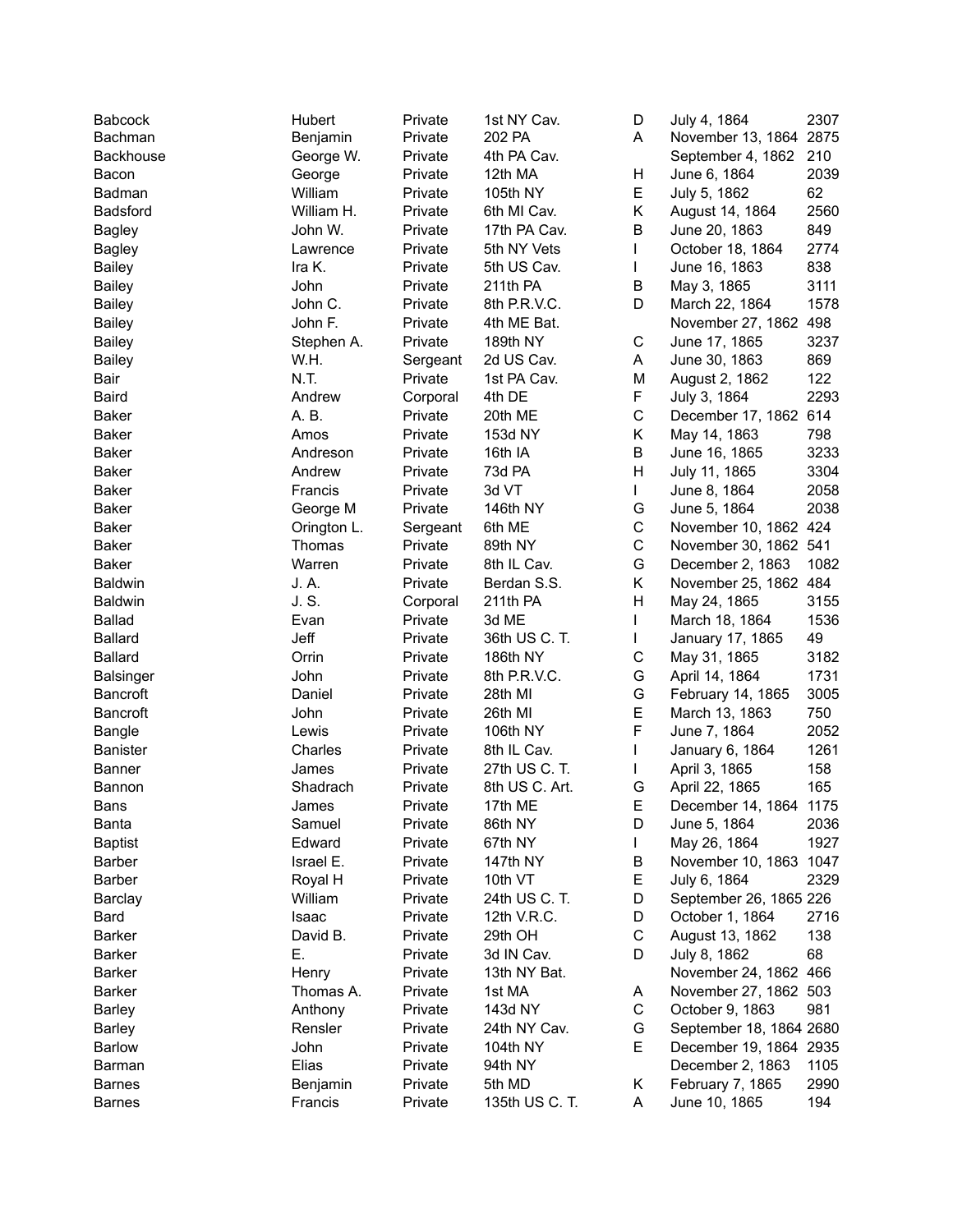| <b>Barnes</b>          | Horatio N.  | Private  | 20th IN         | G            | October 24, 1862        | 369  |
|------------------------|-------------|----------|-----------------|--------------|-------------------------|------|
| <b>Barnes</b>          | Houston M.  | Private  | 68th IL         | Н            | July 31, 1862           | 118  |
| <b>Barnes</b>          | J. N.       | Private  | 10th VT         | $\mathsf{I}$ | September 22, 1863 962  |      |
| <b>Barnes</b>          | Thomas W.   | Sergeant | 39th NY         | Н            | June 16, 1864           | 2147 |
| <b>Barnett</b>         | Ansom A.    | Private  | 12th US Inf.    | E            | August 17, 1862         | 149  |
| <b>Barnett</b>         | Sylvester   | Private  | 2d Ct H. Art.   | E            | July 23, 1864           | 2445 |
| <b>Barnett</b>         | William     | Private  | 105th NY        | E            | June 4, 1862            | 40   |
| <b>Barnum</b>          | Isaac       | Private  | 48th PA         | H            | July 17, 1864           | 2410 |
| <b>Barnum</b>          | Levi        | Private  | 56th NY         | F            | April 21, 1864          | 1766 |
| Barnum                 | Oliver S.   | Private  | 26th MI         | В            | December 14, 1864       | 2929 |
| Barr                   | Bankhead B. | Sergeant | 114th PA        | G            | May 20, 1864            | 1908 |
| Barr                   | James A.    | Private  | 1st PA Cav.     | D            | October 17, 1863        | 1005 |
| Barr                   | William     | Private  | 50th PA         | H            | June 27, 1864           | 2253 |
| <b>Barrell</b>         | George W.   | Private  | 4th DL          | K            | July 7, 1864            | 2334 |
| Barren                 | James       | Private  | 27th NY         | K            | December 22, 1863 1224  |      |
| <b>Barrett</b>         | Α.          | Private  | 19th CT         | F            | January 1, 1863         | 652  |
| <b>Barrett</b>         | Charles     | Corporal | 12th VT         | Κ            | May 9, 1863             | 792  |
| <b>Barrett</b>         | Daniel      | Private  | 30th US C. T.   | A            | February 16, 1865       | 146  |
| Barrington             | Richard     | Private  | 1st MO Eng.     | Α            | May 25, 1865            | 3163 |
|                        | Patrick     |          | 12th US         | G            | May 24, 1864            | 1923 |
| <b>Barry</b>           |             | Sergeant |                 | G            |                         | 783  |
| Bars<br><b>Barsher</b> | Edwin L.    | Sergeant | 127th NY        | E            | April 23, 1863          | 721  |
|                        | Johnson O.  | Private  | 13th VT         |              | March 13, 1863          |      |
| Barth                  | Anthony     | Private  | 6th CT H. Art.  | K            | November 12, 1864       | 2873 |
| <b>Barthelow</b>       | George      | Private  | 45th PA         | B            | May 31, 1865            | 3183 |
| <b>Bartlett</b>        | Hiram       | Private  | 37th NY         | H            | October 20, 1862        | 362  |
| Barton                 | Anson       | Private  | 56th MA         | G            | October 7, 1864         | 2739 |
| Barton                 | W. H.       | Private  | 94th NY         | A            | March 17, 1864          | 1507 |
| Barton                 | William E.  | Private  | 8th MI          | H            | September 17, 1862 291  |      |
| <b>Bartons</b>         | Clarke      | Private  | 151st NY        | H            | August 22, 1863         | 921  |
| Bassett                | Joseph      | Private  | 4th MA          | M            | January 17, 1865        | 2964 |
| <b>Bates</b>           | John A.     | Private  | 56th MA         | L            | October 26, 1864        | 2802 |
| <b>Bates</b>           | Levi        | Private  | 201st PA        | E            | October 19, 1864        | 2775 |
| <b>Bates</b>           | Sylvester   | Private  | 110th PA        | Κ            | October 21, 1862        | 365  |
| <b>Bayne</b>           | Reuben T.   | Private  | 11th US         | E            | April 18, 1864          | 1734 |
| Beach                  | Allen       | Private  | 50th NY         | Κ            | May 17, 1864            | 1893 |
| Beach                  | Levi        | Private  | 1st MI Cav.     | D            | January 2, 1865         | 2949 |
| Beacken                | W. P.       | Private  | 86th NY         | G            | March 16, 1865          | 3155 |
| <b>Beals</b>           | Joseph      | Private  | 7th ME          | Κ            | April 22, 1864          | 1785 |
| <b>Bearcroft</b>       | William     | Private  |                 |              | March 24, 1865          | 3047 |
| Beardsley              | Andrew      | Private  | 49th OH         | Е            | March 21, 1864          | 1557 |
| Beardsley              | Beach       | Corporal | 117th NY        | D            | August 12, 1863         | 908  |
| Beare                  | Jacob       | Private  | 11th PA         | G            | May 23, 1864            | 1918 |
| Bearfield              | Benjamin    | Private  | 30th ME         | С            | January 9, 1865         | 2959 |
| Beaton                 | John        | Private  | 1st VT Cav.     | D            | November 6, 1862        | 405  |
| Beauregard             | Colodomer   | Private  | 12th NH         | С            | June 24, 1864           | 2229 |
| Beaver                 | <b>Thos</b> | Private  | 2d WI           | Н            | September 18, 1862 295  |      |
| Beaver                 | William     | Private  | <b>108th NY</b> | A            | December 6, 1862        | 572  |
| Beazley                | William     | Private  | 7th WI          | C            | September 24, 1862 2702 |      |
| <b>Beck</b>            | Frank       | Corporal | 115th PA        | F            | July 31, 1863           | 894  |
| Beckman                | Fletcher    | Private  | 135th US C. T.  | E.           | May 29, 1865            | 180  |
| <b>Beckwith</b>        | John        | Private  | 179th NY        | С            | June 26, 1865           | 3268 |
| <b>Beckwith</b>        | Joseph      | Private  | 14th US Inf.    | G            | April 25, 1864          | 1848 |
| <b>Beckwith</b>        | Stewart W.  | Private  | 14th US Inf.    | В            | January 6, 1864         | 1262 |
| Bedell                 | Alonzo A.   | Private  | 5th ME Battery  |              | June 30, 1862           | 57   |
|                        |             |          |                 |              |                         |      |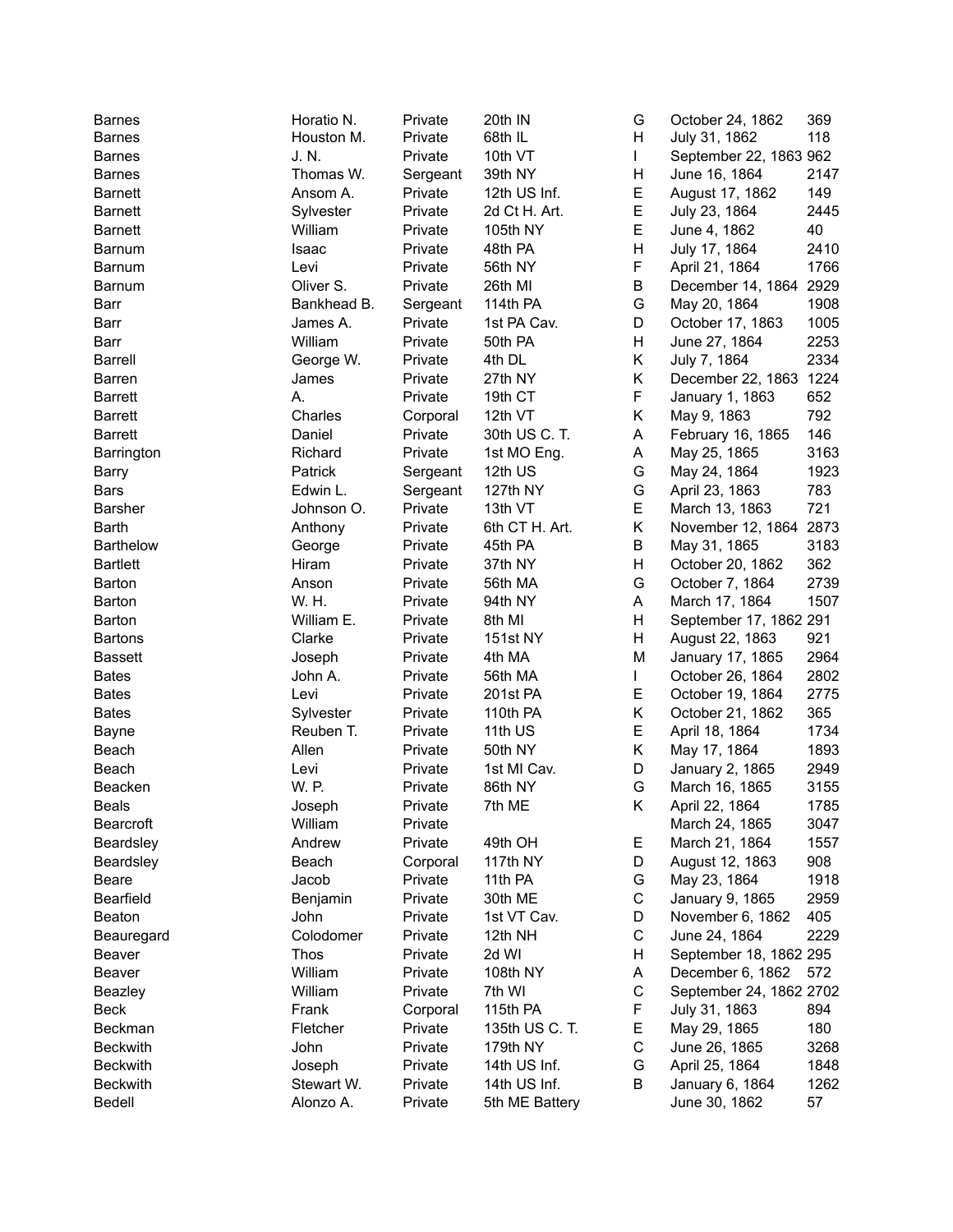| Beebee<br>Beechan | Gilbert             | Private  | 1st CT Art      | $\mathsf C$ | March 29, 1864         | 1686<br>970 |
|-------------------|---------------------|----------|-----------------|-------------|------------------------|-------------|
|                   | Henry               |          |                 | $\mathsf C$ | October 1, 1863        |             |
| Beekman           | John                | Sergeant | 11th NJ         |             | October 25, 1862       | 375         |
| Beetman           | Adam                | Private  | 55th PA Cav.    | B           | December 7, 1863       | 1108        |
| Behr              | John                | Corporal | Vet. Res. Corps |             | 193d May 5, 1864       | 1867        |
| Beihl             | Nicholas            | Private  | 155th PA        |             | July 22, 1864          | 2439        |
| Bejamin           | John                | Private  | 22d NY          | F           | March 18, 1864         | 1531        |
| Bell              | Edwin               | Private  | 1st Oh Lt. Art. | D           | February 18, 1865      | 3015        |
| Belogy            | Israel              | Private  | 3d ME           | L           | April 23, 1864         | 1831        |
| Beltham           | William             | Private  | 1st ME Art.     | D           | August 1864            | 2605        |
| <b>Beltz</b>      | Charles             | Private  | 11th P.R.V.C.   | D           | September 4, 1862      | 212         |
| <b>Beltz</b>      | William             | Private  | 66th OH         | Η           | June 30, 1862          | 56          |
| Bender            | Peter               | Private  | 172d PA         | L           | July 27, 1863          | 889         |
| <b>Benedict</b>   | John                | Private  | 24th MI         | Н           | February 23, 1864      | 1375        |
| Bengel            | Frederick           | Private  | 5th US Cav.     | L           | July 5, 1863           | 878         |
| Benker            | John                | Private  | 6th US Cav.     | L           | November 29, 1862 524  |             |
| <b>Bennett</b>    | George W.           | Private  | 14th NY Art.    | G           | August 18, 1864        | 2592        |
| <b>Bennett</b>    | Thomas              | Private  | 2d PA H. Art.   |             | August 1, 1864         | 2490        |
| <b>Bennett</b>    | W. A.               | Private  | 7th VA          | H           | November 30, 1862 539  |             |
| Benson            | Jerome              | Private  | 123d IN         | C           | February 24, 1865      | 3022        |
| Benson            | Stephen             | Private  | 7th MI Cav.     | L           | November 21, 1863 1066 |             |
| <b>Bentear</b>    | Anthony             | Private  | 3d US Art.      | M           | February 4, 1865       | 2984        |
| <b>Bentley</b>    | P. T.               | Sergeant | 1st MI          | L           | November 23, 1864      | 2892        |
| Bentley           | Wilson A.           | Private  | 13th VT         | F           | August 6, 1863         | 902         |
| Benton            | Henry               | Private  | 7th MA          | C           | June 18, 1864          | 2169        |
| Berger            | Joseph              | Private  | 1st NY Art.     | A           | October 6, 1863        | 978         |
| <b>Berky</b>      | Abiah               | Private  | 144th PA        | A           | December 10, 1862 589  |             |
| Berner            | Gottleib            | Private  | 15th NY Art.    |             | January 19, 1864       | 1341        |
| <b>Berry</b>      | Chas. E             | Private  | 31st ME         | B           | August 6, 1864         | 2517        |
| <b>Berry</b>      | John                | Private  | 29th US C. T.   | E           | January 6, 1865        | 16          |
| Bertin            | William             | Private  | 8th OH          | F           | November 25, 1862      | 482         |
| <b>Bertonus</b>   | Lewis               | Private  | 5th NH          | C           | July 16, 1865          | 3311        |
| Bertram           | Addison             | Private  | 6th Ohio Cav.   | L           | August 2, 1864         | 2497        |
| Besch             | John                | Private  | 15th NY Art.    |             | October 3, 1865        | 974         |
| <b>Besser</b>     | Alexander           | Private  | 86th NY         | E           | March 28, 1864         | 1649        |
| Bessley           | Geo                 | Private  | 22d MI          | L           | August 16, 1864        | 2573        |
| <b>Betts</b>      | George              | Private  | 20th NYM Rifles | Η           | October 16, 1864       | 2767        |
| <b>Betz</b>       | Reuben T.           | Private  | 19th OH         | Н           | June 186, 1865         | 3201        |
| <b>Bevels</b>     | Jacob               | Private  | 1st DL          | С           | February 23, 1865      | 3021        |
| Beyer             | Albert              | Private  | 19th ME         | Κ           | July 21, 1864          | 2431        |
| Beyer             | Geo                 | Private  | 49th NY         | В           | November 6, 1862       | 404         |
| <b>Beytes</b>     | Geo D.              | Private  | 32d MA          | F           | March 28, 1864         | 1655        |
| Bezel             | Francis             | Private  | 68th NY         | L           | March 21, 1864         | 1596        |
| <b>Bible</b>      | <b>Richard Owen</b> | Private  | 5th MA C. T.    | Н           | January 21, 1865       | 131         |
| <b>Bickford</b>   | James H.            | Corporal | 1st VT Art.     | L           | June 9, 1864           | 2066        |
| <b>Bickford</b>   | Kendall             | Private  | 7th ME          | D           | May 23, 1862           | 21          |
| <b>Biewald</b>    | Paul                | Private  | 3d Bat. NY Art. | D           | June 10, 1863          | 818         |
| <b>Bigelow</b>    | Joseph H.           | Private  | 1st MA          | Н           | September 23, 1862 311 |             |
| <b>Bigelow</b>    | W. H.               | Private  | 16th ME         | G           | Decemeber 24, 1862619  |             |
| <b>Billings</b>   | Charles             | Private  | 10th VT         | L           | July 8, 1864           | 2351        |
| Billington        | George              | Private  | 1st NY Art.     | Κ           | July 25, 1862          | 100         |
| <b>Bills</b>      | Chas. E             | Private  | 26th MI         | Н           | February 8, 1863       | 718         |
| Bingham           | Cavey               | Private  | 4th NY Art.     |             | August 11, 1864        | 2542        |
| <b>Birch</b>      | Thomas              | Private  | 83d NY          | F           | June 11, 1864          | 2095        |
|                   |                     |          |                 |             |                        |             |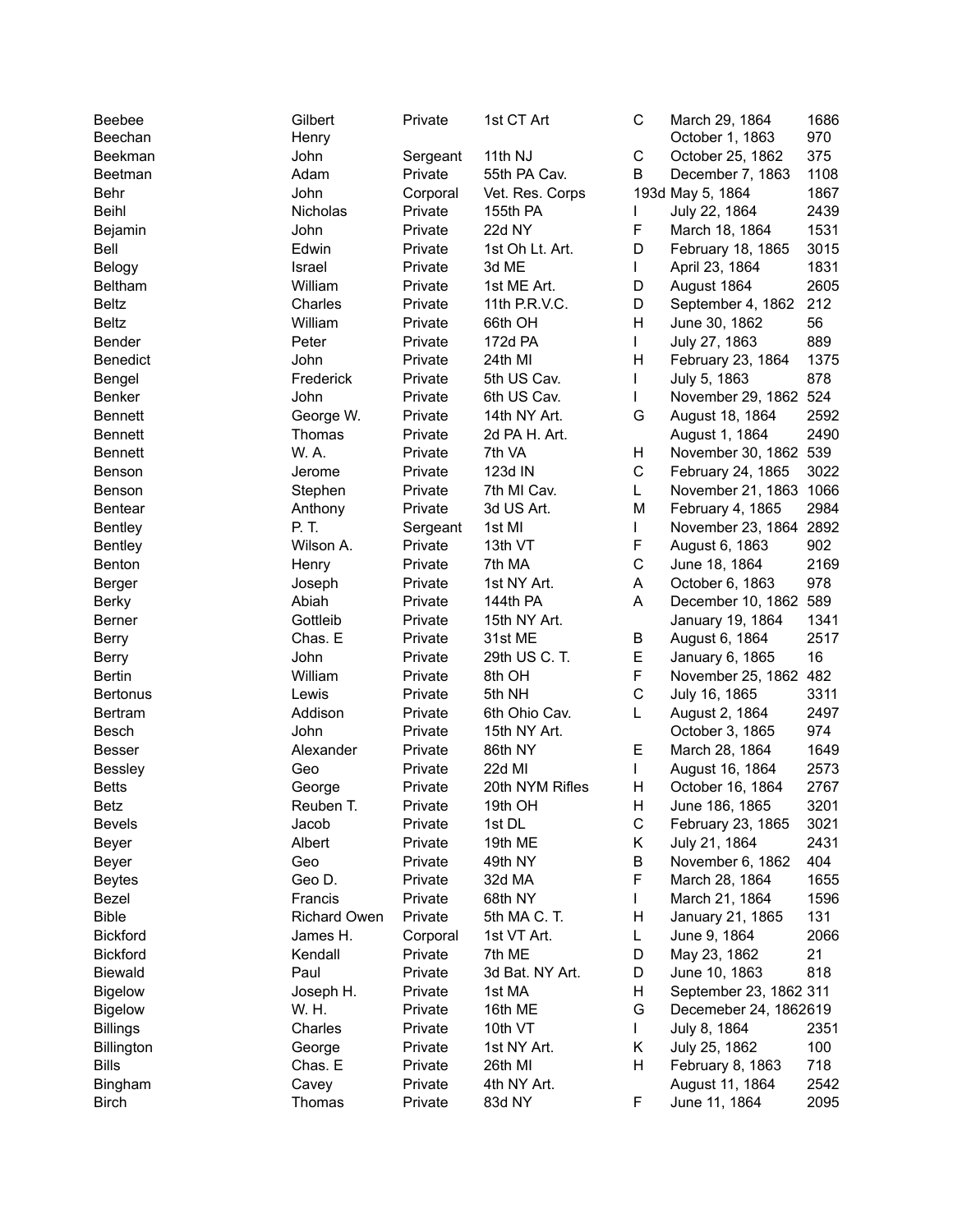| <b>Bird</b>       | John       | Private  | 5th MI         | B           | March 15, 1864         | 1477 |
|-------------------|------------|----------|----------------|-------------|------------------------|------|
| <b>Birds</b>      | William F. | Private  | 4th NY Art.    | G           | July 4, 1864           | 2302 |
| Birkman           | N.         | Private  | 55th NY        | D           | April 23, 1864         | 1830 |
| Bishop            | Edmond     | Private  | 18th MA        | B           | September 11, 1862 426 |      |
| Bishop            | John       | Private  | 11th PA        | G           | September 12, 1862 268 |      |
| <b>Bissaw</b>     | Henry      | Private  | 31st ME        | А           | August 14, 1864        | 2561 |
| <b>Black</b>      | Henry      | Private  | 57th MA        | B           | February 24, 1865      | 3023 |
| <b>Black</b>      | Martin V   | Private  | 3d W. VA       | M           | July 12, 1865          | 3306 |
| <b>Black</b>      | Robert C.  | Private  | 40th NY        | C           | March 15, 1864         | 1486 |
| Blackburn         | Thos.      | Private  | 73d PA         | E           | March 24, 1864         | 1607 |
| Blackman          | Fred. A.   | Private  | 28th MI        | Н           | February 20, 1865      | 3018 |
| Blackman          | Henry      | Private  | 141st NY       | G           | October 3, 1863        | 973  |
| Blackwell         | W. E.      | Private  | 31st ME        | E           | May 21, 1864           | 1909 |
| <b>Blair</b>      | Jeremiah   | Private  | 202d PA        | $\mathsf C$ | November 7, 1864       | 2856 |
| <b>Blair</b>      | Samuel     | Private  | 1st VT Cav.    | B           | October 27, 1862       | 382  |
| <b>Blake</b>      | Η.         | Private  | 17th VT        | А           | August 4, 1864         | 2508 |
| Blanchard         | Edward     | Corporal | 8th IL Cav.    | L           | December 9, 1863       | 1133 |
| Blanchard         | Erwin W.   | Private  | 45th PA        | Η           | June 21, 1864          | 2204 |
| Blanchear         | Peter      | Private  | 28th MA        | L           | June 17, 1864          | 2161 |
|                   | F.         |          | 9th NY Cav.    | L           |                        | 1995 |
| Blankey           |            | Private  |                | Н           | June 1, 1864           | 842  |
| <b>Blass</b>      | Philip A.  | Private  | 7th MI Cav.    |             | July 19, 1863          |      |
| <b>Blatt</b>      | Horatio D. | Private  | 2d VT          | D           | April 21, 1864         | 1778 |
| Blecksley         | J. J.      | Private  | 2d Bat. I. C.  |             | February 11, 1864      | 1368 |
| Bleedney          | Hugh       | Private  | 11th PA        | F           | March 17, 1864         | 1511 |
| Bleekley          | Francis D. | Private  | 6th PA H. Art. | E           | November 16, 1864      | 2880 |
| Bley              | Henry      | Corporal | 68th NY        | F           | March 28, 1864         | 1653 |
| <b>Bliss</b>      | Geo C.     | Corporal | 6th VT         | А           | July 21, 1864          | 2433 |
| <b>Bliss</b>      | Harrison   | Private  | 5th MI         | D           | March 15, 1864         | 1478 |
| <b>Bliss</b>      | Henry      | Private  | 34th MA        | B           | March 4, 1864          | 1413 |
| <b>Blitzuer</b>   | Ferdinand  | Private  | --- NJ         |             | August 29, 1864        | 2625 |
| Blodgett          | Pearley J. | Private  | 5th WI         | н           | November 2, 1864       | 2835 |
| Bloomfield        | William    | Private  | 102d NY        | G           | August 13, 1862        | 137  |
| <b>Blout</b>      | John B.    | Private  | 62d OH         | G           | July 3, 1862           | 59   |
| <b>Blout</b>      | Riley      | Private  | 28th NY        |             | Spetember 11, 1862 258 |      |
| <b>Blue</b>       | David      | Private  | 135th US C. T. | L           | June 9, 1865           | 93   |
| Blumley           | Guy W.     | Sergeant | 1st US Art.    | B           | May 27, 1864           | 1930 |
| Boadwee           | John       | Private  | 68th PA        | B           | June 20, 1863          | 850  |
| <b>Bock</b>       | Jacob      | Private  | 1st NY         | L           | September 19, 1862 298 |      |
| <b>Bodwell</b>    | William    | Private  | 66th NY        | D           | January 8, 1863        | 1281 |
| Bognard           | Philip     | Private  | 8th US C. Art. | В           | May 21, 1865           | 176  |
| <b>Bolleher</b>   | John       | Private  | 1st CT H. Art. | Κ           | August 26, 1865        | 3353 |
| <b>Boltz</b>      | Frederick  | Private  | 184th NY       | F           | June 17, 1864          | 2162 |
| <b>Bond</b>       | William    | Private  | 149th PA       | D           | February 2, 1864       | 1356 |
| <b>Bonneville</b> | J.         | Private  | 8th IL Cav.    | C           | December 8, 1863       | 1128 |
| Booker            | John H.    | Private  | 1st ME H. Art. | L           | January 9, 1865        | 2958 |
| Boorom            | Jacob N.   | Private  | 45th PA        | Κ           | June 26, 1864          | 2241 |
| Booron            | Peter      | Private  | 35th NJ        | C           | July 17, 1865          | 3312 |
| Booth             | George W.  | Private  | 16th NY Cav.   | D           | August 2, 1864         | 2496 |
| <b>Booth</b>      | Robert     | Private  | 143d PA        | Е           | November 14, 1863 1055 |      |
| <b>Borland</b>    | John       | Private  | 17th US Inf.   | Н           | December 22, 1862 626  |      |
| Borough           | Henry      | Private  | 9th VT         | G           | December 14, 1862 599  |      |
| <b>Bostwick</b>   | Joseph     | Private  | 19th US C. T.  | С           | January 17, 1865       | 45   |
| <b>Boultry</b>    | Welcome W. | Private  | 39th MA        | H           | January 15, 1864       | 1327 |
| Bowen             | Andrew J.  | Private  | 14th ME        | Α           | May 26, 1865           | 3169 |
|                   |            |          |                |             |                        |      |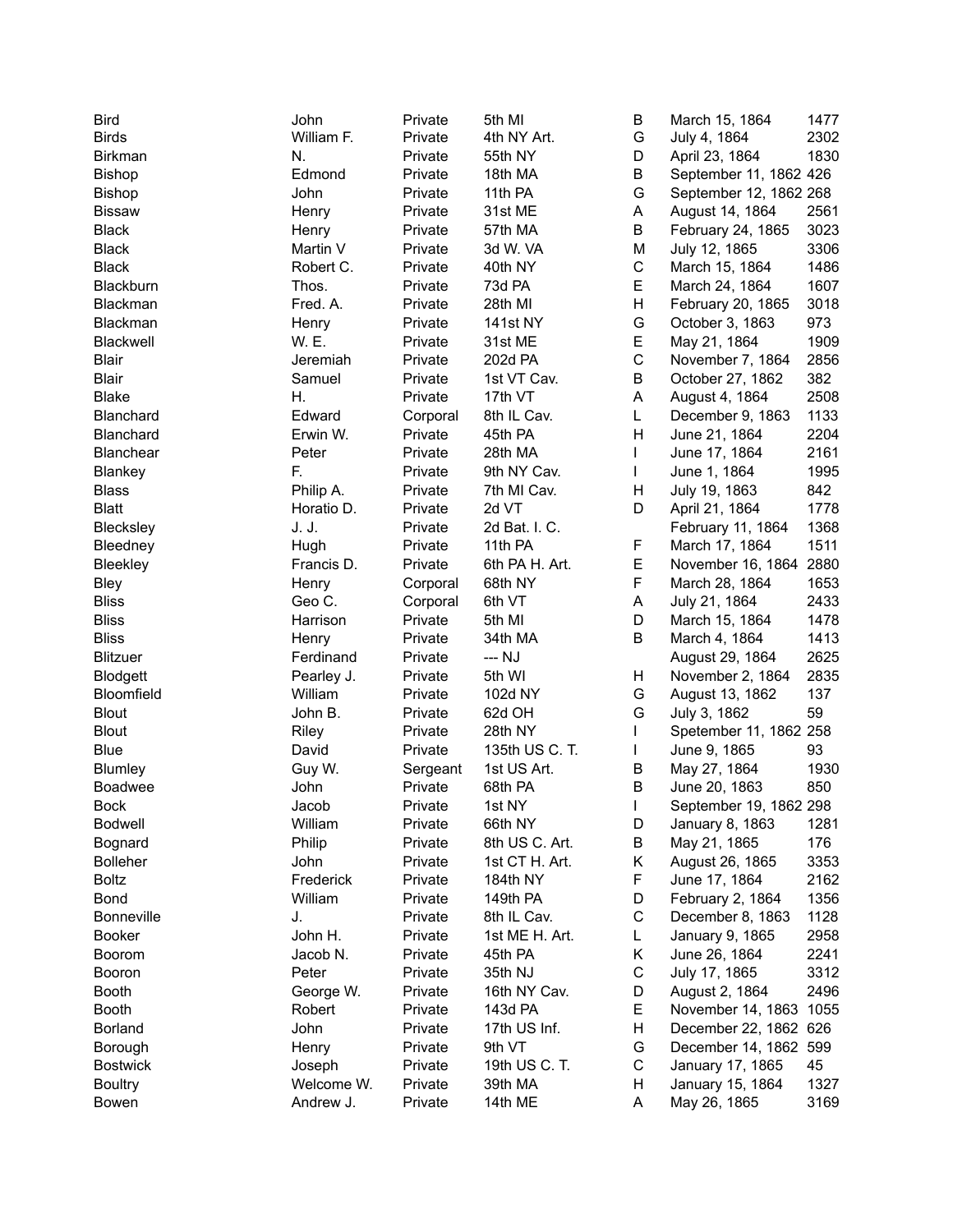| Box               | George     | Private  | 147th NY               | C           | September 20, 1863 968  |              |
|-------------------|------------|----------|------------------------|-------------|-------------------------|--------------|
| <b>Boxter</b>     | John       | Private  | 62d PA                 | E           | June 24, 1864           | 2233         |
| Boyd              | John       | Sergeant | 81st PA                | A           | May 5, 1864             | 1911         |
| Boyd              | Norman     | Private  | 1st CT H. Art.         | В           | July 27, 1864           | 2467         |
| Boyd              | William    | Private  | PA Battery             |             | January 6, 1864         | 1254         |
| Boyd              | Erastus    | Private  | 195th OH               | G           | August 6, 1865          | 3342         |
| Boyden            | Justice L. | Private  | 1st WI Art.            | Α           | April 2, 1863           | 768          |
| Boyington         | Thomas     | Private  | 26th NY                | L           | November 27, 1862 499   |              |
| <b>Boyle</b>      | Robert     | Private  | 8th US                 | D           | September 14, 1862 277  |              |
| <b>Boyle</b>      | Spencer    | Private  | 29th US C. T.          | E           | January 6, 1865         | 19           |
| <b>Brace</b>      | Samuel     | Private  | 19th US C. T.          | $\mathsf C$ | December 23, 1864       | $\mathbf{3}$ |
| Bracy             | Wythe      | Private  | 25th US C. T.          | B           | January 6, 1865         | 25           |
| Bradenbury        | Henry      | Sergeant | 39th NY                | L           | August 5, 1864          | 2506         |
| <b>Bradley</b>    | Oliver     | Private  | 179th NY               | L           | November 11, 1864 2872  |              |
| <b>Bradley</b>    | Thomas     | Private  | 6th NH                 | D           | June 25, 1864           | 2238         |
| <b>Brady</b>      | Barney     | Private  | 36th NY                | D           | December 13, 1862 597   |              |
| <b>Brady</b>      | Henry      | Private  |                        |             | November 14, 1864 2877  |              |
| <b>Brady</b>      | John W.    | Sergeant | 24th NY Cav.           | C           | October 10, 1864        | 2746         |
| <b>Brady</b>      | Michael    | Private  | 75th OH                | Н           | September 10, 1862 254  |              |
| <b>Brady</b>      | Oscar      | Private  | 27th US C. T.          | G           | January 20, 1865        | 86           |
| <b>Bragg</b>      | Thomas J.  | Private  | 17th ME                | G           | May 29, 1864            | 1959         |
| <b>Braggum</b>    | Charles    | Private  | 10 Bat. V.R.C.         |             | August 24, 1864         | 2624         |
| <b>Braman</b>     | W. H.      | Corporal | 28th MI                | H           | March 13, 1865          | 3042         |
| <b>Bratis</b>     | Thomas     | Private  | 97th NY                | Κ           | July 28, 1862           | 110          |
| <b>Bratt</b>      | Lewis      | Private  | 36th WI                | Κ           | August 8, 1864          | 2536         |
| <b>Breadshaw</b>  | Isaac I.   | Private  | 50th NY Eng.           | F           | February 3, 1863        | 714          |
| <b>Breer</b>      | Oliver     | Private  | 153d NY                | L           | September 27, 1864 2706 |              |
| <b>Bremer</b>     | Edward     | Private  | 59th NY                | Α           | June 3, 1864            | 2013         |
| <b>Brenbook</b>   | Henry      | Private  | 26th OH                | B           | June 2, 1865            | 2948         |
| <b>Brennan</b>    | Terrance   | Private  | 20th US Art.           | D           | April 22, 1864          | 1816         |
| <b>Bresler</b>    | Linsday    | Private  | 125th PA               | Α           | December 17, 1862 615   |              |
| <b>Breverton</b>  | Patrick    | Private  | 15th NY                | C           | January 11, 1864        | 1293         |
| <b>Brewer</b>     | Charles W. | Private  | 26th MI                | G           | February 17, 1863       | 723          |
| <b>Brewer</b>     | Green      | Private  | 45th PA                | А           | June 11, 1864           | 2088         |
| <b>Brewer</b>     | James R.   | Private  | 49th PA                | E           | June 7, 1864            | 2051         |
| <b>Brewer</b>     | Robert     | Corporal | 5th PA H. Art.         | B           | October 14, 1864        | 2758         |
| <b>Brewster</b>   | Robert J.  | Private  | <b>ME Coast Guards</b> | B           | October 15, 1864        | 2764         |
| <b>Briar</b>      | Horace A.  | Private  | 6th OH Cav.            | D           | November 9, 1862        | 421          |
| <b>Briarlin</b>   | Michael    | Private  | 5th MI                 | С           | December 16, 1863 1193  |              |
| <b>Brickback</b>  | Casper     | Private  | 62d PA                 | D           | May 19, 1862            | 8            |
| <b>Brien</b>      | David      | Private  | 4th NY Art.            | L           | August 13, 1864         | 2558         |
| <b>Briggs</b>     | George     | Private  | 197th PA               | D           | May 4, 1865             | 3112         |
| <b>Brightman</b>  | Josiah     | Private  | 4th NJ                 | L           | December 3, 1863        | 1099         |
| Brindsmaid        | Old        | Private  | 30th US C. T.          | C           | January 21, 1865        | 113          |
| <b>Briner</b>     | James      | Private  | 84th PA                | Е           | December 14, 1864       | 2928         |
| <b>Brink</b>      | John       | Private  | 105th NY               | F           | June 30, 1862           | 58           |
| <b>Brink</b>      | Taylor     | Private  | 1st Pa Rifles          |             | March 16, 1864          | 1491         |
| <b>Bristleton</b> | Robert     | Private  | 43d US C. T.           | A           | January 21, 1865        | 102          |
| <b>Britt</b>      | Thomas     | Private  | 35th NJ                | F           | August 8, 1865          | 3343         |
| <b>Britton</b>    | W. H.      | Private  | 10th NY Art.           | Κ           | June 29, 1864           | 2261         |
| <b>Broadley</b>   | John       | Private  | 90th PA                | Е           | August 1, 1864          | 2494         |
| <b>Brock</b>      | Charles H. | Private  | 6th VT                 | D           | April 1, 1864           | 1701         |
| <b>Brock</b>      | Willaim R. | Sergeant | 6th TN                 | F           | March 10, 1865          | 3039         |
| <b>Bronner</b>    | J. H.      | Sergeant | 3d PA Ca.v             | $\mathsf C$ | December 9, 1863        | 1135         |
|                   |            |          |                        |             |                         |              |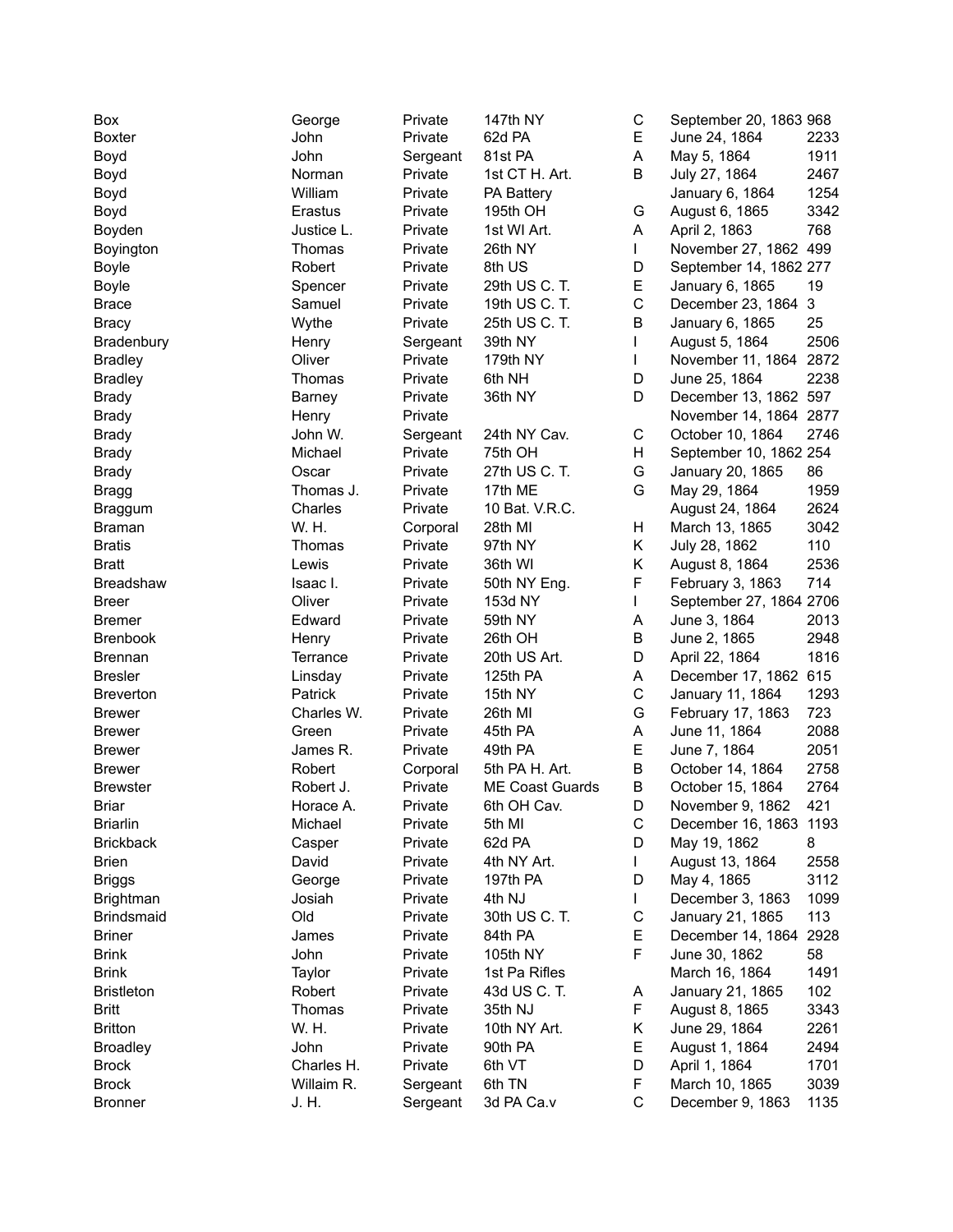| <b>Bronson</b>    | Christian   | Private    | 2d CT H. Art. | С           | June 18, 1864          | 2174 |
|-------------------|-------------|------------|---------------|-------------|------------------------|------|
| <b>Bronson</b>    | Jesse H.    | Corporal   | 106th NY      | н           | June 16, 1864          | 2149 |
| <b>Brook</b>      | Caleb T.    | Private    | 12th WI       | L           | July 9, 1865           | 3297 |
| <b>Brookhart</b>  | John        | Private    |               |             | June 6, 1864           | 2041 |
| <b>Brooks</b>     | Homer       | Private    | 20th MI       | Κ           | April 17, 1865         | 3089 |
| <b>Brooks</b>     | James P.    | Sergeant   | 57th MA       | Κ           | July 14, 1864          | 2396 |
| <b>Brooks</b>     | Thomas      | Private    | 49th NY       | Κ           | June 7, 1864           | 2048 |
| <b>Brooks</b>     | Thomas M.   | Private    | 124th NY      | $\mathsf C$ | December 21, 1863 1213 |      |
| <b>Brophy</b>     | William     | Private    | 56th MA       | D           | July 27, 1864          | 2468 |
| <b>Bross</b>      | George      | Private    | 1st PA Cav.   | E           | December 7, 1863       | 1106 |
| <b>Browder</b>    | John        | Private    | 29th US C. T. |             | March 20, 1865         | 153  |
| <b>Brown</b>      | Andrew      | Private    | 29th US C. T. | Κ           | January 20, 1865       | 87   |
| <b>Brown</b>      | Clifford T. | Private    | 102d PA       | G           | January 31, 1863       | 708  |
|                   |             |            |               | B           |                        | 763  |
| <b>Brown</b>      | David       | Private    | 144th NY      |             | March 30, 1863         |      |
| <b>Brown</b>      | Enos        | Private    | 66th OH       | $\mathsf C$ | March 28, 1864         | 1656 |
| <b>Brown</b>      | George A.   | Private    | 43d PA        | B           | April 8, 1864          | 1725 |
| <b>Brown</b>      | George W.   | Private    | 1st ME Cav.   | $\sf B$     | August 25, 1864        | 2609 |
| <b>Brown</b>      | Henry J.    | Corporal   | 7th OH        | A           | August 27, 1862        | 180  |
| <b>Brown</b>      | Herman      | Private    | 5th WI        | $\mathsf C$ | April 8, 1865          | 3064 |
| <b>Brown</b>      | James       | Private    | 187th PA      | L           | October 6, 1864        | 2732 |
| <b>Brown</b>      | James       | Private    | 19th US C. T. |             | January 6, 1865        | 12   |
| <b>Brown</b>      | James A.    | Private    | 17th VT       | G           | May 27, 1865           | 3173 |
| <b>Brown</b>      | John        | Sergeant   | 1st RI Cav.   | B           | February 7, 1864       | 1364 |
| <b>Brown</b>      | Lewis       | Private    | 30th US C. T. | Κ           | January 7, 1865        | 33   |
| <b>Brown</b>      | Malcom      | Lieutenant | 1st NY        | E           | September 13, 1862 264 |      |
| <b>Brown</b>      | Richard     | Private    | 113 OH        | D           | April 25, 1865         | 3102 |
| <b>Brown</b>      | Sheldon     | Corporal   | 105th NY      | K           | July 11, 1862          | 78   |
| <b>Brown</b>      | Soveryn     | Private    | 134th NY      | G           | December 9, 1862       | 584  |
| <b>Brown</b>      | Thomas      | Private    | 31st ME       | G           | May 30, 1864           | 1975 |
| <b>Brown</b>      | W. A.       | Private    | 2d ME         | B           | September 24, 1862 315 |      |
| <b>Brown</b>      | W. P.       | Private    |               |             | June 23, 1865          | 3255 |
| <b>Brown</b>      | William H.  | Private    | 100th PA      | Е           | June 15, 1864          | 2141 |
| <b>Bruce</b>      | William     | Private    | 60th NY       | H           | November 17, 1862 444  |      |
| <b>Brunner</b>    | Jacob       | Private    | 51st NY       | $\mathsf C$ | May 22, 1865           | 3150 |
| <b>Brunson</b>    | William     | Private    | 5th MI        | D           | December 11, 1863 1165 |      |
| Bryan             | G. W.       | Private    | 81st NY       |             | November 12, 1862 432  |      |
| <b>Bryson</b>     | William H.  | Sergeant   | 75th OH       | B           | March 29, 1864         | 1675 |
| <b>Buchanan</b>   | Jackson     | Private    | 98th NY       | Κ           | June 27, 1864          | 2251 |
| <b>Buck</b>       | M. H.       | Private    | 11th US Inf.  | В           | December 26, 1863 1230 |      |
| <b>Buck</b>       | Henry       | Private    | 8th MI        | Α           | March 24, 1864         | 1609 |
| <b>Buckard</b>    | Macks       | Private    | 7th NY        | A           | May 30, 1865           | 3179 |
|                   | E. G.       |            |               |             |                        | 1435 |
| <b>Buckley</b>    |             | Corporal   | 2d PA Cav.    | L           | March 5, 1864          |      |
| <b>Budd</b>       | Harvey M.   | Private    | 15th NY Art.  | М           | March 12, 1864         | 1465 |
| <b>Budd</b>       | John        | Private    | 11th VT       | L           | June 6, 1864           | 2046 |
| <b>Bugion</b>     | Stephen     | Private    | 2d NY         | н           | September 4, 1862      | 207  |
| <b>Bullock</b>    | George W.   | Private    | 11th MA       | C           | July 5, 1864           | 2317 |
| Bundy             | Reuben      | Private    | 85th IN       | F           | June 29, 1865          | 3273 |
| <b>Bunker</b>     | Francis A.  | Private    | 9th V.R.C.    | B           | May 20, 1864           | 1905 |
| <b>Burber</b>     | George W.   | Private    | 32d MA        | D           | April 25, 1864         | 1841 |
| <b>Burchell</b>   | Theodore    | Private    | 7th NJ        | A           | May 11, 1862           | 428  |
| <b>Burckinger</b> | Lewis       | Private    | 37th OH       | L           | November 15, 1862 437  |      |
| Burden            | Henry       | Private    | 28th US C. T. | F           | January 21, 1865       | 108  |
| <b>Burdick</b>    | Benjamin    | Private    | 102d NY       |             | July 22, 1865          | 3321 |
| Burdickson        | Daniel      | Private    | 28th US C. T. |             | January 16, 1865       | 39   |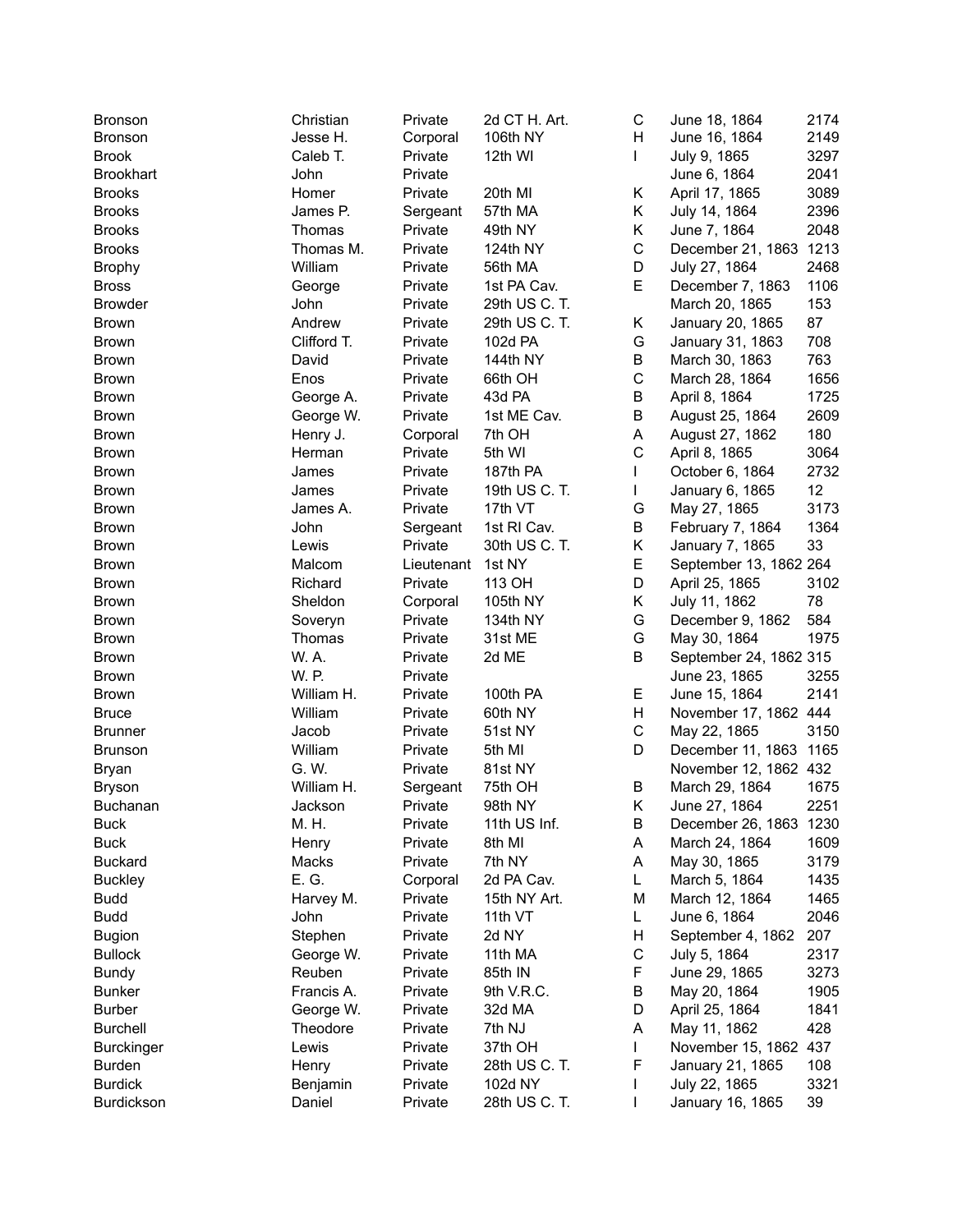| <b>Burdy</b>     | E. L.     | Private  | 53d PA         | G            | February 29, 1864       | 1404    |
|------------------|-----------|----------|----------------|--------------|-------------------------|---------|
| <b>Burke</b>     | John      | Private  | 14th CT        | A            | October 28, 1863        | 1028    |
| <b>Burke</b>     | John      | Private  | 5th OH         | D            | September 12, 1862 263  |         |
| <b>Burke</b>     | Patrick   | Private  | 10th US Inf.   | G            | March 16, 1864          | 1503    |
| <b>Burkett</b>   | Lewis H.  | Captain  | 73d OH         | L            | September 13, 1862 271  |         |
| Burnbaum         | George    | Private  | 52d NY         | A            | February 29, 1864       | 1401    |
| <b>Burnett</b>   | Hezekiel  | Private  | 26th MI S.S.   | 2d           | July 16, 1864           | 2407    |
| <b>Burnett</b>   | Isaac     | Private  | 107th US C.T.  | G            | July 7, 1865            | 215     |
| <b>Burnett</b>   | Silas     | Private  | 104th NY       | В            | June 2, 1865            | 3193    |
| <b>Burnett</b>   | W. H.     | Private  | 15th NJ        | B            | July 15, 1864           | 2399    |
| <b>Burney</b>    | John      | Private  | 2d DC          | $\mathsf C$  | August 11, 1865         | 3345    |
| <b>Burnham</b>   | A. S.     | Private  | 31st ME        | H            | October 23, 1864        | 2793    |
| Burnham          | P. P.     | Private  | 111th PA       | B            | July 18, 1862           | 94      |
| Burnham          | Robert    | Private  | 1st ME Cav.    | L.           | August 5, 1862          | 130     |
| <b>Burns</b>     | John H.   | Corporal | 114th PA       | $\mathsf C$  | April 17, 1865          | 3092    |
| <b>Burten</b>    | Daniel    | Sergeant | 36th MA        | K            | October 19, 1864        | 2778    |
| <b>Burton</b>    | H. W.     | Private  | 3d RI Bat.     | B            | November 25, 1862 477   |         |
| Bush             | A. B.     | Private  | 1st MA Cav.    | F            | November 22, 1863 1067  |         |
| Bush             | Christian | Private  | 149th PA       | H            | March 24, 1864          | 2230    |
| Bush             | Israel    | Private  | 46th PA        | $\mathbf{L}$ | September 26, 1863 963  |         |
| Bush             | Lewis     | Sergeant | 11th CT        | $\mathsf C$  | June 30, 1864           | 2272    |
| Bush             | Sidney    | Private  | 3d NJ          | H            | March 24, 1864          | 1606    |
| <b>Bushel</b>    |           |          | 69th PA        | A            | November 9, 1864        | 2863    |
|                  | Edward    | Sergeant |                | H            |                         | 3234    |
| <b>Bushnel</b>   | John      | Private  | 85th IL        |              | June 16, 1865           |         |
| <b>Bushnell</b>  | Charles   | Private  | 46th PA        | L            | August 28, 1863         | 181     |
| <b>Busson</b>    | Augustus  | Sergeant | 5th MI         | A            | December 15, 1863       | 1183    |
| <b>Butler</b>    | Allen     | Private  | 8th IL Cav.    | F            | December 2, 1863        | 1082    |
| <b>Butler</b>    | Ε.        | Private  | 2d NYSM        | $\mathsf C$  | December 3, 1862        | 554     |
| <b>Butler</b>    | Edward    | Private  | 1st ME Art.    | C            | September 5, 1864       | 2650    |
| <b>Butler</b>    | Jones     | Sergeant | 26th MI        | H            | May 22, 1864            | 1912    |
| <b>Butler</b>    | William   | Private  | 2d CT H. Art.  | C            | April 11, 1864          | 1726    |
| <b>Butler</b>    | Albert    | Private  | 8th PA Cav.    | G            | December 10, 1862 587   |         |
| <b>Button</b>    | David     | Private  | 104th NY       | H            | July 17, 1862           | 91      |
| <b>Butts</b>     | O. P.     | Private  | 157th NY       | Е            | November 10, 1862 422   |         |
| <b>Buxton</b>    | E. W.     | Private  | 34th MA        | H            | March 19, 1864          | 1543    |
| <b>Buys</b>      | Jeremiah  | Private  | 7th MI         | K            | December 16, 1862 610   |         |
| <b>Buzzard</b>   | Jacob     | Private  | 204th PA       | M            | October 7, 1864         | 2736    |
| Byer             | Albert    | Private  | 38th WI        | G.           | April 17, 1865          | 3086    |
| Byer             | John      | Corporal | 1st DC         | K.           | February 10, 1863       | 720     |
| <b>Byers</b>     | John      | Private  | 8th NY Cav.    | E.           | June 13, 1863           | 831     |
| <b>Byrnes</b>    | John      | Private  | 5th NY         | A            | September 18, 1864 2681 |         |
| <b>Last Name</b> | First/MI  | Rank     | Reg't          |              | Co. Death Date          | Grave # |
| Cadell           | Amos      | Private  | 1st DL         | L.           | January 2, 1864         | 1238    |
| Cadey            | Henry     | Private  | 207th PA       | H            | April 7, 1865           | 3055    |
| Cady             | Charles   | Private  | 26th MI        | A            | February 28, 1863       | 742     |
| Caillot          | John      | Private  | 4th NY Cav.    | L            | August 1, 1863          | 896     |
| Cain             | Horace    | Private  | 32d MA         | Κ            | July 7, 1865            | 3292    |
| Cain             | Jacob L.  | Private  | 1st ME Art.    | G            | August 6, 1864          | 2516    |
| Caldron          | Rush B.   | Private  | 3d VT          | F            | May 27, 1864            | 1942    |
| Call             | John      | Private  | 3d MI          | Е            | Septmeber 8, 1862       | 243     |
| Calloden         | Daniel    | Private  | 83d PA         |              | June 18, 1864           | 2177    |
| Calvert          | Richard   | Private  | 1st WI H. Art. | A            | December 15, 1864 2930  |         |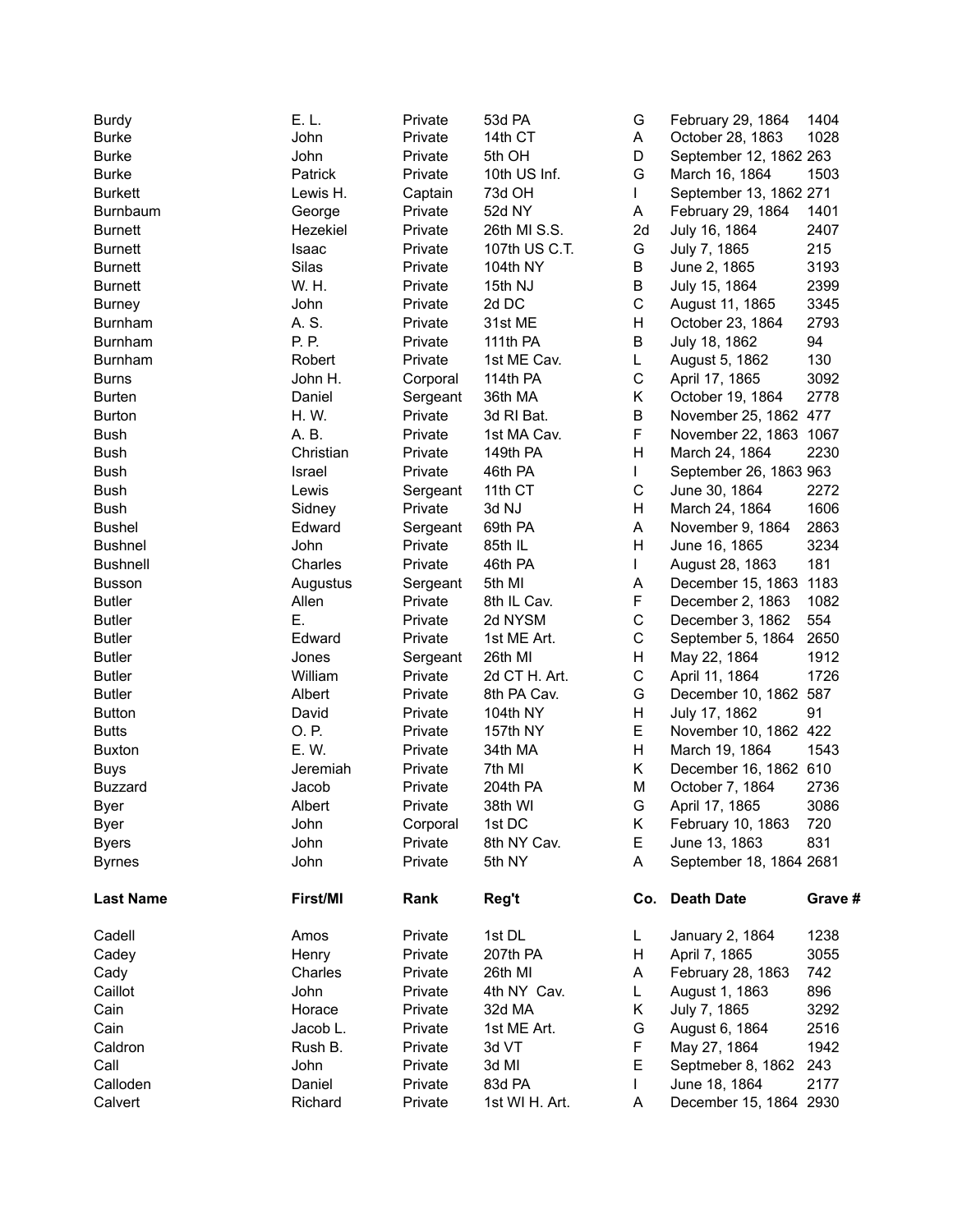| Cameron    | Lewis B.         | Private            | 36th NY                    | L           | March 7, 1864          | 1446        |
|------------|------------------|--------------------|----------------------------|-------------|------------------------|-------------|
| Camp       | Michael          | Private            | 82d NY                     | В           | January 1, 1863        | 651         |
| Campbell   | Alexander        | Private            | 8th PA Cav.                | F           | May 7, 1864            | 1873        |
| Campbell   | Alexander        | Private            | 2d MI                      | Κ           | July 12, 1864          | 2381        |
| Campbell   | John             | Private            | 4th DL                     | E           | July 27, 1864          | 2465        |
| Campbell   | John             |                    |                            |             | August 30, 1864        | 2628        |
| Campbell   | John H.          | Private            | 28th US C. T.              | В           | January 20, 1865       | 83          |
| Campbell   | Joseph           | Private            | 30th NY                    | G           | March 25, 1864         | 1620        |
| Campbell   | Milton           | Private            | 56th PA                    | Н           | June 1, 1864           | 1986        |
| Campbell   | Robert           | Private            | 62d PA                     | G           | August 19, 1864        | 2501        |
| Campbell   | Roswell          | Private            | 8th MI                     | B           | November 27, 1862 497  |             |
| Campbell   | S. S.            | Private            | 2d PA H. Art.              | E           | October 22, 1864       | 2810        |
| Campbell   | Wesley H.        | Private            | 4th VT                     | E           | March 25, 1864         | 1629        |
| Canak      | James            | Private            | 1st WI                     | B           | June 20, 1864          | 2194        |
| Cancre     | Stephen          | Private            |                            |             | January 6, 1865        | 21          |
| Candett    | Asko             | Private            | 1st NJ                     | н           | August 28, 1864        | 2620        |
| Cane       | Michael          | Private            | 17th US Inf.               | C           | March 18, 1864         | 1532        |
| Cane       | Warren           | Private            | 67th OH                    | В           | July 7, 1862           | 66          |
| Cane       | William H.       | Private            | 17th ME                    | E           | December 23, 1863 1228 |             |
| Canefield  | J.               | Private            | 8th IL Cav.                | $\mathsf C$ | January2, 1864         | 1240        |
| Canefield  |                  |                    | 6th NH                     | L           | December 22, 1862 628  |             |
| Cannot     | James<br>William | Private<br>Private | 4th NJ                     | B           | March 16, 1864         | 1493        |
|            |                  |                    |                            | L           |                        |             |
| Cant       | William<br>G. W. | Private            | 26th NY<br>1st NY Art.     | Κ           | March 9, 1864          | 1458<br>104 |
| Capeling   |                  | Corporal           |                            |             | July 27, 1864          | 22          |
| Carbeth    | Anthony          | Private            | 12th NY                    |             | May 24, 1862           |             |
| Carbino    | Joseph           | Private            | 92 NY                      | Α           | December 8, 1863       | 1118        |
| Carey      | Mathias          | Private            | 19th IN                    | Κ           | August 18, 1864        | 2589        |
| Carey      | N. G.            | Private            | 1st NY Cav.                |             | January 19, 1864       | 1338        |
| Carey      | William          | Private            | 28th PA                    | Е           | May 22, 1862           | 15          |
| Carl       | Amos G.          | Private            | 20th NYSM                  | K           | September 29, 1862 327 |             |
| Carl       | Frederick        | Private            | 39th NY                    | Κ           | November 21, 1864 2889 |             |
| Carldon    | James W. W.      | Corporal           | 3d ME Bat.                 |             | August 27, 1864        | 2614        |
| Carnell    | Israel           | Private            | 8th US C. Art.             |             | May 30, 1865           | 182         |
| Carner     | Hugh C.          | Private            | 105th PA                   | Н           | December 9, 1863       | 1140        |
| Carpenter  | E. H.            | Sergeant           | 66th NY                    | D           | December 23, 1863 1229 |             |
| Carpenter  | Ephrus           | Private            | 73d OH                     | Κ           | March 18, 1864         | 1525        |
| Carpenter  | George           | Corporal           | 14th NY Art.               | L           | June 26, 1864          | 2243        |
| Carpenter  | Henry W.         | Private            | 3d MI                      | Κ           | January 11, 1864       | 1297        |
| Carpenter  | James            | Private            | 22d NY Cav.                | Е           | August 16, 1864        | 2581        |
| Carpenter  | S. M.            | Private            | 16th NY                    | Η           | January 14, 1864       | 1309        |
| Carr       | Asa              | Private            | 26th US C. T.              | D           | May 22, 1865           | 177         |
| Carr       | George           | Private            | 69th NY                    | Κ           | January 2, 1864        | 1239        |
| Carr       | Joseph           | Private            | 23d US C. T.               | E           | April 20, 1865         | 164         |
| Carr       | William          | Private            | 5th MI                     | L           | March 15, 1864         | 1479        |
| Carrell    | John             | Private            | 2d Bat. I. C.              |             | 99th February 3, 1864  | 1360        |
| Carrill    | James            | Private            | 42d NY                     | G           | December 8, 1863       | 1119        |
| Carrington | Lester           | Private            | 140th NY                   | С           | August 15, 1864        | 2567        |
| Carroll    | Augustus G.      | Private            | 17th US Inf.               | Е           | November 27, 1862      | 504         |
| Carroll    | Joseph           | Private            | 84th NY                    | Κ           | September 2, 1864      | 2633        |
| Carroll    | Peter            |                    | <b>Quartermaster Corps</b> |             | April 24, 1865         | 3174        |
| Carrouth   | Albert           | Private            | 24th MA                    | С           | April 20, 1865         | 3093        |
| Carson     | Robert A.        | Private            | 1st MA                     | Κ           | December 5, 1862       | 566         |
| Carter     | Benjamin         | Private            | 14th NJ                    | В           | November 19, 1863      | 1041        |
| Carter     | Edward           | Private            | 8th NJ                     | D           | March 19, 1864         | 1547        |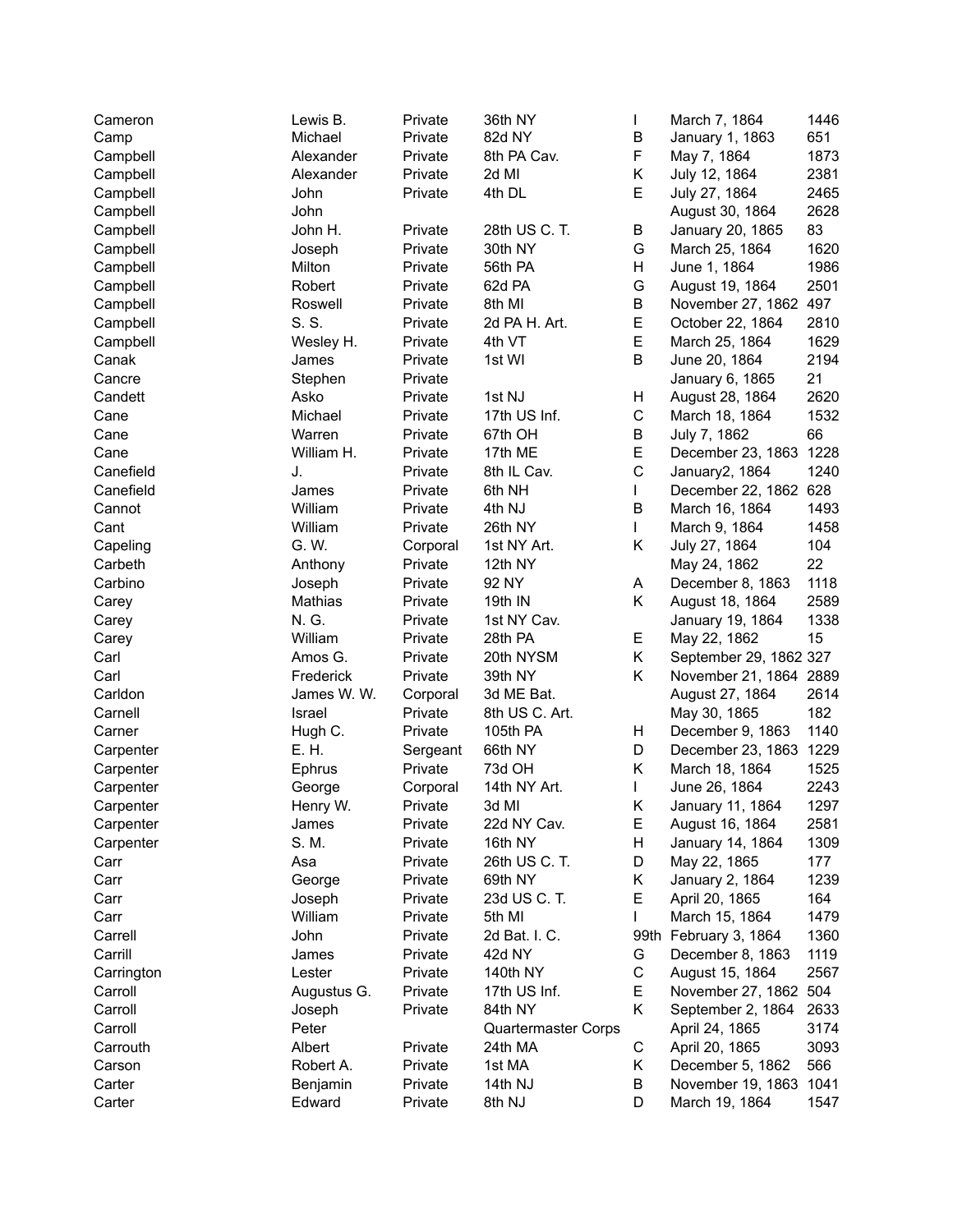| Carter      | Horace      | Private    | 1st CT H. Art. | Е           | April 14, 1865          | 3079 |
|-------------|-------------|------------|----------------|-------------|-------------------------|------|
| Carter      | Lyra        | Private    | 7th NJ         | Κ           | September 20, 1864 2689 |      |
| Carver      | Edward      | Private    | 22d MA         | D           | March 25, 1864          | 1586 |
| Carver      | Edwin       | Corporal   | 7th WI         | Η           | June 17, 1864           | 2159 |
| Cary        | Jeremiah    | Private    | 46th MI        | L           | July 1, 1864            | 2278 |
| Cary        | William H.  | Private    | 28th MI        | F           | February 2, 1865        | 2982 |
| Case        | Aaron       | Private    | 5th WI         | L           | November 3, 1862        | 398  |
| Case        | Columbus    | Corporal   | 36th MI        |             | February 24, 1863       | 735  |
| Case        | James       | Private    | 2d CT H. Art.  | M           | March 14, 1864          | 1409 |
| Casey       | James       | Private    | 37th MA        | Κ           | July 6, 1864            | 2330 |
| Casey       | Jeremiah F. | Private    | 7th MI         | E           | June 17, 1863           | 840  |
| Casner      | Daniel      | Private    | 22d OH         | A           | January 31, 1865        | 2977 |
| Casner      | Noah        | Private    | 16th MI        | G           | June 7, 1865            | 3207 |
| Casner      | Samuel L.   | Private    | 207th PA       | B           | April 7, 1865           | 3083 |
| Cass        |             | Private    | 18th MA        | G           |                         | 2502 |
|             | Benjamin Q. |            |                | $\mathsf C$ | August 3, 1864          | 1824 |
| Cassedy     | Augustus S. | Private    | 65th NY        |             | April 23, 1864          |      |
| Cassedy     | George      | Private    | 6th WI         | B           | December 11, 1862 590   |      |
| Cassender   | Warren      | Private    | 20th NYSM      | F           | Spetember 27, 1862 323  |      |
| Castel      | Jeremiah    | Corporal   | 6th NY H. Art. | M           | July 17, 1864           | 2408 |
| Castler     | Emery       | Private    | 2d CT Art.     | D           | June 8, 1864            | 2056 |
| Castler     | Theodore    | Private    | 94th NY        | D           | January 5, 1863         | 1257 |
| Caston      | S. B.       | Private    | 17th US Inf.   | Н           | September 17, 1863 951  |      |
| Castor      |             | Lieutenant | 72d PA         | $\mathsf C$ | October 19, 1863        | 1011 |
| Cata        | William D.  | Private    | 12th MA        | E           | April 21, 1864          | 1774 |
| Caufield    | J.          | Private    | 5th MI         | L           | June 10, 1864           | 2085 |
| Cavanaugh   | Arthur      | Captain    | 102d NY        | G           | October 30, 1862        | 394  |
| Cavannaugh  | George      | Private    | 10th NY        | L           | September 13, 1862 272  |      |
| Cave        | Cyrus       | Corporal   | 12th V.R.C.    | Е           | September 20, 1864 2686 |      |
| Cay         | William H.  | Private    | 18th Ind C. T. | D           | April 11, 1865          | 162  |
| Caywood     | Adelbert    | Private    | 24th NY Cav.   | Α           | October 26, 1864        | 2801 |
| Cerringham  | Thomas      | Private    | 66th NY        | B           | July 8, 1864            | 2349 |
| Chabel      | George      | Private    | 6th VT         | B           | May 27, 1864            | 1943 |
| Chabin      | C.          | Private    | 4th VT         | L           | December 8, 1863        | 1120 |
| Chamberlain | Chas. B.    | Private    | 11th NJ        | L           | February 25, 1864       | 1387 |
| Chamberlain | E. A.       | Private    | 3 VT           |             | March 25, 1864          | 1637 |
| Chamberlain | George      | Private    | 2d PA Cav.     | G           | August 16, 1864         | 2580 |
| Chamberlain | George A.   | Private    | 73d OH         | A           | January 13, 1863        | 681  |
| Chamberlain | Jay B. E.   | Sergeant   | 2d US Cav.     | L           | September 7, 1863       | 940  |
| Chambers    | David       | Private    | 27th US C. T.  | н           | October 16, 1865        | 229  |
| Chambers    | William H.  | Private    | 27th IN        | н           | April 25, 1864          | 1853 |
| Chapin      | William H.  | Private    | 31st ME        | A           | May 28, 1864            | 1955 |
|             | S. J.       |            |                | Е           |                         | 2337 |
| Chapman     | Silas J.    | Private    | 4th MD         |             | July 7, 1864            |      |
| Chapman     |             | Private    | 28th MI        | Κ           | February 17, 1864       | 3010 |
| Chapman     | Townsend    | Corporal   | 52d NY         | н           | June 10, 1864           | 2077 |
| Charles     | Joseph N.   | Private    | 7th WI         | Α           | July 9, 1864            | 2355 |
| Chase       | Alfred      | Private    | 35th NJ        | F           | May 24, 1864            | 3161 |
| Chase       | Isaiah      | Private    | 58th MA        | Н           | June 14, 1864           | 2123 |
| Chase       | Stephen H.  | Private    | 31st ME        | В           | July 4, 1864            | 2308 |
| Chase       | Wesley C.   | Private    | 16th ME        | L           | November 11, 1863       | 1049 |
| Chatterton  | Siral       | Private    | 24th NY Cav.   | C           | August 8, 1864          | 2525 |
| Chatwick    | Henry E.    | Private    | 3d VT Bat.     |             | July 28, 1864           | 2469 |
| Chaul       | Alphonso A. | Private    | 5th MI         | G           | October 27, 1864        | 2816 |
| Cheever     | Josiah      | Private    | 15th VT        | В           | May 1, 1863             | 788  |
| Cheney      | Smith C.    | Private    | 10th VT        | G           | September 6, 1863       | 939  |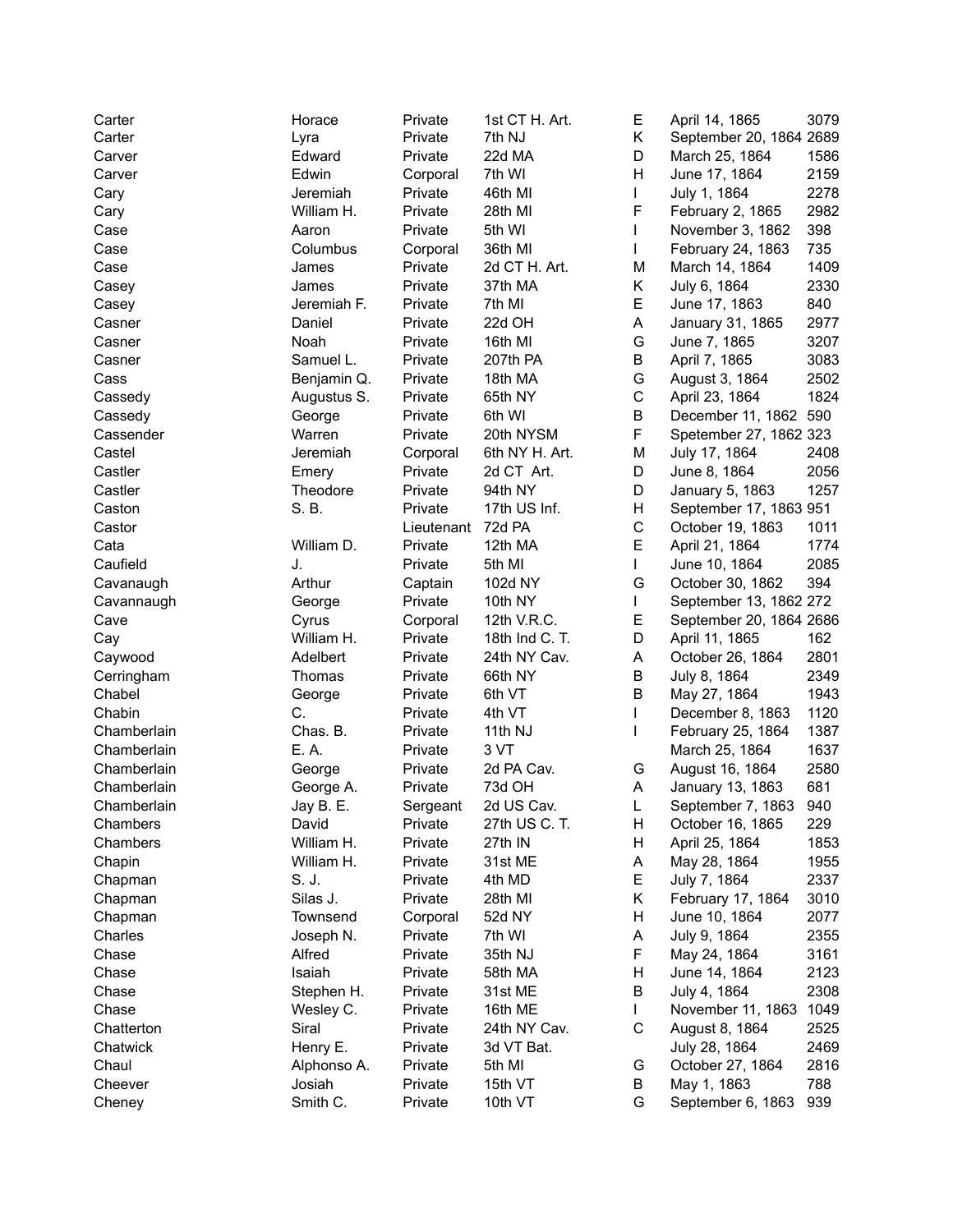| Chesebrow   | Giles      | Sergeant | 2d NY Prov. Cav.      | С | July 9, 1865                | 3296 |
|-------------|------------|----------|-----------------------|---|-----------------------------|------|
| Chessman    | Edward B.  | Private  | 32d MA                | Н | December 28, 1863 1233      |      |
| Childs      | Sylvanus   | Private  | 142d NY               | F | March 6, 1863               | 749  |
| Chilson     | Daniel     | Private  | 33d NY                | F | December 7, 1863            | 1110 |
| Chilson     | John       | Private  | 43d NY                |   | May 23, 1862                | 19   |
| Chipman     | George W.  | Private  | 150th PA              | L | December 16, 1863           | 1200 |
| Christensen | Caspar     | Private  | 66th NY               |   | March 21, 1864              | 1556 |
| Christler   | Johnson    | Private  | 7th MI                | Е | April 23, 1864              | 1818 |
| Christonson | А.         | Private  | 3d WI                 | G | June 7, 1865                | 3206 |
| Christopher | John       | Private  | 23d US C. T.          | Κ | January 3, 1865             | 10   |
| Christy     | Samuel P.  | Corporal | 6th PA H. Art.        | B | October 31, 1864            | 2829 |
| Church      | Thomas     | Private  | 68th IL               | L | July 31, 1862               | 120  |
| Church      | Francis    | Private  | 5th MI                | H | December 9, 1863            | 1143 |
| Churchill   | Casmere    | Private  | 9th NY Cav.           | E | December 3, 1862            | 205  |
| Clancy      | Michael    | Private  | 2d Bat. V.R.C.        |   | 102d December 14, 1864 2972 |      |
| Clapp       | Samuel     | Private  | 2d MA                 | D | December 11, 1863           | 1159 |
| Clark       | Able W.    | Private  | 93d NY                | C | June 25, 1863               | 860  |
| Clark       | Alfred     | Private  | 5th NH                | Η | May 27, 1865                | 3170 |
| Clark       | Arthur     | Private  | 83d NY                | B | May 30, 1864                | 1966 |
| Clark       | Cassius    | Private  | 17th MI               | A | July 7, 1864                | 2333 |
| Clark       | Charles    | Private  | 1st RI Art.           | B | October 16, 1863            | 999  |
| Clark       | David A.   | Private  | 18th MO               | L | June 26, 1865               | 3265 |
| Clark       | Horace J.  | Private  | 30th NY               | Α | February 1, 1865            | 2980 |
| Clark       | Jas. H.    | Private  | 2d MA                 | А | August 16, 1863             | 914  |
| Clark       | John       | Private  | 15th NY Art.          | F | March 8, 1864               | 1454 |
| Clark       | John       | Private  | 14th NY Art.          | Κ | June 3, 1864                | 2014 |
| Clark       | John A.    | Private  | 6th OH Cav.           | E | August 30, 1864             | 2627 |
| Clark       | Lyman      | Private  | 94th NY               | Η | August 16, 1862             | 145  |
| Clark       | Silas B.   | Corporal | 15th VT               | B | December 23, 1862           | 636  |
| Clark       | Zachariah  | Private  | 207th PA              | F | May 20, 1865                | 3142 |
| Clarke      | D.         | Private  | 115th PA              | L | March 4, 1864               | 1410 |
| Clarke      | George H.  | Sergeant | 2d NY Art.            | L | July 20, 1864               | 2430 |
| Clarke      | Henry      | Private  | 88th PA               | Е | January 6, 1864             | 1270 |
| Clarke      | John       | Private  | 16th NY               | E | November 15, 1862 438       |      |
| Clarke      | John       | Private  | Harris L. Cav.        | E | December 22, 1863 1220      |      |
| Clarke      | John B.    | Private  | 12th US               | F | October 18, 1864            | 2772 |
| Clarke      | Joseph     | Private  | 4th ME                | F | December 20, 1862 621       |      |
| Clarke      | Lewis      | Private  | 27th IN               | Е | December 11, 1863 1153      |      |
| Clarke      | Richard    | Private  | 2d MA Cav.            | М | August 6, 1863              | 903  |
| Clarke      | S. B.      | Private  | 8th IL Cav.           | G | January 8, 1864             | 1279 |
| Clarke      | Sacra      | Private  | 9th NY Art.           | Κ | August 22, 1864             | 2597 |
| Clarke      | Vincent    | Private  | 122d OH               | D | January 6, 1864             | 1271 |
| Clayfool    | W. F.      | Sergeant |                       | Н |                             | 851  |
|             | Jos        | Private  | 2d NY Cav.<br>14th NY |   | June 20, 1863               | 1064 |
| Clayton     |            | Private  | 28th US C. T.         | L | November 20, 1863           |      |
| Cleggett    | Charles H. |          | 28th Ind. C. T.       | Н | June 24, 1865               | 203  |
| Clements    | William H. | Corporal |                       | C | January 21, 1865            | 117  |
| Clemmont    | Е.         | Private  | 5th MI                | В | March 15, 1864              | 1480 |
| Clevenger   | Thomas     | Private  | 4th NJ                | Н | June 3, 1864                | 2017 |
| Cleverstine | David      | Private  | 18th PA Cav.          | Н | December 2, 1864            | 2904 |
| Clifford    | John       | Private  | 109th NY              | C | August 18, 1864             | 2594 |
| Clifford    | Lyonel     | Private  | 4th NJ                | G | March 16, 1864              | 1495 |
| Cline       | David      | Private  | 52d NY                | L | October 29, 1863            | 1029 |
| Clise       | Martin F.  | Private  | 3d MI                 | D | January 11, 1864            | 1295 |
| Close       | Abraham    | Private  | 148th PA              | C | August 24, 1864             | 2609 |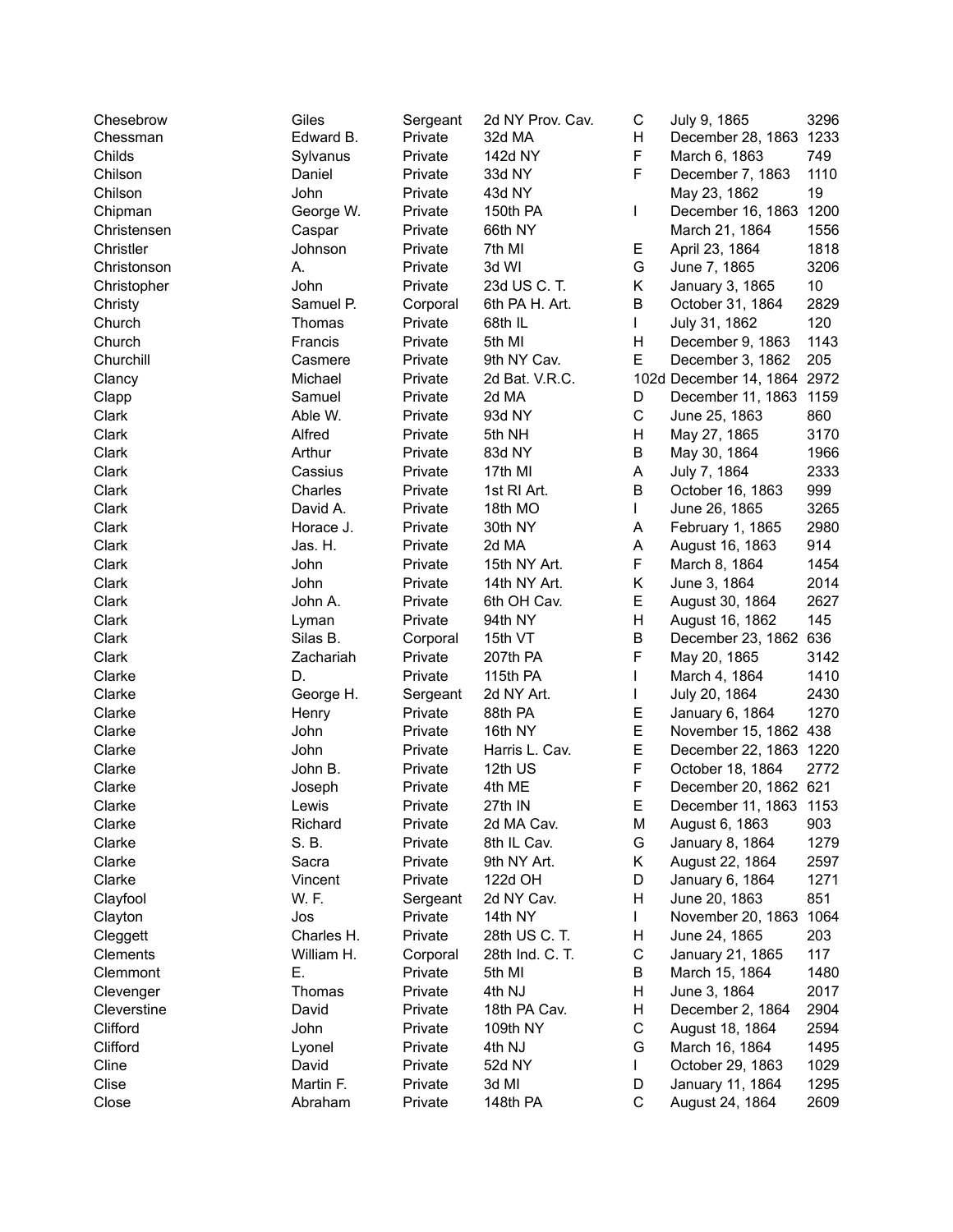| Clough   | J.B.         | Private              | 11th P.R.V.C.    | Κ           | January 21, 1863        | 694  |
|----------|--------------|----------------------|------------------|-------------|-------------------------|------|
| Cloupf   | Andrew       | Corporal             | 153d NY          | В           | July 9, 1863            | 881  |
| Cly      | John         | Corporal             | 15th IN          | F           | March 29, 1864          | 1688 |
| Coady    | James        | Private              | 24th V.R.C.      | B           | February 20, 1865       | 3017 |
| Cobb     | Charles J.   | Private              | 17th ME          | $\mathsf C$ | November 29, 1862 533   |      |
| Cobin    | John         | Corporal             | 14th NJ          | В           | June 7, 1864            | 2049 |
| Coburn   | Charles H.   | Private              | 14th MA          |             | November 27, 1862 505   |      |
| Cochran  | John         | Private              | 115th PA         | Κ           | March 19, 1864          | 1539 |
| Cochran  | R. H.        | Corporal             | 102d PA          | F           | May 29, 1864            | 1961 |
| Cody     | Lyman H.     | Private              | 15th MI          | A           | June 17, 1865           | 3240 |
| Coffin   | Albert B.    | Private              | 6th ME           | Κ           | January 16, 1865        | 1324 |
| Coffran  | John         | Private              | 6th MI           | Κ           | August 22, 1864         | 2599 |
| Coggswel | John         | Private              | 42d OH           | Η           | June 12, 1864           | 2103 |
| Cohotze  | John         | Assist. Eng. US Navy |                  |             | July 28, 1864           | 2470 |
| Colbert  | John W.      | Private              | 32d Wi           | A           | May 24, 1865            | 3158 |
| Colburne | Daniel M.    | Private              | 18th PA Cav.     | Н           | December 2, 1864        | 2895 |
| Colby    | Solomon D.   | Private              | 26th MI          | D           | February 26, 1863       | 739  |
| Colder   | Clarence H.  | Corporal             | 123d NY          | G           | October 3, 1863         | 976  |
| Cole     | Benjamin W.  | Corporal             | 16th ME          | Κ           | December 9, 1862        | 642  |
| Cole     | <b>Byron</b> | Private              | 153d NY          | E           | January 1, 1863         | 654  |
| Cole     | Consider     | Private              | 32d ME           | B           | April 8, 1865           | 3066 |
| Cole     | Emory        | Private              | 5th NY           | В           | June 4, 1864            | 2306 |
| Cole     | George W.    | Private              | 191st PA         | D           | September 8, 1864       | 2656 |
| Cole     | George W.    | Private              | 5th NY Cav.      | Κ           | September 25, 1864 2703 |      |
| Cole     | Isaac H.     | Private              | 6th PA H. Art.   | M           | November 9, 1864        | 2861 |
| Cole     | John         | Corporal             | 2d NY MTD Rifles | B           | August 12, 1864         | 2556 |
| Cole     | Martin L.    | Sergeant             | 94th NY          | Κ           | September 16, 1862 288  |      |
| Cole     | William H.   | Private              | 11 CT            | G           | November 9, 1862        | 417  |
| Cole     | William H.   | Private              | 3d NJ            | L           | May 24, 1864            | 1921 |
| Cole     | William Q.   | Sergeant             | 61st PA          | D           | May 29, 1864            | 1957 |
| Coleman  | Washington   |                      | 135th US C. T.   | E           | July 3, 1865            | 210  |
| Coleman  | William      | Corporal<br>Private  | 39th US C. T.    | E           | January 21, 1865        | 112  |
| Colhane  | Patrick      | Private              | 121st NY         | F           |                         | 3260 |
|          | Charles H.   |                      |                  | B           | June 24, 1865           |      |
| Colley   |              | Sergeant             | 10th ME          |             | September 20, 1862 301  |      |
| Collins  | Daniel       | Private              | 70th NY          | A           | December 9, 1863        | 1147 |
| Collins  | Jacob        | Private              | 5th PA Cav.      |             | March 31, 1864          | 1693 |
| Collins  | James        | Private              | 43d US C. T.     | F           | January 17, 1865        | 17   |
| Collins  | Levi         | Private              | 104th NY         | F           |                         | 2700 |
| Collins  | Michael      | Private              | 6th NJ           | Ε           | December 11, 1862 593   |      |
| Collins  | Michael      | Private              | 16th NY Cav.     | М           | August 11, 1864         | 2539 |
| Collins  | Patrick      | Private              | 88th NY          | D           | July 19, 1864           | 2424 |
| Color    | Ansberry     | Private              | 135th US C. T.   | С           | June 22, 1865           | 202  |
| Colors   | Jacob        | Private              | 7th VA           |             | March 25, 1864          | 1625 |
| Colton   | George C.    | Private              | 1st MI           | G           | June 24, 1865           | 3263 |
| Combs    | David        | Private              | 109th PA         | Κ           | April 8, 1865           | 3067 |
| Commons  | Calvin       | Private              | 30th ME          | Κ           | September 1, 1864       | 2632 |
| Commons  | William      | Private              | 2d NY            | G           | July 9, 1863            | 882  |
| Compton  | P. T.        | Private              | 14th US Inf.     | Α           | October 8, 1863         | 979  |
| Concord  | edwar        | Private              | 2d Bat. V.R.C.   | 82d         | August 27, 1864         | 2617 |
| Confer   | John         | Private              | 49th PA          | A           | April 22, 1864          | 1781 |
| Congler  | Benjamin     | Private              | 39th US C. T.    | F           | January 6, 1865         | 20   |
| Conklin  | Joseph       | Private              | 39th NJ          | Κ           | April 12, 1865          | 3078 |
| Conklin  | Stephen      | Private              | 53d NY           | н           | March 31, 1863          | 766  |
| Connell  | Thomas       | Private              | 98th PA          | В           | March 22, 1864          | 1588 |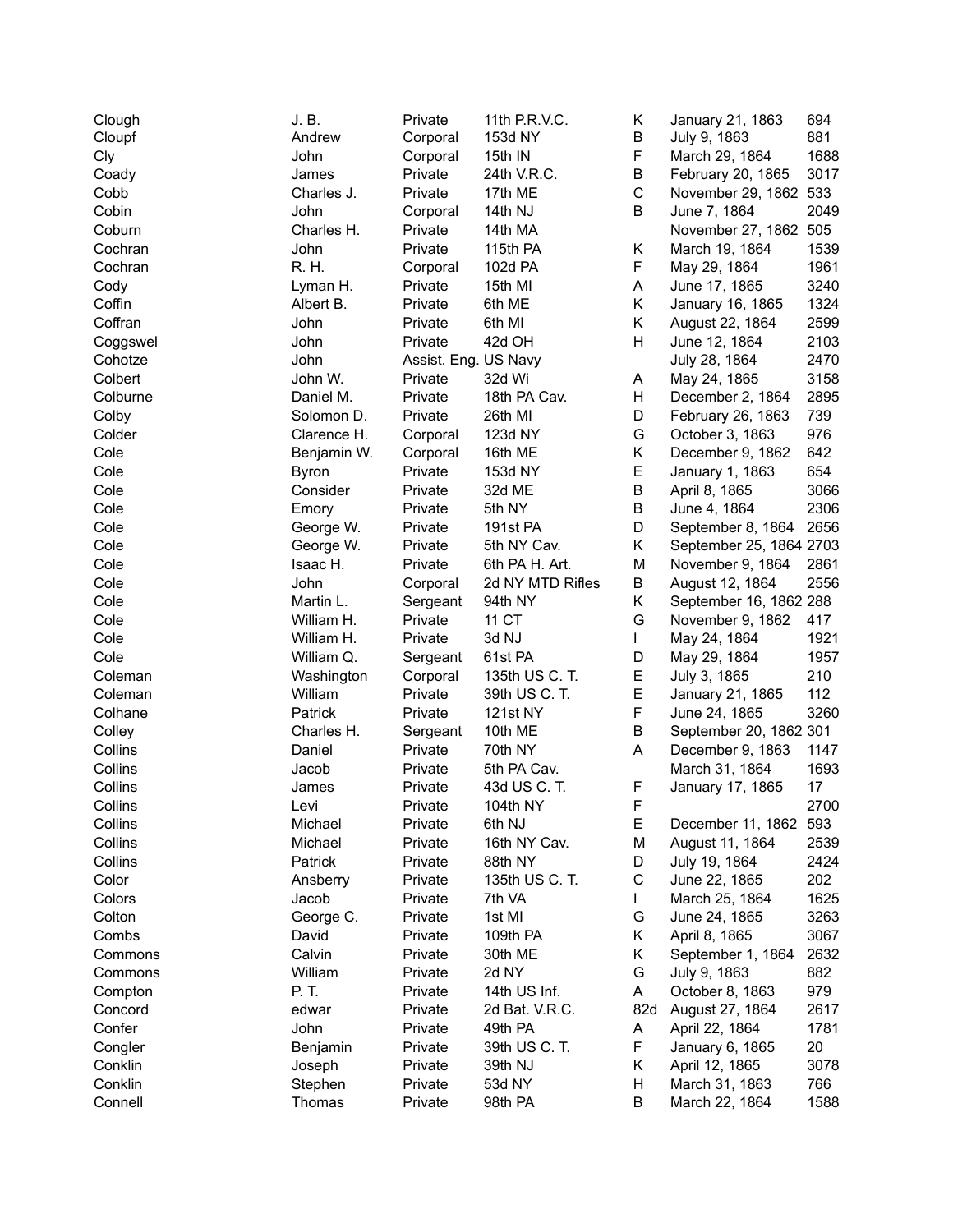| Connelly     | Michael      | Private    | 8th IL Cav.        | Α           | December 3, 1863        | 1089 |
|--------------|--------------|------------|--------------------|-------------|-------------------------|------|
| Connors      | John         | Private    | 7th NY Art.        | F           | July 26, 1864           | 2459 |
| Conroy       | Michael      | Private    | 1st DC             | В           | June 7, 1864            | 2053 |
| Contance     | John         | Private    | 19th PA            | G           | November 5, 1862        | 567  |
| Converz      | John         | Private    | 1st NY Art.        | В           | October 1, 1863         | 971  |
| Conway       | Francis      | Private    | 88th PA            | В           | July 12, 1862           | 83   |
| Conway       | Patrick      | Private    | 105th NY           | Η           | November 8, 1862        | 416  |
| Cook         | Benjamin     | Private    | 28th US C. T.      | G           | January 17, 1865        | 66   |
| Cook         | John W.      | Private    | 179th NY           | L           | August 18, 1865         | 3349 |
| Cook         | Lloyd W.     | Private    | 4th NJ             | L           | September 6, 1862       | 227  |
| Cook         | William      | Private    | 66th OH            | G           | August 28, 1862         | 186  |
| Cooley       | Benjamin     | Corporal   | 73d OH             | Κ           | September 12, 1862 267  |      |
| Cooley       | John         | Private    |                    |             | January 21, 1865        | 136  |
| Cooper       | Abraham      | Private    | 186th NY           | Α           | December 3, 1864        | 2911 |
| Cooper       | John         | Private    | 1st DC             | B           | November 10, 1862 423   |      |
| Cooper       | Lewis        | Private    | 19th US C. T.      | G           | January 6, 1865         | 17   |
| Coppernal    | Chas. E      | Private    | 6th WI             | Κ           | August 14, 1864         | 2562 |
| Coquillette  | Isaac        | Private    | 8th IL Cav.        | G           | January 18, 1864        | 1336 |
| Corbin       | Joshua M. V. | Private    | 4th OH             | Н           | May 3, 1864             | 1862 |
| Corcoran     | Stephen      | Private    | 9th NY Art.        | E           | June 26, 1864           | 2239 |
| Cordriglit   | Levi         | Private    | 11th NJ            | Η           | December 16, 1862 606   |      |
| Corey        | Charles A.   | Sergeant   | 17th US Inf.       | D           | March 28, 1864          | 1642 |
| Corler       | Alfred       | Sergeant   | 1st US Art.        | L           | October 30, 1861        | 1031 |
| Cornmesser   | J. L.        | Private    | 49th PA            | C           | October 28, 1862        | 386  |
| Corse        | H. B.        | Lieutenant | 1st VA Art.        | В           | July 29, 1865           | 3331 |
| Cortiss      | Francis L.   | Private    | 4th VT             |             | September 29, 1863 967  |      |
| Cortnight    | Daniel       | Private    | 187th PA           | F           | July 12, 1864           | 2380 |
| Costello     | James        | Private    | PA Indt. Inf.      | C           | September 30, 1864 2762 |      |
| Coughlin     | Jeremiah     | Private    | 27th NY            | Н           | May 20, 1862            | 10   |
| Counselbruan | G. B.        | Private    | 100th OH           | B           | February 4, 1865        | 2983 |
| Countryman   | James        | Private    | 142d NY            | G           | May 28, 1864            | 1952 |
| Countrymap   | Simon        | Private    | Harris L. Cav.     | G           | April 21, 1864          | 1762 |
| County       | James        | Private    | 3d US Inf.         | L           | April 22, 1864          | 1789 |
| Courier      | Lucien A.    | Private    | 15th VT            | Α           | December 16, 1862 604   |      |
| Coutler      | James        | Private    | PA Indt. Inf.      | $\mathsf C$ | September 30, 1864 2713 |      |
| Coutrwright  | William      | Private    | 6th NY Cav.        | В           | August 29, 1862         | 187  |
| Couturi      | Israel       | Private    | 1st MI Cav.        | D           | June 13, 1864           | 2108 |
| Cova         | Charles      | Corporal   | 10th NY Art.       | D           | May 10, 1864            | 1879 |
| Covert       | Francis      | Private    | 82d OH             | С           | October 1, 1862         | 330  |
| Cowan        | John         | Private    | 155th PA           | H           | July 11, 1864           | 2375 |
| Cowell       | Lewis        | Sergeant   | 1st DL             | Н           | November 1, 1864        | 2888 |
| Cox          | William      | Private    | 7th PA             | Н           | June 18, 1862           | 50   |
| Coyle        | Mark         | Private    | 2d Bat. Mar. Corps | A           | July 1, 1865            | 3274 |
| Cozin        | William      | Private    | 3d NJ              | G           | August 24, 1864         | 2607 |
| Craig        | Joseph       | Private    | 119th PA           | Α           | May 28, 1864            | 1946 |
| Craig        | R. B.        | Private    | 2d NY Art.         | М           | September 5, 1864       | 2648 |
| Craigg       | Thomas       | Private    | 2d US Art.         | С           | April 22, 1864          | 1813 |
| Cram         | Landon       | Private    | 10th VT            | Α           | October 19, 1863        | 1012 |
| Crane        | <b>Byron</b> | Private    | 18th NY Ind. Bat.  |             | October 5, 1864         | 2729 |
| Craptree     | Joseph       | Sergeant   | 3d PA Cav.         | В           | December 7, 1863        | 1113 |
| Crary        | Charles      | Private    | 27th NY            | F           | December 7, 1863        | 1104 |
| Craten       | Barney       | Corporal   | 1st MI S.S.        | Н           | October 4, 1864         | 2723 |
| Craus        | William      | Private    | 10th NY Cav.       | Α           | July 25, 1865           | 3325 |
| Creedy       | J. M.        | Private    |                    |             | March 16, 1864          | 1502 |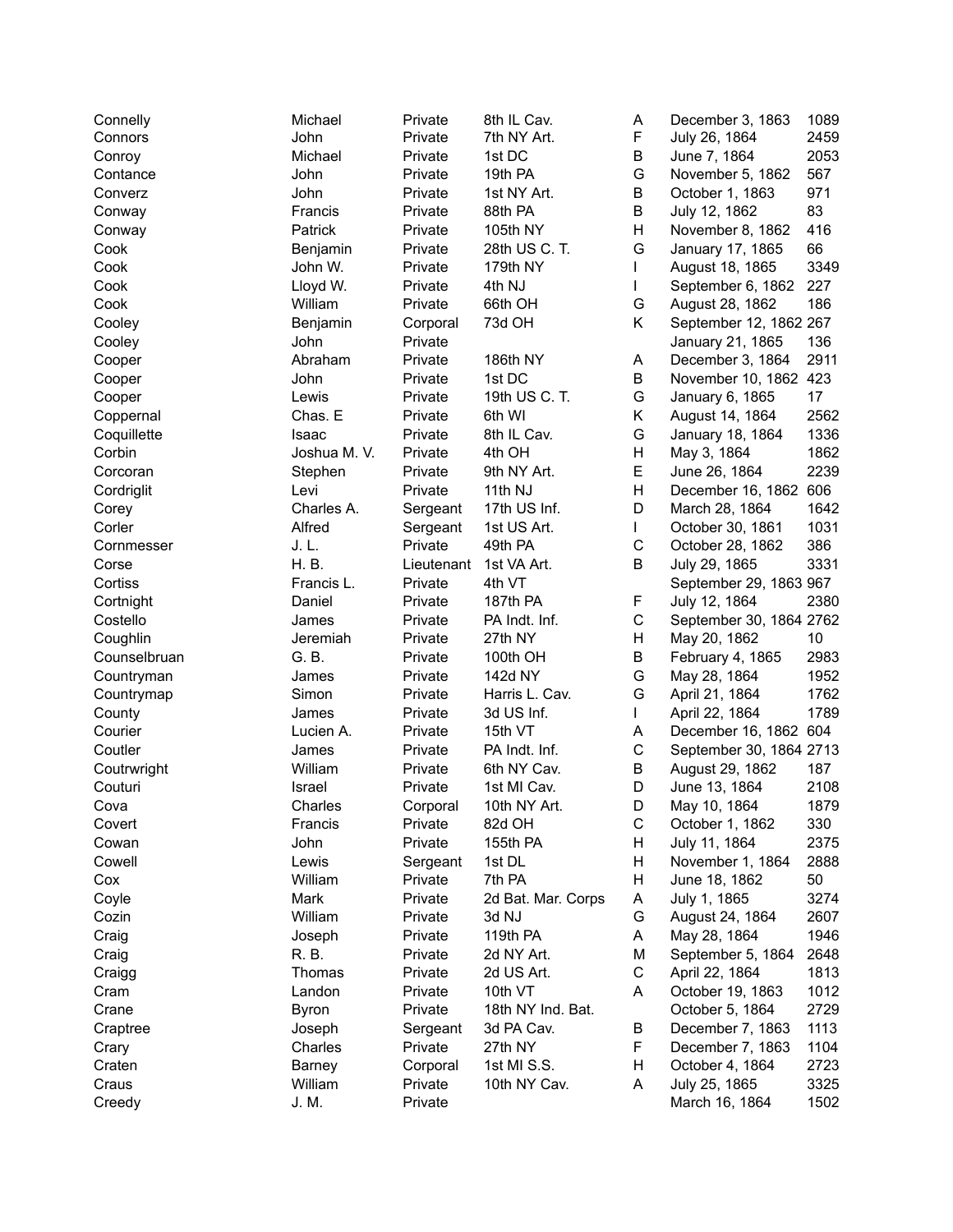| Creighton  | Benjamin        | Private  | 2d Bat. V.R.C. | 8th         | September 23, 1864 2699 |      |
|------------|-----------------|----------|----------------|-------------|-------------------------|------|
| Crew       | John W.         | Private  | 65th OH        | D           | October 12, 1864        | 2753 |
| Criff      | Goowon          | Private  | 3d US C. T.    | L           | March 20, 1865          | 154  |
| Criss      | Andrew C.       | Private  | 1st MI Cav.    | Е           | January 2, 1864         | 1244 |
| Crocker    | H. L.           | Private  | 13th ME        | L           | December 3, 1863        | 1096 |
| Crocker    | J. H.           | Private  | 9th ME         | Η           | June 23, 1864           | 2219 |
| Crom       | William H.      | Private  | 73d OH         | C           | November 22, 1862 461   |      |
| Crommey    | Owen            | Private  | 2d CT H. Art.  | Κ           | July 30, 1864           | 2478 |
| Cromwell   | Charles         | Private  | 153d NY        | B           | May 14, 1863            | 799  |
| Cronan     | Daniel          | Private  | 117th NY       | L           | July 3, 1864            | 2290 |
| Crosby     | William         | Private  | 91st PA        | G           | November 26. 1862 482   |      |
| Cross      | Robert          | Corporal | 8th US C. T.   | D           | July 5, 1865            | 212  |
| Crossey    | James           | Private  | 153d NY        | Κ           | January 10, 1863        | 674  |
| Crossman   | Orrin           | Sergeant | 28th MI        | H           | February 16, 1965       | 3008 |
| Crouch     | J. M.           | Private  | 5th WI         | Κ           | October 27, 1864        | 2813 |
|            |                 |          |                |             |                         |      |
| Crow       | Harvey          | Private  |                |             | April 11, 1865          | 160  |
| Cruiser    | Curtis          | Private  | 195th OH       | Κ           | October 16, 1865        | 3371 |
| Crum       | George          | Private  | 201st PA       | $\mathsf C$ | October 22, 1864        | 2789 |
| Crum       | Henry J.        | Private  | 54th PA        | G           | April 22, 1864          | 1786 |
| Crum       | Ira             | Private  | 1st NJ Cav.    | A           | January 20, 1864        | 1348 |
| Crunlich   | Herman          | Private  | 139th PA       | D           | June 9, 1864            | 2075 |
| Cruse      | T. J.           | Private  | 68th IL        | L           | August 4, 1862          | 128  |
| Cuckendoff | Orsimons        | Sergeant | 109th NY       | Κ           | June 17, 1864           | 2157 |
| Cull       | Abram           | Private  | 28th MI        | B           | February 20, 1865       | 3019 |
| Culver     | William         | Private  | 7th MI         | C           | June 10, 1862           | 44   |
| Cummer     | John H.         | Private  | 82d OH         | B           | April 25, 1864          | 1842 |
| Cummings   | William M.      | Private  | 1st MI S.S.    | C           | July 6, 1864            | 2323 |
| Cunningham | Joseph          | Private  | 3d US Art.     | Κ           | January 31, 1865        | 2979 |
| Curchman   | Jacob           | Private  | 6th PA         | B           | September 16, 1862 286  |      |
| Curier     | <b>B.</b> Frank | Private  | 5th VT         | G           | October 27, 1862        | 384  |
| Curren     | Felix           | Private  | 102d PA        | L           | June 3, 1864            | 2007 |
| Curren     | Giles           | Private  | 124th NY       | L           | August 26, 1864         | 2612 |
| Curry      | Marion          | Private  | 3d IN          | A           | May 27, 1864            | 1928 |
| Curry      | Neal            | Sergeant | 7th ME         | L           | April 21, 1864          | 1773 |
| Curtin     | Francis         | Private  | 28th MA        | Α           | July 1, 1864            | 2283 |
| Curtis     | James           | Private  | 28th MA        | $\mathsf C$ | May 19, 1864            | 1901 |
| Curtis     | Thompson        | Private  | 26th MI        | D           | March 19, 1863          | 758  |
| Curts      | Walter          | Private  | 1st MI Eng.    | D.          | July 8, 1865            | 3219 |
| Curts      | William L.      | Private  | 188th NY       | A           | June 10, 1865           | 3214 |
| Custer     | Samuel L.       | Private  | 16th ME        | A           | December 30, 1862 642   |      |
| Cuzzin     | William         | Private  | 31st ME        | L           | August 1, 1864          | 2492 |
| Dafty      | Martin          | Private  |                | D           | November 8, 1862        | 415  |
|            |                 |          | 82d OH         |             |                         |      |
| Daggatt    | Horace W.       | Sergeant | 8th NY Cav.    | Α           | April 22, 1865          | 3098 |
| Dailey     | John            | Private  | 2d MA Cav.     | $\mathsf C$ | April 26, 1865          | 3103 |
| Dailey     | Thomas          | Private  | 97th NY        | В           | December 3, 1862        | 560  |
| Dallrumple | Robert          | Private  | 7th NJ         | Е           | June 29, 1864           | 2265 |
| Damon      | D. N.           | Private  | 3d Excelsior   | В           | March 4, 1864           | 1422 |
| Dane       | Joe             | Private  | 1st VT Cav.    | M           | February 2, 1863        | 711  |
| Danforth   | Johnson N.      | Private  | 2d NH          | В           | October 5, 1862         | 336  |
| Daniells   | M. D.           | Private  | 1st PA Cav.    | Κ           | August 3, 1862          | 126  |
| Daniels    | August          | Private  | 107th NY       | A           | April 20, 1864          | 1741 |
| Daniels    | Edward          | Private  | 48th PA        | C           | April 23, 1864          | 1822 |
| Daniels    | Isaac H.        | Private  | 13th NH        | L           | November 22, 1862       | 460  |
| Danley     | George W.       | Private  | 94th NY        | Н           | March 24, 1864          | 1602 |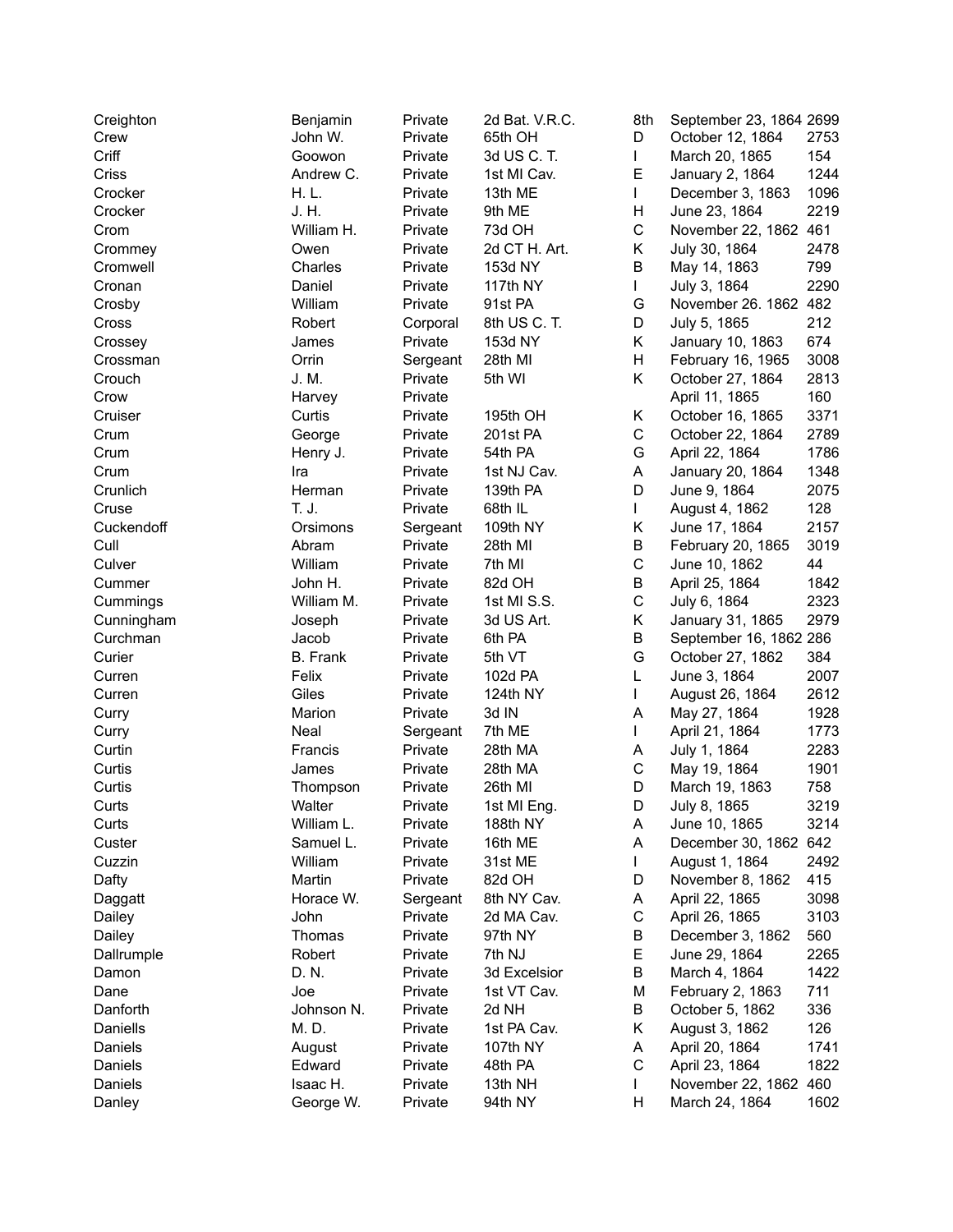| Darling      | Arthur       | Private    | 76th NY         | Κ           | October 21, 1863        | 1015 |
|--------------|--------------|------------|-----------------|-------------|-------------------------|------|
| Darling      | Franklin     | Private    | 3d WI           | F           | September 1, 1862       | 194  |
| Davidson     | Henry        | Private    | 110th OH        | L           | August 23, 1863         | 926  |
| Davidson     | Robert C.    | Private    | 6th MD          | Κ           | April 20, 1865          | 3094 |
| Davis        | James        | Private    | 24th NY Cav.    | F           | February 17, 1865       | 147  |
| Davis        | Alexander    | Private    | 44th NY         | D           | June 1, 1864            | 1998 |
| Davis        | Alfred       | Private    | 1st US S.S.     | C           | October 27, 1864        | 2811 |
| Davis        | Darius       | Private    | 14th NY H. Art. | B           | April 11, 1865          | 3073 |
| Davis        | G. E.        | Private    | 2d NY Cav.      | F           | June 23, 1863           | 857  |
| Davis        | Jacob        | Private    | 63d PA          | L           | October 19, 1863        | 1010 |
| Davis        | James M.     | Private    | 207th PA        | G           | May 1, 1865             | 3108 |
| Davis        | Jethro O.    | Private    | 18th MO         | Н           | May 24, 1865            | 3156 |
| Davis        | Lewis B.     | Private    | 111th NY        | L           | October 27, 1863        | 1027 |
| Davis        | Myron        | Private    | 2d US S.S.      | B           | October 29, 1864        | 2823 |
| Davis        | N. I.        | Private    | 8th IL Cav.     | $\mathsf C$ | December 8, 1863        | 1124 |
| Davis        | N.L.         | Corporal   | 1st VT Cav.     | C           | October 29, 1862        | 389  |
| Davis        | Walter R.    | Private    | 105th NY        | E           | December 26, 1862 640   |      |
| Davis        | William      | Private    | 31st OH         | G           | June 7, 1865            | 3205 |
| Davison      | John         | Private    | 80th PA         | E           | September 26, 1862 321  |      |
| Day          | Alexander H. | Private    | 1st ME Cav.     | $\mathsf C$ | February 3, 1864        | 1361 |
| Day          | Alson L.     | Private    | 16th ME         | B           | June 24, 1865           | 3261 |
| Day          | George       | Corporal   | 26th MI         | G           | February 17, 1863       | 726  |
| Day          | J. N.        | Private    | 31st ME         | E           | May 16, 1864            | 1886 |
| Day          | John         | Lieutenant | 3d VA           | K           | September 8, 1862       | 237  |
| Day          | Nicholas     | Private    | 19th US C. T.   | L           | January 17, 1865        | 80   |
| Day          | Orlander F.  | Private    | 21st NY         | G           | April 25, 1864          | 1847 |
| De Kittridge | Carlisle     | Private    | 15th VT         | B           | May 24, 1863            | 802  |
| De Kruif     | John P.      | Private    | 16th MI         |             | June 30, 1864           | 2268 |
| De Losh      | John         | Private    | 142d NY         | L           | March 2, 1863           | 755  |
| De Wolf      | Charles      | Private    | 5th MI          | В           | March 15, 1864          | 1417 |
| De Wyne      | Willian      | Private    | 63d NY          | F           | September 20, 1864 2694 |      |
| Deagan       | Peter        | Private    | 170th NY        | Κ           | January 13, 1865        | 2963 |
| Deal         | Eli          | Private    | 87th PA         | B           | April 1, 1864           | 1715 |
| Dean         | Jonathon     | Private    | 77th NY         | F           | November 23, 1862 463   |      |
| Deanslow     | David        | Private    | 17th PA         | M           | June 22, 1865           | 3254 |
| Deball       | George       | Private    | 109th PA        | H           | October 23, 1862        | 368  |
| Debarry      | Moses D.     | Private    | 20th NY         | Α           | May 10, 1864            | 1880 |
| Decker       | Nathan       | Private    | 68th IL         | В           | August 1, 1862          | 121  |
| Decker       | Sidney A.    | Private    | 7th ME          | G           | November 25, 1862 479   |      |
| Dee          | John         | Private    | 27th NY         | Е           | January 11, 1864        | 1288 |
| Deering      | Peter        | Private    | 49th NY         | В           | November 6, 1862        | 408  |
| Dehass       | Horatio      | Private    | 11th PA         | В           | August 18, 1864         | 2593 |
| Delong       | Charles O.   | Private    |                 |             | May 6, 1864             | 1871 |
| Delong       | N.           | Private    | 26th MI         | Н           | February 17, 1863       | 724  |
| Deming       | George M.    | Private    | 3d VT           | Α           | March 29, 1864          | 1673 |
| Deming       | John H.      | Private    | 2d NY Art.      | В           | June 15, 1864           | 2132 |
| Denfair      | Seth B.      | Private    | 37th MA         | A           | May 28, 1864            | 1949 |
| Dennis       | William      | Private    | 34th MA         | Κ           | March 4, 1864           | 1419 |
| Deringer     | Edward       | Private    | 73d PA          | E.          | March 22, 1864          | 1587 |
| Derr         | William R.   | Sergeant   | 84th PA         | G           | March 25, 1864          | 1624 |
| Devaney      | Owen         | Private    | 148th NY        | D           | June 14, 1864           | 2124 |
| Devereaux    | George       | Private    | 42d NY          | F           | March 29, 1864          | 1672 |
| Devine       | Martin       | Private    | 24th MI         | Е           | July 29, 1863           | 892  |
| Devine       | Robert       | Private    | 84th PA         | E           | December 30, 1864 2947  |      |
|              |              |            |                 |             |                         |      |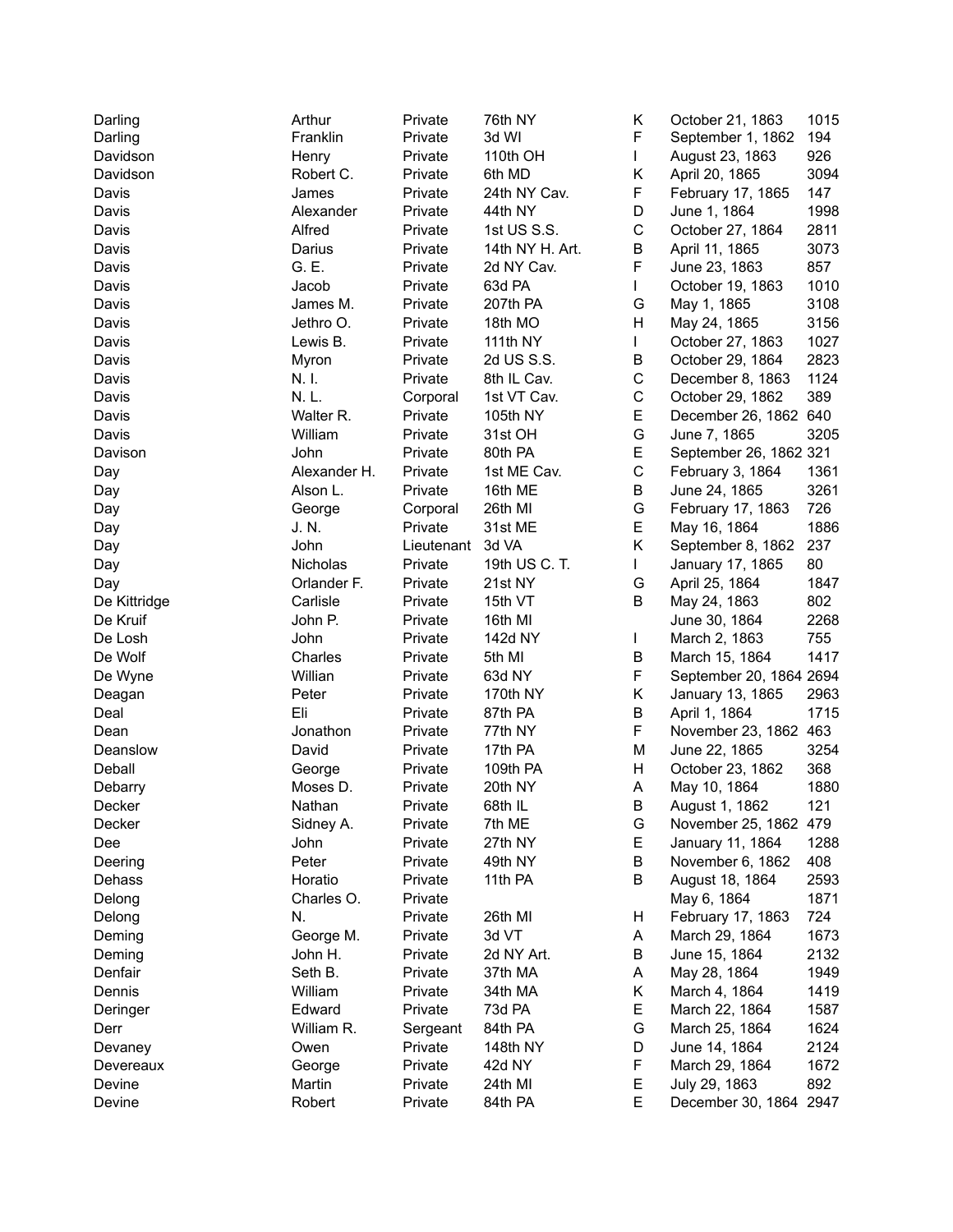| Devlin          | Edward     | Private    | 88th PA         | L           | April 1, 1864           | 1717 |
|-----------------|------------|------------|-----------------|-------------|-------------------------|------|
| Dewitt          | George E.  | Private    | 7th ME Bat.     |             | November 10, 1864 2868  |      |
| Dexter          | Norvon     | Private    | 4th DL          | В           | August 9, 1864          | 2527 |
| Deyo            | James A.   | Private    | 20th IN         | D           | November 4, 1864        | 2845 |
| <b>Dick</b>     | Thomas     | Private    | 6th NH          | B           | June 13, 1864           | 2116 |
| <b>Dick</b>     | William    | Private    | 12th PA         | Н           | January 5, 1863         | 661  |
| Dickenson       | Thomas D.  | Corporal   | 13th PA         | L           | July 11, 1864           | 2373 |
| Dicker          | Fowler     | Private    | 39th NY         | A           | March 16, 1865          | 3044 |
| Dickson         | Edward     | Private    | 13th MI Bat.    |             | September 17, 1864 2679 |      |
| Dickson         | Rosell     | Private    | 2d MI           | D           | July 24, 1864           | 2446 |
| Dillemot        | John       | Private    | 68th NY         | L           | March 28, 1864          | 1651 |
| Dillingham      | Samuel     | Corporal   | 24th I.C.       | н           | April 1, 1864           | 1714 |
| Dillmann        | John       | Private    | 3d Bat. NY Art. | $\mathsf C$ | June 10, 1863           | 815  |
| Dillon          | M. T.      | Private    | 118th P.R.V.C.  | C           | January 17, 1864        | 1334 |
| Dillon          | William    | Private    |                 |             | January 7, 1865         | 34   |
| Dinder          | Hiram      | Private    | 57th PA         | В           | November 4, 1864        | 2859 |
| <b>Dittherb</b> | Frederick  | Private    | 1st US S.S.     | A           | September 15, 1862 280  |      |
| Divoll          | Charles P. | Corporal   | 6th VT          | G           | June 4, 1864            | 2026 |
| Dnip            | Ditrich    | Private    | 104th PA        | Α           | September 27, 1864 2705 |      |
| Dodd            | Francis S. | Private    | 147th NY        | Н           | July 3, 1864            | 876  |
| Dodd            | John M.    | Lieutenant | 6th NH          | В           | May 24, 1864            | 1924 |
| Dodds           | James L.   | Private    | 134th PA        | E           | March 24, 1864          | 1595 |
| Dody            | Alonzo A.  | Private    | 5th MI          | F           | December 11, 1863       | 1158 |
| Dolan           | James      | Private    | 15th MA H. Art. |             | October 21, 1864        | 2780 |
| Doll            | George     | Private    | 55th OH         | D           | September 1, 1862       | 545  |
| Donahue         | Daniel     | Private    | 20th MA         | E           | August 15, 1865         | 2346 |
| Donahue         | Peter      | Private    | 14th NY Art.    | M           | December 2, 1864        | 2907 |
| Donald          | Charles    | Sergeant   | 1st DC          | A           | February 15, 1865       | 3007 |
| Donavan         | Charles M. | Private    | 96th NY         | Κ           | June 20, 1864           | 2185 |
| Doncisen        | William    | Private    | 50th NY         |             | September 29, 1864 2692 |      |
| Doneal          | Michael    | Private    | 31st NY         | D           | January 2, 1864         | 1245 |
| Donegan         | John       | Private    | 2d US Art.      | F           | March 29, 1864          | 1663 |
| Donehue         | Michael    | Private    | 5th NY Cav.     |             | March 11, 1865          | 3041 |
| Donklefson      | Christian  | Private    | 10th NY         | В           | April 22, 1865          | 3077 |
| Donnahue        | John       | Private    | 89th NY         | Κ           | November 29, 1862 529   |      |
| Donnahue        | Jonathon   | Private    | 53d PA          | Κ           | August 30, 1864         | 2626 |
| Donnahue        | William    | Private    | 148th NY        | D           | July 21, 1864           | 2432 |
| Donnavan        | Jeremiah   | Private    | 31st ME         | $\mathsf F$ | May 9, 1864             | 1875 |
| Donnell         | Michael O. | Private    | 57th NY         | G           | January 20, 1865        | 2967 |
| Donnelly        | Reuben     | Private    | 25th OH         | Α           | October 20, 1862        | 361  |
| Donnely         | Edward     | Private    | 10th ME         | L           | September 10, 1863 943  |      |
| Donnely         | James      | Sergeant   | 164th NY        | F           | July 8, 1864            | 2347 |
| Donyes          | John       | Private    | 38th WI         | Е           | April 22, 1865          | 3099 |
| Doremire        | George W.  | Private    | 2d PA Cav.      | M           | November 29, 1864       | 2897 |
| Dorr            | John D.    | Private    | 31st ME         | В           | April 11, 1865          | 3074 |
| Dorsey          | Edward     | Private    | 3d MD           | А           | May 4, 1865             | 3114 |
| Dorsey          | Sullivan   | Private    | 39th US C. T.   | D           | January 6, 1865         | 13   |
| Dorson          | Η.         | Private    | 1st MI Cav.     | Α           | September 20, 1864 2690 |      |
| Dorsy           | Edward     | Private    | 11th NY         | Н           | February 27, 1864       | 1390 |
| Dougan          | James      | Private    | 49th PA         | G           | December 3, 1862        | 559  |
| Dougherty       | John       | Private    | 37th NY         | В           | January 6, 1864         | 1269 |
| Dougherty       | John H.    | Private    | 33d NY          | D           | April 23, 1864          | 1832 |
| Dougherty       | Jospeh     | Sergeant   | 96th NY         | В           | May 27, 1864            | 1944 |
| Dow             | Amos       | Private    | 11th MA         | $\mathsf C$ | March 4, 1864           | 1429 |
|                 |            |            |                 |             |                         |      |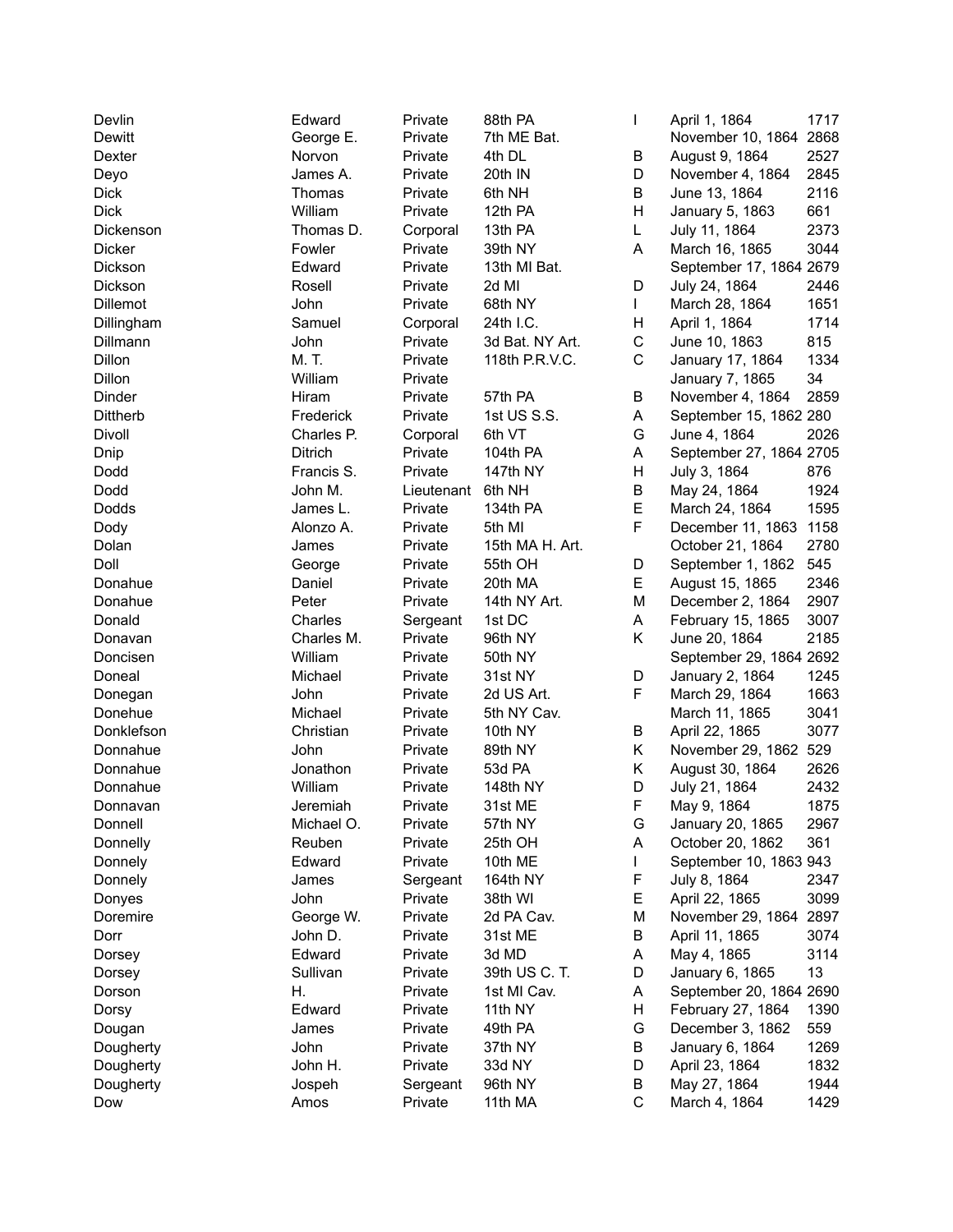| Dow              | Charles H.          | Private             | 4th ME             | Е<br>D           | June 11, 1862                               | 45          |
|------------------|---------------------|---------------------|--------------------|------------------|---------------------------------------------|-------------|
| Dow              | Enoch S.<br>Oear H. | Sergeant<br>Private | 40th NY            | G                | November 19, 1864 2884<br>September 8, 1862 |             |
| Dow              | Alfred              |                     | 66th OH<br>15th IA | $\mathbf{L}$     |                                             | 240<br>3192 |
| Dowd             |                     | Private             |                    |                  | June 2, 1865                                | 12          |
| Dowling          | Michael             | Private             | 29th OH            | F                | May 21, 1862                                |             |
| Down             | George P.           | Corporal            | 51st NY            | A                | September 22, 1862 305                      |             |
| Down             | William             | Private             | 187th PA           | F<br>$\mathsf C$ | August 9, 1864                              | 2529        |
| Downer           | Charles             | Private             | 9th N.Y.S.M.       |                  | November 27, 1863 1070                      |             |
| Downey           | Michael             | Private             | 2d N.Y.S.M.        | E                | August 22, 1863                             | 922         |
| Downey           | Samuel              | Private             | 15th NY            | C                | March 22, 1864                              | 1581        |
| Downing          | George H.           | Corporal            | Berdan's S. S.     | В                | April 1, 1864                               | 1698        |
| Downson          | John                | Private             | 11th US Inf.       | E                | April 21, 1864                              | 1756        |
| Doyle            | James               | Private             | 9th NY Art.        | E                | January 12, 1864                            | 1298        |
| Dozenbaker       | Lewis H.            | Private             | 10th NJ            | D                | June 12, 1864                               | 2102        |
| Drake            | John                | Private             | 57th PA            | $\mathbf{I}$     | December 14, 1863 1173                      |             |
| Drake            | Renselar            | Corporal            | 4th NH H. Art.     | E                | December 11, 1864 2924                      |             |
| <b>Dressel</b>   | George              | Private             | 8th NJ             | B                | November 2, 1864                            | 2840        |
| <b>Drestler</b>  | John                | Private             | 184th PA           | F                | June 21, 1864                               | 2207        |
| Drey             | Minor               | Corporal            | 43d US C. T.       | E                | January 6, 1865                             | 18          |
| <b>Drink</b>     | D. N.               | Private             | 1st MI Cav.        | A                | June 4, 1862                                | 38          |
| Drumond          | Henry               | Private             | 16th PA Cav.       | L                | July 28, 1863                               | 890         |
| Drusenbrock      | Frederick           | Private             | 5th US Bat.        | L                | September 30, 1862 329                      |             |
| Dry              | Samuel B.           | Private             | 40th NY            | E                | March 5, 1864                               | 1432        |
| Duff             | William             | Sergeant            | 10th NY            | L                | September 8, 1862                           | 244         |
| Duhurst          | Albert B.           | Private             | 40th NY            | В                | August 27, 1862                             | 179         |
| Dull             | George W.           | Private             | 51st PA            | K                | September 19, 1864 2683                     |             |
| Dunbar           | William             | Private             | 35th MA            | A                | October 11, 1864                            | 3749        |
| Dunco            | George              | Private             | 18th NY            | G                | January 6, 1864                             | 1267        |
| Dunham           | Benjamin            | Private             | 18th MA            | C                | October 29, 1862                            | 391         |
| Dunham           | George W.           | Private             | 9th NY Art.        | E                | June 13, 1864                               | 2105        |
| Dunham           | Samuel W.           | Private             | 57th PA            | $\mathsf C$      | January 22, 1863                            | 695         |
| Dunlap           | Jeremiah            | Private             | 51st PA            | F                | June 12, 1865                               | 3218        |
| Dunmar           | Edward              | Private             | 15th NY Art.       | D                | March 7, 1864                               | 1448        |
| Dunn             | R. G.               | Private             | 11th P.R.V.C.      | F                | June 14, 1862                               | 39          |
| Dunn             | Wilson              | Private             | 81st OH            | E                | January 1, 1863                             | 666         |
| Dunnan           | Joseph              | Private             | 3d NJ              | G                | May 26, 1864                                | 1926        |
| Dunnan           | Smith               | Private             | 11th NY            | L                | February 25, 1864                           | 1385        |
| Dunton           | Nathaniel           | Private             | 31st ME            | G                | July 7, 1864                                | 2336        |
| Durand           | John M.             | Private             | 1st VT H. Art.     | Е                | August 1, 1864                              | 2493        |
| Durham           | John                | Private             | 73d OH             | D                | September 13, 1862 273                      |             |
| Durland          | John                | Private             | 15th NY Art.       | М                | March 22, 1864                              | 1574        |
| Durrham          | James               | Private             | 5th NY             | н                | January 5, 1864                             | 1250        |
| Dusenberry       | Henry               | Private             | 62d OH             | A                | July 11, 1862                               | 76          |
| Dushid           | Lewis W.            | Private             | 30th US C. T.      | $\mathbf{L}$     | February 23, 1865                           | 149         |
| Dutcher          | Platt               | Private             | 5th WI             | Κ                | March 29, 1864                              | 1667        |
| Dyar             | Israel D.           |                     | 16th ME            | G                | December 21,1862                            | 633         |
| Dye              | Elam                | Private             | 126th OH           | н                | May 27, 1864                                | 1933        |
| Dyer             | Peter               | Private             | 43d US C. T.       | $\mathsf C$      | February 6, 1865                            | 142         |
| Dyke             | Noah                | Private             | 1st NY Cav.        | B                | August 13, 1863                             | 911         |
| Dyne             | James W.            | Private             | 81st NY            | F.               | July 17, 1864                               | 2412        |
| <b>Last Name</b> | First/MI            | Rank                | Reg't              | Co.              | <b>Death Date</b>                           | Grave #     |
| Eames            | Charles             | Corporal            | 186th NY           | D                | December 3, 1864                            | 2910        |
|                  |                     |                     |                    |                  |                                             |             |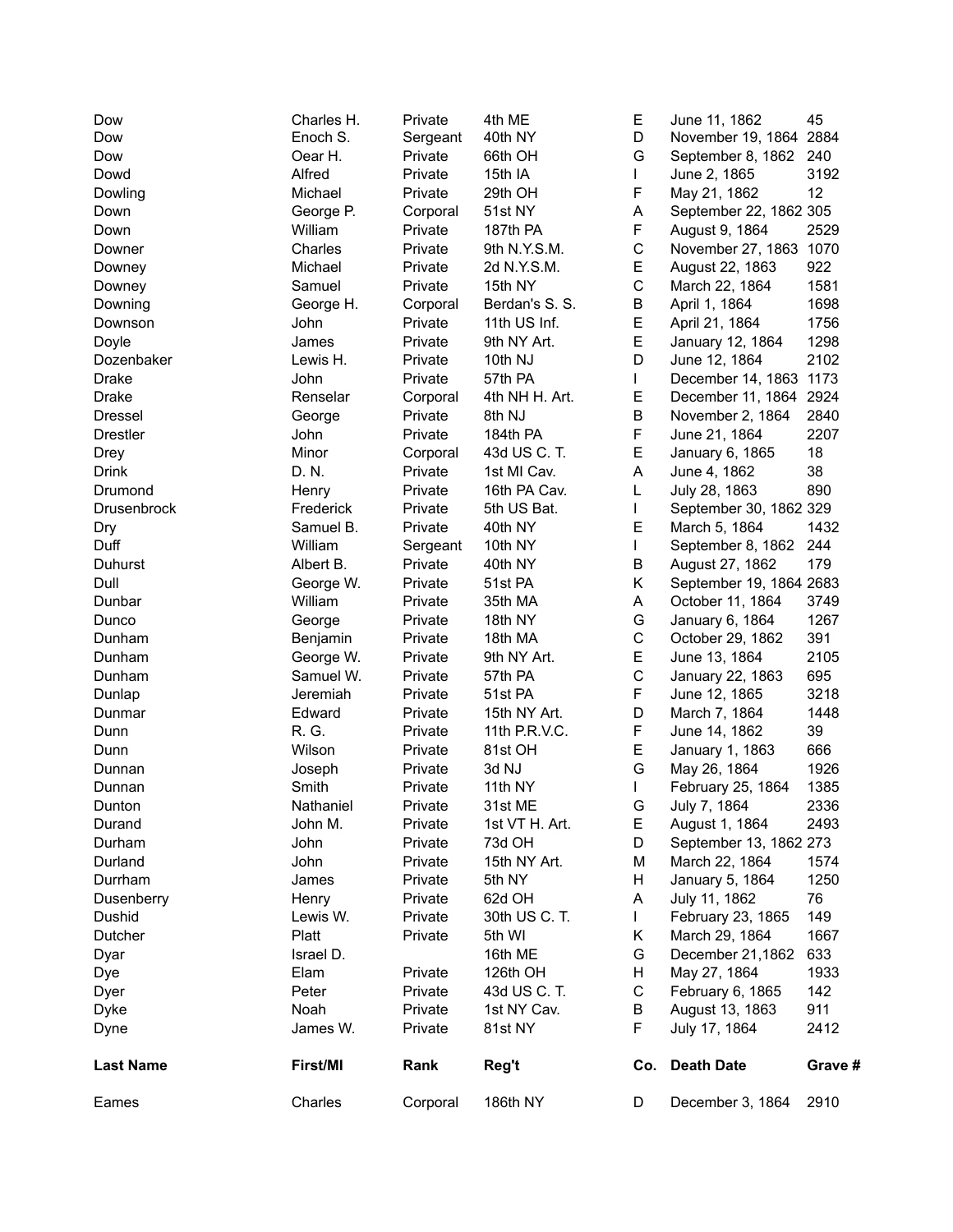| Eames         | Samuel     | Private  | 4th ME          | $\mathsf{I}$ | January 12, 1864        | 1304 |
|---------------|------------|----------|-----------------|--------------|-------------------------|------|
| Eames         | Walter J.  | Private  | 16th WI         | Α            | May 20, 1865            | 3141 |
| Eamsbry       | Anson E.   | Private  | 45th PA         | Н            | May 1, 1865             | 3107 |
| Earl          | Arthur     | Private  | 142d NY         | E            | May 9, 1863             | 791  |
| Earle         | Abraham    | Private  | 39th NJ         | Κ            | May 8, 1865             | 3120 |
| Earlnley      | E. D.      | Private  | 10th US Inf.    | B            | June 1, 1862            | 1992 |
| Early         | John       | Private  | 5th PA Cav.     | E            | November 28, 1862 507   |      |
| Early         | T.         | Private  | 73d NY          | E            | March 4, 1864           | 1426 |
| Earms         | Henry      | Private  | 14th US Inf.    | D            | March 25, 1864          | 1619 |
| Eastman       | John       | Private  | 99th PA         | G            | December 9, 1863        | 1137 |
| Eastman       | Malvin     | Private  | 15th VT         | K.           | December 8, 1862        | 617  |
| Eaton         | William    | Private  | 1st MI Cav.     | Н            | October 29, 1862        | 388  |
| Ebert         | Charles    | Private  | 41st PA         | B            | March 25, 1864          | 1626 |
| Eckelberry    | E. D.      | Private  | 25th OH         | F            | April 23, 1864          | 1826 |
| Eckert        | John       | Private  | 15th NY Art.    |              | August 19, 1863         | 919  |
| Ecroyd        | Hargraves  | Private  | 2d PA Art.      | $\mathbf{I}$ | August 4, 1864          | 2511 |
| Edgeley       | М.         | Private  | 7th ME          | D            | November 29, 1862 535   |      |
| Edson         | William B. | Private  | 97th NY         | $\mathsf C$  | July 8, 1862            | 70   |
| Edwards       | Crittenden | Private  | 11th PA         | Н            | May 29, 1862            | 1963 |
| Edwards       | Elias      | Private  | 40th NJ         | $\mathsf C$  | July 13, 1865           | 3308 |
| Egel          | Charles    | Private  | 31st NY         | В            | March 21, 1864          | 1566 |
| Ehle          | John H.    | Private  | 8th IL Cav.     | D            | January 15, 1864        | 1326 |
| Eiten         | Peter      | Private  | 75th OH         | K.           | November 28, 1862 519   |      |
| Elberhart     | J.         | Private  | 3d NJ           |              | December 16, 1863 1196  |      |
| Elberson      | William    | Private  | 18th NY         | D            | November 16, 1863 399   |      |
| Elker         | Jacob      | Private  | 2d NJ           | E            | March 21, 1864          | 1492 |
| Elkir         | Jacob      | Private  | 2d NY           | E            | November 5, 1862        | 1571 |
| Elliott       | James L.   | Private  | 150th NY        | Α            | February 24, 1863       | 1745 |
| Elliott       | Samuel W.  | Private  | 1st VT Cav.     | K            | March 16, 1864          | 734  |
| Ellis         | Orrin      | Private  | 7th NY Art.     | Α            | June 26, 1863           | 2675 |
| Ellis         | William    | Private  | 80th NY         | D            | September 16, 1864 2707 |      |
| Ellitt        | Harris S.  | Sergeant | 6th OH Cav.     | $\mathsf C$  | April 20, 1864          | 2398 |
| Ellsworth     | Jason C.   | Private  | 12th NH         | K.           | July 15, 1864           | 861  |
| Elmer         | Ebein      | Corporal | 168th NY        | L            | October 25, 1864        | 2799 |
| Elsie         | Aruther    | Private  | 29th US C. T.   | B            | May 28, 1865            | 178  |
| Elwell        | Timothy    | Private  | 2d CT Art.      | L            | March 5, 1864           | 1441 |
| Elwell        | William    | Private  | 44th NY         | $\mathsf C$  | March 4, 1864           | 1428 |
| Emery         | Richard    | Private  | 9th NH          |              | June 26, 1864           | 2248 |
| Emrich        | Valentine  | Private  | 3d Bat. NY Art. | Е            | June 10, 1864           | 824  |
| Engard        | J. E.      | Private  | 53d PA          | $\mathsf C$  | December 11, 1863 1161  |      |
| Engels        | Augustus   | Private  | 1st MI          | E            | September 18, 1862 294  |      |
| Engle         | Thomas     | Private  | 129th PA        | С            | March 17, 1864          | 1517 |
| English       | Thomas     | Private  | 7th P.R.V.C.    | Κ            | November 20, 1862 452   |      |
| Enhoff        | Jacob      | Private  | 207th PA        | В            | May 23, 1865            | 3154 |
| Ennis         | John       | Private  | 5th P.R.V.C.    | D            | May 3, 1864             | 1863 |
| Entenmann     | Jacob      | Corporal | 3d Bat. NY Art. | E            | June 10, 1863           | 821  |
| Epley         | George     | Private  | 201st PA        | L            | October 17, 1864        | 2771 |
| Erichson      | Almer      | Corporal | 10th NJ         | В            | June 9, 1864            | 2071 |
| Ermnick       | Robert B.  | Private  | 207th PA        | L            | June 27, 1865           | 3272 |
| Erva          | Eugene     | Private  | 109th NY        | G            | July 5, 1864            | 2319 |
| <b>Eslies</b> | James      | Private  | 20th ME         | С            | March 25, 1864          | 1612 |
| Estman        | Adam       | Private  | 135th US C. T.  | Κ            | June 5, 1865            | 185  |
| Estrike       | Christian  | Private  | 8th P.R.V.C.    | F            | May 30, 1864            | 1976 |
| Eugene        | Patrick    | Private  | 137th NY        | Н            | March 27, 1865          | 3050 |
|               |            |          |                 |              |                         |      |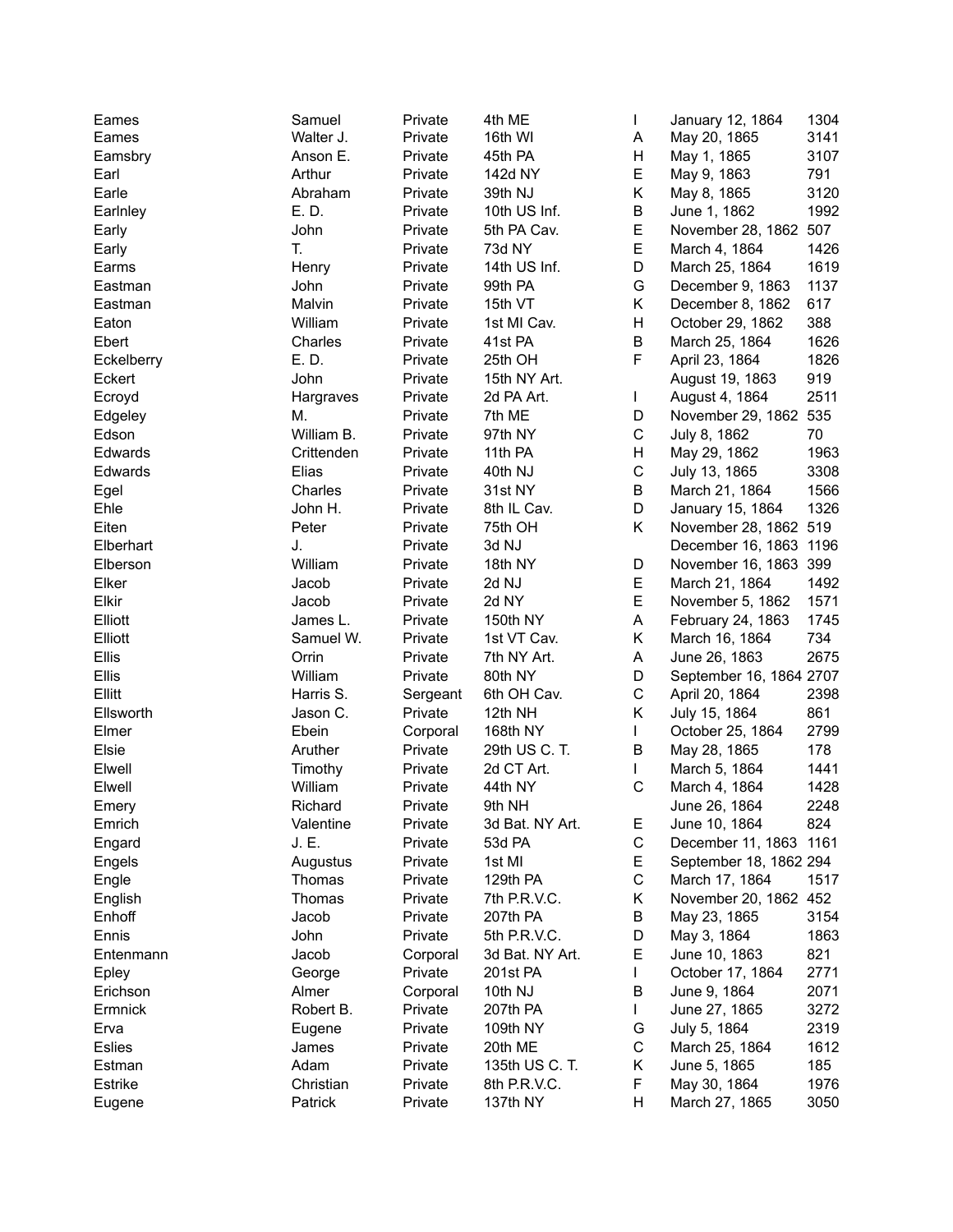| Euright      | Thomas       | Private  | 12th VT                    | Е           | May 10, 1863            | 796  |
|--------------|--------------|----------|----------------------------|-------------|-------------------------|------|
| Evans        | Andrew       | Private  | 28th US C. T.              | E           | January 17, 1865        | 53   |
| Evans        | Evan         | Private  | <b>151st NY</b>            |             | December 23, 1863 1227  |      |
| Evans        | Evandor      | Private  | 154th NY                   | $\mathsf C$ | October 18, 1862        | 353  |
| Evans        | George       | Private  | 66th NY                    | A           | February 267, 1864 1393 |      |
| Evans        | George W. L. | Private  | 12th VT                    | D           | May 1, 1863             | 787  |
| Evans        | Gustavus     | Private  | 4th MD                     | E           | November 23, 1863 1069  |      |
| Evans        | John         | Private  | 1st MI Cav.                | Н           | August 3, 1864          | 2504 |
| Evans        | Samuel       | Private  | 127th NY                   | F           | April 7, 1863           | 772  |
| Evans        | William J.   | Private  | 152d NY                    | E           | November 3, 1863        | 1035 |
| Everett      | Edward       | Private  | 5th MI                     | B           | March 15, 1864          | 1483 |
| Everett      | Thomas M.    | Private  | 1st NJ Art.                | В           | April 22, 1864          | 1782 |
| Evernham     | Jospeh       | Private  | 1st NJ                     | В           | December 16, 1863       | 1201 |
| Ewell        | Job          | Corporal | 7th MA                     | E           | June 6, 1864            | 2045 |
|              |              |          |                            | Κ           |                         |      |
| Ewing        | Robert       | Private  | 11th PA                    |             | April 22, 1864          | 1812 |
| Fackler      | George       | Private  | 5th PA R.V.C.              | Κ           | January 14, 1864        | 1311 |
| Fagan        | Alexander    | Private  | 202d PA                    | Н           | October 22, 1864        | 2788 |
| Fairchild    | Samuel       | Private  | 95th PA                    | B           | July 7, 1862            | 67   |
| Fairchild    | William      | Private  | 20th NY S.M.               | D           | September 9, 1862       | 215  |
| Falkner      | James        | Private  | 74th NY                    | Н           | October 18, 1862        | 356  |
| Fall         | Edward       | Private  | 8th IL Cav.                | В           | January 8, 1864         | 1283 |
| Fall         | F. R.        | Private  | Ist ME                     | G           | May 24, 1865            | 3159 |
| Faner        | Wilson W.    | Private  | 8th IL Cav.                | E           | June 19, 1863           | 844  |
| Farbaugh     | Barnard      | Private  | 11th PA                    | A           | January 15, 1864        | 1325 |
| Farley       | Amabel       | Private  | 83d NY                     | L           | June 3, 1864            | 2005 |
| Farley       | Christopher  |          | <b>Quartermaster Corps</b> |             | April 24, 1865          | 3177 |
| Farley       | William      | Private  | 21st ME                    | В           | August 7, 1864          | 2521 |
| Farnun       | Lemuel       | Private  | 5th NH                     | D           | June 21, 1864           | 2206 |
| Farrell      | Edward       | Private  | 28th MA                    | A           | June 12, 1864           | 2099 |
| Farrell      | Richard      | Private  | 40th NY                    | Κ           | June 22, 1863           | 855  |
| Fashler      | Fritz        | Private  | 39th NY                    | Η           | October 5, 1864         | 2728 |
| Faster       | Isaac        | Corporal | 98th NY                    | Η           | June 21, 1864           | 2196 |
| Fatte        | Joseph       | Private  | 14th NY Art.               | L           | August 7, 1864          | 2522 |
| Fay          | William      | Private  | 11th PA                    | Е           | January 5, 1863         | 660  |
| Fayshan      | John         | Private  | 57th MA                    | A           | May 31, 1864            | 1983 |
| Feather      | Joseph       | Private  | 145th PA                   | G           | December 20, 1862       | 622  |
| Feeser       | Benjamin     | Private  | 209th PA                   | F           | May 15, 1865            | 3134 |
| Felix        | Tumor        | Private  | 110th NY                   | Е           | June 10, 1864           | 2079 |
| Feltenverger | William      | Private  | 201st PA                   | A           | July 3, 1865            | 3281 |
| Fendel       | Samuel H.    | Private  | 1st NY Drag.               | В           | June 5, 1864            | 2032 |
| Fenleson     | John         | Private  | 7th ME                     | C           | May 27, 1862            | 29   |
|              | Byron A.     | Private  | 6th NY Cav.                |             | July 30, 1862           | 115  |
| Fenner       |              |          |                            |             |                         |      |
| Ferguson     | Henry        | Private  | 26th NY                    | С           | December 9, 1863        | 1129 |
| Ferguson     | James        | Private  | 1st MA Cav.                | Н           | December 14, 1863 1174  |      |
| Ferrics      | Charles      | Private  | 6th MI Cav.                | Е           | April 21, 1864          | 1771 |
| Ferris       | Charles D.   | Private  | 19th CT                    | Κ           | December 23, 1862 635   |      |
| Fester       | Francis E.   | Private  | 61st NY                    | Α           | June 16, 1864           | 2150 |
| Fickett      | John         | Private  | 31st ME                    | В           | July 15, 1864           | 2401 |
| Fields       | James        | Private  | 3d US C. T.                | Κ           | May 28, 1865            | 179  |
| Films        | William      | Private  | 8th NY Art.                | С           | June 8, 1864            | 2054 |
| Finch        | Dorsan       | Private  | 60th OH                    | D           | May 15, 1864            | 1885 |
| Finch        | S. B.        | Private  | 53d PA                     | G           | January 11, 1864        | 1289 |
| Finch        | William      | Private  | 15th MA                    | A           | March 28, 1864          | 1659 |
| Fink         | Eli          | Private  | 8th IL Cav.                | G           | December 3, 1863        | 1087 |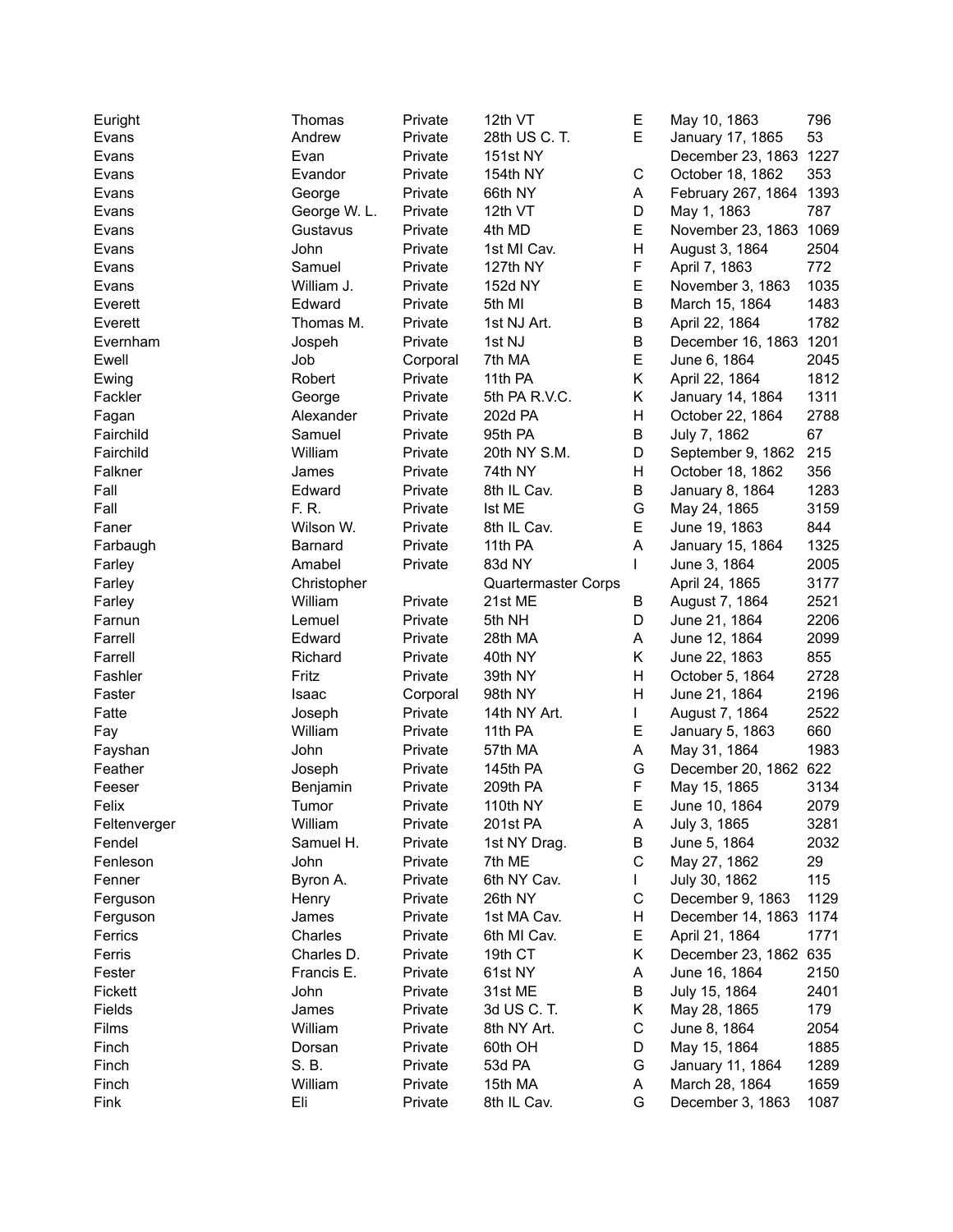| Fink         | H. B.      | Private  |                |        | October 17, 1862        | 352  |
|--------------|------------|----------|----------------|--------|-------------------------|------|
| Finkenwinter | Jacob      | Private  | 2d PA Art.     | Н      | August 27, 1864         | 2615 |
| Fiscell      | Albert     | Private  | 27th MI        | B      | May 19, 1864            | 1900 |
| Fish         | Francis    | Private  | 12th VT        | Β      | December 23, 1862 637   |      |
| Fish         | S.V.       | Private  | 20th MI        | C      | April 1, 1864           | 1705 |
| Fish         | William    | Private  | 1st ME Art.    |        | June 9, 1864            | 2067 |
| Fisher       | Barnard    | Private  | 97th NY        | F      | March 22, 1864          | 1579 |
| Fisher       | Frederick  | Private  | 36th WI        | Η      | September 4, 1864       | 2643 |
| Fisher       | John       | Private  | 20th MA        | D      | July 2, 1864            | 2288 |
| Fisher       | Paul       | Private  | 202d PA        | L      | October 18, 1864        | 2773 |
| Fisher       | Pela       | Private  | 11th VT Art.   | G      | August 21, 1864         | 2596 |
| Fitch        | Charles P. | Private  | 10th VT        | E      | June 10, 1864           | 2082 |
| Fitch        | Luther W.  | Private  | 1st NY H. Art. | B      | October 24, 1864        | 2795 |
| Fitsh        | C. D.      | Private  | 64th NY        | L      | January 6, 1864         | 1266 |
| Fitzgerald   | Charles E. | Private  |                |        | September 27, 1862 324  |      |
| Fitzpatrick  | John       | Private  | 28th MI        | G      | February 2, 1865        | 2981 |
|              | Isaac A.   | Private  | 6th NY Art.    | М      | July 7, 1864            | 2339 |
| Flack        |            |          | 1st PA Cav.    |        |                         |      |
| Flagg        | Chalres S. | Private  | 2d NY Cav.     | М<br>D | April 22, 1864          | 1788 |
| Flaherty     | John       | Corporal |                |        | June 26, 1863           | 863  |
| Flamming     | John       | Private  | 33d NY         | Β      | December 11, 1863       | 1155 |
| Flamming     | Robert     | Private  | 1st NY Art.    | G      | May 27, 1864            | 1935 |
| Flannagan    | James      | Private  | 69th PA        | A      | December 8, 1863        | 1122 |
| Flannagan    | Timothy    | Private  | 66th NY        | D      | June 8, 1864            | 2074 |
| Flemming     | James      | Private  | 2d IL Art.     | G      | August 23, 1864         | 2601 |
| Flemming     | Samuel     | Private  | 28th US C. T.  | G      | January 17, 1865        | 62   |
| Fletcher     | Ezra F.    | Private  | 1st ME Art.    |        | October 11, 1862        | 344  |
| Fletcher     | Noah R.    | Private  | 28th MI        | Н      | March 1, 1865           | 3032 |
| <b>Flick</b> | D.         | Private  | 105th PA       | C      | December 9, 1863        | 1139 |
| Floro        | Daniel     | Private  | 7th OH         | E      | January 6, 1863         | 655  |
| Flory        | George     | Private  | 90th PA        | Κ      | June 9, 1862            | 43   |
| Flynn        | Thomas     | Private  | 24th NY Cav.   | Κ      | October 1, 1864         | 2715 |
| Fogel        | John       | Private  | 53d PA         | В      | June 16, 1864           | 2143 |
| Foliver      | Archibald  | Private  | 20th IN        | D      | October 28, 1862        | 387  |
| Follett      | George     | Private  | 8th NY Art.    | Κ      | July 6, 1864            | 2327 |
| Follett      | Jerome     | Corporal | 42d OH         | D      | June 26, 1864           | 2247 |
| Follett      | Sal. O.    | Corporal | 7th RI         | Н      | June 17, 1864           | 2166 |
| Folsom       | Henry W.   | Private  | 58th MA        | D      | December 2, 1864        | 2905 |
| Foltz        | James K.   | Private  | 60th OH        | B      | November 2, 1864        | 2837 |
| Foman        | Jos.       | Corporal | 66th NY        | Е      | April 19, 1864          | 1735 |
| Foot         | James A.   | Private  | 2d ME          | н      | April 1, 1864           | 1707 |
| Foote        | Adelbert   | Private  | 5th MI         | L      | February 2, 1863        | 710  |
| Forban       | Gabriel    | Private  | 26th MI        | A      | December 28, 1863 1232  |      |
| Ford         | Edward     | Private  | 5th MI         | В      | March 15, 1864          | 1482 |
| Ford         | Michael    | Private  | 57th NY        |        | February 22, 1864       | 1374 |
| Foreman      | Robert     | Private  | 99th PA        | Н      | December 8, 1863        | 1134 |
| Foren        | М.         | Private  | 5th VT         | G      | November 29, 1862 532   |      |
| Forks        | Richard    | Private  | 50th MA        | В      | June 3, 1864            | 2019 |
| Forner       | Edward     | Private  | 147th NY       | A      | August 16, 1864         | 2578 |
| Forsyth      | Stillman   | Private  | 15th VT        | В      | March 8, 1864           | 1450 |
| Fort         | Oscar      | Private  | 1st MI Eng.    | В      | May 23, 1865            | 3153 |
| Forth        | Franklin   | Private  | 20th NY        | Α      | March 29, 1864          | 1660 |
| Foss         | Eugene     | Private  | 2d ME Cav.     | D      | September 18, 1864 2682 |      |
| Foster       | Charles G. | Corporal | 140th NY       | L      | October 26, 1863        | 1023 |
| Foster       | George     | Private  | 14th ME        | G      | September 20, 1864 2687 |      |
|              |            |          |                |        |                         |      |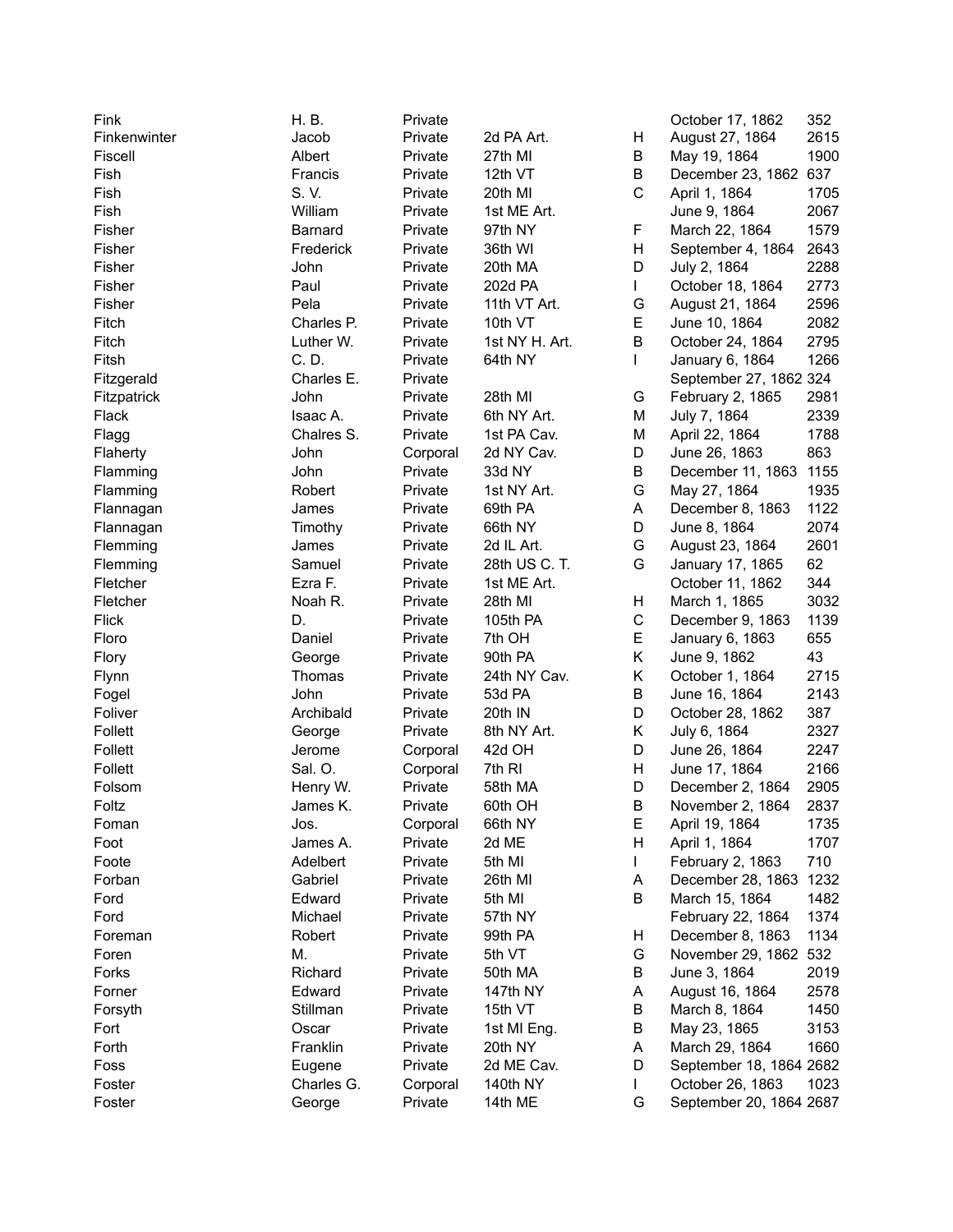| Foster       | James         | Private               | 139th PA            | A           | March 26, 1864         | 1683        |
|--------------|---------------|-----------------------|---------------------|-------------|------------------------|-------------|
| Foster       | James         | Private               | 83d PA              | L           | April 25, 1864         | 1840        |
| Foster       | John          | Corporal              | 49th NY             | Α           | October 27, 1862       | 381         |
| Foster       | Nicholas      | Private               | 39th US C. T.       | L           | January 17, 1865       | 76          |
| Foster       | S.            | Private               | 53d PA              | G           | December 22, 1863      | 1217        |
| Foster       | Thomas        | Private               | 2d CT Art.          | L           | March 14, 1864         | 1467        |
| Foster       | William       | Private               | 73d NY              | Α           | May 3, 1864            | 1861        |
| Fought       | M. J.         | Private               | 17th PA             | D           | September 9, 1862      | 248         |
| Foulkrod     | Samuel L.     | Corporal              | 2d Bat. V.R.C.      |             | 102d June 14, 1865     | 3229        |
| Fouse        | G. W.         | Private               | 66th NY             | $\mathsf C$ | February 27, 1864      | 1394        |
| Foutenbaiher | Friedrick     | Private               | 21st PA             |             | December 3, 1863       | 1097        |
| Fowle        | James         | Private               | 7th ME              | С           | October 18, 1861       | 1           |
| Fowler       | Washington    | Corporal              | 67th NY             | F           | June 9, 1864           | 2063        |
| Fox          | Emanuel       | Private               | 48th PA             | Н           | December 6, 1864       | 2917        |
| Fox          | Francis M.    | Private               | 109th NY            | Κ           | November 13, 1864 2874 |             |
| Fox          | George        | Private               | 2d US M'd Rifles    | Κ           | July 31, 1864          | 2487        |
| Fox          | John          | Private               |                     |             | October 4, 1864        | 2718        |
| Fox          | John C.       | Private               | 16th PA Cav.        |             | August 21, 1863        | 920         |
| Fox          | John W.       | Private               | 12th MD             | Е           | January 20, 1865       | 2968        |
| Fox          | Joseph W.     | Private               | 109th NY            | L           | April 5, 1864          | 1720        |
| Fox          | Miram         | Private               | 1st MI              | B           | September 10, 1862 253 |             |
| Fraley       | Peter         | Private               | 7th NJ              | F           | April 5, 1865          | 3052        |
| France       | Thomas C.     | Private               | 20th NY S.M.        | Η           | March 17, 1864         | 1506        |
| Francis      | Charles H.    | Private               | 6th WI              | B           | October 7, 1864        | 2738        |
| Francisco    | William       | Private               | <b>101st NY</b>     | F           | October 21, 1862       | 364         |
| Francose     | Max           | Private               | 15th NY Cav.        | F           | October 27, 1863       | 1026        |
| Frank        | Almond B.     | Sergeant              | 2d NY Art.          | L           | July 29, 1864          | 2472        |
| Franklin     | Loudon H.     | Private               | 18th WI             | Η           | May 28, 1865           | 3176        |
| Franklin     | Roswell       | Private               | 3d VT               | Η           | December 16, 1862      | 609         |
| Frasher      | Joseph        | Private               | 2d MI               | С           | August 4, 1864         | 2512        |
| Frazer       | Albert B.     | Private               | 48th PA             | С           | April 23, 1864         | 1825        |
| Frazier      | David M.      | Private               | 2d NY M'd Rifles    | G           | August 12, 1864        | 2547        |
| Frazier      | Nicholas      | Private               | 1st NY Art.         |             | July 1, 1864           | 2279        |
| Frazier      | William H.    | Private               | <b>101st NY</b>     | Е           | November 12, 1862 447  |             |
| Frederick    | George        | Private               | 1st DC              | B           | January 3, 1864        | 1247        |
| Fredericks   | Augustus      | Private               | 3d Bat. NY Art.     | B           | June 10, 1863          | 813         |
| Fredericksen | Hans C.       | Q.M. Serge 3d V.R.C.  |                     |             | August 5, 1864         | 2514        |
| Free         | John          | Private               | 33d NY              | A           | April 25, 1864         | 1855        |
|              | Samuel        | Private               |                     | В           | September 14, 1862 276 |             |
| Freehouse    | A. W.         |                       | 16th MI             |             |                        |             |
| Freeman      | Adam          | Lieutenant<br>Private | 10th ME<br>155th PA | н<br>н      | August 26, 1862        | 173<br>1948 |
| Freeman      |               |                       |                     |             | May 28, 1864           |             |
| Freeman      | Dennis        | Private               | 32d WI              | н           | July 5, 1865           | 3288        |
| Freeman      | George M.     |                       |                     |             | August 8, 1864         | 904         |
| Freeman      | Jackson       | Private               | 17th MI C. T.       |             | April 10, 1865         | 159         |
| Freemann     | Josiah        | Private               | 31st ME             | G           | May 5, 1864            | 1869        |
| Frefry       | Charles F.    | Sergeant              | 8th MI              | $\mathsf C$ | October 9, 1864        | 2744        |
| French       | Alexander     | Corporal              | 3d MI               | Κ           | December 6, 1863       | 1101        |
| French       | Edward R.     | Private               | 10th NY             | Η           | September 10, 1862 216 |             |
| French       | George L.     | Private               | 39th MA             | н           | December 10, 1863 1150 |             |
| Frey         | John M.       | Private               | 105th PA            | $\mathsf C$ | December 11, 1863 1164 |             |
| Frink        | John          | Private               | 40th NY             | A           | June 24, 1865          | 3258        |
| Frishta      | August        | Private               | 162d NY             | Κ           | December 26, 1864 2939 |             |
| Frith        | George        | Private               | 28th MI             | н           | February 13, 1865      | 3002        |
| Front        | <b>Tobias</b> | Private               | 31st US C. T.       | C           | April 17, 1865         | 163         |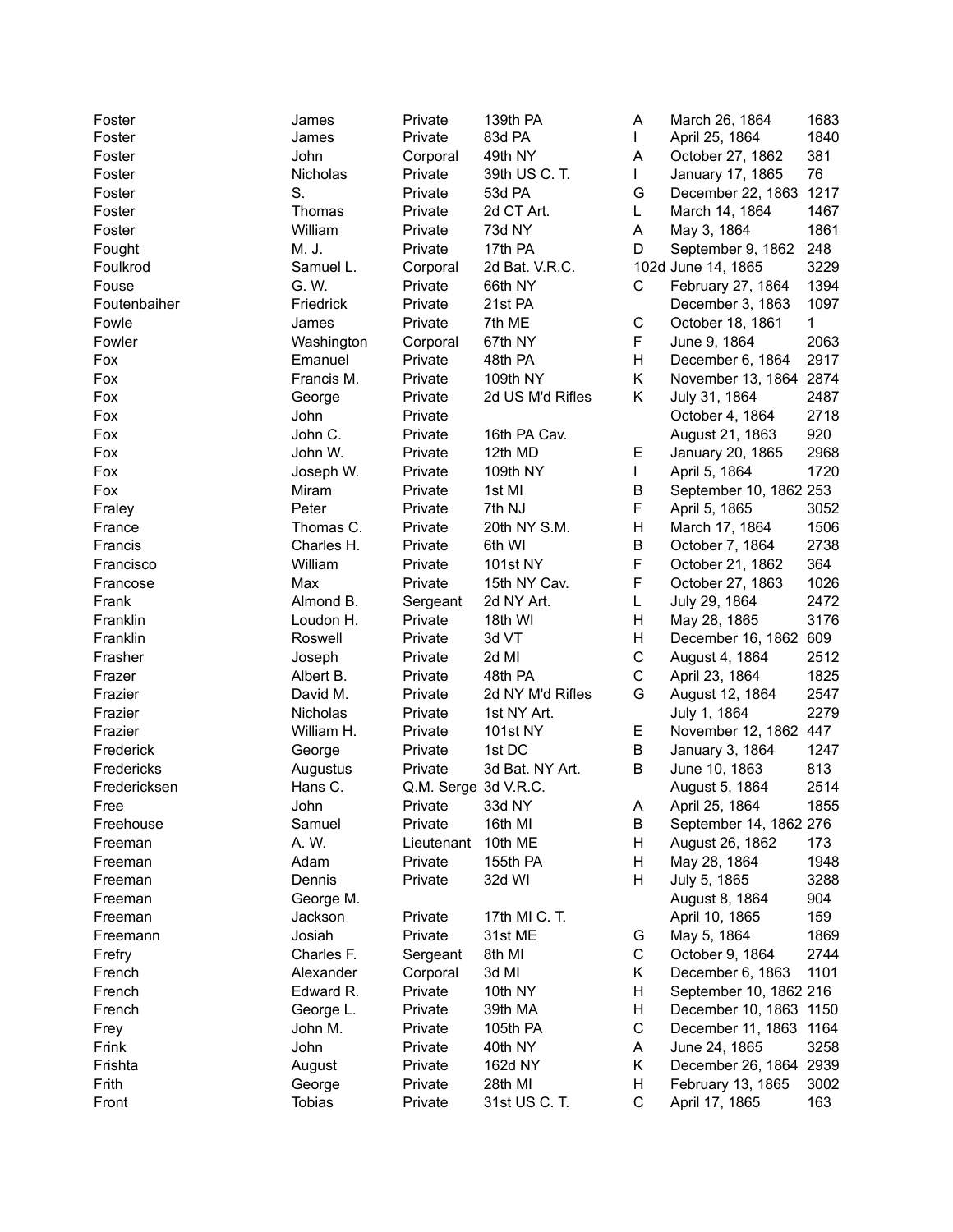| Frost<br>Frost   | Andrew J.<br>John | Private<br>Private | 12th MA<br>3d US Inf. | F<br>K.     | March 19, 1864<br>February 13, 1865 | 1542<br>2999 |
|------------------|-------------------|--------------------|-----------------------|-------------|-------------------------------------|--------------|
| Frutinger        | Peter             | Private            | 15th NY Art.          | H           | September 18, 1863 953              |              |
| Fry              | Charles           | Private            | 149th PA              | E           | December 28, 1863 1236              |              |
| Fry              | John              | Private            | 45th PA               | E           | July 31, 1864                       | 2483         |
| Frye             | John              | Private            | 6th ME                | G           | January 19, 1863                    | 687          |
| Fryer            | John H.           | Private            | 24th MI               | Κ           | June 22, 1864                       | 2209         |
| Fulkenson        | Charles D.        | Private            | 148th NY              | K.          | November 14, 1864 2878              |              |
| Fullager         | William H.        | Private            | 2d NY                 | A           | June 23, 1862                       | 53           |
| Fuller           | Coleby E.         | Private            | 36th WI               | D           | June 14, 1864                       | 2125         |
| Fuller           | Stephen           | Private            | 7th NY Cav.           |             | June 3, 1864                        | 2006         |
| Fulmber          | David             | Private            | 55th PA               | A           | November 12, 1862 431               |              |
| Funk             | James G.          | Private            | 5th PA H. Art.        | F.          | October 13, 1864                    | 2756         |
| <b>Last Name</b> | First/MI          | Rank               | Reg't                 |             | Co. Death Date                      | Grave #      |
| Gabler           | George            | Private            | 6th US Cav.           | L.          | January 20, 1863                    | 690          |
| Gage             | Albert            | Private            | 1st MA Art.           | A           | April 22, 1864                      | 1805         |
| Gallager         | William           | Private            | 58th PA               | L           | June 15, 1864                       | 2131         |
| Gallagher        | Edward            | Private            | 119th NY              | A           | June 21, 1863                       | 854          |
| Gallavin         | Michael           | Sergeant           | 76th NY               | G           | August 11, 1864                     | 2538         |
| Gallea           | Orristus          | Private            | 186th NY              | L           | June 12, 1865                       | 3223         |
| Gambel           | Robert            | Private            | 8th P.R.V.C.          | F           | September 2, 1863                   | 936          |
| Gammell          | Matthias          | Private            | 33d MA                | K.          | October 8, 1862                     | 339          |
| Gardiner         | Charles H.        | Private            | 16th NY               | G           | December 22, 1863 1222              |              |
| Gardipur         | Joseph            | Private            | 35th OH               |             | May 25, 1865                        | 3164         |
| Gardner          | Charles L.        | Private            | 2d MI                 | Е           | April 18, 1864                      | 1733         |
| Gardner          | George            | Private            | 6th ME                | L           | May 30, 1864                        | 1973         |
| Gardner          | J.                | Private            | 63d PA                | E           | March 9, 1864                       | 1459         |
| Garlisk          | E. A.             | Sergeant           | 21st MA               | D           | September 6, 1862                   | 226          |
| Garrelly         | Michael           | Private            | 9th MA                | L           | June 18, 1864                       | 2175         |
| Garrett          | James W.          | Private            | 8th PA                | $\mathsf C$ | December 2, 1862                    | 551          |
| Garris           | Amos              | Private            | 142d PA               | G           | January 12, 1863                    | 679          |
| Garrison         | Edward            | Private            | 30th US C. T.         | $\mathsf C$ | January 21, 1865                    | 129          |
| Gasner           | Edgar             | Private            | 2d CT Art.            | G           | June 8, 1864                        | 2055         |
| Gateford         | James             | Private            | 43d US C. T.          | E           | January 17, 1865                    | 48           |
| Gates            | Henry             | Private            | 1st MI Cav.           | M           | March 25, 1864                      | 1616         |
| Gay              | Milo S.           | Private            | 5th VT                | H.          | April 22, 1864                      | 1799         |
| Gealy            | John W.           | Private            | 100th PA              | K.          | June 3, 1864                        | 2018         |
| Gee              | Eastman           | Private            | 16th VT               | A           | April 15, 1863                      | 776          |
| Geehavey         | Michael           | Private            | 63d NY                | A           | January 11, 1864                    | 1291         |
| Geer             | Harlow            | Private            | 2d MI                 | G           | August 10, 1864                     | 2535         |
| Geheugen         | Bartholomew       | Private            | PA Cav.               |             | January 5, 1864                     | 1253         |
| Gehrett          | Adam              | Private            | 2d PA P.R.V.C.        | F           | May 17, 1864                        | 1891         |
| Geiser           | Jacob             | Private            | 7th NY                | A           | March 29, 1864                      | 1668         |
| Geist            | James             | Private            | 6th PA P.R.V.C.       | G           | January 24, 1863                    | 700          |
| Gellespie        | Leander           | Corporal           | 151st NY              | G           | May 18, 1864                        | 1894         |
| Gere             | O.B.              | Private            | 64th NY               | D           | January 2, 1864                     | 1246         |
| German           | Silas             | Private            | 94th NY               |             | August 31, 1862                     | 193          |
| Gersbaker        | Richard           | Lieutenant         | 4th PA R.V.C.         | Е           | December 20, 1863                   | 1204         |
| Getchell         | Jeremiah          | Private            | 31st ME               | Β           | June 12, 1864                       | 2097         |
| Getson           | James             | Private            | 5th MA C. Cav.        |             | December 23, 1864 4                 |              |
| Gettings         | James             | Private            | 12th MA               | A           | January 2, 1863                     | 656          |
| Getz             | Fidel             | Private            | 39th NY               | H           | September 20, 1864 2695             |              |
|                  |                   |                    |                       |             |                                     |              |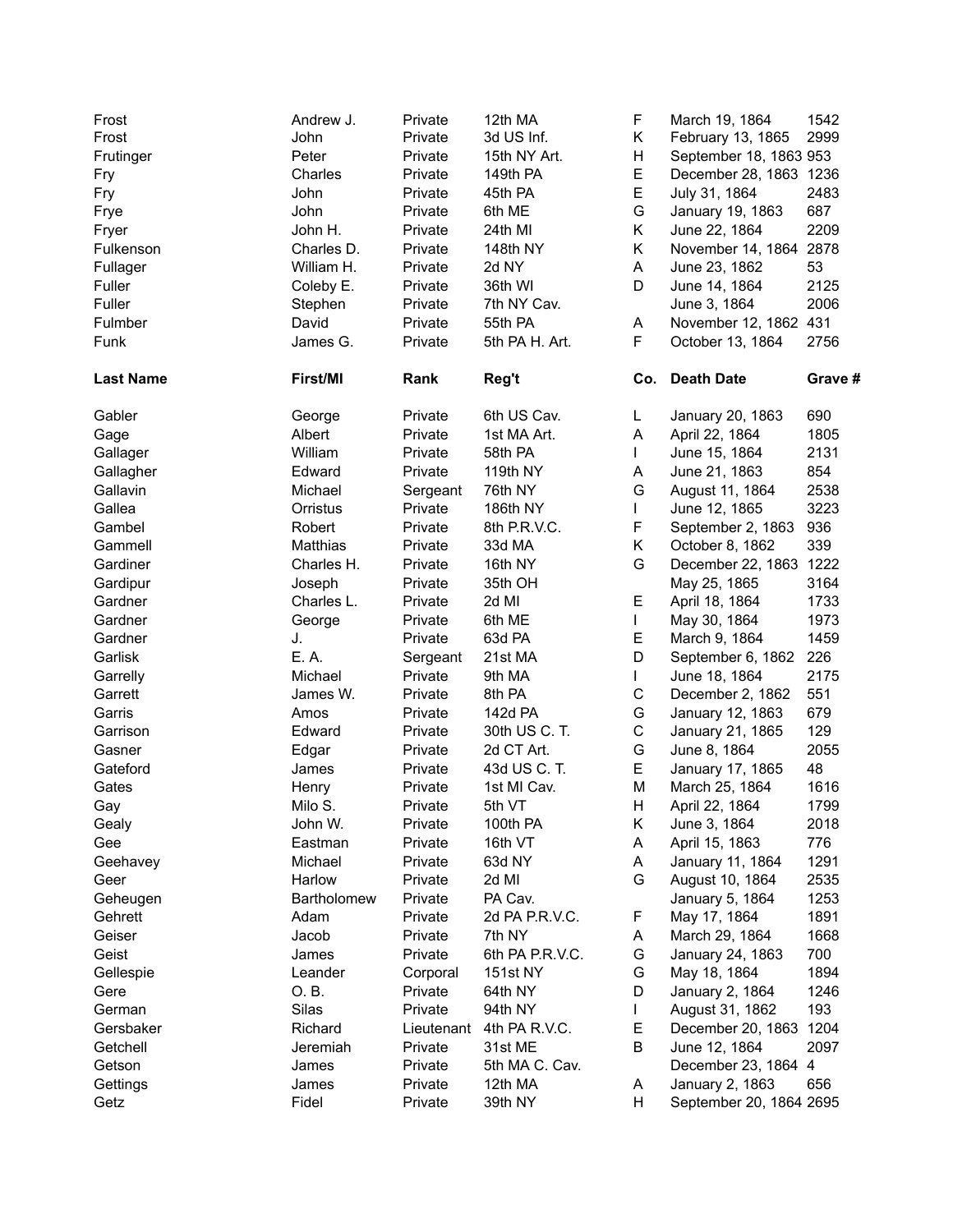| Getz       | George      | Private            | 75th OH                | Α            | June 8, 1863            | 808  |
|------------|-------------|--------------------|------------------------|--------------|-------------------------|------|
| Gibbens    | William     | Private            | 97th NY                | C            | October 10, 1862        | 342  |
| Giberson   | Oliver C.   | Private            | 14th NY                | F            | September 2, 1863       | 935  |
| Giebig     | Godfried    | Private            | 5th US Inf.            | L            | September 8, 1862       | 245  |
| Gifford    | Lewis P.    | Private            | 4th NJ                 |              | March 2, 1864           | 1408 |
| Gifford    | Russell     | Private            | 12th RI                | С            | February 21, 1863       | 730  |
| Giger      | Charles     | Private            | 5th US Art.            | Μ            | June 14, 1864           | 2128 |
| Giger      | John        | Private            | 5th OH                 | H            | September 23, 1862 313  |      |
| Gilbert    | Charles M.  | Private            | 28th PA                | D            | March 19, 1864          | 1548 |
| Gilbert    | David W.    | Private            | 66th NY                | F            | February 29, 1864       | 1403 |
| Gilbert    | Liman       | Private            | 4th NY Art.            |              | March 25, 1864          | 1636 |
| Gilder     | Francis     | Private            | 5th NY                 | Κ            | September 7, 1862       | 233  |
| Gilg       | Conrad      | Private            | 8th IL Cav.            | D            | December 3, 1863        | 1091 |
| Gill       | Benjamin F. | Private            | 7th OH                 | Е            | August 30, 1862         | 191  |
| Gillam     | William     | Private            | 184th PA               | D            | June 15, 1864           | 2130 |
| Gillen     | James       | Private            | 44th NY                | F            | June 27, 1864           | 2250 |
| Gillett    | Elihue      | Private            | 37th WI                | D            | August 11, 1864         | 2544 |
| Gillett    | R. M.       | Corporal           | 8th IL Cav.            | B            | January 6, 1864         | 1260 |
| Gilley     | Joseph      | Private            | 6th PA H. Art.         | D            | November 4, 1864        | 2847 |
| Gillinger  | John        | Private            | 46th PA                | K.           | September 15, 1862 283  |      |
| Gillmann   | Newill G.   | Private            | 2d MA                  | А            | September 15, 1862 282  |      |
| Gillmore   | Henry T.    | Private            | 8th MI                 | H            | March 25, 1864          | 1627 |
| Gillmore   | Levi        | Private            | 116th PA               | Κ            | July 17, 1864           | 2413 |
| Gilson     | Justus M.   | Private            | 77th NY                | D            | January 19, 1864        | 1345 |
| Ginther    | Joseph G.   | Private            | 90th PA                | A            | June 23, 1864           | 2228 |
| Girard     | Frank       | Private            | 15th NY Art.           |              | January 14, 1864        | 1317 |
| Girard     | Joseph      | Private            | 81st PA                | D            | July 1, 1864            | 2277 |
| Glaser     | David       | Private            | 15th NY Art.           | А            | August 24, 1864         | 930  |
| Glass      | William     | Private            | 137th NY               | D            | August 13, 1863         | 912  |
| Glatts     | William H.  | Corporal           | 4th DL                 | K.           | July 28, 1863           | 891  |
| Glazier    | Jabez       | Private            | 6th US Cav.            | H            | September 22, 1864 957  |      |
| Gleason    | Charles H.  | Private            | 14th NY                | C            | July 25, 1864           | 2455 |
| Glenn      | William T.  | Sergeant           | 5th PA H. Art.         | M            | October 21, 1864        | 2782 |
| Glinn      | John        | Private            | 6th NY Cav.            | L            | June 17, 1865           | 3238 |
| Gload      | Joseph      | Private            | 81st NY                | D            | January 17, 1864        | 1333 |
| Glover     | Christopher | Corporal           | 135th US C. T.         | С            | June 3, 1865            | 184  |
| Glover     | Joel        | Private            | 15th VT                | D            | May 13, 1863            | 794  |
| Gloyd      | Ashael      | Private            | 14th NY H. Art.        | $\mathbf{L}$ | November 17, 1864 2858  |      |
| Gobelet    | Frederick   | Private            | 27th MA                | Κ            | July 7, 1864            | 2332 |
| Goender    | George      | Private            | 29th ME                | Κ            | October 29, 1864        | 2824 |
| Goff       | Augustus    | Private            | 1st NY Cav.            | F            | January 15, 1864        | 1322 |
| Goff       | Charles     | Private            | 77th NY                | L            | April 22, 1864          | 1804 |
| Golden     | James       | Private            | 1st US Art.            | L            | January 11, 1864        | 1285 |
| Golden     | Joseph      | Private            | 5th NJ                 | Κ            | December 11, 1862       | 592  |
| Goldsmith  | Julius      | Sergeant           | 39th NY                | н            | May 23, 1864            | 1913 |
| Gollard    | William     | Private            | 12th NY Cav.           | н            | June 6, 1865            | 2303 |
| Gomez      | Manuel      |                    |                        |              | January 26, 1864        | 1354 |
|            |             | Private            | 39th NY<br>4th US Inf. |              | May 17, 1864            |      |
| Gomley     | James       | Private<br>Private |                        | С            |                         | 1892 |
| Good       | Francis M.  |                    | 7th IN                 | L            | June 19, 1864           | 2183 |
| Goodfellow | Wallace     | Private            | 192d NY                | Е            | June 27, 1865           | 3271 |
| Goodin     | Frank       | Private            | 1st US Art.            | D            | September 27, 1865 3368 |      |
| Goodrick   | Albert B.   | Private            | 145th PA               | G            | November 24, 1862 469   |      |
| Goodrick   | T. A.       | Private            | 92d NY                 | F            | November 22, 1862 458   |      |
| Goods      | Peter       | Private            | 61st OH                | D            | November 5, 1862        | 400  |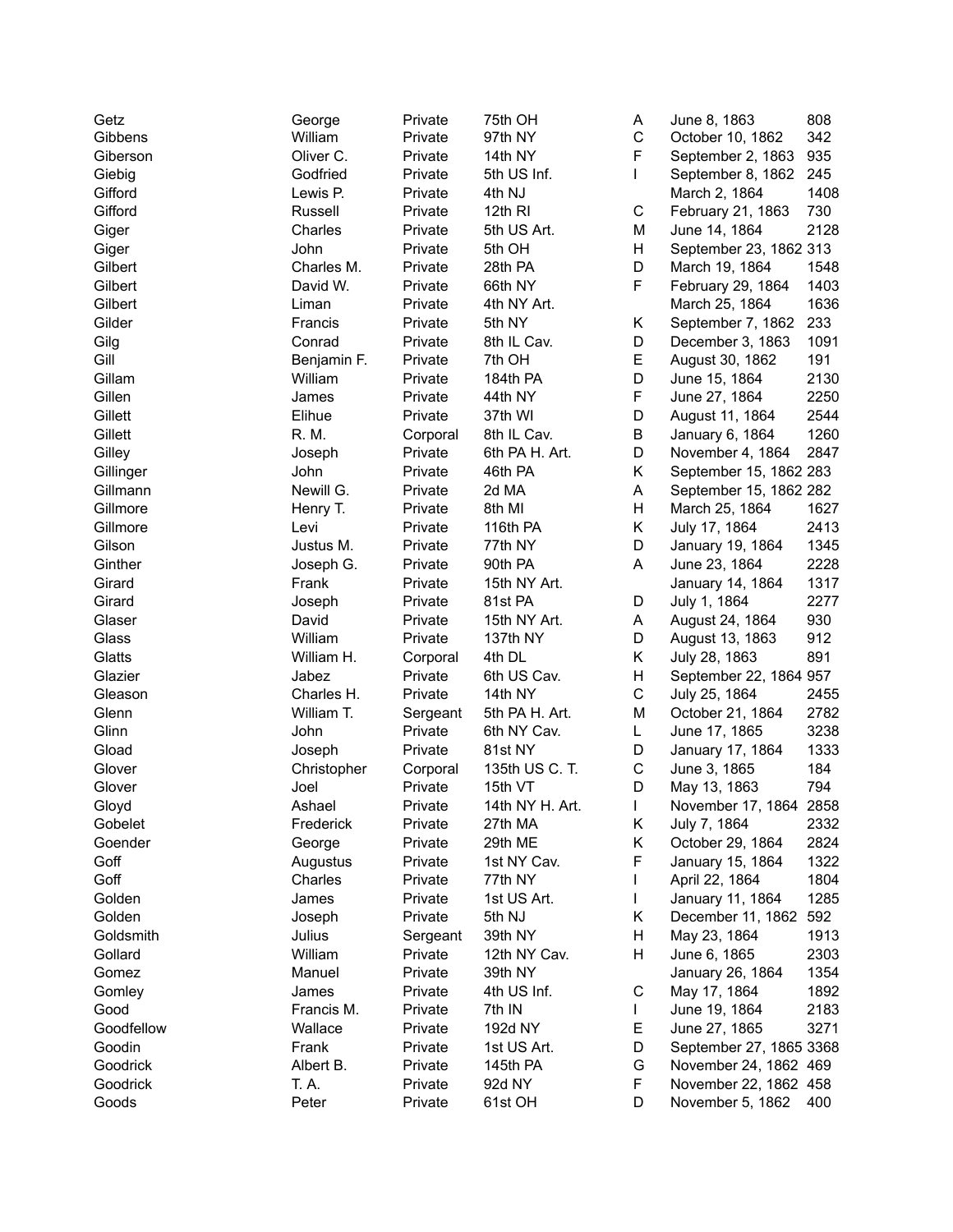| Goodwin     | Henry       | Private             | 98th PA             | A  | July 28, 1865          | 3327 |
|-------------|-------------|---------------------|---------------------|----|------------------------|------|
| Goolah      | Charles     | Private             | 22d NY              | Е  | September 22, 1862 310 |      |
| Gordey      | Henry       | Private             | 39th US C. T.       | L  | January 17, 1865       | 44   |
| Gordon      | James       | Private             | 30th US C. T.       | Е  | January 21, 1865       | 104  |
| Gorgo       | Charles A.  | Private             | 1st MI S. S.        | Κ  | January 20, 1865       | 95   |
| Gosnell     | Samuel N.   |                     | Quartermaster Corps |    | April 24, 1865         | 3175 |
| Goss        | James       | Private             | 28th US C. T.       | Е  | January 21, 1865       | 111  |
| Gould       | Charles H.  | Sergenat            | 3d VA Cav.          | Α  | June 23, 1865          | 3256 |
| Gould       | John        | Private             | 69th NY             | G  | July 3, 1864           | 2291 |
| Gould       | John        | Private             | 23d US C. T.        | L  | January 6, 1865        | 28   |
| Goulden     | James       | Private             | 27th MI             | B  | August 9, 1864         | 2528 |
| Goulding    | John        | Corporal            | 12th MA             | L  | March 22, 1864         | 1583 |
| Govellena   | John        | Private             |                     |    | July 13, 1863          | 884  |
| Gow         | William     | Private             | 14th US Inf.        | G  | October 9, 1863        | 983  |
| Grace       | Charles     | Private             | 26th NY             | H  | April 1, 1864          | 1712 |
| Grace       | Charles     | Sergeant            | 3d NJ Cav.          | A  | June 20, 1864          | 2191 |
| Graff       | Albert      | Private             | 4th NY H. Art.      | D  | December 3, 1864       | 2912 |
| Graham      | Adam        | Private             | 13th NY Cav.        |    | July 10, 1864          | 2366 |
| Graham      | John        |                     | 116th PA            | Н  | June 15, 1864          | 2135 |
|             | Frederick   | Sergeant<br>Private | 1st MI              | L  |                        | 1669 |
| Granger     |             |                     |                     |    | March 29, 1864         |      |
| Granger     | Manson      | Private             | 5th MI              | A  | October 28, 1864       | 2818 |
| Grant       | Edward      | Private             | 2d US Art.          | B  | December 20, 1863 1205 |      |
| Grant       | Joseph P.   | Private             | 31st ME             | E  | July 7, 1864           | 3335 |
| Grant       | William     | Private             | 83d NY              | G  | November 16, 1863 1056 |      |
| Grate       | George      | Private             | 53d IN              | L  | May 22, 1865           | 3146 |
| Graves      | Frederick   | Private             | 2d ME Bat.          |    | July 7, 1862           | 65   |
| Graves      | Monroe      | Private             | 5th Exc. NY         | Κ  | September 14, 1862 275 |      |
| Graves      | Simeon H.   | Private             | 2d NY Art.          | L  | August 16, 1864        | 2577 |
| Gray        | Aaron I.    | Private             | 1st US Bat.         | G  | December 7, 1862       | 578  |
| Gray        | William H.  | Private             | 13th NH             | Κ  | June 26, 1864          | 2244 |
| Grebe       | James       | Private             | 7th OH              | Κ  | August 27, 1862        | 178  |
| Greedley    | Allen       | Corporal            | 10th VT             | D  | July 1, 1864           | 2282 |
| Green       | Andrew      | Private             | 93d PA              | E  | June 3, 1864           | 2004 |
| Green       | Benjamin T. | Private             | 14th NY S.M.        |    | March 17, 1864         | 1510 |
| Green       | John        | Private             | 15th NY Art.        |    | November 20, 1863      | 1065 |
| Green       | Joseph      | Private             | 117th US C. T.      | C  | April 24, 1865         | 166  |
| Green       | Merrihue    | Private             | 27th MI             |    | April 7, 1865          | 3054 |
| Green       | Stephen     | Private             | 1st NY Eng.         |    | May 25, 1865           | 3162 |
| Green       | Sylvanus    | Private             | 38th NY             | L  | January 21, 1863       | 693  |
| Green       | Sylvester   | Private             | 186th NY            | D  | May 8, 1865            | 3122 |
| Green       | Thomas      | Private             | 14th NY Art.        | Е  | August 16, 1864        | 2575 |
| Green       | Thomas      | Private             | 28th US C. T.       | C  | May 30, 1865           | 181  |
| Green       | Thomas      | Private             | 9th MA              | L  | May 28, 1864           | 1954 |
| Green       | William     | Private             | 6th MI Cav.         | B  | August 13, 1863        | 910  |
| Greening    | Jacob       | Private             | <b>108th NY</b>     | В  | March 24, 1864         | 1605 |
| Gregg       | Isaac       | Private             | 4th DL              | Е  | June 14, 1865          | 3227 |
| Gregor      | John        | Private             | 7th NY Art.         | F  | August 23, 1864        | 2603 |
| Gregory     | Alvin       | Private             | 4th NY Art.         |    | August 12, 1864        | 2552 |
| Gregory     | George M.   | Sergeant            | 179th NY            | D  | November 1, 1864       | 2833 |
| Gregory     | Oscar       | Private             | 43d US C. T.        | E. | May 6, 1865            | 170  |
| Greider     | Joseph      | Private             | 5th US Art.         | M  | May 5, 1864            | 1868 |
| Greiggs     | A. M.       | Private             | 29th OH             | Κ  | November 27, 1862 493  |      |
| Greinzroerg | W. H.       | Private             | 202d PA             | F  | October 11, 1864       | 2750 |
| Grey        | Alexander   | Private             | 188th PA            | A  | July 13, 1864          | 2392 |
|             |             |                     |                     |    |                        |      |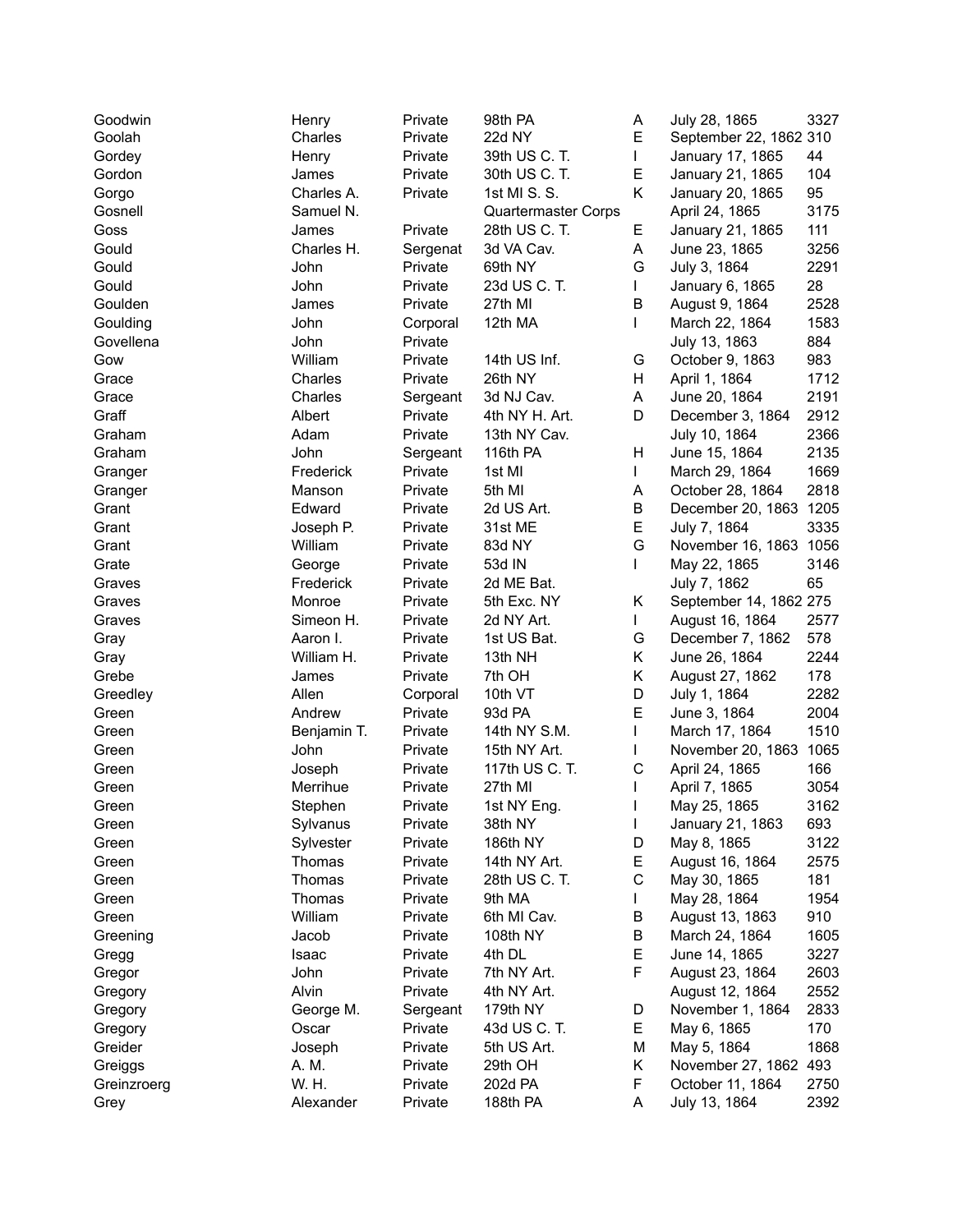| Grey       | E. B.        | Private  | 10th ME        | G           | October 13, 1862       | 350  |
|------------|--------------|----------|----------------|-------------|------------------------|------|
| Grey       | Silas        | Private  | 84th NY        |             | December 30, 1863 1237 |      |
| Griffin    | Thomas       | Private  | 3d MI          | Н           | March 19, 1864         | 1552 |
| Griffith   | James A.     | Private  | 15th NJ        | G           | January 24, 1863       | 701  |
| Grigg      | Cassius      | Private  | 7th PA         | H           | June 18, 1862          | 49   |
| Grinder    | Jeremiah     | Private  | 6th PA H. Art. | Н           | November 16, 1864 2881 |      |
| Griswold   | Merrit D.    | Private  | 17th VT        | L           | September 4, 1864      | 2642 |
| Groosner   | Charles      | Private  | 15th NY Art.   | L           | July 11, 1864          | 2378 |
| Grose      | Henry L.     | Private  | 7th NY Art.    | G           | October 19, 1864       | 2776 |
| Gross      | Henry A.     | Private  | 73d NY         | $\mathsf C$ | January 17, 1863       | 685  |
| Gross      | Isaac        | Private  | 211th PA       | Α           | April 7, 1865          | 3057 |
| Grossbeck  | Charles      | Private  | 37th MA        | A           | June 10, 1864          | 2083 |
| Grow       | Samuel       | Private  | 132d PA        | F           | December 22, 1862 630  |      |
| Gruber     | John         | Private  | 15th US Art.   | Н           | September 21, 1863 956 |      |
| Grur       | Riley        | Sergeant | 4th ME         | A           | September 7, 1862 230  |      |
| Gschwend   | Francis      | Private  | 61st OH        | A           | October 26, 1863       | 1025 |
| Guesford   | Davis        | Private  | 1st DL         | F           | June 14, 1864          | 2122 |
| Guff       | Erastus S.   | Private  | 27th MI S.S.   | T           | July 23, 1864          | 2443 |
| Gulleyhone | Rowsey       |          | Q. M. Dept.    |             | November 30, 1863 1074 |      |
| Gumple     | Earnest      | Corporal | 3d MD          | C           | November 9, 1864       | 2863 |
| Gun        | Alexander M. | Sergeant | 5th MI         | G           | February 10, 1863      | 719  |
| Gunnels    | Daniel       | Private  | 56th PA        | F           | November 15, 1864      | 2879 |
| Gunter     | William      | Private  | 37th WI        | E           | April 17, 1865         | 3087 |
| Gurl       | William      | Private  | 8th US Inf.    | A           | August 22, 1862        | 163  |
| Gwinn      | John         | Private  | 2d Bat. I. C.  | 100         | February 6, 1864       | 1363 |
| Haberman   | John         | Private  | 15th NY Art.   | D           | March 10, 1863         | 1642 |
| Hablizel   | Philip       | Sergeant | 26th NY        | E           | June 12, 1862          | 46   |
| Hacker     | Philip       | Private  | 5th MI         | Κ           | February 24, 1863      | 736  |
| Hackett    | Henry        | Private  | US C.T.        |             | January 17, 1865       | 56   |
| Hackett    | Nathan T.    | Private  | 6th NY         | A           | September 12, 1862 264 |      |
| Haffey     | James M.     | Private  | 6th PA Art.    | C           | May 8, 1865            | 3121 |
| Haffit     | Lewis        | Private  | 33d NJ         | B           | June 24, 1865          | 3259 |
| Hagerman   | Charles      | Private  | 8th NJ         | $\mathsf C$ | July 19, 1865          | 3314 |
| Hagertone  | Elizur       | Private  | 15th NY Art.   | M           | March 15, 1864         | 1485 |
| Hagerty    | William      | Private  | 181st PA       | D           | June 15, 1864          | 2136 |
| Hague      | Marion       | Private  | 14th IN        | D           | October 30, 1864       | 2826 |
| Haight     | George W.    | Private  | 53d PA         | G           | December 15, 1863 1179 |      |
| Haines     | D.C.         | Private  | 4th NY         | E           | January 14, 1864       | 1315 |
| Haines     | John         | Private  | 7th IN         | L           | May 31, 1864           | 1981 |
| Hair       | Silas        | Private  | 85th OH        | Е           | May 20, 1862           | 11   |
| Halcott    | Nathan       | Private  | 20th NY        | A           | May 30, 1864           | 1978 |
| Hall       | Abraham      | Private  | 26th MI        | D           | April 24, 1863         | 785  |
| Hall       | Benjamin     | Private  | 3d Excelsior   | н           | March 4, 1864          | 1424 |
| Hall       | Clarke       | Private  | 29th OH        | В           | July 14, 1862          | 86   |
| Hall       | Clemont F.   | Private  | 49th NY        | A           | April 21, 1864         | 1763 |
| Hall       | George       | Private  | 8th MI         | G           | May 7, 1864            | 1874 |
| Hall       | George W.    | Private  | 58th PA        | Е           | June 16, 1864          | 2144 |
| Hall       | James        | Private  | 2d MD          | G           | May 3, 1865            | 3110 |
| Hall       | John         | Private  | 124th NY       | D           | June 16, 1863          | 837  |
| Hall       | John         | Private  | 29th US C. T.  | C           | January 17, 1865       | 54   |
| Hall       | John D.      | Corporal | 24th NY Cav.   | Н           | June 27, 1864          | 2257 |
| Hall       | JohnG.       | Private  | 5th CT         | Е           | August 23, 1862        | 166  |
| Hall       | Samuel       | Private  | 3d VT          | $\mathsf C$ | November 28, 1862 518  |      |
| Halliman   | Patrick      | Private  | 16th NY Bat.   |             | November 28, 1862 513  |      |
|            |              |          |                |             |                        |      |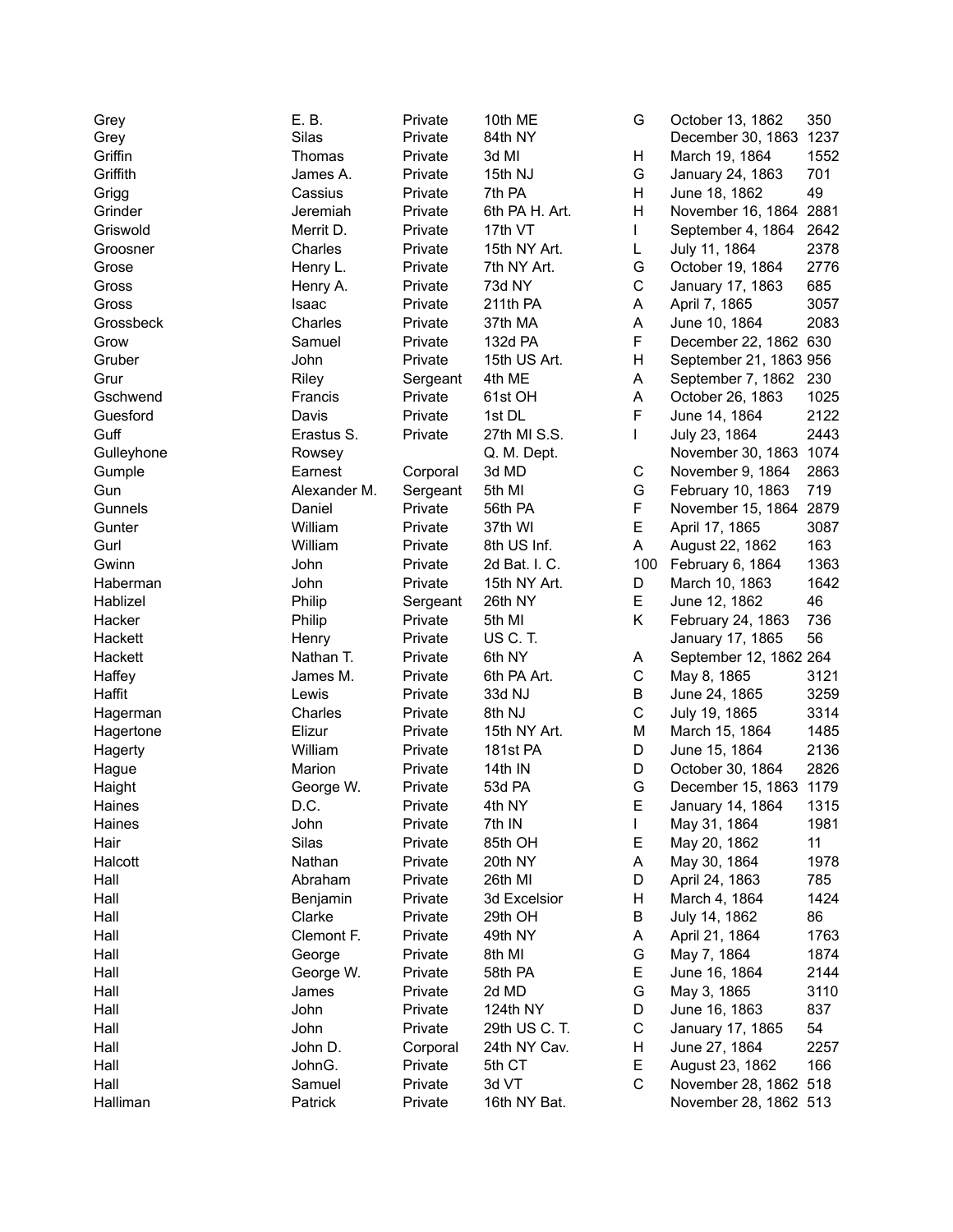| Halton     | Philip            | Private  | 40th NY        | A            | September 28, 1862 325  |                |
|------------|-------------------|----------|----------------|--------------|-------------------------|----------------|
| Haman      | Arthur            | Private  | 135th US C. T. | C            | July 1, 1865            | 209            |
| Hamel      | Jonathan W.       | Private  | 68th IL        | G            | September 20, 1862 300  |                |
| Hameley    | George            | Private  | 7th IN         | G            | June 20, 1863           | 846            |
| Hamey      | George            | Private  | 28th US C. T.  | L            | July 20, 1865           | 216            |
| Hamilton   | George W.         | Private  | 2d MD          | G            | August 22, 1863         | 925            |
| Hamilton   | John              | Private  | 6th US Inf.    | D            | March 29, 1864          | 1677           |
| Hamilton   | John H.           | Corporal | 14th NY Art.   | Κ            | July 19, 1864           | 2423           |
| Hamilton   | Thomas            | Private  | 39th US C. T.  | B            | March 17, 1865          | 152            |
| Hamilton   | William           | Private  | 124th NY       | L            | June 17, 1863           | 839            |
| Hammell    | John              | Private  | 4th NY Cav.    |              | July 9, 1863            | 879            |
| Hampton    |                   | Private  | 39th IL. C. T. | С            | January 21, 1865        | 125            |
| Hanbold    | William           | Private  | 2d MA          | K.           | August 20, 1862         | 158            |
| Hancock    | Edward            | Private  | 4th NJ         | K.           | March 16, 1864          | 1501           |
| Handley    | Albert            | Private  | 1st NY Art.    | G            | December 15, 1863       | 1178           |
| Handley    | Daniel H.         | Private  | $-$ PA         |              | May 21, 1865            | 3143           |
| Hannagan   | Patrick           | Private  | 66th OH        | C            | July 24, 1862           | 99             |
| Hannan     | John              | Private  | 25th NY        | Α            | May 17, 1862            | $\overline{2}$ |
| Hannibal   | Watson            | Sergeant | 7th ME         | Α            | April 23, 1864          | 1833           |
| Hanniker   | Charles           | Private  | 13th US Inf.   | В            | June 23, 1864           | 2225           |
| Hanowdel   | W. H.             | Private  | 2d PA Art.     | E            | August 30, 1864         | 2629           |
| Hansbro    | Henry             | Private  | VA Home Guard  | A            | August 14, 1865         | 223            |
| Hanscomb   | Cyrus             | Private  | 5th MI         | D            | January 17, 1864        | 1332           |
| Hanscomb   | Nathaniel I.      | Private  | 7th ME         | A            | June 1, 1864            | 1991           |
| Hanxwell   | William           | Private  | 1st MI Eng.    | L            | July 5, 1865            | 3285           |
| Harden     | Benjamin F.       | Private  | 1st MA Cav.    | M            | September 5, 1864       | 2645           |
| Hardy      |                   | Private  | 10th PA R.V.C. | F            | September 26, 1862 488  |                |
|            | Chauncey<br>Lewis | Private  | 87th PA        | В            | September 14, 1864 2671 |                |
| Harigg     |                   |          | 28th US C. T.  | E            |                         | 9              |
| Harligood  | John<br>Alvin     | Private  |                | D            | January 3, 1865         |                |
| Harmon     |                   | Private  | 37th WI        |              | July 5, 1864            | 2315           |
| Harner     | William H.        | Private  | 184th PA       | C            | July 3, 1864            | 2292           |
| Harney     | James             | Private  | 1st VA         | C            | November 24, 1862 467   |                |
| Harney     | John              | Private  | 69th PA        | Α            | November 17, 1863 1059  |                |
| Harrick    | Р.                | Private  | 50th NY        | н            | December 9, 1863        | 1130           |
| Harrinan   | James             | Private  | 5th NH         | $\mathsf C$  | December 2, 1863        | 1076           |
| Harrington | D. L.             | Private  | 5th MI         | Н            | March 15, 1864          | 1469           |
| Harrington | Jeremiah          | Private  | 144th NY       | $\mathbf{I}$ | April 5, 1863           | 770            |
| Harris     | Charles           | Private  | 58th PA        | D            | August 1, 1864          | 2491           |
| Harris     | George            | Private  | 153d NY        | Κ            | December 2, 1862        | 548            |
| Harris     | Henry S.          | Private  | 11th NJ        | $\mathsf C$  | December 8, 1862        | 581            |
| Harris     | William           | Private  | 25th NJ        | В            | March 24, 1864          | 1599           |
| Harrison   | George            | Private  | 61st NY        | G            | June 5, 1864            | 2037           |
| Harrison   | James             | Private  | 6th NH         | F            | June 1, 1864            | 1988           |
| Harrison   | Peter             | Private  | 23d US C. T.   | D            | May 20, 1865            | 174            |
| Harrison   | Τ.                | Private  | 6th PA Cav.    | н            | April 21, 1864          | 1780           |
| Hart       | Charles           | Private  | 61st PA        | Α            | June 11, 1864           | 2089           |
| Hart       | John              | Private  | 46th PA        | F            | July 18, 1865           | 3313           |
| Hart       | Peter             | Private  | 2d NY Art.     |              | November 28, 1862 508   |                |
| Hart       | William F.        | Private  | 14th US Inf.   | A            | August 17, 1863         | 917            |
| Harte      | John C.           | Private  | Berdan's S.S.  | F            | November 18, 1862 446   |                |
| Hartford   | John              | Private  | 2d MA Cav.     | C            | December 10, 1864 2921  |                |
| Hartford   | Luther            | Private  | 7th ME         | G            | June 16, 1864           | 2146           |
| Hartwick   | William H.        | Private  | 6th NY Art.    | F            | September 10, 1864 2660 |                |
| Harvey     | Elias             | Private  | 6th NY Cav.    | E            | November 25, 1862 471   |                |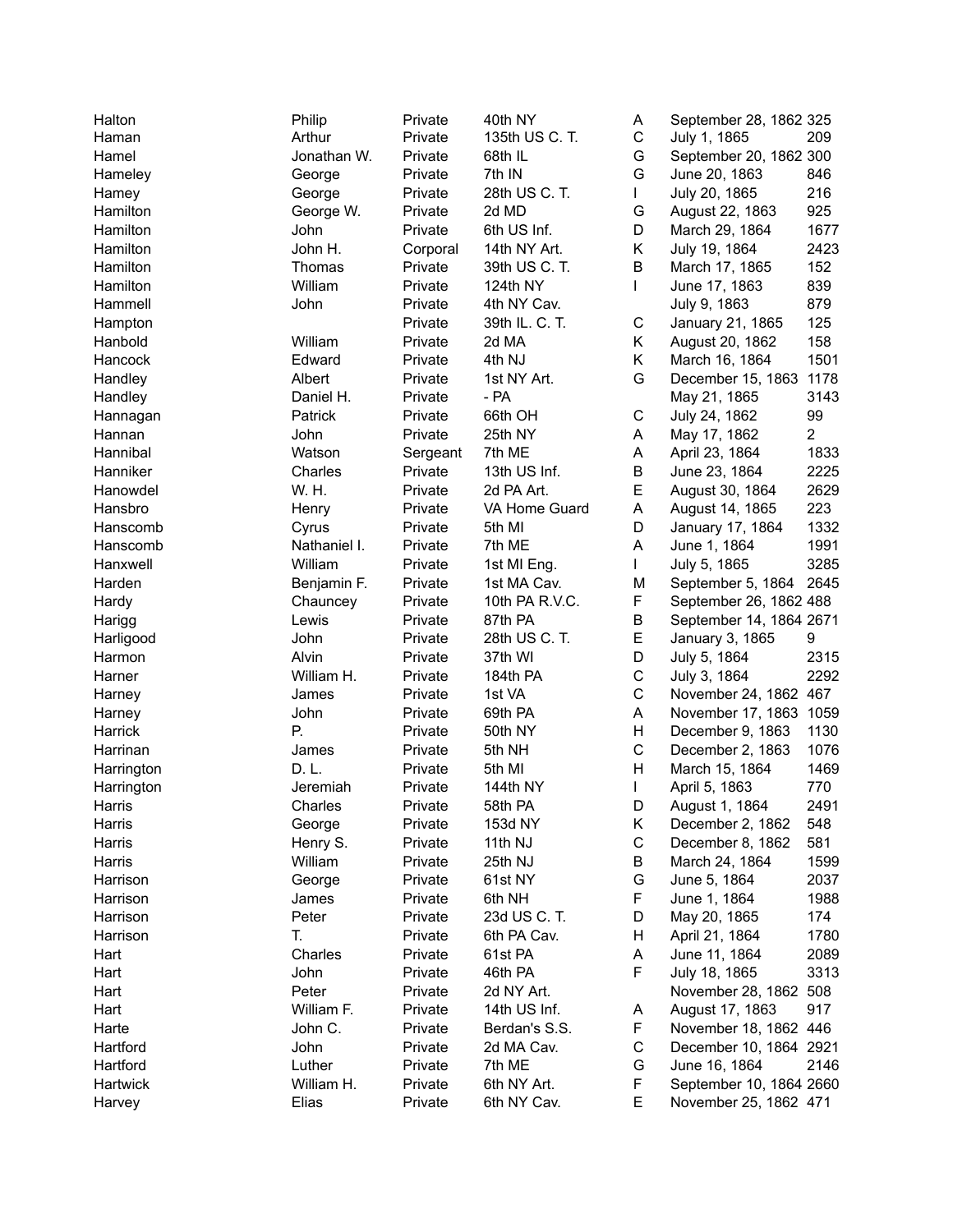| Harvey         | George      | Private  | 24th ME         | н | July 31, 1863          | 895  |
|----------------|-------------|----------|-----------------|---|------------------------|------|
| Harvey         | Leonard     | Private  | 1st DC          | В | April 13, 1864         | 1730 |
| Harvey         | Liman       | Private  | 6th NY Cav.     | L | August 13, 1862        | 136  |
| Harvey         | Walter      | Private  | 157th PA        | D | September 2, 1864      | 2638 |
| Haskins        | Elma        | Private  | 8th IL Cav.     | Β | December 2, 1863       | 1086 |
| Haskins        | W.          | Private  | 153d NY         | G | January 6, 1863        | 663  |
| Hassa          | Frederick   | Private  | 41st NY         | D | April 1, 1864          | 1700 |
| Hassan         | George      | Private  | 46th PA         | C | September 7, 1862      | 235  |
| Hasselbring    | Frederick   | Private  | 61st NY         | D | July 27, 1862          | 106  |
| Hasserback     | Frank       | Private  | 4th NY          | A | April 23, 1864         | 1817 |
| Hassler        | Joseph      | Private  | 17th PA Cav.    |   | December 27, 1864 2943 |      |
| Hasteller      | Adam        | Private  | 61st PA         | F | June 22, 1865          | 3253 |
| Hatch          | John B.     | Private  | 6th ME          | L | January 6, 1863        | 664  |
| Hathaway       | Joseph W.   | Private  | 11th US Inf.    | С | March 2, 1864          | 1407 |
|                |             |          | 7th MA          | D |                        |      |
| Hathaway       | Royal       | Private  |                 |   | April 21, 1864         | 1777 |
| Hattan         | James       | Private  | 1st PA Battery  | D | November 7, 1862       | 410  |
| Haugh          | A. W.       | Private  | 105th PA        | В | July 2, 1864           | 873  |
| Haulbert       | William H.  | Private  | 4th VA          | B | November 30, 1862 542  |      |
| Haven          | Clayton D.  | Private  | 2d MA Cav.      | B | December 10, 1864 2940 |      |
| Havendish      | John        | Private  | 68th NY         | L | December 2, 1862       | 579  |
| Hawk           | Asa         | Private  | 1st NJ Cav.     | Е | July 2, 1864           | 2289 |
| Hawk           | Charles     | Private  | 88th NY         | H | May 26, 1862           | 25   |
| Hawkes         | Alton       | Private  | 76th NY         | A | January 12, 1864       | 1300 |
| <b>Hawkins</b> | John        | Private  | 17th NY         |   | December 11, 1863      | 1160 |
| Hawkins        | W. H.       | Private  | 12th NH         | L | June 15, 1863          | 835  |
| Hawley         | Everett     | Private  | 5th NY Cav.     | F | June 6, 1864           | 2043 |
| Hawley         | Horace A.   | Private  |                 |   | January 29, 1865       | 2975 |
| Hawley         | John        | Corporal | 14th NY Art.    | н | July 26, 1864          | 2462 |
| Hayberger      | David       | Private  | 145th PA        | D | April 2, 1864          | 1718 |
| Hayden         | John        | Private  | 5th MI          | Β | January 11, 1864       | 1292 |
| Hayes          | John        | Private  | 14th NY         | H | March 19, 1864         | 1544 |
| Hayes          | John W.     | Private  | 77th NY         | L | May 26, 1862           | 27   |
| Haynes         | Bethuel M.  | Private  | 95th PA         | Β | July 8, 1864           | 2350 |
| Haynes         | W. I.       | Private  | 2d NY           | F | June 13, 1863          | 832  |
| Hayse          | Francis N.  | Private  | 211th PA        | A | April 15, 1865         | 3084 |
| Haywood        | Abner       | Private  | 16th NY         | Н | December 22, 1863 1226 |      |
| Haywood        | James       | Private  | 69th NY         | A | July 1, 1864           | 2275 |
| Hazard         | Hubbard     | Private  | 28th MI         | Н | February 14, 1865      | 3004 |
| Hazen          | George W.   | Private  | 1st ME H. Art.  | Е | June 29, 1864          | 2264 |
| Hazleton       | Henry G.    | Private  | 49th PA         | Н | November 28, 1862 514  |      |
| Headley        | Oscar       | Private  | 27th NY         | G | January 5, 1864        | 1256 |
| Hearner        | John W.     | Private  | 48th PA         | D | April 22, 1864         | 1810 |
| Heath          | Albert      |          |                 | L | January 14, 1864       | 1313 |
|                |             | Private  | 94th NY         |   | July 18, 1862          | 79   |
| Heath          | Charles H.  | Private  | 92d NY          | Κ |                        |      |
| Heath          | Hial        | Private  | 143d PA         | н | July 10, 1864          | 2361 |
| Heath          | Isaac       | Private  | 83d NY          | D | June 4, 1864           | 2025 |
| Heath          | Samuel      | Private  | 4th ME          | D | November 28, 1862 511  |      |
| Heath          | Sylvanus    | Private  | 60th NY         | G | July 25, 1862          | 102  |
| Heatley        | Isaac       | Private  | 1st OH          | Κ | March 19, 1864         | 1541 |
| Heaton         | Franklin G. | Private  | 7th VA          | F | July 7, 1865           | 3291 |
| Hedfield       | Richard     | Private  | 7th RI          | C | November 20, 1862 450  |      |
| Hegans         | Charles A.  | Private  | 6th VT          | F | April 23, 1864         | 1828 |
| Heglin         | I.          | Private  | 109th NY        | С | July 12, 1864          | 2388 |
| Hein           | Xavier      | Private  | 3d Bat. NY Art. | C | June 10, 1863          | 823  |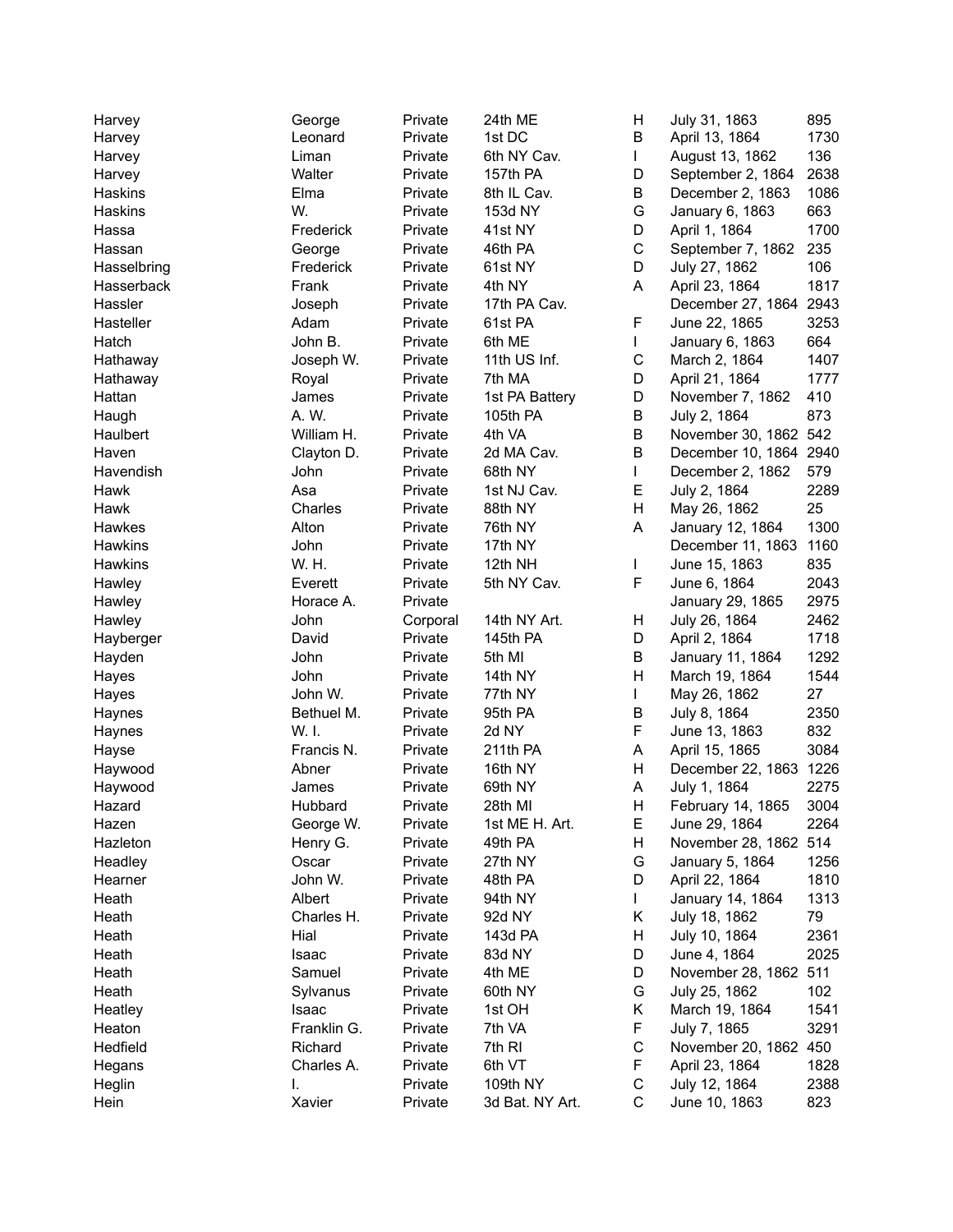| Heintzelman                 | Joseph             | Private            | 73d OH            | С           | April 20, 1864                         | 1748 |
|-----------------------------|--------------------|--------------------|-------------------|-------------|----------------------------------------|------|
| Heisler                     | Christian          | Private            | 9th PA R.V.C.     | B           | April 1, 1864                          | 1710 |
| Helleker                    | Martin J.          | Private            | 211th PA          | F           | April 10, 1865                         | 2071 |
| Helston                     | Charles            | Private            | 88th PA           | L           | December 3, 1862                       | 558  |
| Hemp                        | David H.           | Private            | 26th MI           | Α           | March 2, 1863                          | 744  |
| Hemp                        | George A.          | Private            | 186th NY          | L           | April 7, 1865                          | 3058 |
| Hemstreet                   | William            | Private            | 76th NY           | L           | November 20, 1863 1063                 |      |
| Hendrick                    | Francis            | Private            | 7th NY Art.       | B           | June 18, 1864                          | 2167 |
| Henkel                      | Adam               | Private            | 7th VA            | L           | April 22, 1864                         | 1800 |
| Hennesy                     | William            | Private            | 40th NY           | $\mathsf C$ | August 24, 1862                        | 170  |
| Henning                     | Philip             | Private            | <b>101st NY</b>   | Н           | July 29, 1862                          | 114  |
| Henrickson                  | George W.          | Private            | 1st NY            |             | March 19, 1864                         | 1553 |
| Henry                       | Alexander          | Private            | 45th PA           | L           | April 20, 1865                         | 3095 |
| Henry                       | Alfred             | Private            | 2d VT             | Е           | April 20, 1864                         | 1746 |
| Henry                       | <b>B.M.</b>        | Private            | 9th PA R.V.C.     | $\mathsf C$ | October 21, 1862                       | 363  |
| Henry                       | Charles            | Private            | 26th PA           | F           | December 7, 1863                       | 1111 |
| Henry                       | John A.            | Private            | 5th PA            | Α           | September 6, 1862                      | 225  |
| Henry                       | Joseph             | Corporal           | 4th ME            | E           | April 1, 1864                          | 1711 |
| Henry                       | Ransom W.          | Private            | 4th VT            | E           | December 16, 1863 1199                 |      |
| Henry                       | William            | Private            | 8th NY Cav.       | G           | July 29, 1865                          | 3330 |
| Henshaw                     | Charles            | Private            |                   |             | April 1, 1864                          | 1703 |
| Herbeck                     | Lewis              | Private            | 9th NY S. M.      | G           | April 1, 1864                          | 1713 |
| Herbert                     | James              | Private            | 28th US C. T.     |             | June 29, 1865                          | 206  |
| Hereshberger                | Martin             | Private            | U.S.S.S.          | E.          | March 21, 1864                         | 1568 |
| Herman                      | Cornelius          | Private            | 49th NY           | H           | April 25, 1864                         | 1850 |
| Herman                      | Karl               | Private            | 39th NY           | L           | July 2, 1864                           | 2286 |
| Herr                        | Jacob              | Private            | 3d Bat. US Art.   | A           | March 4, 1864                          | 1421 |
| Herrick                     | Ira I.             | Private            | 17th ME           | L           | July 4, 1864                           | 2303 |
| Herring                     | Josiah             | Private            | 2d PA Prov'l Art. | L           | September 17, 1864 2678                |      |
| Herron                      | John E.            | Private            | 170th NY          | G           | June 9, 1864                           | 2069 |
| Hess                        | Daniel             | Private            | 56th PA           | Κ           | June 20, 1864                          | 2192 |
| Hether                      |                    |                    | 89th PA           | Κ           |                                        | 2165 |
|                             | Augustus<br>Alonzo | Private<br>Private |                   | A           | June 17, 1864<br>December 15, 1862 603 |      |
| Hewett                      |                    |                    | 45th PA           | E           |                                        |      |
| Hewitt                      | Henry S.           | Private            | 154th NY          |             | November 4, 1863                       | 1036 |
| Hewitt                      | John A.            | Sergeant           | 2d NY Cav.        |             | May 18, 1862                           | 6    |
| Hewlett                     | Ephraim            | Private            | 16th MI           | B           | November 28, 1862 520                  |      |
| Heyman                      | Thomas             | Private            | 116th PA          |             | March 29, 1864                         | 1692 |
| Heyner                      | Charles G.         | Private            | 20th NY           | A           | March 25, 1864                         | 1618 |
| Hibbs                       | Robert L.          | Private            | 12th US Inf.      | D           | April 20, 1864                         | 1755 |
| Hickey                      | George H.          | Private            | 179th NY          | C           | July 25, 1864                          | 2456 |
| Hickey                      | James              | Private            | 73d PA            | С           | March 25, 1864                         | 1631 |
| <b>Hicks</b>                | Lewis              | Private            | 6th NY H. Art.    | Κ           | July 11, 1864                          | 2377 |
| <b>Hicks</b>                | Thomas             | Private            | 15th NY Art.      | Κ           | October 13, 1863                       | 993  |
| Hickson a.k.a Walker, G. W. | William H.         | Private            | 3d PA H. Art.     | C           | <b>January 28, 186</b>                 | 2973 |
| Higgins                     | Almerian           | Private            | 104th NY          | $\mathsf C$ | July 24, 1864                          | 2701 |
| Higgins                     | John               | Private            | 61st MA           | Е           | May 25, 1865                           | 3165 |
| Higgins                     | Oringdon           | Private            | 31st ME           | D           | July 24, 1864                          | 2447 |
| Higgins                     | Thom               | Private            | 32d MA            | $\mathsf C$ | March 25, 1864                         | 1617 |
| High                        | Alexander          | Private            | 1st TN Cav.       |             | August 11, 1864                        | 2543 |
| Highland                    | Daniel             | Private            | 6th PA H. Art.    | L           | October 13, 1864                       | 2757 |
| Hight                       | James              | Private            | 23d OH            | D           | March 6, 1865                          | 3035 |
| Hilborn                     | William H.         | Private            | 86th NY           | Κ           | December 15, 1863 1184                 |      |
| Hile                        | O.                 | Private            | 2d PA Cav.        | М           | March 21, 1864                         | 1562 |
| Hill                        | B.W.               | Private            | 53d IL            |             | May 17, 1865                           | 3136 |
|                             |                    |                    |                   |             |                                        |      |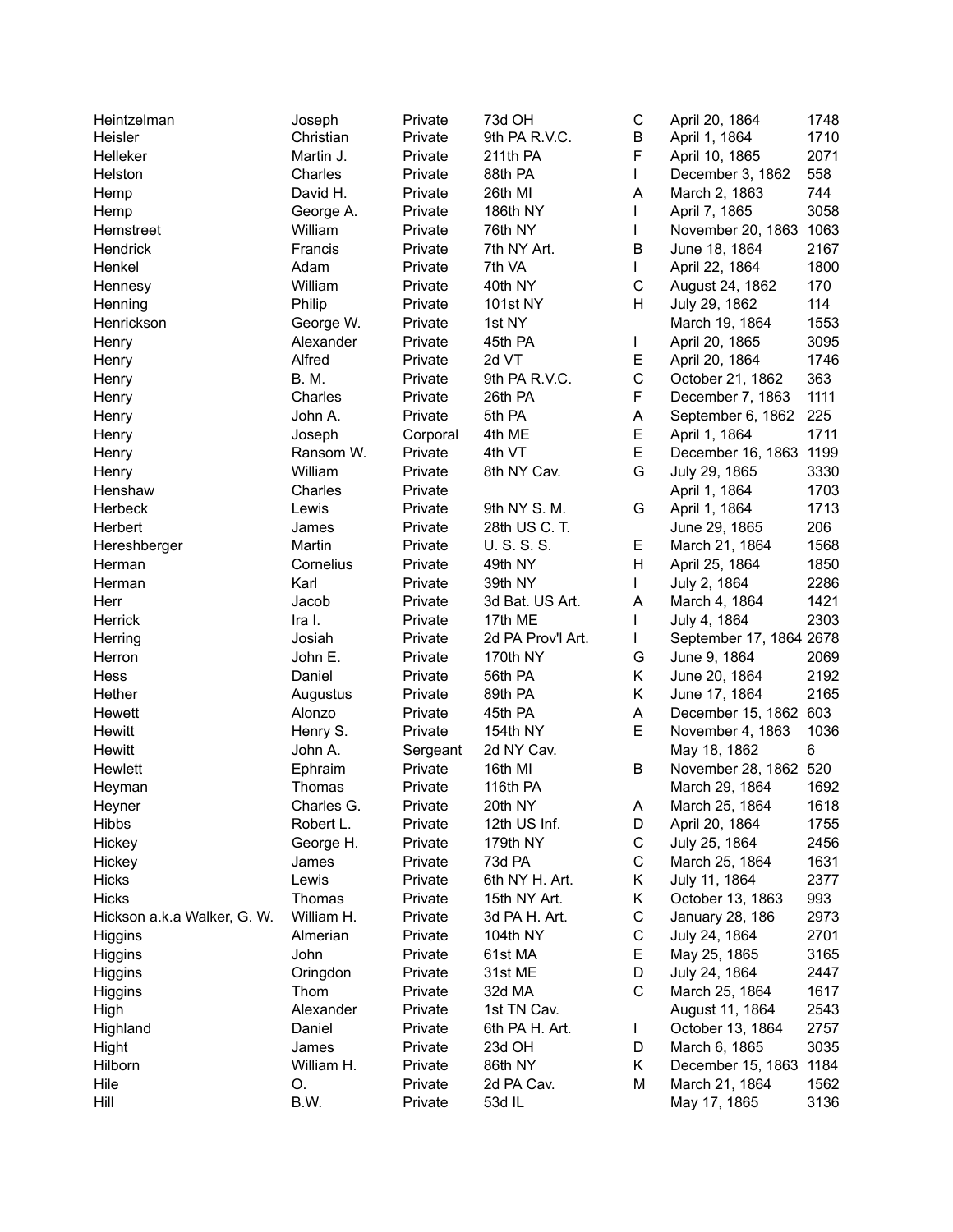| Hill        | George H.      | Private  | 8th NJ          | Е           | Jully 22, 1865         | 3319 |
|-------------|----------------|----------|-----------------|-------------|------------------------|------|
| Hill        | Henry          | Private  | 135th US C. T.  | H           | June 9, 1865           | 192  |
| Hill        | Thomas         | Private  | 28th NY         | $\mathsf C$ | August 18, 1862        | 152  |
| Hillebrand  | Helwig         | Private  | 3d Bat. NY Art. | D           | June 10, 1863          | 827  |
| Hilled      | F.S.           | Private  | $-$ IN          |             | May 26, 1865           | 3168 |
| Hillen      | John           | Private  | 8th PA R.V.C.   | L           | August 29, 1862        | 188  |
| Hinkley     | Leander P.     | Private  | 3d ME           | $\mathsf C$ | December 16, 1863 1189 |      |
| Hintz       | John           | Private  | 1st WI Cav.     | G           | November 28, 1864 2896 |      |
| Hipple      | Marion         | Private  | 6th PA H. Art.  | B           | October 8, 1864        | 2741 |
| Hirst       | David          | Private  | 88th PA         | D           | December 2, 1863       | 1081 |
| Hiser       | John           | Private  | 15th NY Art.    | L           | July 6, 1864           | 2321 |
| Hitchcock   | W. H.          | Private  | 8th IL Cav.     | G           | March 22, 1864         | 1575 |
| Hitsham     | William        | Private  | 1st NJ Art.     | B           | February 2, 1863       | 1358 |
| Hobbard     | Russell        | Private  | 2d MA           | F           | April 3, 1863          | 769  |
| Hobbs       | John F.        | Private  | 16th CT         | L           | March 22, 1864         | 1594 |
| Hobert      | Charles B.     | Private  | 4th VT          |             |                        | 1758 |
|             | A. W.          | Private  |                 | L           | April 21, 1864         |      |
| Hockleberry |                |          | 111th PA        | A           | October 7, 1862        | 337  |
| Hoere       | James          | Private  | 22d MA          | D           | July 3, 1864           | 2507 |
| Hoff        | G.             | Private  | 141st PA        | E           | March 5, 1864          | 1431 |
| Hoff        | Harlan         | Private  | 6th MI Cav.     |             | March 4, 1864          | 1426 |
| Hoff        | J.E.           |          |                 |             | March 7, 1864          | 1449 |
| Hoff        | Leonard        | Private  | 16th MA         | C           | December 16, 1862 607  |      |
| Hoffman     | Augustus       | Private  | <b>101st NY</b> | E           | September 1, 1862      | 196  |
| Hoffman     | Charles        | Private  | 2d NY Art.      | H           | December 20, 1863 1206 |      |
| Hoffman     | John           | Sergeant | 82d PA          | D           | June 13, 1864          | 2118 |
| Hoffman     | William        | Private  | 7th VA          | A           | July 14, 1862          | 84   |
| Hoffman     | William H.     | Private  | 15th NJ         |             | October 7, 1864        | 2737 |
| Hogan       | David          | Private  | 2d NY           | B           | May 6, 1864            | 1870 |
| Hogan       | Hugh           | Sergeant | 49th NY         | D           | May 20, 1864           | 1906 |
| Hoggs       | George W.      |          |                 |             | August 15, 1864        | 2570 |
| Holcomb     | John B.        | Private  | 7th IN          | Α           | August 12, 1864        | 2546 |
| Holcome     | Lewis          | Private  | 16th CT         | Е           | May 27, 1865           | 3171 |
| Holdenman   | Henry          | Private  | 110th OH        | B           | June 15, 1864          | 2137 |
| Holeman     | Miram          | Private  | 153d NY         | G           | December 2, 1862       | 549  |
| Holford     | F. E.          | Private  | 1st PA L. Art.  | B           | February 25, 1865      | 3024 |
| Holland     | Andrew         | Private  | 6th NJ          | B           | July 26, 1864          | 2461 |
| Holland     | Joseph         | Private  | 15th MA         | L           | November 29, 1862 534  |      |
| Holman      | Luther         | Private  | 153d NY         | D           | May 18, 1863           | 800  |
| Holmes      | Aaron H.       | Private  | 8th MI          | С           | May 23, 1864           | 1919 |
| Holmes      | <b>Bennett</b> | Private  | 8th US C. T.    |             | February 17, 1865      | 148  |
| Holmes      | Daniel H.      | Private  | 7th ME          | D           | June 4, 1864           | 2028 |
| Holmes      | Francis        | Private  | 28th US C. T.   | С           | July 5, 1865           | 214  |
| Holstander  | Jacob          | Private  | 86th NY         | Е           | March 17, 1864         | 1512 |
| Holt        | Benjamin F.    | Private  | 11th NY Bat.    |             | December 21, 1863      | 1214 |
| Holt        | Η.             | Private  | 1st NY Bat.     |             | December 3, 1863       | 1088 |
| Home        | Luther         | Private  | 1st US S.S.     | Κ           | June 27, 1863          | 864  |
| Honan       | Martin         | Sergeant | 10th VT         | В           | April 11, 1865         | 3072 |
| Honely      | Ephraim R.     | Private  | 25th NY         | A           | May 17, 1862           | 5    |
| Hoomb       | Daniel H.      |          |                 |             | September 4, 1864      | 2644 |
| Hooter      | Charles        |          |                 |             |                        | 702  |
|             |                | Private  | 55th OH         | Κ           | January 26, 1863       | 1929 |
| Hophill     | George         | Private  | 3d MD           | В           | May 27, 1864           |      |
| Hopkins     | John           | Private  | 15th NJ         | D           | June 20, 1864          | 2189 |
| Hopper      | Albert         | Private  | 1st NY Drag.    | С           | May 26, 1864           | 1925 |
| Horahan     | Charles        | Private  | 61st OH         | G           | December 1, 1863       | 1075 |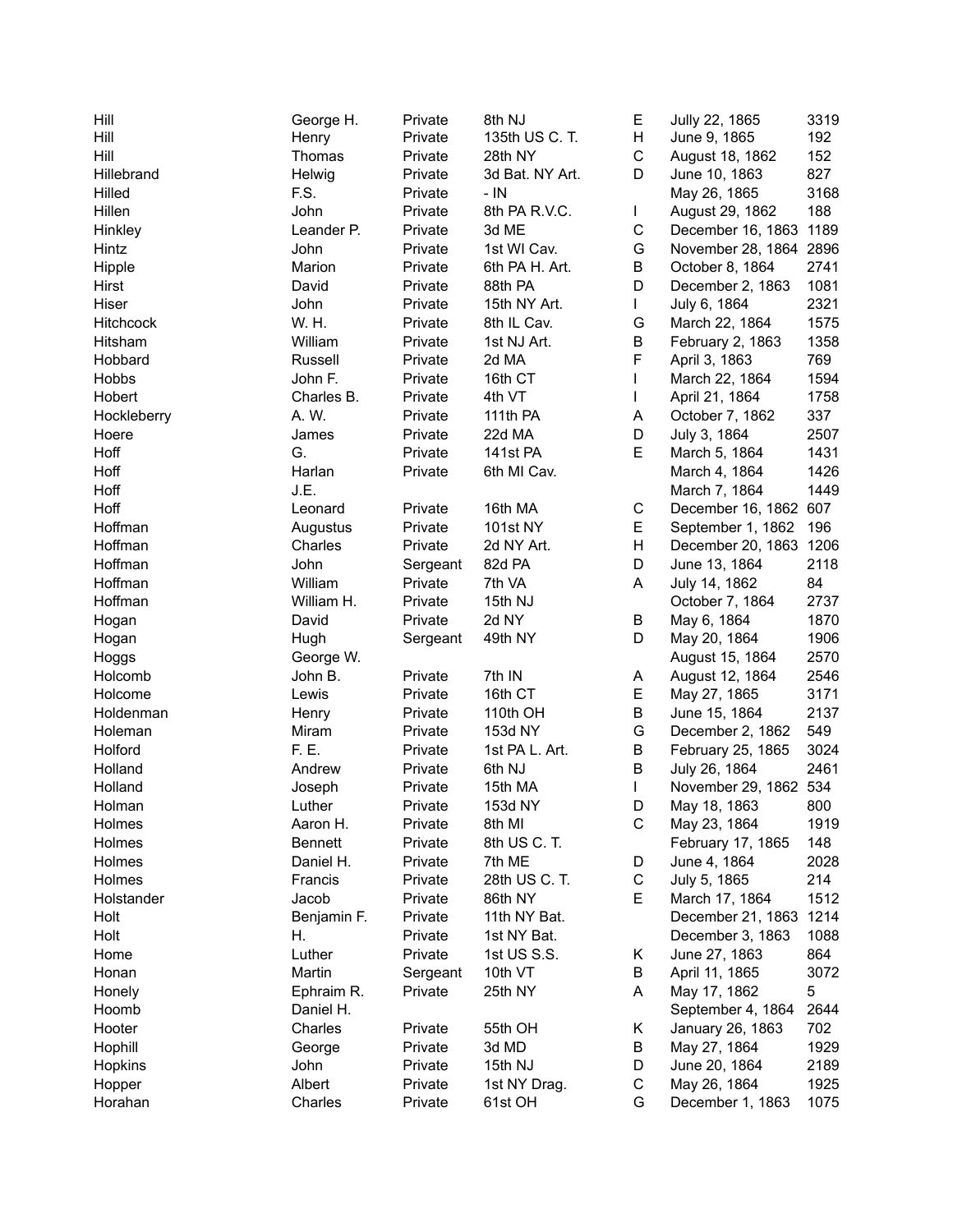| Horn         | Augustus     | Private             | 41st NY             | Е            | March 22, 1864         | 1590 |
|--------------|--------------|---------------------|---------------------|--------------|------------------------|------|
| Horns        | Daniel       | Private             | 99th PA             | A            | November 3, 1864       | 2842 |
| Horton       | Frederick A. | Private             |                     |              | June 6, 1865           | 22   |
| Hory         | Hartwell     | Private             | 1st NY Drag.        | Е            | June 18, 1865          | 3243 |
| Hospkins     | Frank A.     | Private             | 16th MI             | $\mathsf{C}$ | April 20, 1864         | 1752 |
| Hospkins     | John S.      | Private             | 16th MI             |              | December 14, 1862 598  |      |
| Hothman      | Augustus     | Private             | 4th ME              | В            | March 29, 1864         | 1664 |
| Houg         | John         | Sergeant            | 15th NY Art.        | Н            | September 1, 1864      | 2631 |
| Houghtailing | J. W.        | Private             | 11th NY Cav.        | Е            | October 24, 1863       | 1021 |
| Householder  | <b>B.W.</b>  | Private             | 126th OH            | D            | November 29, 1863 1044 |      |
| Houser       | Adam         | Private             | 38th NY             | G            | November 22, 1862 456  |      |
| Houser       | Benjamin     | Private             | 129th PA            | E            | December 2, 1862       | 553  |
| Houston      | Alexander    | Private             | 30th US C. T.       | E            | January 21, 1865       | 116  |
| Houston      | Wesley J.    | Private             | 4th VT              | L            | January 5, 1864        | 1255 |
| Howe         | Henry        | Private             | 135th US C. T.      | Α            | June 29, 1865          | 207  |
| Howell       | John E.      |                     | 36th WI             | н            | August 2, 1864         | 2500 |
|              | James        | Sergeant            |                     | G            |                        | 977  |
| Hoyle        |              | Private             | 46th PA<br>5th MI   | E            | October 4, 1863        |      |
| Hoyle        | Vincent      | Private             |                     |              | March 28, 1864         | 1658 |
| Hoyt         | Eben S.      | Private             | 8th MA Bat.         |              | September 17, 1862 290 |      |
| Hubbard      | David        | Private             | 29th US C. T.       | H            | July 24, 1865          | 218  |
| Hubble       | <b>B.D.</b>  | Private             | 2d NY S. M.         | Α            | January 17, 1862       | 686  |
| Huber        | Bernhard     | Private             | 49th NY             | B            | March 29, 1864         | 1683 |
| Huber        | Lawrence     | Private             | 15th NY Art.        | B            | September 6, 1864      | 2652 |
| Hubert       | Lysander     | Private             | 8th IL Cav.         | Κ            | January 6, 1864        | 1272 |
| Hudson       | Augustus B.  | Private             | 12th PA R.V.C.      | L            | December 20, 1862 620  |      |
| Hudson       | Edwin S.     | Hos. Stewar 10th VT |                     |              | August 22, 1863        | 924  |
| Hudson       | H. R.        | Corporal            | 2d MA Cav.          | н            | July 2, 1865           | 3278 |
| Hudson       | Siegel       | Private             | 4th MD              | L            | September 10, 1863 942 |      |
| Huffman      | Walter       | Private             | 143d PA             | F            | June 16, 1864          | 2156 |
| Huges        | John         | Private             | 16th NY Cav.        | н            | January 10, 1865       | 2960 |
| Hughes       | Henry        | Private             | 121st NY            | L            | June 5, 1865           | 3198 |
| Hughes       | James        | Private             | 7th NY Cav.         | 7th          | February 7, 1865       | 2991 |
| Hughes       | Milton       | Private             | 20th IN             | K.           | November 19, 1862 449  |      |
| Hulbert      | Henry        | Private             | 94th NY             | Α            | June 1, 1865           | 3188 |
| Hum          | Albert       | Private             | 100th PA            | Κ            | June 20, 1864          | 2193 |
| Humma        | Lewis        | Private             | 88th PA             | н            | January 22, 1863       | 696  |
| Hummel       | Benjamin     | Private             | 19th PA             | H            | June 26, 1865          | 3267 |
| Humphreys    | George       | Private             | 31st NY             |              | December 3, 1863       | 1098 |
| Hunagel      | James        | Private             | 4th VT              | A            | June 9, 1864           | 2072 |
| Hunt         | Jospeh D.    | Private             | 2d US S. S.         | B            | August 7, 1862         | 133  |
| Huntington   | George W.    |                     | Quartermaster Corps |              | April 24, 1865         | 3176 |
| Huntley      | Oscar F.     | Corporal            | 106th NY            |              | June 20, 1864          | 2187 |
| Huntley      | William A.   | Private             | 3d V. R. C.         | L            | August 18, 1864        | 2590 |
| Hurdo        | Samuel       | Private             | 10th US Inf.        | В            | July 27, 1864          | 2466 |
| Hurely       | George       | Private             |                     |              | April 22, 1863         | 782  |
| Hurse        | George       | Private             | 27th US C. T.       | L            | January 17, 1865       | 73   |
| Hurst        | Martin       | Private             | 2d PA               | G            | April 25, 1864         | 1854 |
| Hussey       | D. W.        | Private             | 18th MA             | Κ            | April 22, 1864         | 1796 |
| Huster       | Albert J.    | Private             | 25th MA             | $\mathsf C$  | June 23, 1864          | 2224 |
|              |              |                     | 6th NH              | F            |                        | 3013 |
| Hutchings    | Henry H.     | Private             |                     |              | February 18, 1865      |      |
| Hutchinson   | Sylvester    | Private             | 19th WI             | D            | March 19, 1864         | 1549 |
| Hutchinson   | William B.   | Private             | 6th NY H. Art.      |              | October 4, 1864        | 2722 |
| Hutzel       | George I.    | Private             | 5th WI              | D            | May 4, 1865            | 3113 |
| Hyder        | Theodore     | Private             | 7th MD              | F            | July 10, 1864          | 2369 |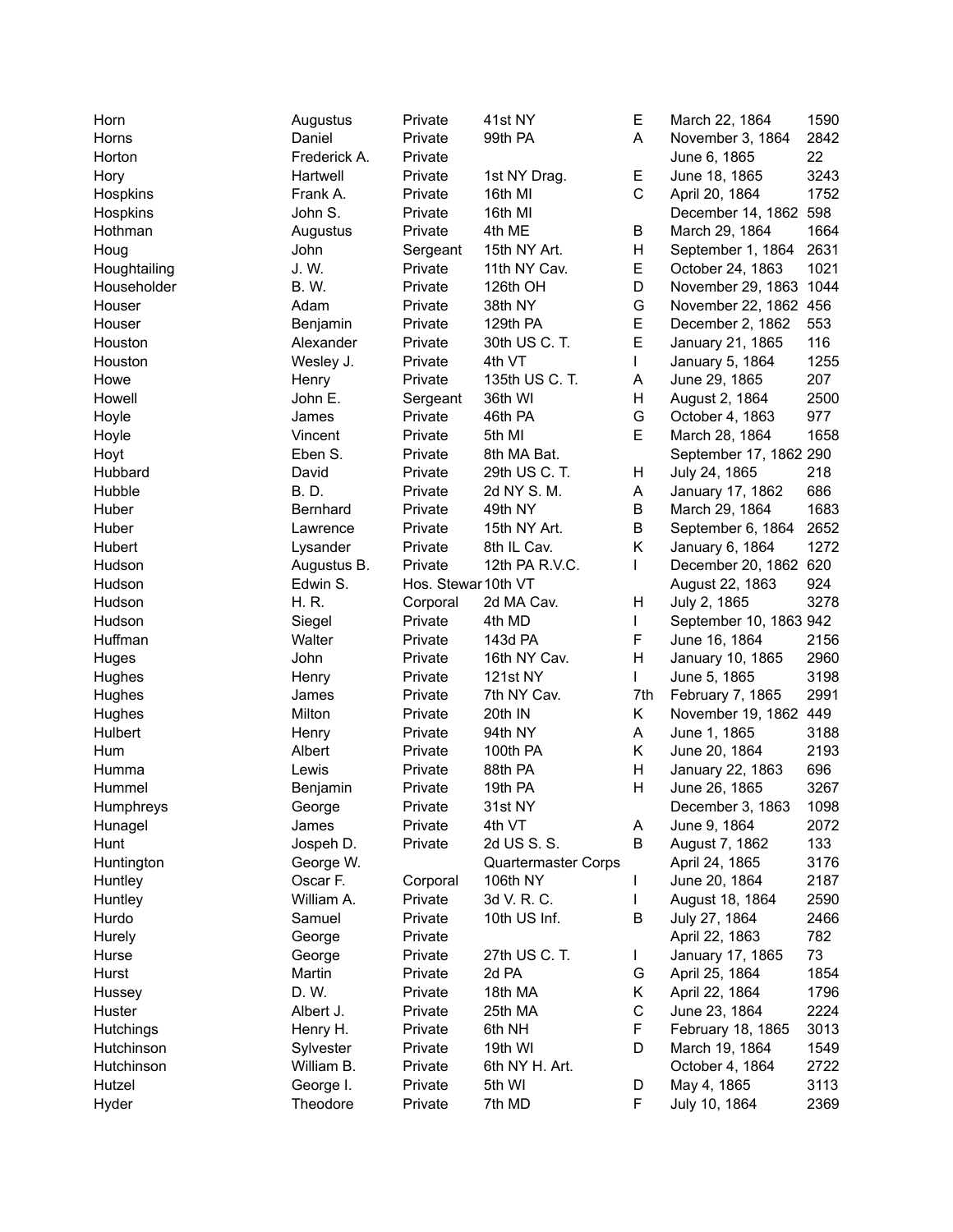| Hyger            | Thomas H.  | Private  | <b>121st NY</b> | Κ            | December 16, 1862 613  |         |
|------------------|------------|----------|-----------------|--------------|------------------------|---------|
| Hynes            | Bernis W.  | Corporal | 10th VT         | F            | March 17, 1864         | 1515    |
| Hysell           | Richard    | Private  | 60th OH         | F            | August 9, 1864         | 2531    |
| Hysenberger      | Lewis      | Private  | 45th PA         | B            | July 16, 1865          | 3310    |
| <b>Last Name</b> | First/MI   | Rank     | Reg't           | Co.          | <b>Death Date</b>      | Grave # |
| <b>Ilsted</b>    | William S. | Private  | 7th ME          | $\mathbf{I}$ | January 1, 1864        | 1990    |
| Impson           | Jospeh     | Private  | 1st PA          | L            | December 8, 1863       | 1117    |
| Ingalbe          | Hamilton   | Private  | 19th IN         | E            | August 17, 1864        | 2585    |
| Ingraham         | George M.  | Private  | 4th NY Art.     | M            | August 11, 1864        | 2536    |
| Irvan            | Samuel     | Private  | 10th MA         | C            | May 29, 1864           | 1965    |
| Irvin            | John V.    | Private  |                 |              | April 7, 1865          | 3061    |
| Irving           | Nelson N.  | Private  | 2d PA H. Art.   | D            | July 12, 1864          | 2385    |
| Irvining         | John       | Private  | 12th PA R.V.C.  | K.           | September 4, 1862      | 211     |
| Irwin            | Thomas     | Private  | 14th NJ         | E            | June 10, 1864          | 2094    |
| Ittel            | Lawerence  | Sergeant | 56th PA         | $\mathsf{C}$ | July 31, 1862          | 117     |
| Iverron          | Christian  | Private  | 22d NY Cav.     | $\mathsf C$  | June 22, 1865          | 3250    |
| Jackett          | Ashley R.  | Private  | 5th MI Cav.     | K.           | August 4, 1863         | 899     |
| Jackson          | Alfred     | Private  | 7th OH          | $\mathbf{L}$ | October 12, 1864       | 347     |
| Jackson          | Alonzo     | Private  | 93d NY          | F            | March 28, 1864         | 1641    |
| Jackson          | Augustus   | Private  | 30th CT C. T.   | $\mathsf C$  | January 21, 1865       | 137     |
| Jackson          | James H.   | Private  | 1st VT Cav.     | В            | January 3, 1865        | 2951    |
| Jackson          | John       | Private  | 2d US Art.      | G            | June 11, 1864          | 1286    |
| Jackson          | John       | Private  | 1st WI H. Art.  | F            | July 10, 1865          | 3300    |
| Jackson          | John E.    | Private  | ME Coast Guard  | В            | October 7, 1864        | 2733    |
| Jackson          | Julius     | Private  | 20th MA         |              | May 18, 1864           | 1898    |
| Jackson          | Otto F.    | Private  | 39th OH         | F.           | May 21, 1865           | 3144    |
| Jackson          | Thomas     | Private  | US C.T.         |              | June 21, 1865          | 201     |
| Jackson          | Warren N.  | Private  | 1st MI S.S.     | D            | June 5, 1864           | 2031    |
| Jackson          | William    | Private  | 69th NY         | F            | July 3, 1864           | 2295    |
| Jackson          | William A. | Private  | 39th US C. T.   | B            | January 3, 1865        | 8       |
| Jacobs           | Adolphus   | Private  | 28th US C. T.   | D            | January 20, 1865       | 82      |
| Jacobs           | Alonzo     | Corporal | 111th PA        | L            | August 31, 1862        | 192     |
| Jacobs           | George     | Private  | 19th MD C. T.   | F            | March 21, 1865         | 155     |
| Jacobs           | Joseph     | Private  | 8th NY Art.     | B            | June 10, 1864          | 2080    |
| Jacoby           | James      | Private  | 67th PA         | A            | January 3, 1865        | 2961    |
| Jagel            | Lewis      | Private  | 8th MD          | $\mathsf D$  | November 14, 1863      | 1054    |
| Jager            | Peter      | Private  | 66th NY         | Е            | February 29, 1864      | 1405    |
| James            | Edward S.  | Private  | 23d MA          | A            | September 7, 1862      | 231     |
| James            | John       | Private  | US C.T.         | Α            | January 21, 1865       | 101     |
| Jeffry           | Reading    | Private  | 11th NJ         | L            | February 27, 1864      | 1389    |
| Jenkins          | F. C.      | Private  | 11th PA         | Н            | June 22, 1864          | 2216    |
| Jenkins          | William    | Private  | 18th MA         | F            | December 15, 1862 600  |         |
| Jewell           | Calvin B.  | Private  | 14th VT         | н            | June 19, 1863          | 843     |
| Jewett           | Warren     | Private  | 16th ME         | L            | January 2, 1863        | 655     |
| John             | Henry      | Private  | 6th PA H. Art.  | Κ            | November 14, 1864 2876 |         |
| Johnson          | Aaron H.   | Private  | 153d PA         | A            | June 4, 1863           | 807     |
| Johnson          | Caleb      | Private  | 18th MD         |              | May 15, 1865           | 3133    |
| Johnson          | Frank      | Private  | 135th US C. T.  | A            | June 7, 1865           | 189     |
| Johnson          | Frisby     | Private  | US C.T.         |              | January 17, 1865       | 67      |
| Johnson          | George     | Private  | 43d US C. T.    | G            | January 20, 1865       | 93      |
| Johnson          | George W.  | Private  | 14th CT         | K            | December 4, 1862       | 563     |
| Johnson          | Henry      | Private  | 5th NJ          | Е            | October 25, 1862       | 377     |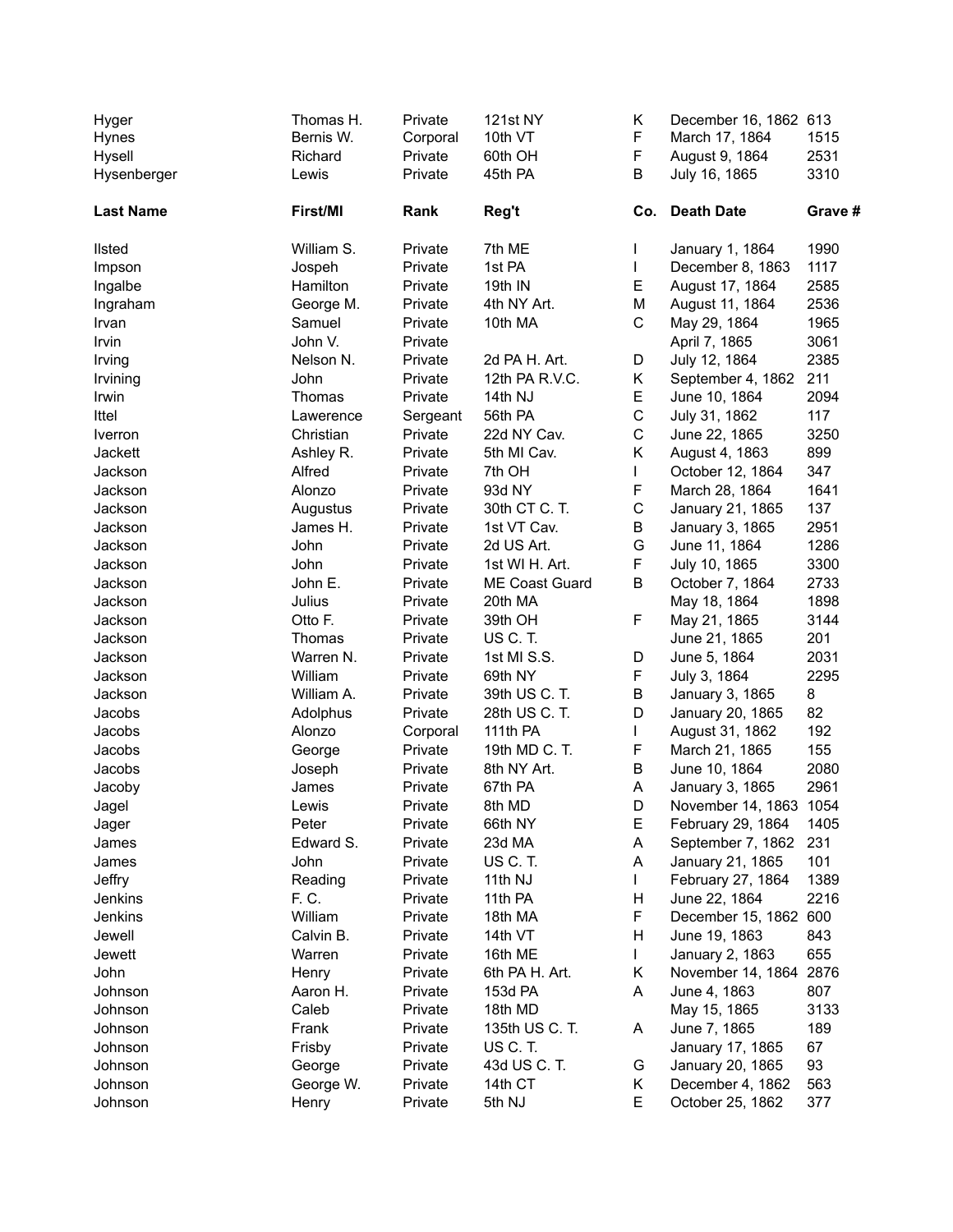| Johnson          | Henry      | Private  | 39th US C. T.   | В            | January 21, 1865        | 115     |
|------------------|------------|----------|-----------------|--------------|-------------------------|---------|
| Johnson          | J.         | Private  | 70th NY         | K.           | March 4, 1864           | 1420    |
| Johnson          | J.W.       | Private  | 16th NY         |              | May 26, 1862            | 24      |
| Johnson          | James      | Private  | 5th VA          | F.           | September 11, 1862 260  |         |
| Johnson          | James      | Private  | 30th US C. T.   | H            | January 17, 1865        | 79      |
| Johnson          | John       | Corporal | 21st NY         | F            | September 12, 1862 265  |         |
| Johnson          | John       | Private  | 52d NY          | $\mathsf{L}$ | November 27, 1862 491   |         |
| Johnson          | John       | Private  |                 |              | August 10, 1863         | 906     |
| Johnson          | John       | Private  | 111th NY        | D            | April 20, 1864          | 1739    |
| Johnson          | Robert     | Private  | 138th PA        | B            | December 21, 1863 1215  |         |
| Johnson          | Robert     | Private  | 30th US C. T.   | D            | January 30, 1865        | 140     |
| Johnson          | W. H.      | Private  | 99th PA         | A            | November 7, 1862        | 413     |
| Johnson          | William    | Private  | 26th PA         | E            | April 21, 1864          | 1768    |
| Johnson          | William    | Private  | 84th PA         | $\mathsf C$  | February 8, 1865        | 2993    |
| Johnson          | William    | Private  | 25th US C. T.   | H            | May 8, 1865             | 171     |
| Jolly            | Joseph     | Private  | 14th NJ         | H            | December 6, 1863        | 1100    |
| Jones            | Caleb      | Private  | 29th PA         | L            | July 19, 1865           | 3315    |
| Jones            | Charles W. | Corporal | 108th NY        | B            | December 29, 1862 643   |         |
| Jones            | David      | Private  | 43d US C. T.    | A            | March 17, 1865          | 151     |
| Jones            | David B.   | Private  | 148th PA        | H            | May 31, 1864            | 1694    |
| Jones            | File W.    | Private  | 8th MI          | Κ            | October 9, 1864         | 2745    |
| Jones            | George     | Private  | 3d US C. Art.   | E            | June 1, 1865            | 183     |
| Jones            | Howard     | Private  | 48th PA         | L            | July 13, 1864           | 2393    |
| Jones            | J.W.       | Private  | 6th US Cav.     | G            | December 16, 1862 1191  |         |
| Jones            | James      | Private  | 11th NJ         | F            | October 16, 1864        | 2766    |
| Jones            | John       | Private  | 3d Bat. US Art. | A            | June 10, 1863           | 812     |
| Jones            | John K.    | Private  | 1st ME Cav.     |              | May 15, 1864            | 1490    |
| Jones            | Oliver M.  | Private  | 1st NY Bat.     | L            | November 25, 1862 486   |         |
| Jones            | Peter      | Private  | 11th NJ         | В            | February 25, 1864       | 1381    |
| Jones            | Philip F.  | Private  | 1st VT Cav.     | D            | May 13, 1863            | 797     |
| Jones            | Phineas P. | Private  | 1st ME H. Art.  | М            | September 8, 1865       | 3363    |
| Jones            | Robert     | Private  |                 |              | December 7, 1864        | 2918    |
| Jones            | William    | Private  | 1st PA Cav.     | F            | July 12, 1862           | 81      |
| Jones            | William    | Private  | 1st MD Cav.     | $\mathsf C$  | October 4, 1864         | 2724    |
| Jones            | William    | Private  | 23d US C. T.    | B            | January 20, 1865        | 91      |
| Jones            | William H. |          | 83d PA          |              | October 19, 1863        | 985     |
| Jordan           | Andrew     | Private  | 1st ME Cav.     | G            | March 29, 1864          | 1684    |
| Jordan           | John       | Private  | 18th MA         | E.           | October 19, 1862        | 360     |
| Joseph           | Simon      | Private  | 105th NY        | Κ            | August 19, 1862         | 155     |
| Jouls            | Walter     | Private  | 93d NY          | Κ            | July 15, 1864           | 2397    |
| Joyce            | Matthew    | Private  | 15th NY Art.    | F            | November 10, 1863 1045  |         |
| Judd             | Henry M    | Private  | 26th NY Art.    | Κ            | September 9, 1862       | 249     |
| Junot            | Paul       | Private  | 15th NY Art.    | A            | October 13, 1863        | 992     |
|                  |            |          |                 |              |                         |         |
| <b>Last Name</b> | First/MI   | Rank     | Reg't           | Co.          | <b>Death Date</b>       | Grave # |
| Kaffer           | Jos        | Private  | 54th NY         | С            | December 2, 1864        | 2902    |
| Kafka            | Martin     | Private  | 17th WI         | L            | June 21, 1865           | 3247    |
| Kahus            | Reuben     | Private  | 11th PA         | С            | August 23, 1864         | 2600    |
| Kairman          | Edward     | Private  | 12th US Inf.    | E.           | September 8, 1862       | 238     |
| Kaiser           | John       | Private  | 3d NJ           | G            | September 11, 1862 257  |         |
| Kammetz          | Morris     | Private  | 1st US S.S.     | A            | October 18, 1862        | 354     |
| Kane             | Charles    | Private  | 1st RI Bat.     | L            | August 3, 1862          | 125     |
| Kane             | Daniel     | Private  | 1st NJ          | н            | September 11, 1864 2666 |         |
|                  |            |          |                 |              |                         |         |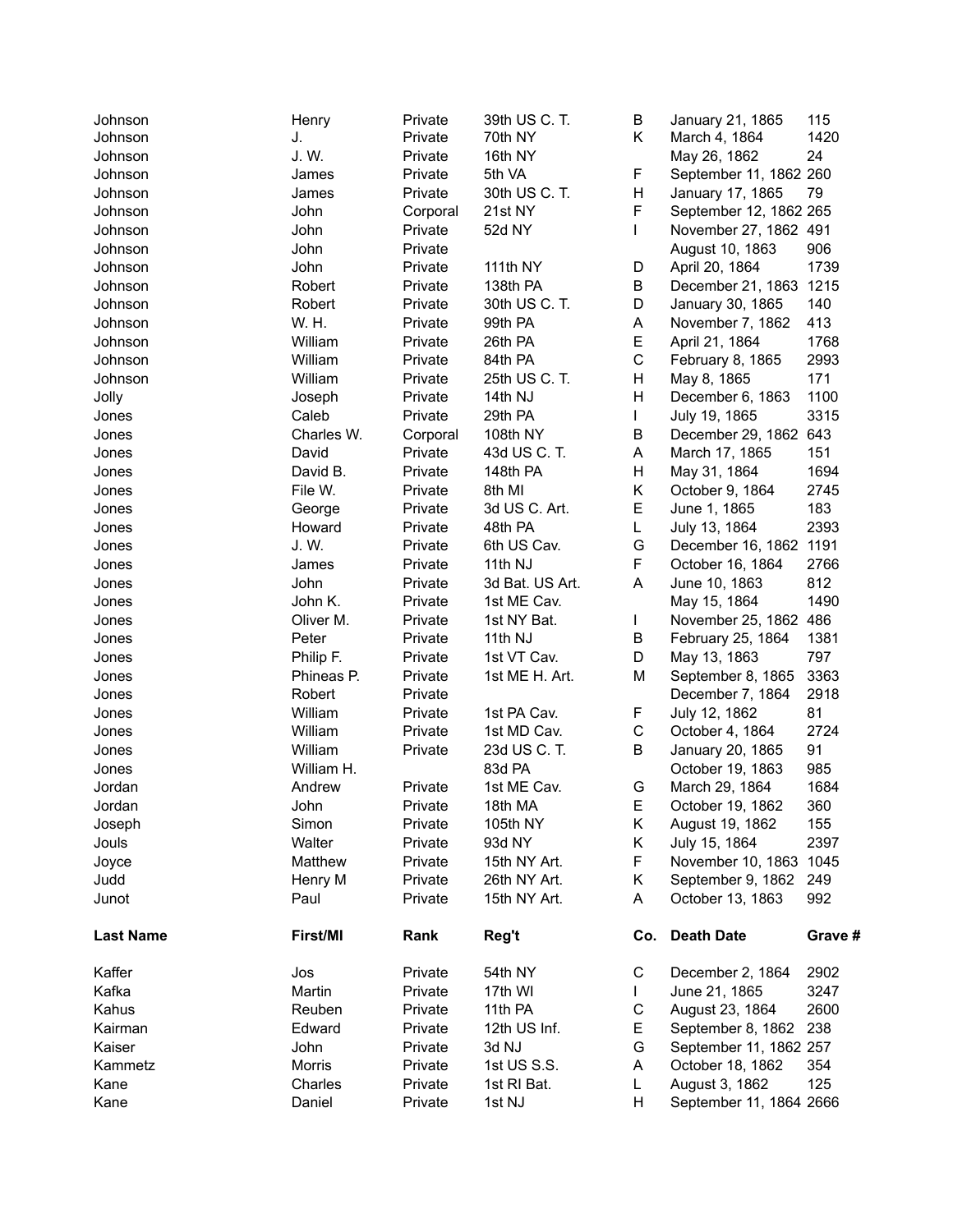| Kane       | Eli              | Private             | 15th NY Art.   | M  | May 30, 1864           | 1967 |
|------------|------------------|---------------------|----------------|----|------------------------|------|
| Kane       | Gwin H.          | Private             | 74th NY        | F  | December 6, 1863       | 1102 |
| Kane       | Patrick          | Private             | 28th MA        | K. | December 8, 1862       | 582  |
| Kaufman    | Christian        | Private             | 1st PA R.V.C.  | н  | April 22, 1864         | 1798 |
| Keally     | John             | Private             | 34th MA        | F  | June 22, 1864          | 1352 |
| Kearnes    | James            | Private             | 12th V.R.C.    | С  | October 26, 1864       | 2804 |
| Keeler     | Chalres B.       | Private             | 8th OH         | D  | January 19, 1863       | 688  |
| Keep       | Marens           | Private             | 36th MA        | E  | June 7, 1864           | 2068 |
| Keever     | David            | Private             | 1st PA Cav.    | F  | July 13, 1863          | 883  |
| Keiffer    | Valentine        | Private             | 88th PA        | A  | June 2, 1865           | 3191 |
| Keiler     | John             | Private             | 53d PA         | Κ  | May 20, 1864           | 1902 |
| Keith      | John             | Private             | 18th MA        | F  | May 30, 1864           | 1979 |
| Keller     | George J.        | Corporal            | 97th NY        | L  | July 9, 1862           | 72   |
| Keller     | Jenry            | Private             | 139th PA       | н  | June 21, 1865          | 3246 |
| Keller     | John             | Private             | 82d IN         | K. | May 8, 1865            | 3119 |
| Kelley     | John             | Sergeant            | 61st NY        | L  | June 11, 1864          | 2091 |
| Kelley     | Martin           | Private             | 9th MA         | K  | December 2, 1863       | 1077 |
| Kellman    | Albert           | Private             | 15th NY Art.   | L  | October 9, 1863        | 982  |
| Kellogg    | Charles H.       |                     | 50th NY        | Κ  | September 2, 1862      | 200  |
|            | John W.          | Lieutenant          | 3d MI          | L  |                        | 1444 |
| Kellogg    |                  | Private             |                |    | March 7, 1864          |      |
| Kelly      | James N.         | A' j' t & 1st 2d DC |                |    | August 28, 1865        | 3356 |
| Kelly      | Thomas           | Private             | 12th PA R.V.C. | L  | November 9, 1862       | 419  |
| Kelly      | Thomas           | Corporal            | 4th ME         | D  | May 23, 1864           | 1915 |
| Kelly      | William R.       | Private             | 7th ME         | Α  | July 10, 1864          | 2359 |
| Kelly      | Z.F.             | Private             | 68th IL        | E  | August 15, 1862        | 144  |
| Kelsey     | Charles M.       | Private             | 14th NY Art.   | M  | July 29, 1864          | 2475 |
| Kelsey     | Peter B.         | Private             | 37th NY        | A  | April 1, 1864          | 1704 |
| Kendall    | Oscar            | Private             | 14th NY Art.   | D  | October 25, 1864       | 2800 |
| Kendig     | Samuel H.        | Private             | 6th MD         | L  | December 20, 1863      | 1211 |
| Kennedy    | Abraham H.       | Private             | 5th MI         | н  | March 29, 1864         | 1687 |
| Kennedy    | Barnard          | Private             | 16th MA        | D  | May 18, 1864           | 1897 |
| Kennedy    | Dan              | Private             | 46th PA        | Α  | September 28, 1862 326 |      |
| Kennedy    | Nathaniel S.     | Private             | 22d ME         | E  | June 7, 1864           | 2047 |
| Kennedy    | Roger            | Private             | 2d DC          | F  | August 28, 1865        | 3355 |
| Kennedy    | William          | Private             | Unknown        |    | December 6, 1862       | 573  |
| Kennedy    | William J.       | Private             | 201st PA       | A  | October 31, 1864       | 2827 |
| Kenny      | Nelson           | Private             | 26th MI        | G  | November 17, 1863 1061 |      |
| Kent       | James H.         | Private             | 61st MA        | н  | July 24, 1865          | 3323 |
| Kenvon     | Leonard B.       | Private             | 1st NJ         | L  | March 16, 1864         | 1504 |
| Kenyon     | Johnson R.       | Corporal            | 2d NY Art.     | M  | July 4, 1864           | 2301 |
| Ketchum    | Medade           | Private             | 76th NY        | E. | November 9, 1863       | 1040 |
| Kettle     | J. J.            |                     |                |    | October 16, 1863       | 997  |
| Key        | Arthur C.        | Private             | 88th NY        |    | December 3, 1863       | 1083 |
| Key        | Samuel           | Private             | 66th NY        | D  | February 29, 1864      | 1402 |
| Keys       | Cincinnati       | Private             | 10th ME        | Α  | August 14, 1862        | 142  |
| Keys       | Samuel           | Private             | 1st NY Art.    | F  | May 28, 1862           | 30   |
| Kidden     | John F.          | Private             | 6th NH         | Е  | November 11, 1862      | 425  |
| Kilburn    | Charles D.       | Corporal            | 1st MA Cav.    | В  | January 6, 1864        | 1273 |
| Kilburn    | Mervin A.        | Private             | 121st NY       | G  | June 12, 1865          | 3217 |
| Kile       | James S.         | Private             | 16th ME        | Α  | April 21, 1864         | 1767 |
| Kiliran    | Henry            | Private             | 29th NY        | F  | October 8, 1862        | 340  |
| Kilpatrick | <b>Baltimore</b> | Private             | 73d OH         | F  | September 7, 1862      | 236  |
| King       | Alfred A.        | Private             | 2d PA Cav.     | F  | August 12, 1864        | 2557 |
| King       | Alom G.          | Private             | 10th NH        | В  | October 22, 1864       | 2787 |
|            |                  |                     |                |    |                        |      |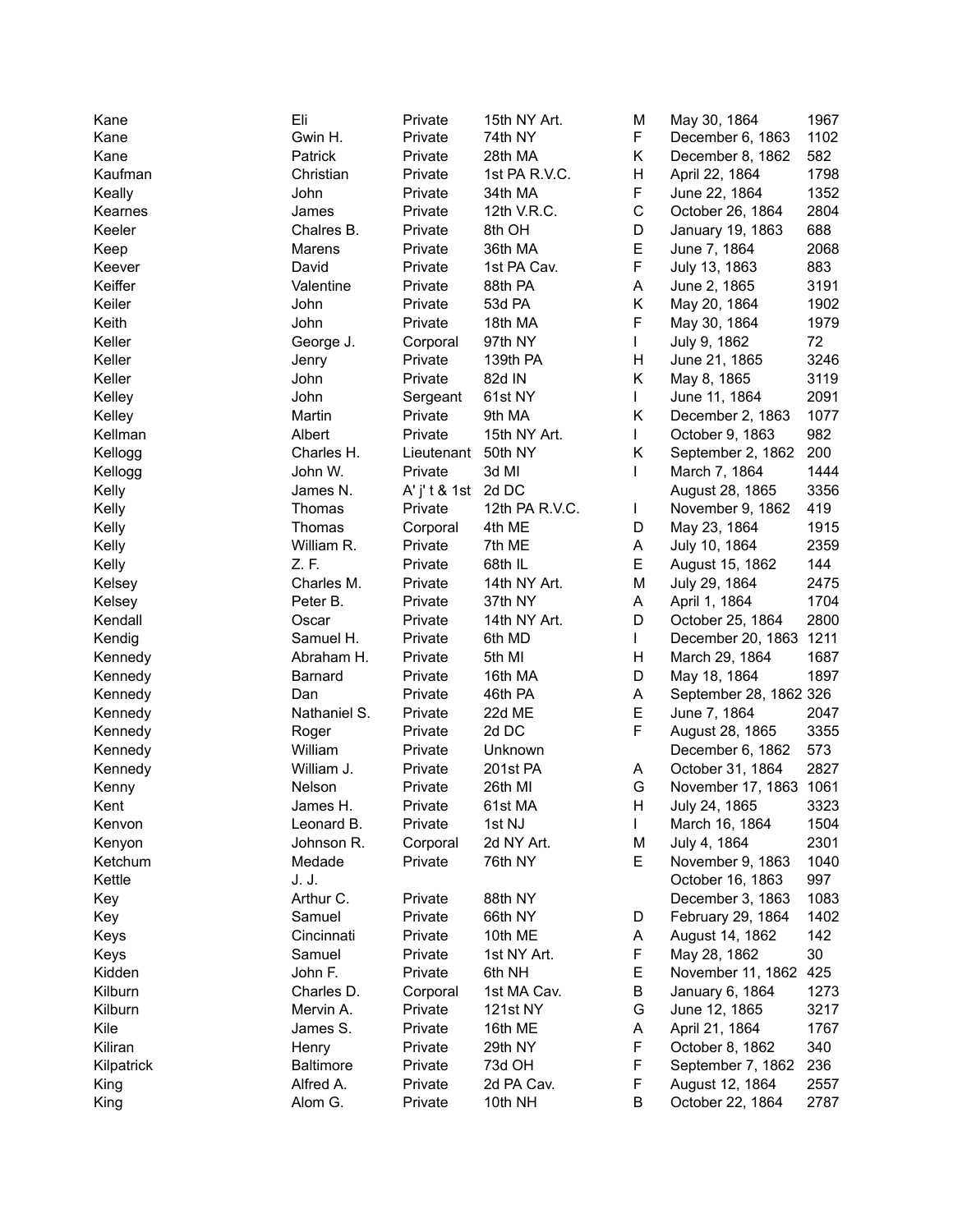| King                       | James                              | Private    | 111th PA        | Е   | April 20, 1864          | 1742 |
|----------------------------|------------------------------------|------------|-----------------|-----|-------------------------|------|
| Kinklin                    | Henry                              | Private    | 7th NJ          | Κ   | July 5, 1865            | 3286 |
| Kinnan                     | David                              | Sergeant   | 24th NY Cav.    | Κ   | June 18, 1864           | 2171 |
| Kinsell                    | J. B.                              | Sergeant   | 11th PA R.V.C.  | D   | January 20, 1863        | 691  |
| Kinslow                    | Michael                            | Private    | 46th PA         | Β   | August 24, 1862         | 168  |
| Kirby                      | Peter                              | Private    | 155th NY        | Н   | June 18, 1864           | 2173 |
| Kittridge                  | William H.                         | Private    | 3d VT Bat.      | C   | June 26, 1864           | 2245 |
| Klahare                    | Herrman F.                         | Private    | 104th PA        | H   | July 25, 1864           | 2451 |
| Kline                      | G. H.                              | Private    | 77th NY         | L   | December 20, 1863 1208  |      |
| Kline                      | George                             | Segreant   | 37th MA         | E   | November 26, 1862 487   |      |
| Kline                      | George                             | Private    | 23d PA          | L   | January 1, 1863         | 653  |
| Klingh                     | Jacob                              | Private    | 140th NY        | B   | July 18, 1864           | 2419 |
| Klock                      | Manning H.                         | Private    | 9th US Cav.     | F   | March 22, 1864          | 1573 |
| Klock                      | Nathan                             | Private    | 35th NY         | B   | June 19, 1862           | 51   |
| Klumpter                   | Henry                              | Private    | 8th NY          | L   | March 22, 1864          | 1584 |
| Knapp                      | Elihu                              | Private    | 4th VT          | А   | May 29, 1864            | 1962 |
| Knapp                      | Ezekiel D.                         | Private    | 142d NY         | Η   | September 20, 1865 3365 |      |
| Knarr                      | George                             | Private    | 153d PA         | C   | November 9, 1863        | 1039 |
| Knickerbocker              | Jas                                | Private    | 6th PA H. Art.  | L   | April 22, 1864          | 1815 |
| Knight                     | William                            | Private    | 59th MA         | F   | June 1, 1864            | 1989 |
| Knittin                    | William H.                         | Private    | 146th NY        | H   | June 18, 1864           | 2176 |
| Known                      | William                            | Private    | 2d NY Cav.      | G   | June 9, 1865            | 3200 |
| Knox                       | A. B.                              | Private    | 1st NY S. S.    | 8th | August 12, 1864         | 2554 |
| Kock                       | Charles                            | Private    | 7th NY Cav.     | C   | December 7, 1862        | 577  |
| Koehler                    | Adolf                              | Private    | 3d Bat. NY Art. | В   | March 4, 1864           | 1416 |
| Koenig                     | John                               | Sergeant   | 3d Bat. NY Art. | А   | June 10, 1863           | 826  |
| Kohler                     | August                             | Private    | 54th NY         | B   | April 1, 1864           | 1699 |
| Kohler                     | Josiah                             | Private    | 36th WI         | Η   | August 15, 1864         | 2572 |
| Koleburg                   | William                            | Private    | 6th NH          | D   | December 2, 1864        | 2901 |
| Koon                       | Matthias                           | Private    | 8th NY          | Е   | December 17, 1864 2933  |      |
| Koons                      | Michael                            | Private    | 3d VA           | D   | November 28, 1862 509   |      |
| Koontz                     | Isaac                              | Private    | 204th PA        | Κ   | November 19, 1864 2885  |      |
| Koss                       | George                             | Private    | 32d NY          |     | June 6, 1865            | 3204 |
| Kotterman                  | Levi                               | Private    | 55th OH         | Κ   | March 25, 1864          | 1635 |
| Kountz                     | John A.                            | Private    | 4th PA Cav.     | A   | September 11, 1863 946  |      |
| Krebs                      | Carl                               | Private    | 13th MA         | Α   | September 2, 1862       | 198  |
| Krinck                     | James                              | Private    | 16th PA Cav.    | Н   | October 7, 1864         | 2735 |
| Kriner                     | Henry J.                           | Private    | 1st PA Rifles   | F.  | April 20, 1864          | 1744 |
| Kring                      | Jansen                             | Private    | 1st PA Cav.     | С   | September 6, 1862       | 222  |
| Krise                      | Daniel D.                          | Private    | 1st PA Rifles   | Α   | August 3, 1864          | 2503 |
| Kroll                      | Frederick                          | Private    | 9th NY S. M.    | A   | November 27, 1863 1071  |      |
| Kuchne                     | Levi                               | Lieutenant | 3d Bat. NY Art. | Е   | June 10, 1863           | 829  |
| Kuhn                       | Albert A.                          | Sergeant   | 56th PA         | D   | March 16, 1864          | 1499 |
| Kuhn                       | Daniel                             | Private    | 5th NY Cav.     |     | December 12, 1864 2926  |      |
| Kuhn                       | Jacob                              | Private    | 3d Bat. NY Art. | Е   | June 10, 1863           | 819  |
| Kuntz, a.k.a. Franz Orlopp | Frederick                          | Private    | 3d Bat. NY Art. | Е   | June 10, 1863           | 816  |
| Kyser                      | Asa W.                             | Private    | 147th NY        | Κ   | June 18, 1864           | 3242 |
| Kysonski                   |                                    | Private    |                 |     | June 8, 1864            | 3208 |
| L.                         | T. O. (Initials in ring on finger) |            |                 |     | June 29, 1864           | 2262 |
| Lace                       | Joseph                             | Private    | 60th OH         | A   | November 28, 1862       | 506  |
| Lacord                     | Gilbert                            | Private    | 26th MI         | A   | March 5, 1863           | 748  |
| Ladd                       | Dustin                             | Private    | 24th NY         | L   | August 16, 1864         | 2579 |
| Lahman                     | Josiah                             | Private    | 50th PA         | С   | May 27, 1864            | 1945 |
| Lain                       | David                              | Corporal   | 28th US C. T.   | С   | January 17, 1865        | 65   |
|                            |                                    |            |                 |     |                         |      |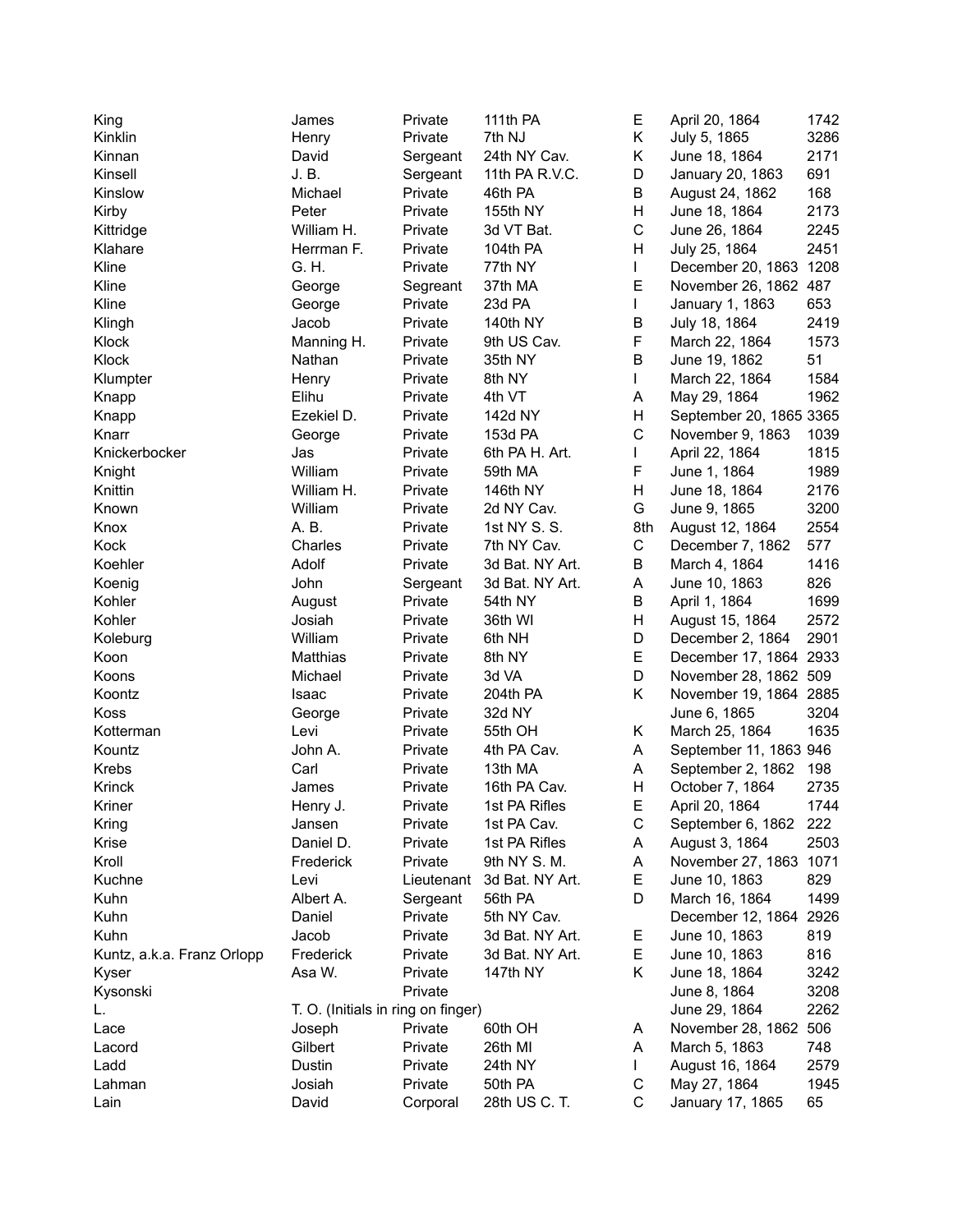| Lain         | Thomas         | Private   | 6th NY H. Art.  | F           | May 29, 1864           | 1956 |
|--------------|----------------|-----------|-----------------|-------------|------------------------|------|
| Laing        | William M.     | Corporal  | 4th NJ          | Α           | April 17, 1865         | 3090 |
| Lairan       | James          | Private   | 76th NY         | C           | November 6, 1863       | 1037 |
| Lake         | Joseph         | Corporal  | 14th NJ         | Α           | December 26, 1863 1231 |      |
| Lamb         | Hiram          | Private   | 28th US C. T.   | D           | June 17, 1865          | 43   |
| Lamb         | Sherborn       | Private   | 142d NY         | Κ           | February 26, 1863      | 737  |
| Lamb         | W. P.          | Private   | 7th WI          | $\mathsf C$ | December 16, 1863 1197 |      |
| Lamphire     | William        | Private   | 10th NY Cav.    | Κ           | October 26, 1863       | 1022 |
| Lancaster    | Charles        | Private   | 10th ME         | C           | September 1, 1862      | 197  |
| Lancre       | William        | Private   |                 |             | September 2, 1864      | 2634 |
| Lander       | Frank          | Private   | 8th NY Art.     |             | November 4, 1864       | 2848 |
| Landis       | Daniel         | Private   | 212th PA        | С           | November 4, 1864       | 2846 |
| Lane         | Edward         | Private   | 135th US C. T.  | E           | July 1, 1865           | 208  |
| Laner        | John           | Private   | 39th NJ         | F           | April 22, 1865         | 3100 |
| Lang         | Lawrence       | Private   | 5th NY Art.     | G           | December 11, 1863      | 1152 |
| Lang         | R. N.          | Corporal  | 10th PA         | D           | May 28, 1864           | 1951 |
| Lantz        | Albert         | Private   | 1st VT Cav.     | M           | February 18, 1863      | 727  |
|              | Peter          | Private   | 204th PA        | K           | October 29, 1864       | 2822 |
| Lape         | Ira B.         |           | 9th NY Art.     | C           | June 18, 1864          | 2170 |
| Lapham       |                | Private   |                 | E           |                        | 77   |
| Laren        | George         | Private   | 31st US C. T.   |             | January 17, 1865       |      |
| Larken       | Miller         | Private   | 28th US C. T.   | D           | December 29, 1865      | 5    |
| Larkey       | Uriah F.       | Private   | 7th WI          | A           | October 4, 1862        | 335  |
| Larkum       | J. C.          | Private   | 111th PA        | H           | July 27, 1862          | 105  |
| Larway       | J. M.          | Private   | 1st MI S.S.     | C           | August 14, 1864        | 2564 |
| Lasell       | Charles        | Private   | 14th NY Art.    | L           | June 23, 1864          | 2221 |
| Lastin       | William        | Private   | 1st MI Cav.     | D           | December 20, 1864      | 2936 |
| Laure        | W. J.          | Private   | 25th OH         | Е           | October 4, 1862        | 334  |
| Laurie       | James          | Private   | 81st PA         | E           | March 29, 1864         | 1680 |
| Lautenslaser | Philip         | Private   | 13th OH Cav.    | F           | July 18, 1864          | 2415 |
| Lawley       | Lucas          | Private   | 29th US C. T.   | G           | January 6, 1865        | 29   |
| Lawrence     | Joseph         | Private   | 17th MI         | Е           | July 30, 1864          | 2480 |
| Lawrence     | Richard        | Private   | 4th NJ          | C           | March 17, 1864         | 1505 |
| Lawrence     | Russell F.     | Private   | 1st MI S.S.     | C           | December 4, 1864       | 2913 |
| Lawrence     | Zephraim       | Private   | 151st NY        | D           | October 22, 1863       | 1018 |
| Le Contre    | Henry          | Private   | 55th NY         | E           | January 26, 1863       | 703  |
| Leach        | Mrs. Daniel B. | Laundress |                 |             | September 11, 1863 945 |      |
| Learitt      | Joseph         | Private   | 3d ME           | G           | July 15, 1864          | 2403 |
| Leary        | George         | Private   | 26th NY         | H           | August 13, 1862        | 140  |
| Leary        | James O.       | Private   | - US Inf        |             | February 25, 1865      | 3025 |
| Lease        | <b>Rufus</b>   | Fifer     | 4th VT          | D           | June 21, 1864          | 2208 |
| Leasum       | Solomon        | Private   | 149th PA        | L           | January 30, 1864       | 1355 |
| Leatler      | W. H.          | Private   | 94th PA         | Κ           | April 23, 1864         | 1838 |
| Leber        | Frederick      | Private   | 3d Bat. NY Art. | В           | June 10, 1863          | 828  |
| Leboundy     | William B.     | Private   | 2d NH           | F           | September 16, 1862 289 |      |
| Lee          | Luke           | Private   | 2d MD           | Е           | April 16, 1863         | 779  |
| Lee          | Thomas         | Private   | 6th US Cav.     | С           | June 24, 1863          | 859  |
| Leeman       | James E.       | Private   | 6th ME          | Κ           | April 22, 1864         | 1797 |
| Leeman       | S. B.          | Private   | 17th US Inf.    | Е           | April 22, 1864         | 1807 |
| Leese        | Benjamin       | Private   | 11th PA         | Н           | March 18, 1864         | 1524 |
| Leicht       | Adam           | Private   | 87th PA         | D           | December 10, 1863      | 1149 |
| Leistes      | Joseph         | Private   | 15th VT         | F           | May 13, 1863           | 793  |
| Leman        | Willis         | Private   | 14th IN         | C           | April 22, 1864         | 1792 |
| Lemon        | C. W.          | Corporal  | 9th NY Cav.     | L           | August 19, 1862        | 153  |
| Lenox        | William        | Sergeant  | 10th NY Cav.    | В           | October 23, 1863       | 1020 |
|              |                |           |                 |             |                        |      |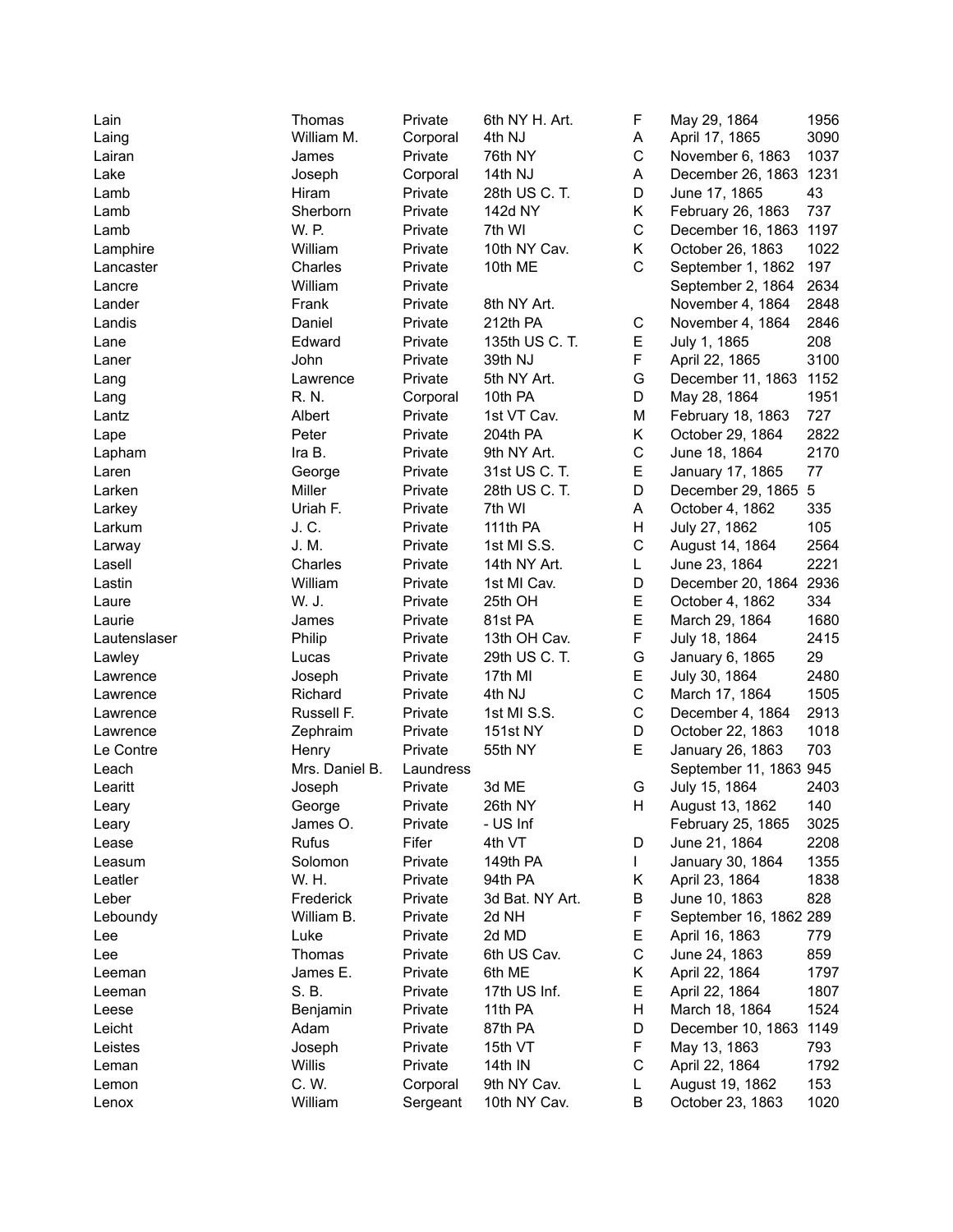| Leomans                    | Benjamin F.  | Private  | 143d NY        | В       | October 10, 1863       | 987  |
|----------------------------|--------------|----------|----------------|---------|------------------------|------|
| Lerange                    | Joseph       | Private  | 81st PA        | L       | March 22, 1864         | 1577 |
| Leshorn                    | George       | Private  | 154th NY       | Е       | April 21, 1864         | 1769 |
| Lethrop                    | C. D.        | Private  | 17th VT        | E       | May 9, 1864            | 1876 |
| Lewellyn                   | Samuel       | Private  | 7th VA         | E       | April 21, 1864         | 1765 |
| Lewis                      | Burt W.      | Private  | 94th NY        | $\sf B$ | May 14, 1864           | 1882 |
| Lewis                      | Danforth A.  | Private  | 31st ME        | E       | June 17, 1864          | 2160 |
| Lewis                      | Garrison     | Private  | 18th PA Cav.   | G       | March 29, 1864         | 1691 |
| Lewis                      | Henry D.     | Private  | 27th NY        | L       | January 9, 1863        | 673  |
| Lewis                      | Isaac E.     | Private  | 3d PA R.V.C.   | н       | March 24, 1864         | 1598 |
| Lewis                      | Jacob        | Private  | 50th PA        | Н       | October 16, 1862       | 351  |
| Lewis                      | James A.     | Private  | 30th NY        | G       | September 16, 1862 284 |      |
| Lichtner                   | Benjamin     | Corporal | 7th MD         | Е       | February 11, 1864      | 1369 |
| Lichtner                   | J. F.        | Sergeant | 7th MD         | E       | August 26, 1863        | 932  |
| Lillie                     | Lyman P.     | Private  | 4th MA H. Art. | L       | June 24, 1865          | 3262 |
| Lilly                      | James A.     | Private  | 14th US Inf.   | B       | March 17, 1864         | 1509 |
| Limkins                    | George       | Private  | 5th VT         | A       | January 14, 1864       | 1310 |
| Lincoln                    | Perry        | Private  | 28th US C. T.  | L       | January 17, 1865       | 69   |
| Linden                     | Calvin B.    | Private  | 8th OH         | н       | May 16, 1863           | 1890 |
| Lindman                    | Aaron        | Private  | 63d PA         | Α       | December 16, 1863 1198 |      |
| Lindsay                    | Charles      | Private  | 61st NY        | A       | December 11, 1863      | 1167 |
| Linebaugh                  | David        | Private  | 81st PA        |         | March 31, 1864         | 1695 |
|                            | James        | Private  | 39th US C. T.  | L       |                        | 132  |
| Linger<br>Link             | William      |          | 1st PA Cav.    | C       | January 21, 1865       | 165  |
|                            | J. F.        | Private  |                | Κ       | August 22, 1862        | 2203 |
| Linniken                   |              | Private  | 20th ME        |         | June 21, 1864          |      |
| Liphus                     | James        | Sergeant | 7th ME         | A       | June 26, 1864          | 2040 |
| Lipomb                     | W. A.        | Private  | 11th US Inf.   | H       | March 25, 1864         | 1622 |
| Lipp, a.k.a. George Miller | John U.      | Private  | - NY           |         | July 11, 1865          | 3303 |
| Lippert                    | Gaudret      | Private  | 153d NY        | D       | April 15, 1863         | 778  |
| Litten                     | Milton       | Private  | 68th IL        | Κ       | July 31, 1862          | 119  |
| Little                     | А.           | Private  | 9th NY         | L       | December 9, 1863       | 1138 |
| Little                     | Daniel       | Private  | 15th OH        | H       | May 6, 1865            | 3118 |
| Lober                      | Daniel       | Private  | 6th PA H. Art. | H       | October 5, 1864        | 2726 |
| Lockwood                   | H. B.        | Private  | 8th NJ         | H       | March 29, 1864         | 1661 |
| Lodan                      | Matthew      | Private  | 12th US Inf.   | Κ       | March 28, 1864         | 1644 |
| Lodd                       | Joseph F.    | Private  | 143d NY        | Α       | November 9, 1863       | 1042 |
| Lodds                      | Daniel       | Private  | 10th NJ        | A       | June 24, 1864          | 2231 |
| Logan                      | Richard      |          |                |         | July 22, 1864          | 2438 |
| Long                       | Ephraim      | Private  | 22d PA Cav.    | F       | February 12, 1865      | 2998 |
| Long                       | Jacob        | Private  | 61st OH        | н       | September 6, 1862      | 228  |
| Long                       | John S.      | Private  | 62d PA         | M       | January 15, 1863       | 684  |
| Loper                      | F. R.        | Private  | 37th WI        | н       | August 9, 1864         | 2530 |
| Lopez                      | Antony       | Private  | 51st NY        | Κ       | October 23, 1864       | 2794 |
| Lopez                      | Antony       | Private  | 51st NY        | Κ       | October 26, 1864       | 2805 |
| Loutsenhizer               | L. D.        | Corporal | 155th PA       | Е       | May 24, 1864           | 1922 |
| Lovelee                    | Hulit        | Private  | 14th NY Art.   | M       | June 22, 1864          | 2214 |
| Lowe                       | James        | Private  | 48th PA        | C       | October 30, 1862       | 392  |
| Lowe                       | King         | Private  | 135th US C. T. | G       | July 5, 1865           | 213  |
| Lown                       | Nelson       | Corporal | 176th NY       | G       | March 18. 1865         | 3045 |
| Lownsbory                  | <b>Banks</b> | Private  | 2d CT H. Art.  | L       | February 24, 1864      | 1376 |
| Loyd                       | Reuben       | Private  | 153d NY        | Κ       | April 15, 1863         | 777  |
| Loyer                      | Michael      | Private  | 6th PA H. Art. | L       | October 26, 1864       | 2808 |
| Lucans                     | Moses W.     | Private  | 1st NJ Cav.    | Α       | January 4, 1864        | 1249 |
| Lucas                      | Isaac N.     | Private  | 73d OH         | L       | March 18, 1864         | 1528 |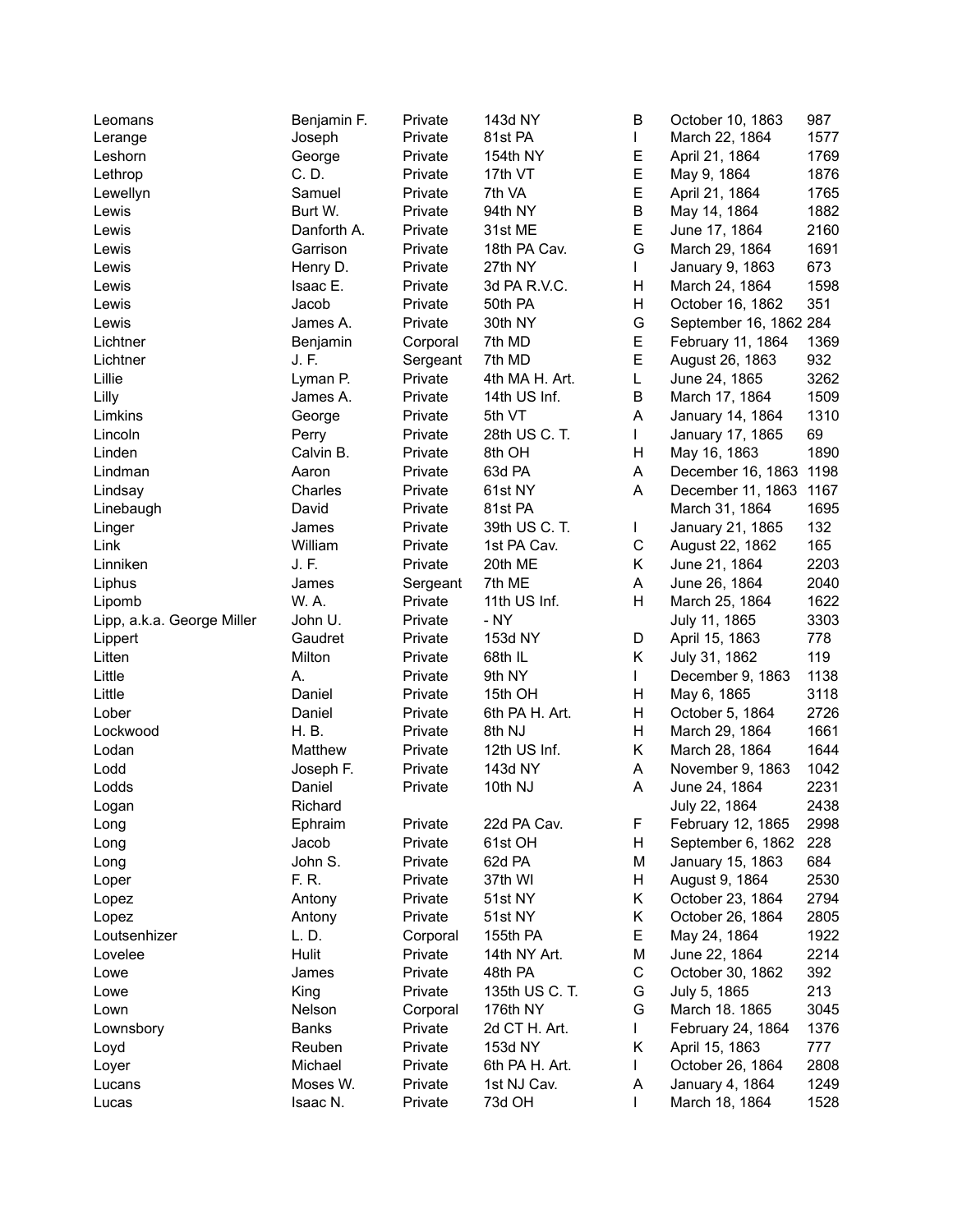| Luce<br>Lucial   | Augustus<br>Ambrose | Private<br>Private | 16th ME<br>153d NY | C           | January 24, 1863<br>November 21, 1862 453 | 699     |
|------------------|---------------------|--------------------|--------------------|-------------|-------------------------------------------|---------|
|                  |                     |                    |                    |             |                                           | 205     |
| Lyle             | Peter               | Private            | 135th US C. T.     | A           | June 27, 1865                             |         |
| <b>Last Name</b> | First/MI            | Rank               | Reg't              | Co.         | <b>Death Date</b>                         | Grave # |
| Maccoy           | Benjamin            | Private            | 46th PA            | Н           | September 23, 1863 959                    |         |
| Macey            | J.                  | Private            | 209th PA           | H           | May 27, 1865                              | 3175    |
| Macey            | William H.          | Private            | 3d ME              | F           | November 28, 1862 517                     |         |
| Macklin          | George              | Private            | 67th PA            | G           | August 24, 1864                           | 925     |
| Macklin          | Pat                 | Private            | 3d NJ              | $\mathbf C$ | May 27, 1864                              | 1937    |
| Macklin          | Thomas              | Private            | 197th OH           | G           | June 14, 1865                             | 3226    |
| Macombs          | А.                  | Private            | 2d PA Art.         | B           | March 25, 1865                            | 3048    |
| Mader            | David               | Private            | 110th OH           | G           | August 24, 1863                           | 928     |
| Madera           | George              | Private            | 11th PA            | F           | July 9, 1862                              | 71      |
| Maear            | J. A.               | Private            |                    |             | October 31, 1864                          | 2828    |
| Mafumans         | Samuel              | Private            | 40th NJ            | A           | August 4, 1865                            | 3340    |
| Magee            | George W.           | Private            | 83d PA             | $\mathsf C$ | September 11, 1862 256                    |         |
| Magee            | John                | Private            | 2d MY S. M.        | L           | May 29, 1862                              | 31      |
| Magee            | Oney                | Private            | 29th OH            | Κ           | July 15, 1862                             | 88      |
| Maher            | Charles             | Private            | 142d NY            | D           | September 20, 1865 3364                   |         |
| Maher            | Р.                  | Private            | 11th NJ            | K           | June 27, 1865                             | 2972    |
| Mahon            | А.                  | Private            | 2d DC              | D           | June 21, 1864                             | 2195    |
| Malady           | Μ.                  | Private            | 49th NY            | A           | April 20, 1864                            | 1751    |
| Malany           | D.                  | Private            | 66th NY            | G           | January 14, 1864                          | 1314    |
| Malcon           | Henry               | Private            | 5th MI             | B           | December 6, 1862                          | 568     |
| Mallick          | Morgan              | Private            | 111th PA           | F           | August 28, 1862                           | 183     |
| Mallory          | T.                  | Private            | 2d CT H. Art.      | A           | June 15, 1864                             | 2134    |
| Malory           | C. M.               | Private            | 101st PA           | Κ           | November 16, 1862 442                     |         |
| Malory           | W. B.               | Sergeant           | 99th PA            | F           | July 6, 1864                              | 2328    |
| Mamarr           | J. H.               | Private            | 28th PA            | B           | September 10, 1862 251                    |         |
| Mandeville       | W. D.               | Private            | 50th NY            | M           | May 18, 1864                              | 1896    |
| Mangan           | W. H.               | Private            | 11th PA R.V.C.     | E           | March 21, 1864                            | 1561    |
| Manny            | L.M.                | Private            | 4th VT             | G           | November 9, 1862                          | 420     |
| Manson           | G.                  | Private            | 32d ME             | H           | August 26, 1864                           | 2610    |
| Manson           | W. E.               | Private            | 6th NH             | Κ           | April 20, 1864                            | 1747    |
| Mantal           | James               | Private            | Kennedy's Bat.     |             | May 26, 1862                              | 26      |
| Mapp             | Levi                | Private            | 10th US C. T.      | B           | January 21, 1865                          | 138     |
| Mapron           | William             | Private            | 83d PA             | A           | March 28, 1864                            | 1645    |
| Marion           | Peter               | Private            | 102d NY            | $\mathsf C$ | August 28, 1862                           | 182     |
| Mariotte         | G. W.               | Private            | 4th MD             | Е           | September 16, 1863 950                    |         |
| Markell          | Е.                  | Private            | 184th NY           | E           | December 30, 1864 2946                    |         |
| Marks            | Israel              | Private            | 78th NY            | Е           | September 16, 1862 287                    |         |
| Marks            | Marcus A.           | Private            | 80th NY            | G           | June 5, 1864                              | 2041    |
| Markworth        | John                | Private            | 7th NY             | н           | June 13, 1865                             | 3224    |
| Marquard         | F.                  | Private            | - NJ               |             | June 14, 1865                             | 3232    |
| Marr             | John                | Corporal           | 88th NY            | Е           | November 30, 1864 2899                    |         |
| Marsh            | W. H.               | Corporal           | 4th VT             | G           | July 1, 1864                              | 2280    |
| Marsh            | Jeff                | Private            | 28th MA            |             | June 4, 1864                              | 2029    |
| Marshall         | Charles A.          | Private            | 119th NY           | H           | November 5, 1864                          | 403     |
| Marshall         | H. L.               | Private            | 11th PA            | Κ           | January 15, 1863                          | 683     |
| Marshall         | Harvey              | Private            | 140th PA           | Н           | July 9, 1863                              | 880     |
| Marshall         | James               | Private            | 31st US C. T.      | L           | January 10, 1865                          | 35      |
| Marshall         | M. A.               | Private            | 80th NY            | G           | June 6, 1864                              | 2042    |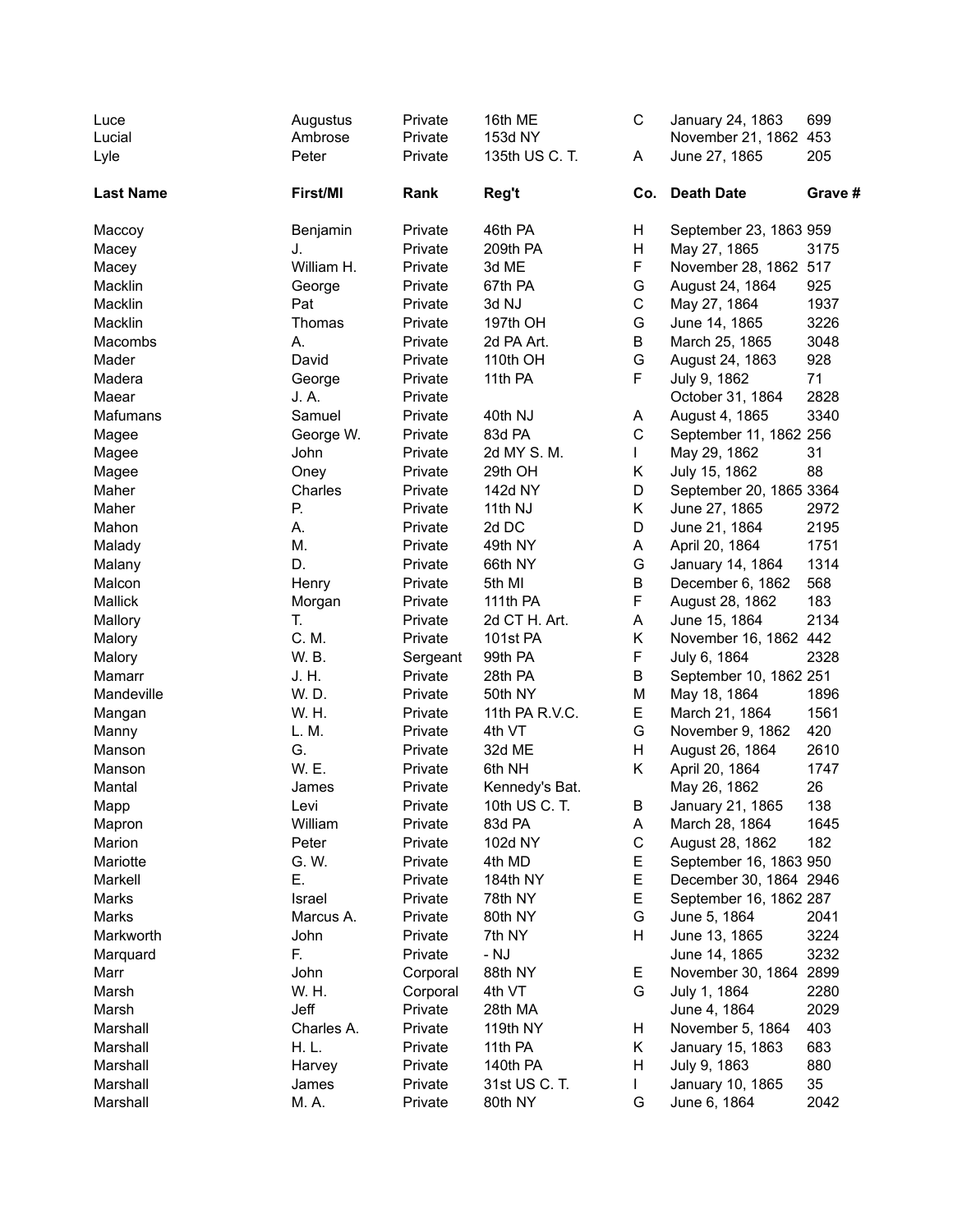| Marshall  | Robert     | Private  | 122d OH         | D           | December 22, 1863 1223 |      |
|-----------|------------|----------|-----------------|-------------|------------------------|------|
| Martin    | Aaron      | Private  | 63d IN          | Κ           | June 27, 1865          | 3270 |
| Martin    | Albin D.   | Private  | 10th VT         | A           | December 9, 1863       | 1141 |
| Martin    | Edward     | Private  | 12th VT         | Η           | December 18, 1862 616  |      |
| Martin    | Edwin      | Private  | 2d VT           | L           | January 11, 1863       | 677  |
| Martin    | George     | Private  | 110th OH        | B           | August 12, 1864        | 2551 |
| Martin    | John       | Private  | 27th IN         | F           | August 14, 1862        | 143  |
| Martin    | John       | Private  | 51st NY         | G           | March 28, 1864         | 1648 |
| Martin    | Joseph     | Private  | - NJ            |             | May 13, 1865           | 3128 |
| Martin    | О.         | Private  | 15th NY Art.    | L           | June 13, 1864          | 2106 |
| Martin    | R. M.      | Private  | 45th PA         | D           | June 16, 1865          | 3235 |
| Martin    | T. P.      | Private  | 8th IL Cav.     | Α           | January 8, 1864        | 1280 |
| Martin    | T. W.      | Private  | 67th PA         | L           | November 17, 1864      | 2882 |
| Martin    | William    | Private  | 17th PA Cav.    | Μ           | July 22, 1863          | 881  |
| Martin    | William    | Private  | 1st MA          | F           | July 3, 1864           | 2297 |
| Marvin    | Robert     | Private  | 91st PA         | C           | May 30, 1865           | 3181 |
| Mason     | Caleb      | Private  | 39th US C. T.   | Β           | December 22, 1864      | 1    |
|           | D.         |          |                 | G           |                        |      |
| Mason     |            | Private  | 4th NJ          |             | March 16, 1864         | 1494 |
| Mason     | George     | Private  | 135th US C. T.  |             | June 6, 1865           | 187  |
| Mason     | J. S.      | Private  | 11th VT         | L           | July 30, 1864          | 2479 |
| Mason     | Orin       | Private  | 26th MI         | G           | August 10, 1863        | 905  |
| Mason     | Robert     | Private  | 2d WI           | Κ           | June 16, 1864          | 2145 |
| Mason     | William    | Private  | 28th US C. T.   | $\mathsf C$ | January 17, 1865       | 42   |
| Masters   | George     | Private  | 16th NY H. Art. | Н           | September 2, 1865      | 3358 |
| Mathias   | Jonathan   | Private  | 11th PA         | C           | September 25, 1862 319 |      |
| Maton     | Charles H. | Private  | 27th US C. T.   | G           | January 21, 1865       | 135  |
| Matthews  | John       | Private  | 1st NJ Cav.     | L           | December 15, 1863      | 1181 |
| Matthias  | A. M.      | Private  | 8th MI          | E           | October 29, 1864       | 2821 |
| Matthison | Ε.         | Private  | 77th NY         | C           | January 12, 1864       | 1308 |
| Mattis    | Alfred     | Private  | 18th US C. T.   | Н           | June 7, 1865           | 188  |
| Mattis    | Daniel     | Private  | 96th PA         | Н           | May 21, 1862           | 14   |
| Mattoon   | James      | Private  | 16th NY         | G           | July 3, 1862           | 60   |
| Matty     | Lewis      | Private  | 1st MA Cav.     | E           | June 3, 1864           | 2009 |
| Maurice   | L.         |          |                 |             | July 21, 1864          | 2435 |
| Maxville  | Robert     | Private  | 1st PA Cav.     | В           | December 16, 1863      | 1192 |
| Maxwell   | Carter     | Private  | 27th US C. T.   | D           | January 17, 1865       | 70   |
| May       | James      | Private  | 16th PA Cav.    | B           | October 4, 1864        | 2719 |
| McAdams   | William    | Private  | 142d NY         | Α           | August 12, 1863        | 909  |
| McAuliffe | Μ.         | Corporal | 7th WI          | G           | June 16, 1864          | 2152 |
| McAvoy    | Thomas     | Private  | 10th NY         | F           | October 24, 1862       | 371  |
| McBride   | J. D.      | Private  | 16th NY H. Art. | G           | August 29, 1865        | 3357 |
| McBride   | Levi       | Private  | 85th NY         | С           | November 29, 1862 523  |      |
| McBride   | M. B.      | Private  | 207th PA        | G           | May 13, 1865           | 3127 |
| McCabe    | John       | Private  | 34th NY         |             | May 19, 1862           | 7    |
| McCaffrey | James      | Private  | 102d NY         | Н           | September 4, 1862      | 208  |
| McCaffry  | James      | Private  | 5th NY          | н           | September 8, 1864      | 2657 |
| McCall    | Gideon     | Corporal | 31st US C. T.   | C           | January 17, 1865       | 51   |
| McCallum  | James      | Private  | 5th MI          |             | January 7, 1863        | 668  |
| McCann    | John       | Private  | 88th NY         | Α           | November 1, 1863       | 1033 |
| McCannon  | William    | Private  | 100th PA        | G           | September 10, 1862 255 |      |
| McCard    | John       | Private  | 66th NY         | В           | December 11, 1863      | 1163 |
| McCarter  | John       | Private  | 6th NY H. Art.  | M           | October 17, 1864       | 2770 |
| McCarty   | J. A.      | Private  | 1st VA          | F           | April 20, 1864         | 1740 |
| McCarty   | John       | Private  | 88th NY         |             | December 2, 1863       | 1085 |
|           |            |          |                 |             |                        |      |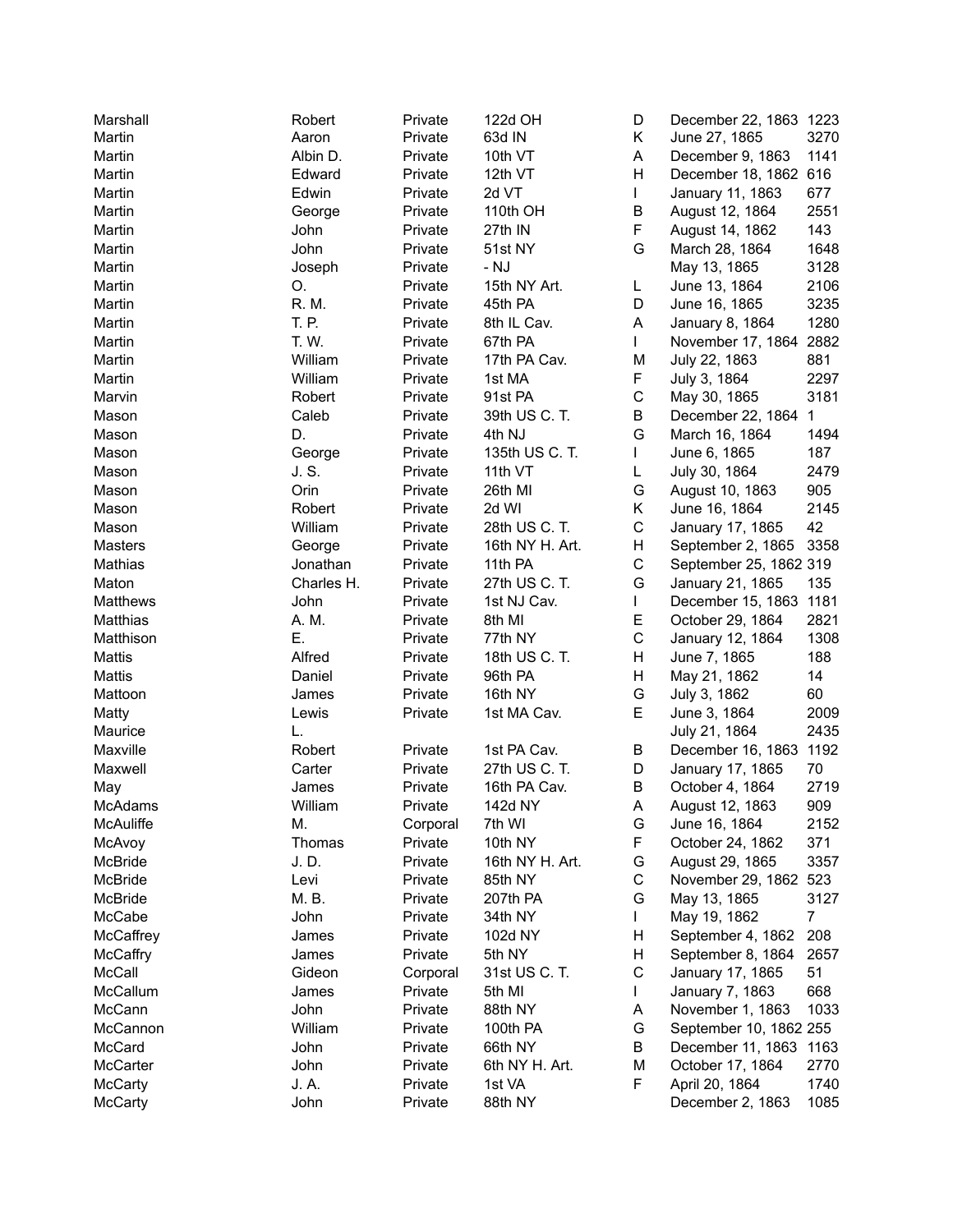| McCauley        | C.         | Private             | 53d PA           | Κ           | April 25, 1864          | 1852 |
|-----------------|------------|---------------------|------------------|-------------|-------------------------|------|
| McChaine        | W.         | Private             | 91st PA          | F           | July 28, 1862           | 111  |
| McClaughlin     | Η.         | Private             | 81st NY          | $\mathsf C$ | September 11, 1864 2664 |      |
| McClaughlin     | J. S.      | Private             | 1st MA Art.      | B           | June 4, 1864            | 2022 |
| McCloud         | Daniel     | Private             | 17th US Inf.     | C           | August 18, 1863         | 918  |
| McClure         | J.         | Private             | 2d US Cav.       |             | April 12, 1864          | 3076 |
| McClure         | John       | Private             | 5th PA Art.      | L           | October 31, 1864        | 2830 |
| McCluskey       | Е.         | Private             | 59th MA          | G           | October 11, 1864        | 2748 |
| McCollum        | G.         | Private             | 1st DL           | B           | May 30, 1864            | 1977 |
| McCollum        | Samuel     | Private             | 4th NJ           | G           | May 27, 1864            | 28   |
| McConnell       | R.         | Private             | 122d OH          | E           | June 27, 1864           | 2252 |
| McConnell       | Thomas     | Private             | 88th PA          | D           | September 13, 1862 269  |      |
| McConnor        | Ε.         | Private             | 33d NY           | Κ           | April 21, 1864          | 1775 |
| McConnor        | J. R.      | Private             | 57th PA          | $\mathsf C$ | May 16, 1864            | 1888 |
| McCoomb         | James      | Private             | 5th NY           | $\mathsf C$ | November 27, 1862       | 500  |
| McCormick       | J.         | Private             | 105th NY         | Н           | March 18, 1864          | 1021 |
| McCormik        | James      | Private             | 5th NY Vet.      | D           | September 5, 1864       | 2647 |
| McCount         | Thomas     | Private             | 12th P. R. V. C. | D           | September 18, 1862 293  |      |
| McCourtre       | Peter      | Private             | 39th IL          | Α           | May 30, 1862            | 32   |
| McCoy           | J.         | Private             | 7th NJ           | F           | September 6, 1865       | 3361 |
| McCoy           | Samuel     | Private             | 1st US Cav.      |             | July 11, 1865           | 3312 |
| McCracken       | John       | Private             | 68th IL          | L           | August 18, 1862         | 151  |
| McCracken       | W. J.      | Private             | 28th NY          | F           | April 22, 1864          | 1814 |
| McCue           | Michael    | Private             | 1st P. R. V. C.  | F           | March 29, 1864          | 1679 |
| McCullogg       | W. D.      | Sergeant            | 2d NY            | L           | September 7, 1862       | 234  |
| McDevitt        | William    | Private             | 18th PA Cav.     |             | July 1, 1865            | 3275 |
| McDonald        | Β.         | Private             | 11th NJ          | D           | February 25, 1864       | 1382 |
| McDonald        | J.         | Private             | 159th NY         | F           | May 24, 1864            | 3160 |
| McDonald        | Mike       |                     | 16th NY H. Art.  | F           | October 21, 1864        | 2781 |
| McDougal        | Samuel     | Corporal<br>Private | 144th NY         | L           |                         | 771  |
| McElwee         | D.         | Private             | 143d PA          | Κ           | April 7, 1863           | 2324 |
| McFarland       | А.         | Private             | 8th MI           | Н           | July 6. 1864            | 1702 |
|                 |            |                     |                  |             | April 1, 1864           | 2059 |
| McFarland       | А.         | Private             | 150th PA         | L           | June 4, 1864            |      |
| McFarren        | Albert     | Corporal            | 116th US C. T.   | Α           | June 12, 1865           | 196  |
| McGauhey        | J. T.      | Private             | 21st PA Cav.     | M           | November 10, 1864       | 2865 |
| McGaw           | W. W.      | Private             | 207th PA         | G           | May 19, 1865            | 3137 |
| McGee           | John       | Private             | 32d ME           | $\mathsf C$ | July 18, 1864           | 2417 |
| McGee           | Stephen    | Private             | 1st NY Art.      |             | February 20, 1864       | 1373 |
| McGehan         | George     | Private             | 5th NY           | Е           | September 25, 1862 318  |      |
| <b>McGill</b>   | Albert     | Corporal            | 28th US C. T.    | G           | January 20, 1865        | 84   |
| <b>McGinnis</b> | Bernard    | Private             | 8th P. R. V. C.  | В           | October 13, 1862        | 348  |
| McGinnis        | Р.         | Private             |                  | G           | September 4, 1865       | 3359 |
| McGinnis        | William    | Private             | 26th MI          | $\mathsf C$ | February 23, 1863       | 733  |
| McGlinchy       | Mrs. Sarah | Laundress           |                  |             | August 7, 1862          | 134  |
| McGloughlin     | Michael    | Private             | 6th NJ           | Κ           | September 15, 1862 281  |      |
| McGowan         | Edward     | Private             | 1st VA           | F           | July 25, 1862           | 101  |
| McGowen         | J. M.      | Private             | 3d ME            |             | January 30, 1865        | 2976 |
| McGrager        | James      | Private             | 104th NY         | В           | July 6, 1862            | 64   |
| McGrundy        | William    | Private             | 29th IL C. T.    | В           | January 21, 1865        | 114  |
| McGuire         | J.         | Private             | 8th IN           | Н           | February 15, 1865       | 3006 |
| McGuire         | W.         | Private             | 29th ME          | Н           | September 16, 1864 2676 |      |
| McIntire        | J. A.      | Private             | 153d NY          | Κ           | March 23, 1863          | 759  |
| McIntyre        | R.         | Private             | 72d NY           | B           | June 22, 1864           | 2211 |
| McIver          | Donald     | Private             | 15th VT          | L           | May 21, 1863            | 801  |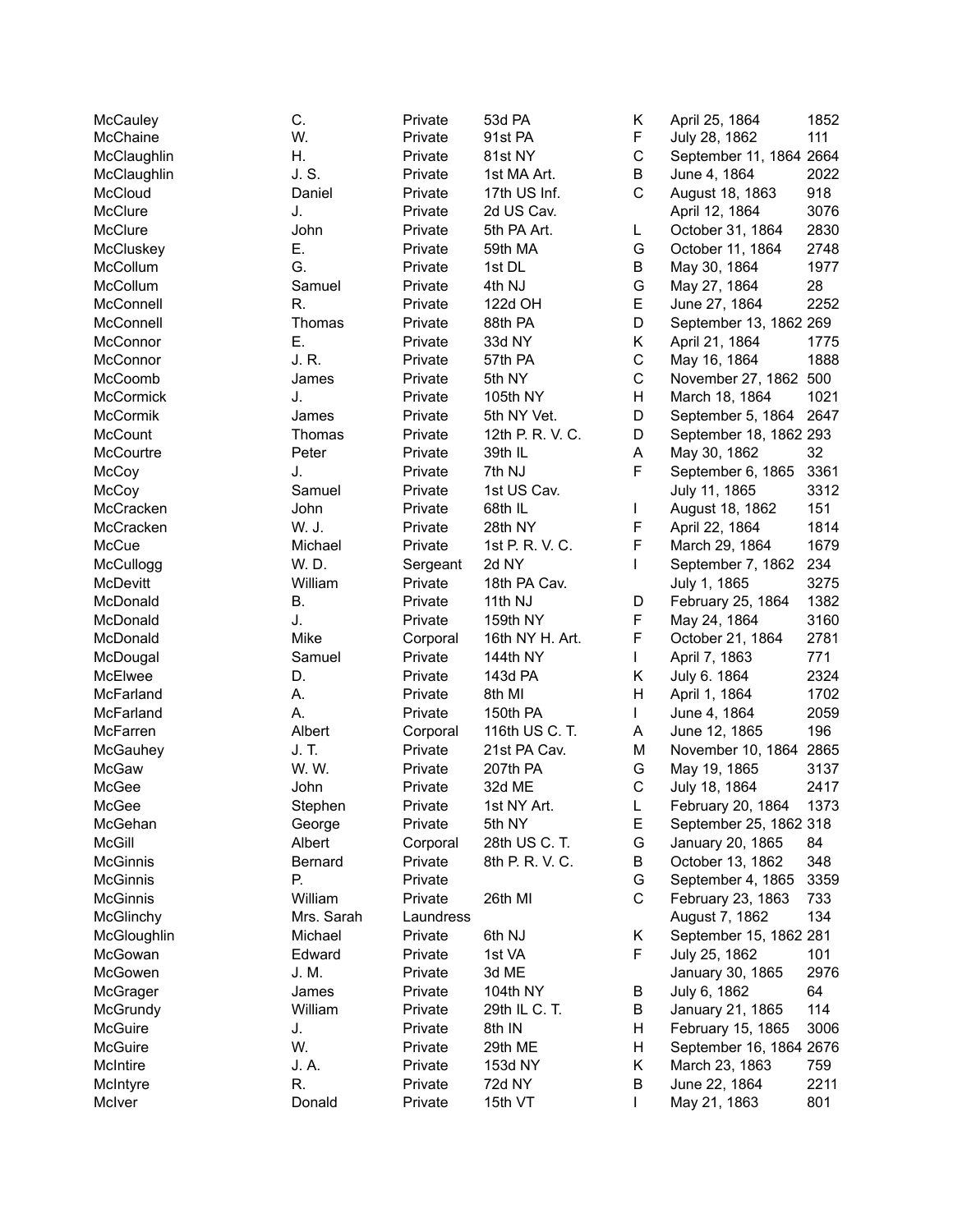| McKabe           | Pat             | Private  | 5th MI           | L           | January 8, 1864        | 1278 |
|------------------|-----------------|----------|------------------|-------------|------------------------|------|
| McKane           | John            | Private  | 100th PA         | $\mathsf C$ | April 23, 1864         | 1827 |
| McKenney         | А.              | Private  | 7th NY Art.      | D           | June 13, 1864          | 2115 |
| McKenny          | J.              | Private  | 5th ME           | А           | May 31, 1864           | 1980 |
| McKenny          | Pat             | Private  | 69th NY          | Β           | February 7, 1864       | 1365 |
| McKeown          | G.              | Private  | 2d MI            | Н           | July 25, 1864          | 2452 |
| <b>McKinney</b>  | James           | Private  | 39th NJ          | D           | May 1, 1865            | 3106 |
| McKinney         | James           | Private  | 2d Bat. V. R. C. | 8th         | October 9, 1865        | 3370 |
| McKinney         | John W.         | Private  | 1st PA           | В           | February 26, 1863      | 738  |
| McLaughlin       | George          | Private  | 57th PA          | Β           | October 22, 1862       | 367  |
| McLaughlin       | J. H.           | Private  | 165th NY         |             | January 18, 1865       | 2965 |
| McLaughlin       | R.              | Private  | 142d PA          | Н           | June 8, 1864           | 2061 |
| McLean           | Neil            | Private  | 70th NY          | A           | July 29, 1864          | 2474 |
| McLemore         | Joseph          | Private  | 68th IL          | Κ           | July 20, 1862          | 95   |
| McLley           | R.              | Private  | 8th VA           | D           | March 19, 1864         | 1554 |
|                  | J.              |          |                  |             |                        |      |
| McMahon          |                 | Private  | 38th NY          | A<br>F      | March 19, 1864         | 1540 |
| MCMaldowry       | Jas             | Private  | 46th PA          |             | December 7, 1862       | 576  |
| <b>McManners</b> | Chas            | Private  | 1st RI Art.      |             | September 23, 1863 960 |      |
| McMannus         | S.              | Private  | 61st PA          | A           | June 1, 1864           | 1987 |
| McMichel         | J. H.           | Private  | 5th PA Cav.      | Κ           | March 24, 1864         | 1610 |
| McMillen         | John            | Private  | 4th PA Cav.      | Η           | July 10, 1864          | 2368 |
| McMillen         | William         | Private  | 15th IL Cav.     | L           | February 13, 1865      | 3001 |
| McMullen         | Thos            | Private  | 1st PA Cav.      | B           | July 7, 1865           | 3293 |
| McMurray         | Samuel          | Private  | 5th MI           | E           | January 3, 1865        | 2950 |
| McNabb           | J.              | Sergeant | 11th MA          | F           | March 17, 1864         | 1513 |
| McNamee          | J.              | Private  | 2d DC            | A           | February 27, 1865      | 3028 |
| McNeal           | William         | Private  | 4th DL           | A           | September 5, 1863      | 938  |
| McNeil           | Edward          | Private  | 5th MI           | H           | July 26, 1862          | 103  |
| McNeil           | Ramsey          | Private  | 135th US C. T.   | G           | June 9, 1865           | 191  |
| <b>McNellys</b>  | T.              | Private  | 7th ME           | D           | January 11, 1864       | 1290 |
| McNett           | Auson           | Private  | 111th NY         | G           | October 11, 1863       | 990  |
| McNomont         | Elijah          | Private  | 53d PA           | G           | December 11, 1863      | 1154 |
| McNorton         | D.              | Private  | 142d PA          | L           | June 4, 1864           | 2023 |
| McPhail          | H. C.           | Private  | 4th US Inf.      | Κ           | March 22, 1864         | 1591 |
| McQuay           | W. H.           | Private  | 54th PA          | Κ           | December 3, 1863       | 1093 |
| McQueen          | J.              | Private  |                  |             | May 30, 1865           | 3180 |
| McQuillan        | W. H.           | Private  | 110th PA         | Α           | July 10, 1864          | 2363 |
| McTauge          | D.              | Private  | 20th MA          | Α           | December 28, 1864 2944 |      |
| Mead             | George          | Private  | Berdan S.S.      | F           | November 22, 1862 496  |      |
| Mead             | J. H.           | Private  | 40th NJ          | L           | June 27, 1865          | 3269 |
| Meagher          | T.              | Private  | 1st US Inf.      | Κ           | March 29, 1864         | 1665 |
| Meares           |                 | Private  | 4th PA           | C           | October 19, 1864       | 2777 |
|                  | George<br>H. C. | Private  |                  | Е           |                        |      |
| Mecker           |                 |          | 28th MI          |             | February 6, 1865       | 2985 |
| Medock           | George          | Private  | 86th NY          | F           | January 4, 1864        | 1248 |
| Meginny          | J.              | Private  | 3d MD            | Α           | March 19, 1864         | 1537 |
| Meitz            | W.              | Private  | 38th WI          | D           | July 17. 1864          | 2409 |
| Melton           | Joseph          | Private  | 39th MA          | В           | November 10, 1863 1048 |      |
| Melville         | James           | Private  | 20th NY          | L           | April 23, 1864         | 1834 |
| Merkan           | Chas            | Private  | 28th MA          | В           | September 26, 1862 320 |      |
| Merrill          | A. C.           | Private  | 1st ME Art.      | L           | July 4, 1864           | 2309 |
| Merrill          | Eli             | Private  | 28th MA          | Е           | August 10, 1864        | 2534 |
| Merrill          | J. P.           | Private  | 1st ME           | Н           | July 14, 1865          | 3309 |
| Merritt          | Alex            | Private  | 1st US S. S.     | G           | June 7, 1862           | 42   |
| Mesmer           | Michael         | Private  | 8th NY           | н           | January 28, 1863       | 705  |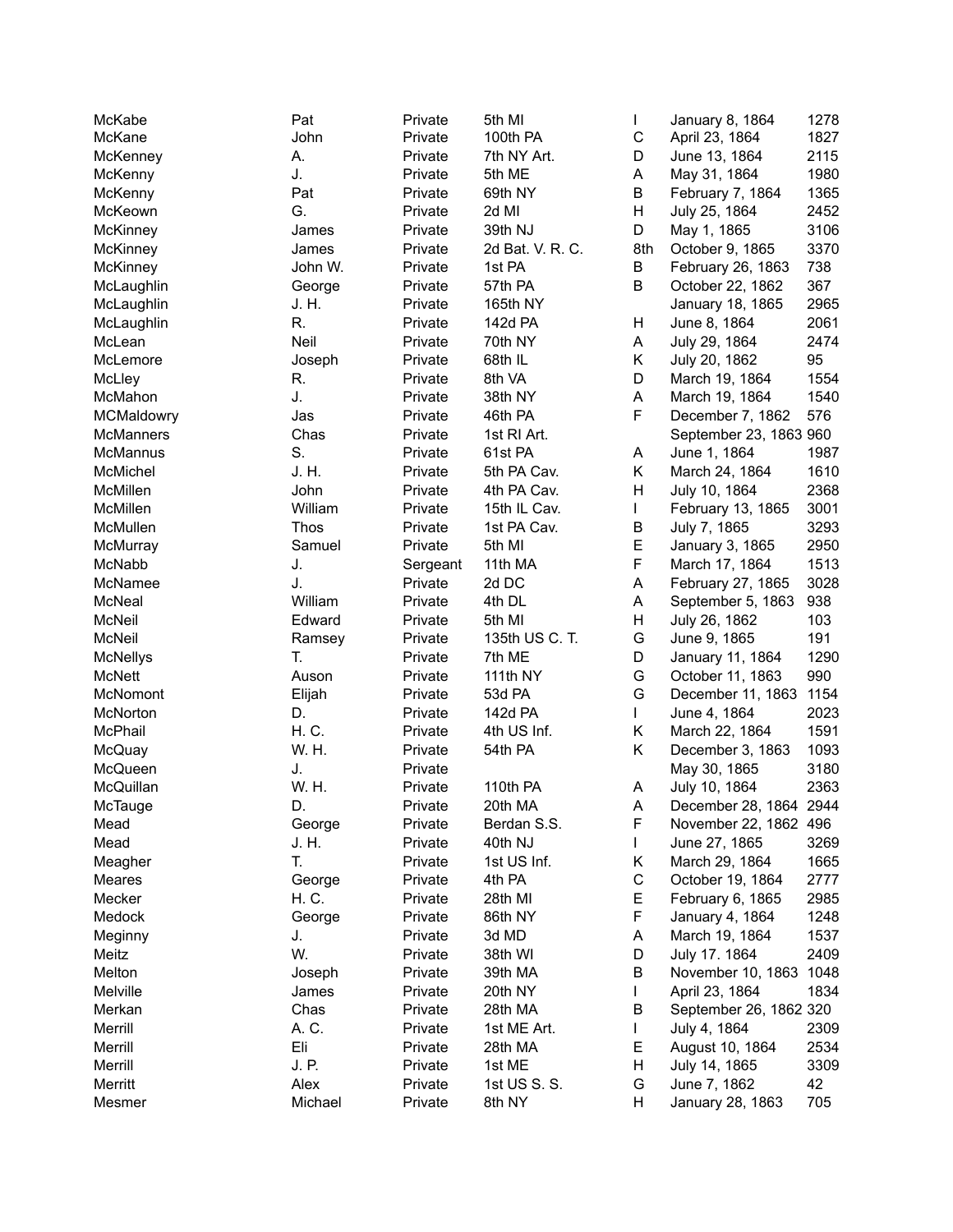| Messenger                | Chas        | Private  | 12th MA          | Κ            | September 20, 1864 2693 |      |
|--------------------------|-------------|----------|------------------|--------------|-------------------------|------|
| Messenger                | Gotlib      | Corporal | 3d Bat. NY Art.  | E            | June 16, 1863           | 836  |
| Metheney                 | Elias       | Private  | 7th VA           | B            | December 15, 1862 602   |      |
| Metlock                  | N.          | Private  | 12th V. R. C.    | G            | September 14, 1864 2669 |      |
| Meyler                   | Р.          | Private  | 12th PA Cav.     |              | December 21, 1864 2937  |      |
| Mickley                  | Dudley      | Corporal | 135th US C. T.   | G            | May 20, 1865            | 175  |
| Middaugh                 | Β.          | Private  | 15th NJ          | Κ            | June 12, 1864           | 2100 |
| Miller                   | Alfred      | Private  | 27th NJ          | G            | March 29, 1864          | 1682 |
| Miller                   | Augustus R. | Private  | 24th NY          | D            | September 13, 1862 266  |      |
| Miller                   | Benjamin    | Private  | 30th US C. T.    | Κ            | January 30, 1865        | 139  |
| Miller                   | D. M.       | Private  | 202d PA          | Е            | October 22, 1864        | 2791 |
| Miller                   | F. P.       | Private  | 5th PA H. Art.   | Κ            | October 13, 1864        | 2755 |
| Miller                   | George      | Private  | 1st MI S.S.      | Α            | September 17, 1862 292  |      |
| Miller                   | George      | Private  | 94th NY Art.     | $\mathsf C$  | June 22, 1864           | 2210 |
| Miller                   | George      | Private  | 53d PA           | Κ            | May 22, 1865            | 3147 |
| Miller                   | George W.   | Private  | 6th WI           | D            | June 12, 1864           | 2104 |
| Miller                   | Henry       | Private  | 90th PA          | Κ            | March 24, 1864          | 1597 |
| Miller                   | Henry       | Private  | 6th WI           | E            | June 6, 1865            | 3200 |
| Miller                   | J.          | Private  | 6th PA H. Art.   | Κ            | November 10, 1864       | 2870 |
| Miller                   | J.          | Private  | 2d DC            | Α            | July 25, 1865           | 3326 |
| Miller                   | J. P.       | Private  | 153d NY          | E            | April 18, 1863          | 780  |
| Miller                   | Jacob       | Private  | 2d Bat. V. R. C. | 104          | December 2, 1864        | 2908 |
| Miller                   | John        | Private  | 103d NY          | A            | December 2, 1862        | 550  |
| Miller                   | Joseph      | Private  | 93d PA           | н            | May 27, 1864            | 1938 |
| Miller                   | L.          | Private  | 17th ME          | G            | July 21, 1864           | 2437 |
| Miller                   |             | Private  | 111th PA         | Н            | August 7, 1862          | 132  |
| Miller                   | Lawrence    | Private  | 2d NY            | B            |                         | 85   |
|                          | Lewis       |          |                  | $\mathsf C$  | July 14, 1862           |      |
| Miller                   | Lewis       | Private  | 7th NY           |              | November 21, 1862 454   |      |
| Miller                   | Moses       | Private  | 98th PA          | $\mathsf C$  | June 13, 1864           | 2111 |
| Miller                   | Peter       | Private  | 212th PA         | Е            | October 21, 1864        | 2783 |
| Miller                   | Sweden      | Private  | 86th NY          | Α            | June 20, 1863           | 847  |
| Miller                   | W. J.       | Private  | 20th NY          | F            | February 5, 1864        | 1362 |
| Miller, a.k.a. John Lipp | George      | Private  | - NY             |              | July 11, 1865           | 3303 |
| Mills                    | George      | Private  | 8th IL Cav.      | L            | January 8, 1864         | 1282 |
| Mills                    | Thomas      | Private  |                  |              | Decemebr 11, 1864       | 2923 |
| Milton                   | John        | Private  | 68th PA          | С            | January 30, 1863        | 707  |
| Miner                    | Thomas      | Private  | 68th IL          | Е            | August 16, 1862         | 146  |
| Mingen                   | C. H.       | Private  | 12th NJ          | $\mathsf{C}$ | June 16, 1864           | 2133 |
| Mingle                   | George      | Private  | 45th PA          | Е            | May 5, 1865             | 3115 |
| Minhart                  | Fred        |          | 62d PA           | Κ            | December 27, 1862 641   |      |
| Miot                     | Charles     | Private  | 20th MA          | F            | May 30, 1864            | 1968 |
| Mitchel                  | A. J.       | Private  | 1st VA           | A            | June 28, 1862           | 54   |
| Mitchell                 | A. E.       | Private  | 33d NY           | D            | April 22, 1864          | 1806 |
| Mitchell                 | George      | Private  | 27th MI          | В            | September 11, 1864 2665 |      |
| Mitchell                 | Russell     | Private  | 97th NY          | Κ            | March 21, 1864          | 1563 |
| Mitchell                 | T. H.       | Private  | 16th NY Cav.     | C            | April 7, 1865           | 3060 |
| Mitchell                 | W. H.       | Private  | 31st NY          | D            | December 8, 1863        | 1126 |
| Mitting                  | Luther      | Private  | 33d MI           | Н            | February 27, 1865       | 3029 |
| Mix                      | Cranson     | Private  | 9th NY Art.      | F            | June 13, 1864           | 2110 |
| Moffit                   | Aaron       | Private  | 154th NY         | C            | November 6, 1863        | 1038 |
| Molson                   | Samuel      | Private  | 43d US C. T.     | D            | January 21, 1865        | 106  |
| Monroe                   | R. E.       | Private  | 49th NY          | D            | April 22, 1864          | 1809 |
| Monshover                | М.          | Private  | 11th NH          | Н            | October 14, 1864        | 2761 |
| Monson                   | Edmund      | Private  | 94th NY          | В            | July 11, 1862           | 77   |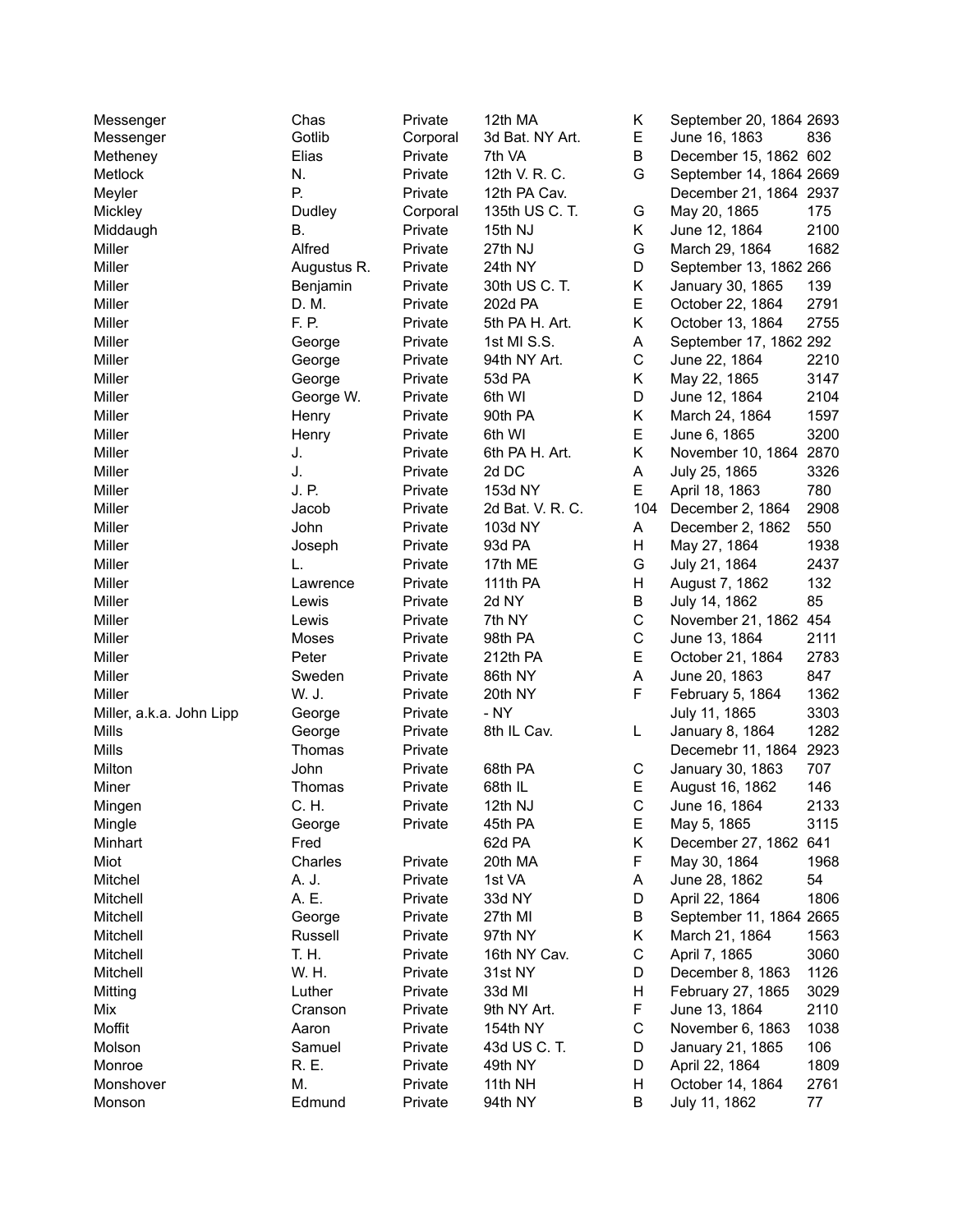| Montgomery | J.P.               | Private  | 10th US         | B           | September 11, 1864 2663 |      |
|------------|--------------------|----------|-----------------|-------------|-------------------------|------|
| Montgomery | Thomas             | Private  | 8th PA V. R. C. | $\mathsf C$ | January 20, 1863        | 689  |
| Moon       | Nathaniel          | Private  | 24th MI         | Η           | August 4, 1864          | 2510 |
| Moore      | C. J.              | Private  | 63d PA          | G           | March 9, 1864           | 1456 |
| Moore      | Ε.                 | Private  | 16th PA Cav.    | $\mathsf C$ | June 23, 1864           | 2227 |
| Moore      | Geroge W.          | Corporal | 8th NY Art.     | C           | June 21, 1864           | 2199 |
| Moore      | John               | Private  | 38th OH         | E           | July 28, 1865           | 3328 |
| Moore      | R. C.              | Private  | 201st PA        | Κ           | October 27, 1864        | 2815 |
| Moore      | Simeon             | Private  | 43d US C. T.    | F           | January 21, 1865        | 133  |
| Moore      | Thomas J.          | Private  | 126th NY        | Κ           | April 11, 1863          | 775  |
| Moore      | W. H.              | Private  | 2d NY M. R.     | L           | June 23, 1864           | 2223 |
| Moran      | John               | Private  | 1st RI Art.     | $\mathsf C$ | October 29, 1863        | 1030 |
| More       | John               | Private  | 46th NH         | E           | August 27, 1862         | 175  |
| More       | John               | Private  | 21st NY         | F           | September 7, 1862       | 232  |
| More       | Robert             | Private  | 29th PA         | L           | July 10, 1865           | 3301 |
| Morgan     | G.                 | Private  | 11th NH         | F           | July 23, 1864           | 2442 |
| Morgan     | Pat                | Private  | 12th NY         | L           | October 28, 1862        | 385  |
| Moritz     |                    | Private  | 3d Bat. NY Art. | A           | June 10, 1863           | 822  |
| Morrill    | Augustus<br>Daniel | Private  | 5th MI          | G           |                         |      |
|            |                    |          |                 |             | November 22, 1862 457   |      |
| Morrille   | William            | Private  | 19th CT         | C           | November 30, 1863 1072  |      |
| Morris     | Francis            | Private  | 56th PA         | G           | May 31, 1865            | 3186 |
| Morris     | George             | Private  | 205th PA        | C           | April 15, 1865          | 3082 |
| Morris     | J.B.               | Private  | 8th PA R.V.C.   | L           | June 14, 1864           | 2129 |
| Morris     | Levi               | Private  | 111th PA        | В           | July 23, 1862           | 97   |
| Morris     | Otis               | Private  | 3d US Art.      | L           | January 8, 1865         | 2957 |
| Morris     | William            | Private  | 91st NY         | B           | June 1, 1865            | 3187 |
| Morrison   | J.                 | Private  | 1st PA Cav.     | Κ           | July 10, 1864           | 2365 |
| Morrissey  | James              | Private  | 120th PA        | Κ           | December 31, 1862 649   |      |
| Morrissey  | T.                 | Private  | 8th US Art.     | C           | June 13, 1864           | 2109 |
| Morrow     | J. R.              | Private  | 184th PA        | D           | June 21, 1864           | 2198 |
| Morse      | S. S.              | Private  | 38th WI         | В           | September 5, 1864       | 2649 |
| Morse      | William            | Private  | 16th VT         | L           | April 28, 1863          | 786  |
| Morsell    | C. E.              | Private  | 3d ME           | Е           | March 4, 1864           | 1418 |
| Morton     | Henry              | Private  | 56th MA C. T.   | E           | January 11, 1865        | 36   |
| Morton     | R.                 | Sergeant | 20th ME         | D           | October 15, 1864        | 2763 |
| Moscher    | P. A.              | Private  | 142d NY         | L           | January 13, 1863        | 680  |
| Moser      | Lewis              | Corporal | 119th PA        | $\mathsf C$ | May 16, 1864            | 1887 |
| Mosher     | F. B.              | Private  | 8th NY Art.     | Е           | July 19, 1864           | 2420 |
| Mosier     | Henry              | Private  | 31st WI         | H           | May 19, 1865            | 3140 |
| Moss       | Albert             | Private  | 11th PA         | Е           | January 14, 1864        | 1312 |
| Moss       | Daniel             | Corporal | 353d NY         | Κ           | December 5, 1862        | 164  |
| Most       | Oratio             | Private  | 2d NY Cav.      | C           | June 20, 1863           | 853  |
| Mott       | Richard            | Private  | 43d US C. T.    | G           | January 17, 1865        | 40   |
| Motzer     | John               | Private  | 9th NY          |             | December 16, 1862       | 605  |
| Moust      | J.                 | Private  | 116th PA        | Κ           | March 29, 1864          | 1689 |
| Mueller    | Η.                 | Private  | 52d NY          | G           | February 27, 1864       | 1397 |
| Muleback   | C.                 | Private  | V. R. C.        | 19          | May 6, 1864             | 1872 |
| Mulford    | C. C.              | Private  | 6th NY Art.     | Κ           | July 3, 1864            | 2298 |
| Mullen     | J.                 | Private  | 6th MI Cav.     | Н           | February 27, 1864       | 1392 |
| Mullen     | J.                 | Private  | 125th NY        | L           | March 9, 1865           | 3040 |
| Muller     | Ernest             | Private  | 15th NY Art.    | В           | September 14, 1863 948  |      |
| Mullica    | Р.                 | Private  | 4th NJ          | $\mathsf C$ | March 16, 1864          | 1496 |
| Mullin     | Israel             | Private  | 43d US C. T.    | A           | January 17, 1865        | 47   |
| Mulnix     | Walter             | Private  | 1st US S. S.    | L           | June 14, 1862           | 47   |
|            |                    |          |                 |             |                         |      |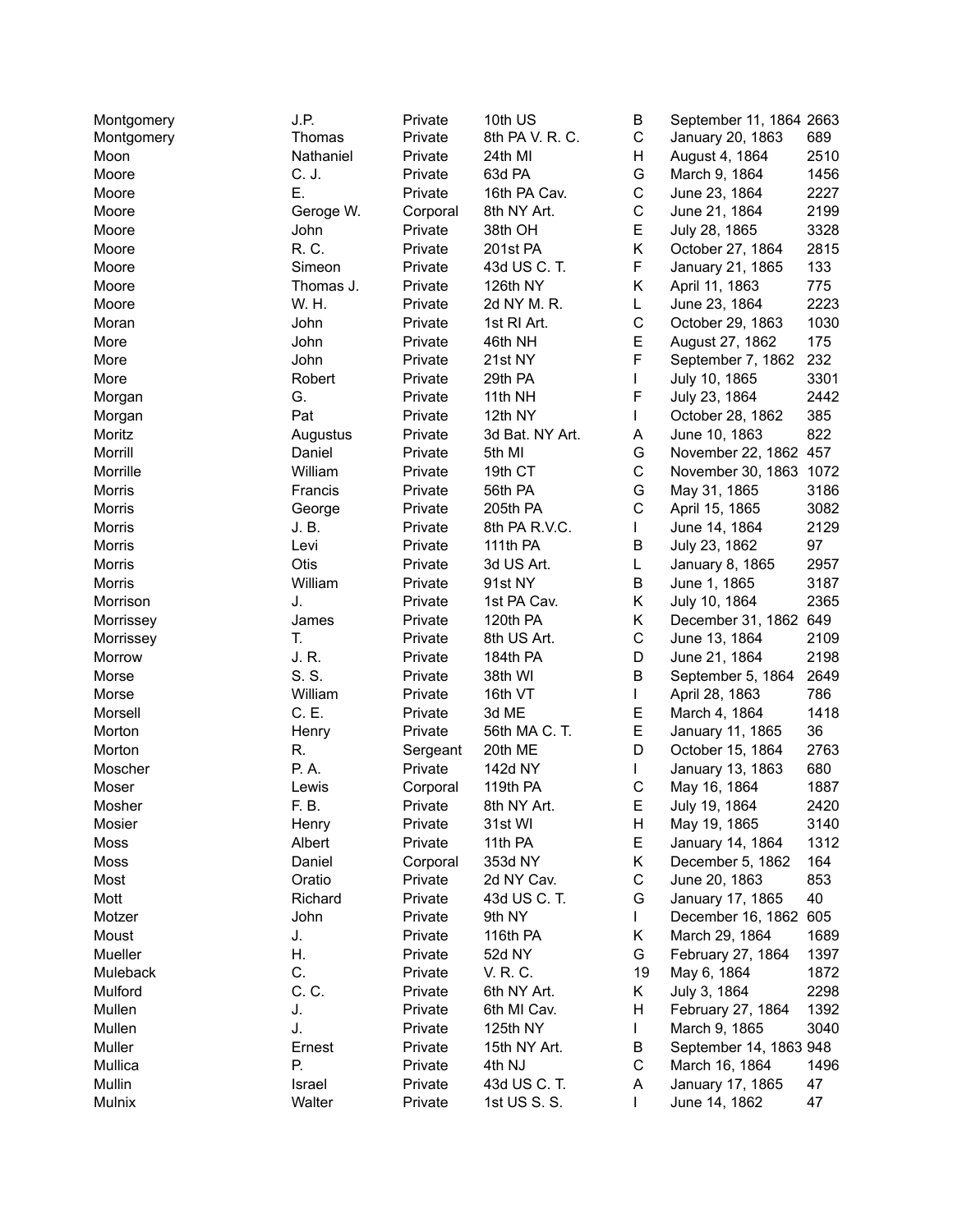| Mungeza        | H. J.      | Private    | 4th NY Art.     | F           | July 14, 1864           | 2394 |
|----------------|------------|------------|-----------------|-------------|-------------------------|------|
| Munsey         | H. D.      | Private    | 12th NH         | B           | June 19, 1863           | 845  |
| Munster        | Anthony    | Private    | 2d WI           | Κ           | April 22, 1864          | 1795 |
| Murlien        | T. M.      | Private    | 5th MI          | Н           | March 5, 1865           | 1437 |
| Murphy         | Daniel     | Private    | 36th NY         | Κ           | December 10, 1862 588   |      |
| Murphy         | John       | Private    | 68th IL         | H           | August 21, 1862         | 161  |
| Murphy         | Shadrach   | Private    | 23d US C. T.    | B           | January 17, 1865        | 64   |
| Murr           | C.         | Private    | 19th NY Bat.    |             | September 11, 1864 2661 |      |
| Murray         | Joseph     | Corporal   | 64th PA         | В           | July 5, 1864            | 2314 |
| Murrey         | James      | Private    | 1st NY Art.     | E           | June 16, 1864           | 2155 |
| Murry          | George     | Private    | 27th NY         | B           | January 12, 1864        | 1306 |
| Murry          | H. J.      | Sergeant   | 6th MD          | F           | December 20, 1863 1210  |      |
| Murtle         | John       | Private    | 1st MA H. Art.  | L           | June 3, 1864            | 2008 |
| Muse           | George     | Private    | 136th PA        | н           | December 6, 1862        | 574  |
| Muzzy          | Emory C.   | Private    | 8th IL Cav.     | D           | January 8, 1864         | 1277 |
| <b>Myers</b>   | Henry      | Private    | 5th WI          | $\mathsf C$ | May 30, 1864            | 1971 |
| <b>Myers</b>   | William    | Private    | 35th NY         | E           | March 24, 1864          | 1601 |
|                | M. M. C.   |            |                 | Κ           | June 4, 1864            | 2024 |
| <b>Myles</b>   | John       | Private    | 20th MA         | L           |                         | 1078 |
| Mylon          |            | Private    | 37th PA         |             | December 2, 1863        |      |
| Nance          | Charles    | Private    | 27th US C. T.   | Κ           | January 13, 1865        | 38   |
| Narboe         | Peter      | Private    | 12th NY Bat.    |             | November 29, 1862 525   |      |
| Nash           | Henry      | Private    | 19th US C. T.   | C           | January 17, 1865        | 75   |
| Nash           | Martin     | Private    | 77th NY         | E           | November 25, 1862 478   |      |
| Nealey         | Isaac      | Private    | 8th US C. T.    | L           | April 28, 1865          | 167  |
| Nealey         | James      | Private    | 23d US C. T.    | B           | May 5, 1865             | 169  |
| Near           | Charles R. | Lieutenant | 72d NY          |             | August 11, 1863         | 907  |
| Near           | Joseph     | Corporal   | 150th NY        | D           | August 15, 1863         | 913  |
| Nebsmith       | William V. | Private    | 8th P. R. V. C. | G           | April 22, 1864          | 1787 |
| Needham        | C. W.      | Private    | 1st MA Cav.     | D           | July 1, 1863            | 871  |
| Neff           | John       | Private    | 10th MA         | K           | May 30, 1864            | 1972 |
| Neice          | Thompson   | Private    | 49th PA         | K           | November 5, 1862        | 401  |
| Neihl          | Conran     | Private    | 47th PA         | Κ           | August 23, 1864         | 2604 |
| <b>Neils</b>   | Charles B. | Private    | 64th NY         | F           | January 2, 1864         | 1242 |
| <b>Neils</b>   | Johnson W. | Private    | 2d VT           | A           | May 29, 1864            | 1964 |
| Nelkenstock    | Henry      | Private    | 15th NY Art.    | A           | July 6, 1864            | 2322 |
| Nelson         | Jacob      | Private    | 6th WI          | н           | March 16, 1864          | 1500 |
| Nelson         | Jacob      | Private    | 6th WI          | Н           | March 21, 1864          | 1570 |
| Nelson         | Thomas     | Private    | 23d US C. T.    | B           | January 21, 1865        | 100  |
| Nero           | Fred       | Private    | 26th WI         | L           | May 29, 1863            | 803  |
| Nero           | Jacob      | Private    | 204th PA        | $\mathsf C$ | October 14, 1864        | 2760 |
| Newcomb        | W. O.      | Private    | 26th NY         | F           | September 15, 1862 279  |      |
| Newell         | Nathaniel  | Private    | 186th NY        | E           | November 30, 1864 2900  |      |
| Newton         | Edward     | Private    | 5th NY Art.     |             | March 15, 1864          | 1484 |
| Newton         | Joseph     | Private    | 1st MI Eng.     | Е           | May 10, 1865            | 3123 |
| Newton         | Moses W.   | Private    | 148th PA        | L           | May 28, 1864            | 1947 |
| Newton         | Orvil A.   | Private    | 13th NY Cav.    | B           | July 24, 1864           | 2448 |
| Ney            | George W.  | Sergeant   | 3d ME           | Н           | September 6, 1862       | 224  |
| Nibert         | Francis    | Private    | 68th NY         | L           | October 31, 1862        | 395  |
| Nicholass      |            | Private    | 39th NY         | A           | May 14, 1864            | 1883 |
| Nicholay       | William    | Private    | 1st MI Cav.     | н           | July 16, 1864           | 2404 |
| <b>Nichols</b> | Charles    | Private    | 13th OH Cav.    | В           | October 13, 1864        | 2754 |
| Nichols        | Chas. H.   | Private    | 15th MA         | D           | July 2, 1864            | 2285 |
| Nichols        | Columbus   | Private    | 35th US C. T.   | Κ           | June 13, 1865           | 197  |
| Nicholson      | John       | Private    | 4th US C. T.    | Е           | January 21, 1865        | 98   |
|                |            |            |                 |             |                         |      |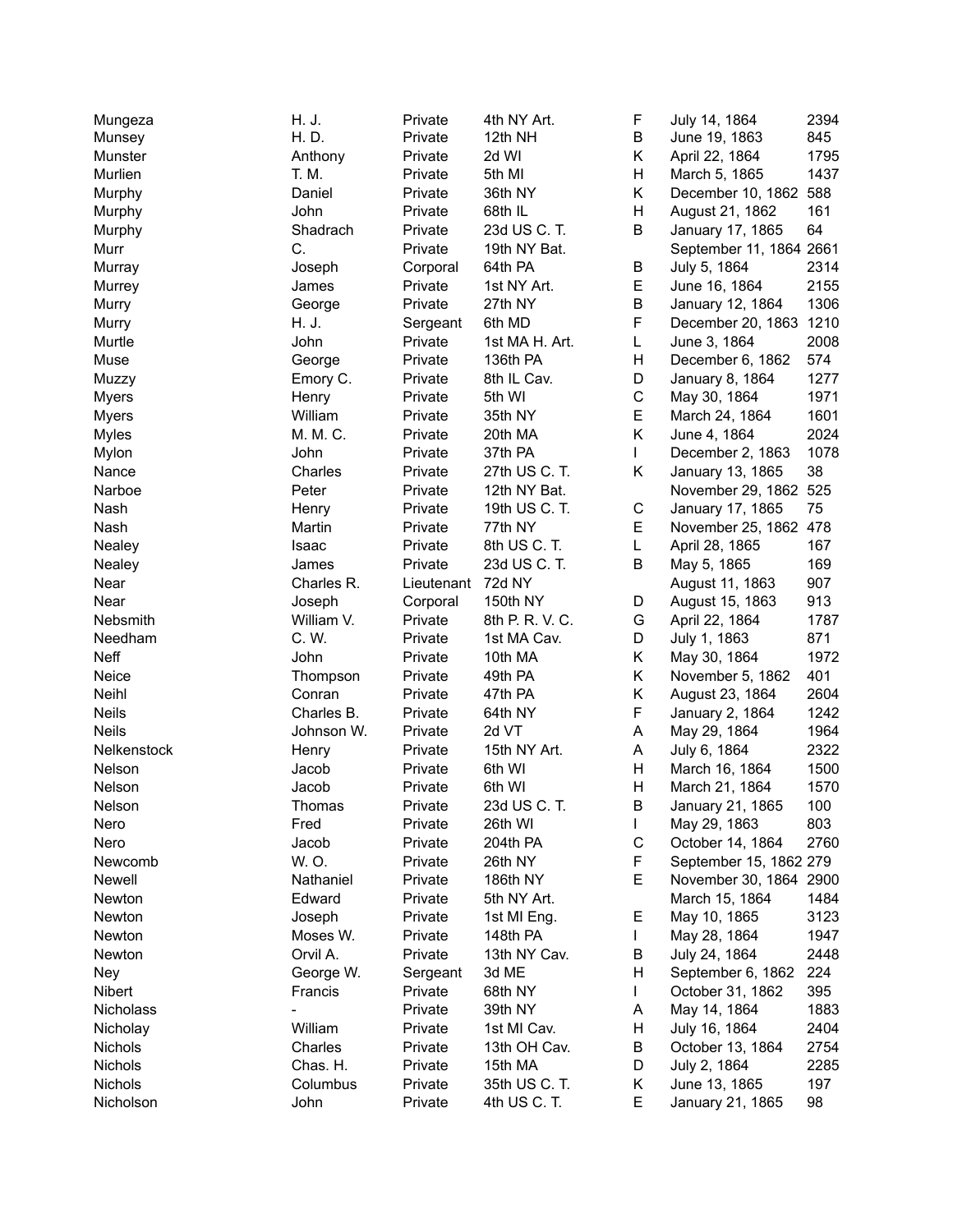| Nicord                    | Hy         | Private  | 11th NJ           | В            | December 4, 1862                  | 561     |
|---------------------------|------------|----------|-------------------|--------------|-----------------------------------|---------|
| Niece                     | Conrad     | Private  | 63d PA            | G            | July 2, 1864                      | 2287    |
| Nipe                      | John W.    | Private  | 23d IN            | H.           | February 17, 1865                 | 3012    |
| Nix                       | George     | Private  | 1st NJ            | Κ            | September 8, 1864                 | 2655    |
| Nixon                     | John S.    | Private  | 59th NY           | H            | November 1, 1862                  | 396     |
| Noble                     | William A. | Private  | 57th PA           | E            | April 11, 1864                    | 1728    |
| Nobles                    | Calvin     | Private  | 34th MA           | B            | march 4, 1864                     | 1411    |
| Nolan                     | John       | Private  | 5th OH            | D            | August 28, 1862                   | 185     |
| Nolder                    | Robert W.  | Private  | 7th P. R. V. C.   | D            | March 25, 1864                    | 1614    |
| Nolte                     | Lebrecht   | Private  | 1st MD            | D            | July 29, 1865                     | 3332    |
| Norman                    | Chas. H.   | Private  | 8th MD            | A            | May 23, 1864                      | 1914    |
| Normason                  | Ernest     | Corporal | 52d NY            | E            | December 7, 1863                  | 1107    |
| <b>Norris</b>             | Elijah H.  | Private  | 6th NY Cav.       | $\mathsf C$  | February 24, 1862                 | 1378    |
| <b>Norris</b>             | N.L.       | Corporal | 7th OH            | D            | September 6, 1862                 | 223     |
| Norton                    | John F.    | Private  | 1st ME H. Art.    | H            | July 5, 1864                      | 2318    |
| Nose                      | Stephen B. | Private  | 1st L. Art. Bat.  | A            | March 28, 1864                    | 1657    |
| Nounan                    | John       | Private  | 27th NY           | A            | December 7, 1863                  | 1166    |
| Nourse                    | Allen N.   | Private  | 2d DC             | E            | January 18, 1865                  | 2966    |
| Nowe                      | Henry      | Private  | 48th NY           | $\mathsf C$  | July 29, 1864                     | 2473    |
| Nunn                      | Jarvis     | Private  | 12th KY           | A            | February 11, 1865                 | 2995    |
| Nunneaker                 | Hy         | Private  | 187th PA          | D            | July 14, 1864                     | 2395    |
| <b>Nute</b>               | George F.  | Private  | 15th VT           | F            | March 8, 1864                     | 1453    |
| Nye                       | Isaac      | Private  | 7th RI            | K            | June 1, 1864                      | 1985    |
| Nye                       | Sidney     | Sergeant | 16th NY Cav.      | В            | July 22, 1864                     | 2440    |
| <b>Last Name</b>          | First/MI   | Rank     | Reg't             |              | Co. Death Date                    | Grave # |
|                           |            |          |                   |              |                                   |         |
| Oakes                     | Samuel E.  | Private  | 13th MI           | Е.           | May 29, 1865                      | 3178    |
| Oakley                    | Gilbert    | Private  | Harris Light Cav. | D            | March 18, 1864                    | 1523    |
| O'Brien                   | D.         | Private  |                   |              | March 27, 1864                    | 1640    |
| O'Brien                   | Patrick    | Private  | 1st DL            | С            | December 6, 1862                  | 570     |
| O'Connor                  | William    | Private  | 107th PA          | F            | March 22, 1864                    | 1582    |
| O'Dell                    | Henry      | Private  | 1st PA Rifles     | A            | July 10, 1864                     | 2364    |
| Ogden                     | Eugene     | Private  | 61st NY           | A            | November 18, 1864 2883            |         |
| Ogden                     | John       | Private  | 4th NY Art.       | $\mathbf{L}$ | July 10, 1865                     | 3298    |
| Ogden                     | Oliver     | Private  | 8th NJ            | E.           | May 10, 1865                      | 3125    |
| Ogg                       | John G.    | Private  | 124th NY          | F            | June 27, 1863                     | 865     |
| O'Hagen                   | M. P.      | Sergeant | 16th Ny Art.      | C            | August 24, 1865                   | 3352    |
| O'Keef                    | James      | Private  | 9th MA            | A            | June 24, 1863                     | 858     |
| O'Keef                    | James      | Corporal | 86th PA           | $\mathsf C$  | December 14, 1863 1176            |         |
| Oleus                     | Charles    | Private  | 5th US Cav.       | Κ            | June 12, 1863                     | 830     |
| Olivan                    | Peter      | Private  | 16th MI           | A            | November 12, 1862 434             |         |
| Oliver                    | Henry      | Private  | 14th US Inf.      |              | November 25, 1862 475             |         |
| Oliver                    | Hiram      | Corporal | 145th PA          | L            | October 20, 1863                  | 1013    |
| Oliver                    | Ralf       | Private  | <b>151st NY</b>   | В            | November 16, 1863 1057            |         |
| Ollman                    | John       | Private  | 33d NY            | В            | March 25, 1864                    | 1632    |
| O'Neil                    | John       | Private  | 38th NY           | G            | June 3, 1862                      | 35      |
| O'Neil                    | John       | Private  | 1st Excel. NY     | A            | August 29, 1862                   | 189     |
| O'Neil                    | Michael    | Private  | 58th MA           | E            | September 2, 1864                 | 2637    |
| Oney                      | Henry      | Private  | 32d NY            | E            | April 22, 1864                    | 1790    |
| Opevenoir                 | Theobold   | Private  | 84th PA           | E            | July 2, 1863                      | 874     |
| Orlopp a.k.a. Fred. Kuntz | Franz      | Private  | 3d Bat. NY Art.   | E            | June 10, 1863                     | 816     |
| Ormsbee<br>Orwick         | D. G.      | Corporal | 11th VT Art.      | B            | June 11, 1864<br>December 9, 1863 | 2090    |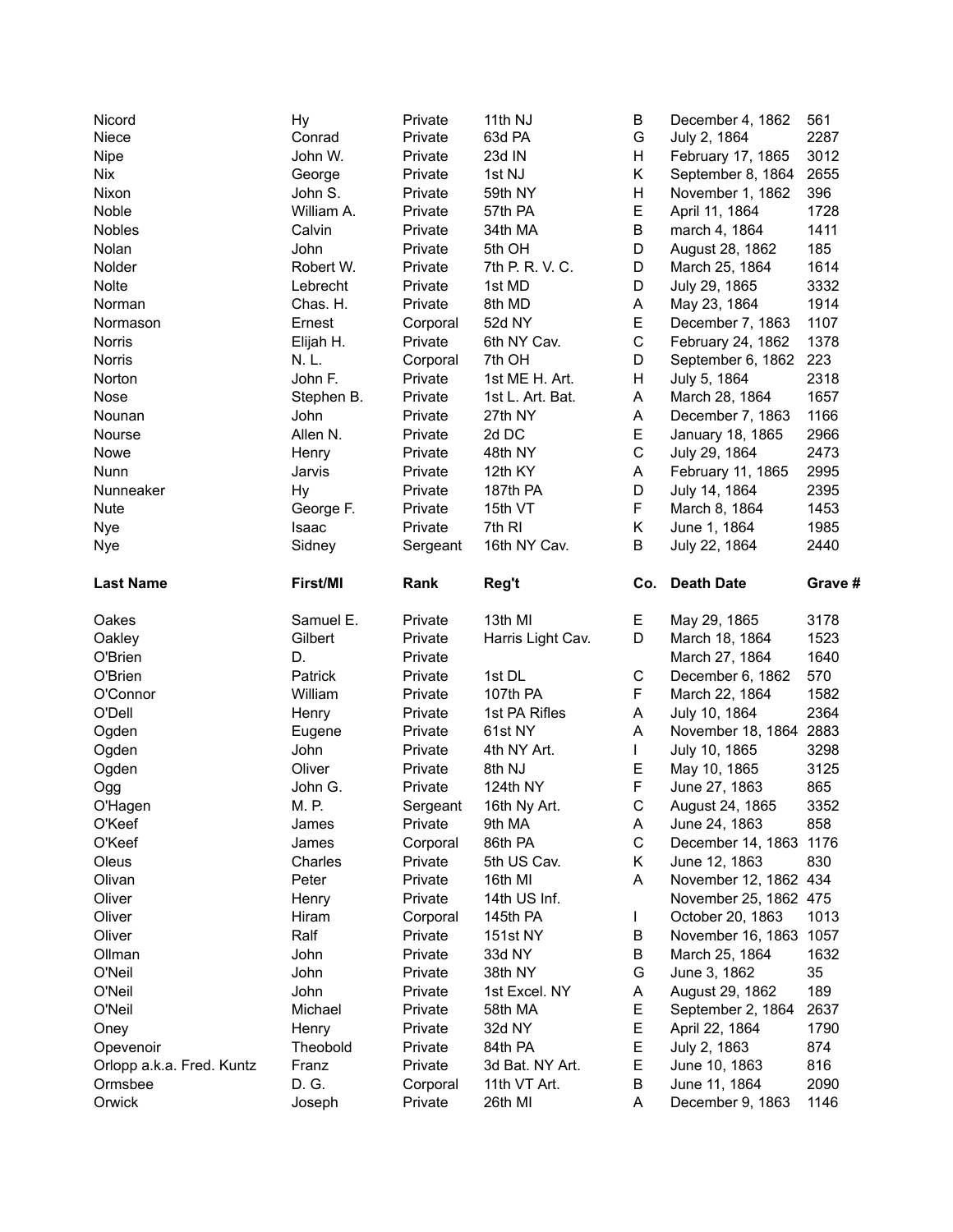| Orwig     | John C.     | Private  | 10th US Inf.   | Α           | June 3, 1864                         | 2010 |
|-----------|-------------|----------|----------------|-------------|--------------------------------------|------|
| Orwin     | John H.     | Private  | 12th US Inf.   | $\mathsf C$ | December 8, 1863                     | 1115 |
| Osborn    | George I.   | Private  | 1st ME Art.    | F           | July 10, 1864                        | 2370 |
| Osborn    | Stephen M.  | Private  | 57th PA        | Α           | March 16, 1864                       | 1497 |
| Osborne   | Paul        | Private  | 39th MA        | A           | October 27, 1864                     | 2812 |
| Otto      | Anton       | Private  | 13th MA        | F           | July 19, 1864                        | 2422 |
| Outman    | William B.  | Private  | 7th MI         | L           | December 15, 1862 601                |      |
| Overlock  | Christopher | Private  | 31st ME        | Α           | July 5, 1864                         | 2320 |
| Owen      | Jeremiah    | Sergeant | 4th ME Bat.    |             | August 11, 1864                      | 2541 |
| Owens     | Thomas      | Private  | 195th OH       | L           | September 4, 1865                    | 3361 |
| Oysten    | Edward      | Private  | 26th NY        | Κ           | May 23, 1862                         | 20   |
| Paddock   | Theodore A. | Private  | 18th MA        | G           | November 5, 1862                     | 402  |
| Page      | James       | Corporal | 60th OH        | A           | July 13, 1864                        | 2390 |
| Page      | Lewis       | Private  |                |             | December 10, 1864 2922               |      |
| Page      | Tunis       | Private  | 131st PA       | G           | July 5, 1863                         | 877  |
| Palmer    | Charles     | Private  | 34th NY        | L           | September 8, 1864                    | 2654 |
| Palmer    | Esil        | Private  | 63d PA         | H           | October 12, 1863                     | 991  |
| Palmer    | George      | Private  | 27th US C. T.  | K           | February 8, 1865                     | 143  |
| Palmer    | Henry M.    | Private  | 2d NY M. R.    | F           | June 21, 1865                        | 3248 |
| Palmer    | John        |          |                |             | July 9, 1864                         | 2354 |
| Palmer    | William H.  | Private  | 2d ME Cav.     | M           |                                      | 2796 |
|           |             |          | 1st US C. T.   | K.          | October 24, 1864<br>October 10, 1865 |      |
| Pannell   | Frank       | Sergeant |                |             |                                      | 228  |
| Pardee    | Milton S.   | Private  | 15th CT        | K           | January 26, 1863                     | 704  |
| Parish    | George P.   | Private  | 7th WI         | D           | May 16, 1864                         | 1889 |
| Parker    | Edward A.   | Private  | 111th NY       | Α           | May 2, 1863                          | 790  |
| Parker    | Franklin    | Private  | 135th US C. T. | $\mathsf C$ | June 8, 1865                         | 190  |
| Parker    | James M.    | Private  | 92d NY         | F           | October 25, 1862                     | 374  |
| Parker    | Leonard C.  | Private  | 11th VT        | E           | June 17, 1864                        | 2163 |
| Parker    | Lewis       | Private  | 43d NY         | Κ           | February 2, 1863                     | 709  |
| Parker    | Lewis       | Private  | 22d US C. T.   | B           | January 21, 1865                     | 105  |
| Parker    | Lit         | Private  |                |             | August 14, 1865                      | 222  |
| Parker    | Richard     | Private  | 29th CT        |             | January 31, 1865                     | 2978 |
| Parker    | Stephen S.  | Private  | 86th NY        | G           | August 21, 1864                      | 2595 |
| Parker    | Thomas W.   | Private  | 3d MD Cav.     | F           | October 22, 1864                     | 2790 |
| Parks     | Edward      | Private  | 7th MI         | L           | May 11, 1864                         | 1881 |
| Parks     | George      | Private  | 7th MD         |             | December 10, 1863 1148               |      |
| Parm      | Abram       | Private  | 28th US C. T.  | F           | January 3, 1865                      | 7    |
| Parmalee  | Watson      | Private  | 19th CT        | Α           | November 11, 1862 427                |      |
| Parney    |             | Private  | 104th NY       | Е           | June 10, 1865                        | 3215 |
| Parsons   | Benjamin M. | Private  | 20th ME        | Α           | November 25, 1862 480                |      |
| Parsons   | George      | Private  | 15th MA        | D           | January 9, 1863                      | 672  |
| Parsons   | Hiram       | Private  | 32d NY         | Е           | November 9, 1862                     | 418  |
| Parsons   | William H.  | Private  | 6th US Cav.    | Е           | November 17, 1862 443                |      |
| Patch     | Eugene      | Private  | 137th NY       | н           | May 5, 1865                          | 3116 |
| Paterson  | Alex        | Private  | 31st US C. T.  | D           | January 20, 1865                     | 89   |
| Paterson  | Jas. H      | Private  | 31st US C. T.  | Е           | January 17, 1865                     | 50   |
| Patrick   | Freeman     | Private  | 29th US C. T.  |             | August 11, 1865                      | 221  |
| Pattern   | Samuel      | Private  | 14th US Inf.   | С           | January 19, 1864                     | 1346 |
| Patterson | Alex        | Private  | 23d US C. T.   | Κ           | August 7, 1865                       | 219  |
| Patterson | John L.     | Private  | 11th VT        | G           | June 2, 1864                         | 2000 |
| Patterson | Р.          | Private  | 4th ME         |             | December 11, 1863                    | 1169 |
| Paul      | George W.   | Private  | 18th MA        | С           | June 1, 1862                         | 34   |
| Paul      | Isaac T.    | Private  | 27th US C. T.  | B           | January 17, 1865                     | 74   |
| Payne     | А.          | Private  | 1st RI Cav.    | D           | July 21, 1862                        | 96   |
|           |             |          |                |             |                                      |      |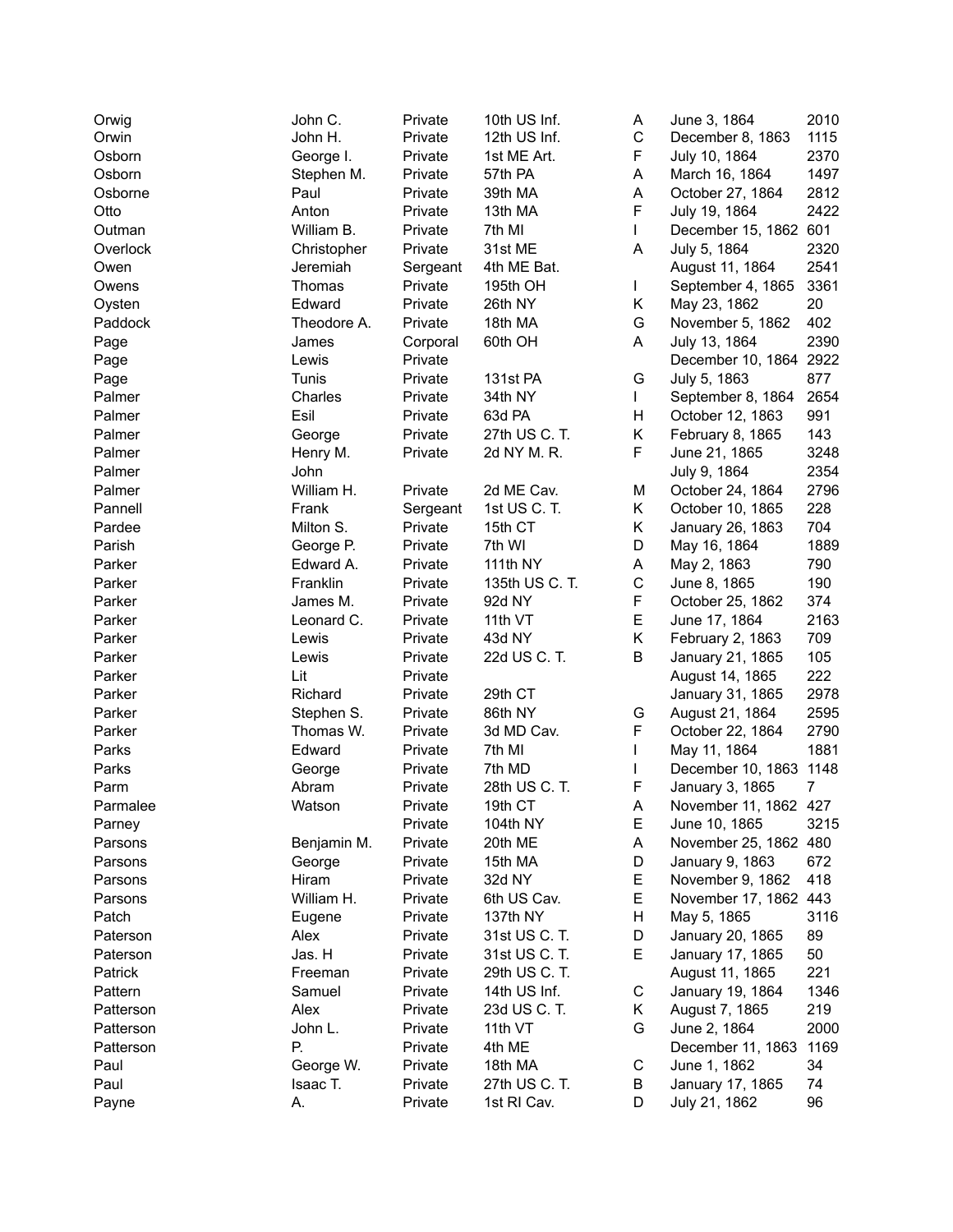| Payne     | Charles E.  | Private  | 4th DL         | Κ           | March 31, 1864          | 1696 |
|-----------|-------------|----------|----------------|-------------|-------------------------|------|
| Payne     | James       | Private  | 31st US C. T.  | G           | January 17, 1865        | 81   |
| Peabody   | Miles T.    | Corporal | 5th NH         | Κ           | November 10, 1864 2866  |      |
| Peabody   | Winfield    | Private  | 1st PA Art.    | Е           | April 1, 1864           | 1716 |
| Pearsons  | Η.          | Private  | 2d MA          | A           | December 11, 1863 1157  |      |
| Peck      | E.F.        | Private  | 83d PA         | Е           | September 26, 1862 322  |      |
| Peck      | James A.    | Private  | 5th MI         | H           | March 15, 1864          | 1470 |
| Peckham   | A. J.       | Private  | 115th NY       | L           | June 16, 1862           | 2153 |
| Peckham   | James W.    | Private  | 16th CT        | L           | November 23, 1862 464   |      |
| Peitzsch  | Carl F.     | Private  | 8th NY         | В           | December 26, 1864 2941  |      |
| Pelfry    | John        | Private  | 5th TN         | D           | March 6, 1865           | 3038 |
| Pellitt   | George      | Private  | 17th MI        | H           | December 22, 1862 632   |      |
| Peltz     | Conrad      | Private  | 28th PA        | B           | May 22, 1862            | 17   |
| Penning   | Harmon      | Private  | 15th PA Cav.   | F           | September 28, 1864 2709 |      |
| Penny     | Andrew      | Private  | 65th NY        | L           | July 25, 1864           | 2458 |
| Penwell   | Thomas      | Private  | 107th PA       | B           | July 15, 1862           | 87   |
|           | Robert M.   | Private  | 4th PA Cav.    | D           | April 4, 1864           | 1719 |
| People    |             |          | 9th NY Cav.    |             |                         | 69   |
| Percy     | Jacob       | Private  |                | L           | July 8, 1862            |      |
| Percy     | Leonard     | Private  | 23d US C. T.   | B           | January 21, 1865        | 122  |
| Perkins   | Edwin F.    | Private  | 2d CT Art.     | A           | August 17, 1864         | 2587 |
| Perkins   | Hansom C.   | Private  | 57th PA        |             | January 11, 1864        | 1294 |
| Perkins   | J.          | Sergeant | 15th VT        | B           | March 8, 1864           | 1451 |
| Perkins   | John H.     | Private  | 61st NY        | C           | October 26, 1862        | 379  |
| Perrigo   | Oliver P.   | Private  | ME Coast Guard | 2d          | September 19, 1864 2684 |      |
| Perrme    | Joseph H.   | Private  | 11th NJ        | F           | February 25, 1864       | 1384 |
| Perry     | Abel M.     | Private  | 1st MI         | G           | June 6, 1862            | 41   |
| Perry     | Charles H.  | Private  | 16th MA        | Е           | April 22, 1864          | 1794 |
| Perry     | Clark C.    | Private  | 16th ME        | F           | November 30, 1863       | 1074 |
| Perry     | Elias       | Private  | 1st PA Cav.    | D           | December 9, 1863        | 1136 |
| Perry     | H. H.       | Corporal | 57th MA        | Κ           | April 11, 1865          | 3075 |
| Perry     | John        | Private  | 1st VT Cav.    | Α           | April 21, 1864          | 1757 |
| Perry     | W.          | Private  | 1st NH Cav.    | Н           | July 11, 1865           | 3305 |
| Personius | Zachariah   | Private  | 6th NY Art.    | D           | June 18, 1864           | 2168 |
| Peshtel   | William     | Private  | 20th NY        | $\mathsf C$ | April 1, 1864           | 1708 |
| Peters    | Cornelius   | Corporal | 150th NY       | G           | September 26, 1863 964  |      |
| Peters    | Franklin    | Private  | 49th PA        | A           | June 9, 1864            | 2070 |
| Peters    | Joseph      | Private  | 29th US C. T.  |             | March 8, 1865           | 150  |
| Peterson  | James       | Private  | 28th MI        | Н           | February 22, 1865       | 3020 |
| Peterzick | Henry       | Private  | 125th PA       | B           | April 10, 1865          | 3070 |
| Pettit    | Joseph      | Private  | 140th PA       | Α           | July 8, 1864            | 2346 |
| Pettys    | Franklin    | Private  | 26th MI        | Е           | February 3, 1863        | 713  |
| Petwick   | John        | Private  | 1st MD         | В           | February 9, 1864        | 1367 |
| Phasant   | James       | Private  | 4th DL         | Κ           | January 19, 1864        | 1337 |
| Phiefer   | Anton       | Private  | 26th WI        |             | October 19, 1863        | 1009 |
| Philbrick | Federick B. | Private  | 31st ME        | M           | April 22, 1865          | 3097 |
| Phillips  | A.          | Private  | 101st NY       | $\mathsf C$ | March 7, 1864           | 1445 |
| Phillips  | Albert A.   | Private  | 2d NJ Bat.     | В           | December 16, 1862       | 611  |
| Phillips  | E. J.       | Private  | 10th NY Cav.   | M           | November 2, 1864        | 2834 |
| Phillips  | Edmond A.   | Corporal | 77th NY        | G           | May 30, 1864            | 1974 |
| Phillips  | Eliphalet   | Private  | 79th NY        | G           | July 8, 1865            | 3294 |
| Phillips  | Elizur      | Sergeant | 9th NY Cav.    | L           | July 10, 1862           | 73   |
| Phillips  | John        | Private  | 5th MI         | L           | May 29, 1864            | 1958 |
| Phillips  | John P.     | Private  | 42d IN         | Κ           | June 13, 1865           | 3225 |
| Phillips  | Richard W.  | Corporal | 73d PA         | В           | October 30, 1862        | 393  |
|           |             |          |                |             |                         |      |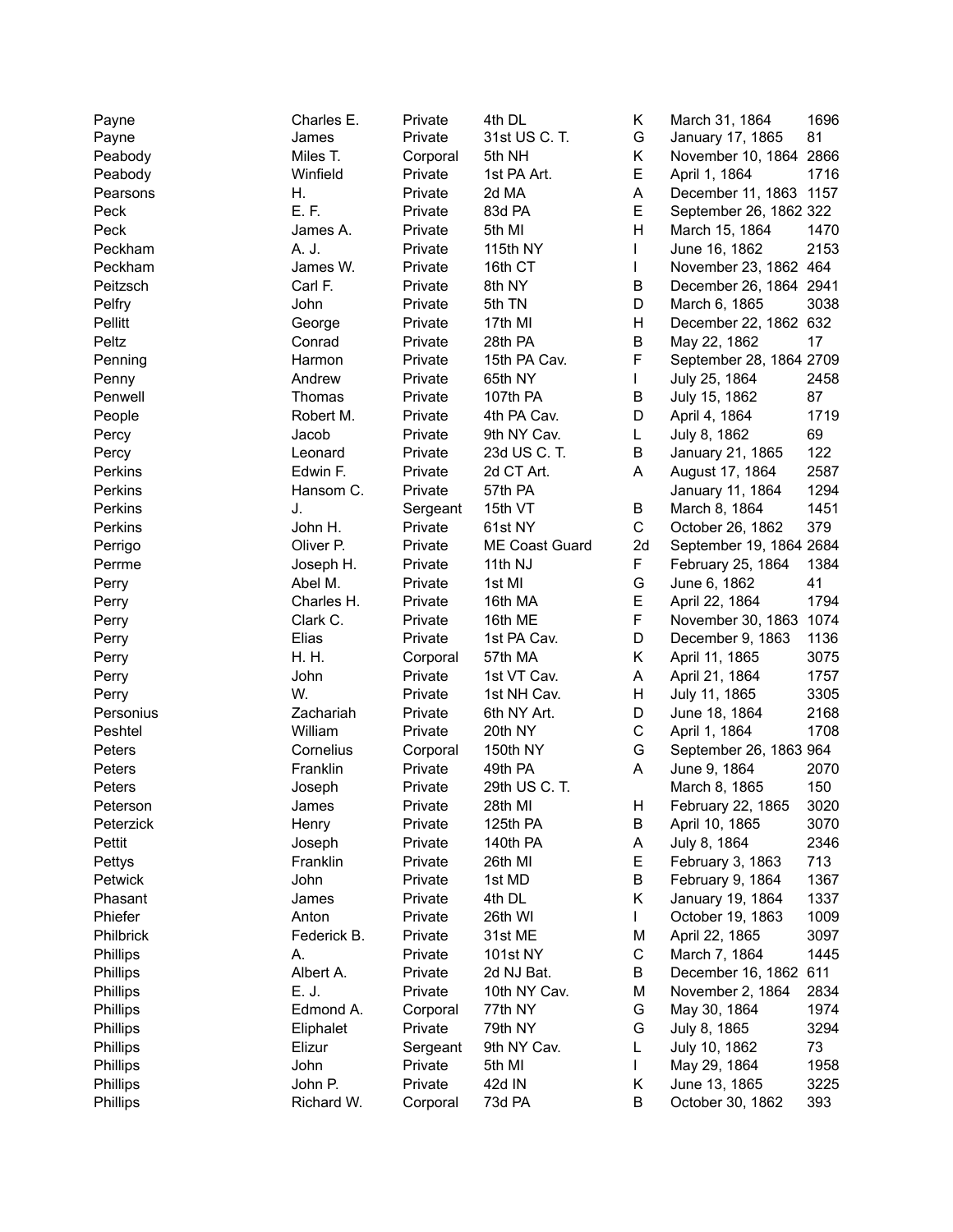| Phillips     | Samuel M.   | Private  | 139th PA          | L           | July 20, 1864           | 2428 |
|--------------|-------------|----------|-------------------|-------------|-------------------------|------|
| Phillips     | Spencer E.  | Private  | 15th VT           | В           | April 24, 1863          | 784  |
| Phillips     | W. H.       | Private  | 1st AL Cav.       | Κ           | May 22, 1865            | 3151 |
| Phinney      | Jason A.    | Corporal | 31st ME           | В           | April 15, 1865          | 3081 |
| Phipps       | Edward      | Private  | 2d MA Cav.        | Κ           | August 10, 1864         | 2532 |
| Phyfe        | J.          | Private  | 2d NH             | $\mathsf C$ | March 4, 1864           | 1417 |
| Pickens      | John        | Private  | 14th NJ           | E           | December 7, 1863        | 1114 |
| Pickmil      | George W.   | Private  | 1st MA Art.       | F           | June 4, 1864            | 2020 |
| Pierce       | Elizur      | Private  | 8th IL Cav.       | Κ           | December 8, 1863        | 1116 |
| Pierson      | John        | Private  | 155th PA          | L           | August 24, 1864         | 2606 |
| Pike         | Henry       | Private  | 111th PA          | B           | April 23, 1864          | 1836 |
| Pike         | William     | Private  | 83d PA            | F           | August 18, 1864         | 2591 |
| Piles        | William     | Private  | 3d VA             | A           | March 28, 1864          | 1650 |
| Pinther      | Fred        | Private  | 61st PA           | Β           | June 13, 1864           | 2015 |
| Piper        | Jacob       | Corporal | 107th PA          | Н           | September 15, 1863 949  |      |
| Pitcher      | George      | Private  | 23d MI            | H           | March 27, 1864          | 3049 |
| <b>Pitts</b> | James M.    | Private  | 3d PA Cav.        | A           |                         |      |
| Place        |             |          |                   | C           | September 15, 1864 2673 | 975  |
|              | Morgan      | Private  | 150th NY          |             | October 3, 1863         |      |
| Placeway     | George      | Private  | 5th MI            | L           | March 15, 1864          | 1481 |
| Plagder      | James B.    | Private  | 58th MA           | А           | June 11, 1864           | 2086 |
| Plass        | Ε.          | Private  | 34th MA           | Κ           | March 4, 1864           | 1414 |
| Platt        | Dwight      | Private  | 1st MI            | F           | September 5, 1862       | 220  |
| Plumb        | William     | Captain  | 125th NY          | F           | October 18, 1863        | 1007 |
| Plummer      | D. R.       | Private  | 32d ME            | Κ           | July 25, 1864           | 2453 |
| Plymer       | John        | Private  | 67th PA           | Β           | August 21, 1865         | 3350 |
| Poast        | William     | Private  | 195th OH          | C           | August 16, 1865         | 3347 |
| Polan        | Thomas J.   | Private  | 1st OH Art.       | L           | October 9, 1863         | 980  |
| Poland       | Erin D.     | Private  | 49th NY           | C           | March 29, 1864          | 1671 |
| Poland       | Lewis O.    | Private  | 18th MA           | L           | April 22, 1864          | 1811 |
| Polard       | John        | Private  | 2d CT H. Art.     | L           | June 4, 1864            | 2138 |
| Pollock      | Robert      | Private  | 13th NY Cav.      | А           | October 8, 1864         | 2740 |
| Pollock      | Silas       | Private  | 5th MI            | В           | December 22, 1862       | 631  |
| Polly        | Thomas A.   | Sergeant | 6th WI            | Н           | July 1, 1864            | 2274 |
| Pope         | Matthias D. | Private  | 68th IL           | D           | July 30, 1862           | 116  |
| Popner       | William     | Private  | 5th OH            | G           | August 21, 1862         | 162  |
| Porter       | David H.    | Private  | 8th TN            | С           | February 6, 1865        | 2988 |
| Porter       | F. B.       | Private  | 8th NY Art.       | Κ           | October 28, 1864        | 2817 |
| Porter       | Gideon B.   | Private  | 87th NY           | C.          | December 7, 1863        | 1103 |
| Porter       | H. S.       | Private  | Harris Light Cav. | С           | April 23, 1864          | 1819 |
| Porter       | Richard     | Sergeant | 37th MA           | Н           | August 27, 1864         | 2616 |
| Porter       | William     | Private  | 54th PA           | G           | January 28, 1865        | 2974 |
| Porter       | William M.  | Private  | 1st PA            | В           | March 25, 1864          | 1628 |
| Porter       | William T.  | Sergeant | 2d NY Cav.        | G           | December 6, 1862        | 571  |
| Posey        | Edward      | Corporal | 30th US C. T.     | Е           | January 17, 1865        | 57   |
| Posset       | Thomas W.   | Private  | 1st ME            | В           | July 2, 1865            | 3277 |
| Post         | Philip      | Private  | 20th NY S. M.     | F           | September 4, 1862       | 213  |
| Potter       | Edgar       | Private  | 26th MI           | G           | April 11, 1863          | 773  |
| Potter       | Gordon H.   | Private  | 60th OH           | Ε           | September 27, 1864 2708 |      |
| Potter       | John        | Private  | 8th IL Cav.       | C           | January 12, 1864        | 1301 |
| Potts        | J. E.       | Private  | 137th NY          | A           | June 30, 1863           | 870  |
| Poucher      | Abraham     | Private  | 14th NY           | A           | Septmebr 22, 1862       | 308  |
| Powell       | John        | Private  | 26th KY           | G           | March 6, 1865           | 3037 |
| Powell       | Levi        | Private  | 201st PA          | Н           | November 7, 1864        | 2855 |
| Powell       | William     | Corporal | 16th NY Cav.      | Κ           | July 24, 1864           | 2450 |
|              |             |          |                   |             |                         |      |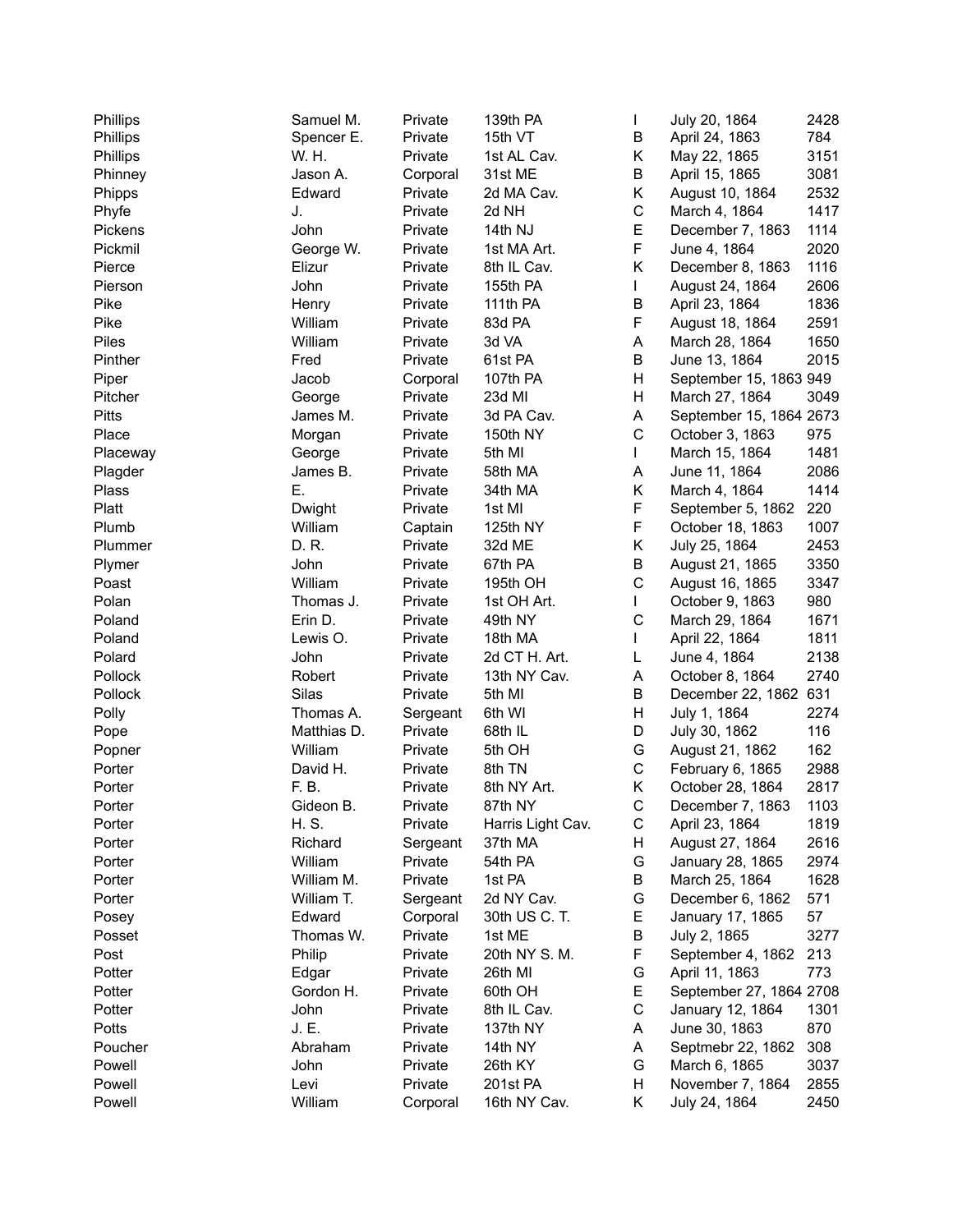| Powells             | David O.                   | Private            | 21st NY            | Κ           | August 3, 1862                          | 127        |
|---------------------|----------------------------|--------------------|--------------------|-------------|-----------------------------------------|------------|
| Powers              | Francis                    | Private            | 148th PA           | E           | August 16, 1864                         | 2574       |
| Powers              | Thomas                     | Private            | 40th NY            | G           | May 14, 1864                            | 1884       |
| Poyle               | John F.                    | Private            | 19th US C. T.      | A           | January 17, 1865                        | 59         |
| Poyntz              | Benjamin                   | Private            | 71st NY            | D           | February 28, 1863                       | 743        |
| Prentice            | Francis                    | Private            | 87th NY            | B           | November 27, 1862 494                   |            |
| Prescott            | Charles H.                 | Private            | 31st ME            | H           | April 26, 1864                          | 1856       |
| Presner             | John                       | Private            | 59th MA            | F           | November 6, 1864                        | 2853       |
| Preston             | Neville                    | Private            | 37th MA            | F           | May 30, 1864                            | 1969       |
| Preston             | Theodore                   | Private            | 2d US S. S.        | Β           | September 3, 1862                       | 204        |
| Price               | David A.                   | Private            | 184th PA           | G           | June 21, 1864                           | 2197       |
| Price               | Samuel                     | Private            | 116th PA           | L           | July 12, 1864                           | 2384       |
| Price               | William H.                 | Private            | 88th PA            | E           | June 1, 1865                            | 3189       |
| Prilk               | Franklin                   | Private            | 2d MI              | A           | December 3, 1862                        | 557        |
| Printers            | Taylor                     | Private            | 1st PA Rifles      | H           | March 21, 1864                          | 1569       |
| Prior               | Alfred                     | Private            | 79th NY            | В           | October 16, 1864                        | 2768       |
| Pritchard           | John                       | Private            | 19th ME            | F           | April 6, 1864                           | 1721       |
| Proctor             | William                    | Private            | 38th WI            | $\mathsf C$ | September 14, 1864 2672                 |            |
| Proudy              | C.                         | Sergeant           | 4th VT             | L           | May 27, 1864                            | 1936       |
| Puffer              | Charles H.                 | Private            | 12th MA            | E           | February 7, 1863                        | 717        |
| Pullman             | John H.                    | Private            | 44th NY            | D           | June 18, 1863                           | 841        |
| Putnam              | Isaac                      | Private            | 5th MI             | G           | March 15, 1864                          | 1475       |
| Putnam              | Nathaniel                  | Private            | 15th MA            | H           | April 23, 1864                          | 1839       |
| Pyle                | T. E.                      | Private            | 6th OH Cav.        | L           | August 27, 1862                         | 148        |
| Pyles               | Osborn H.                  | Private            | 3d VA Cav.         | C           | April 20, 1864                          | 1743       |
| Pyne                | William                    | Private            |                    |             | September 11, 1864 2662                 |            |
|                     |                            |                    |                    |             |                                         |            |
|                     |                            |                    |                    |             |                                         |            |
| <b>Last Name</b>    | First/MI                   | Rank               | Reg't              | Co.         | <b>Death Date</b>                       | Grave #    |
| Quackenbush         | Alfred                     | Private            | 8th IL Cav.        | F           | December 2, 1863                        | 1079       |
| Quail               | Harvey C.                  | Private            | 2d Pro. PA Cav.    | B           | July 3, 1865                            | 3280       |
| Quellen             | George A.                  | Sergeant           | 3d PA              |             | October 16, 1864                        | 2769       |
| Quigley             | Patrick                    | Corporal           | 20th NY            | F           | September 1, 1862                       | 195        |
| Quillen             | Elias H.                   | Sergeant           | 31st US C. T.      | D           |                                         | 30         |
| Quinn               |                            | Private            | 148th NY           | K.          | January 7, 1865                         | 2254       |
| Quinn               | <b>Barney</b><br>Oliver B. |                    | 128th IN           | E           | June 27, 1864                           | 3220       |
| Raatz               | Hermann                    | Private<br>Private | 26th WI            | F           | June 12, 1865<br>February 3, 1863       | 712        |
|                     |                            | Private            | 1st Berdan S. S.   | K.          | April 22, 1864                          | 1801       |
| Race<br>Radtze      | Sidney J.<br>William       | Private            | 84th NY            | L           | September 30, 1864 2712                 |            |
| Railspeak           | Enoch                      | Private            | 63d IN             | F           | February 16, 1865                       | 3009       |
| Rallstone           | George W.                  | Private            | 1st PA Art.        | В           | July 9, 1864                            | 2357       |
| Ramsay              | Thomas                     | Private            | 12th P. R. V. C.   | L           | November 25, 1862 483                   |            |
|                     | Isaiah                     | Private            | 26th MI            | D           | February 28, 1863                       | 740        |
| Ramsey              | Martin                     | Private            | 20th OH            | Κ           |                                         | 80         |
| Ranay               | Bedford L.                 |                    |                    | H           | July 11, 1862                           |            |
| Rand<br>Rankin      | T. R. M.                   | Private<br>Private | 6th NH<br>148th PA | H           | August 26, 1862                         | 174        |
| Ratcliff            | Linton                     | Private            | 8th US C. Art.     | Β           | July 1, 1863                            | 872<br>186 |
|                     |                            |                    | 46th NY            | В           | June 6, 1865                            |            |
| Rathemea<br>Rathful | George<br>Joel H.          | Private<br>Private | 149th PA           | F           | September 12, 1862 261<br>July 11, 1864 | 2379       |
|                     | William                    | Private            | 14th NY S. M.      | L           |                                         | 1353       |
| Rawley              | Walter                     | Private            | 4th NY             | Κ           | January 25, 1864                        | 1851       |
| Raymond<br>Rayo     | John                       | Private            | 8th NH             | E           | April 25, 1864<br>Septmebr 29, 1864     | 2710       |
| Rea                 | John K.                    | Private            | 102d PA            | H           | December 2, 1864                        | 2809       |
| Reagan              | Daniel                     | Private            | 19th IN            | L           | July 10, 1864                           | 2360       |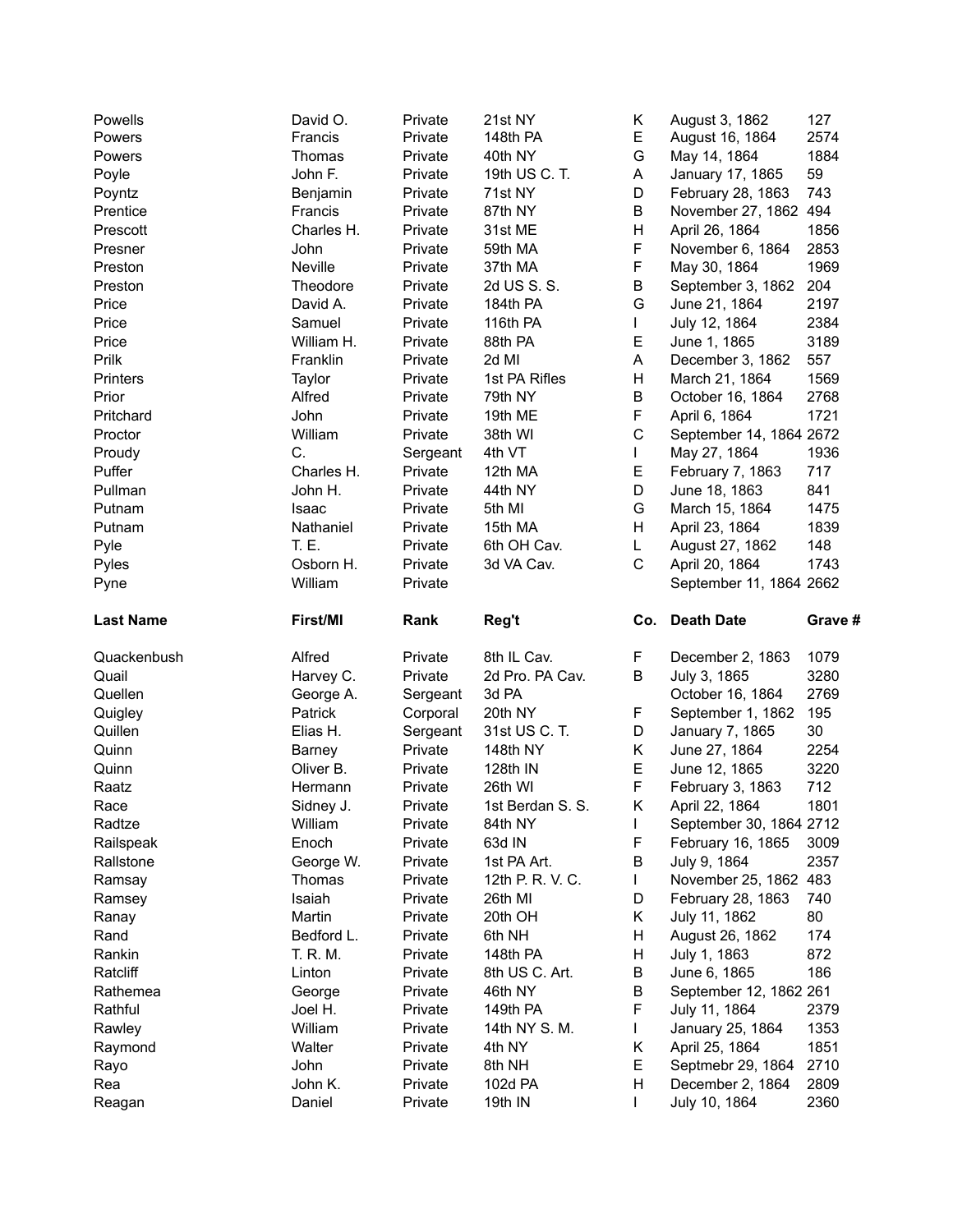| Reagles       | Lawrence      | Private  | 64th NY        | Α           | October 21, 1863       | 1016 |
|---------------|---------------|----------|----------------|-------------|------------------------|------|
| Reams         | Oscar F.      | Private  | US Eng.        | В           | May 4, 1864            | 1866 |
| Recker        | Benjamin      | Private  | 6th VT         | G           | May 23, 1864           | 1917 |
| Record        | James E.      | Private  | 18th MA        | А           | November 27, 1864      | 2893 |
| Redding       | Abraham       | Private  | 28th US C. T.  | Α           | June 17, 1865          | 198  |
| Redson        | Fred          | Private  | 21st WI        | Κ           | July 22, 1865          | 3317 |
| Reed          | Charles P.    | Private  | 16th MA        | G           | December 27, 1864 575  |      |
| Reed          | E. C.         | Private  | 24th MI        | F           | September 7, 1864      | 2653 |
| Reed          | George        | Corporal | 150th NY       | D           | October 9, 1863        | 984  |
| Reed          | Henry         | Corporal | 9th NY Cav.    | $\mathsf C$ | July 28, 1862          | 107  |
|               |               |          | 5th WI         |             | December 4, 1864       |      |
| Reed          | Joseph W.     | Private  |                |             |                        | 2919 |
| Reed          | Samuel        | Private  | 107th NY       | L           | March 22, 1864         | 1580 |
| Reed          | Samuel D.     | Private  | 184th NY       | F           | June 30, 1864          | 2271 |
| Reed          | Warren S.     | Private  | 34th MA        | B           | March 4, 1864          | 1415 |
| Reed          | William H. H. | Sergeant | 3d NJ          | $\mathsf C$ | November 10, 1864 2869 |      |
| Reedman       | Μ.            | Private  | 39th NY        | L           | September 5, 1864 2646 |      |
| Reefsnyler    | John          | Private  | 99th PA        | C           | December 12, 1863 1172 |      |
| Reichter      | Herman        | Private  | 7th NH H. Art. | Η           | May 22, 1865           | 3149 |
| Reid          | David         | Private  | 31st US C. T.  | L           | February 10, 1865      | 144  |
| Reid          | Arthur        | Private  | 2d NY H. Art.  | A           | June 9, 1865           | 3211 |
| Reid          | William H.    | Corporal | 14th US Inf.   | D           | January 11, 1863       | 675  |
| Reister       | George        | Private  | 8th MD         | D           | November 27, 1864 2894 |      |
| Reuben        | Henry         | Private  | 42d NY         | L           | April 22, 1864         | 1783 |
| Reuben        | Lewis         | Private  | 7th WI         | Κ           | March 18, 1864         | 1529 |
| Rever         | Fred          | Private  | 109th PA       | Κ           | March 18, 1864         | 1535 |
| Reyner        | Charles       | Corporal | 4th MI         |             | July 3, 1864           | 2294 |
| Reynolds      | Asa           | Private  | 5th NY Art.    |             | March 29, 1864         | 1690 |
| Reynolds      | John          | Private  | 10th NY Art.   | L           | August 17, 1864        | 2584 |
| Reynolds      | John W.       | Private  | 144th NY       | Е           | March 31, 1863         | 765  |
| Reynolds      | John W.       | Private  | 1st US S. S.   | B           | June 20, 1863          | 848  |
| Reynolds      | Joseph        | Private  | 153d NY        | Α           | December 22, 1862 627  |      |
| Reynolds      | William       | Private  | 14th NJ        | G           | June 16, 1864          | 2148 |
| Rhodes        | John T.       | Private  | 2d MD Cav.     | B           | February 16, 1863      | 722  |
| <b>Ribius</b> | Ira           |          | 151st PA       | Κ           | March 2, 1863          | 745  |
|               |               | Private  |                |             |                        |      |
| Rice          | Albert        | Private  | 111th NY       | G           | January 30, 1864       | 2270 |
| Rice          | George        | Private  | 10th VT        | B           | January 19, 1864       | 1340 |
| Rice          | George        | Private  | 64th NY        | E           | January 19, 1864       | 1343 |
| Rice          | Howard        | Private  | 202d PA        | $\mathsf C$ | November 1, 1864       | 2831 |
| Rice          | Lewis         | Private  | 105th NY       | С           | September 8, 1862      | 246  |
| Rice          | William H.    | Private  | 11th NH        | D           | July 8, 1864           | 2353 |
| Rich          | Elias         | Private  | 40th IL        | Е           | May 26, 1865           | 3167 |
| Rich          | George H.     | Private  | 42d MA         | B           | August 15, 1864        | 2568 |
| Richards      | August        | Private  | 5th US Art.    | D           | October 26, 1864       | 2803 |
| Richards      | J. H.         | Private  | 1st MA Cav.    | н           | July 29, 1864          | 2476 |
| Richards      | John O.       | Private  | 13th IA        | $\mathsf C$ | June 6, 1865           | 3202 |
| Richards      | Nicholas      | Private  | 108th NY       |             | January 3, 1863        | 658  |
| Richards      | Oliver        | Private  | 205th PA       | Е           | July 5, 1865           | 3287 |
| Richardson    | Edwin T.      | Private  | 56th MA        | Α           | May 27, 1864           | 1931 |
| Richardson    | John          | Private  | 46th PA        | $\mathsf C$ | August 19, 1862        | 156  |
| Richardson    | John S.       | Private  | 7th NJ         | В           | July 31, 1863          | 893  |
| Richman       | David         | Corporal | 1st US Cav.    | D           | August 8, 1864         | 2524 |
| Richmon       | George        | Private  | 111th NY       | D           | October 22, 1863       | 1017 |
| Ricker        | Henry J.      | Private  | 10th ME        | н           | August 18, 1862        | 150  |
|               |               |          |                |             |                        | 3088 |
| Ricker        | Jerry F.      | Sergeant | 6th NH         | D           | April 17, 1865         |      |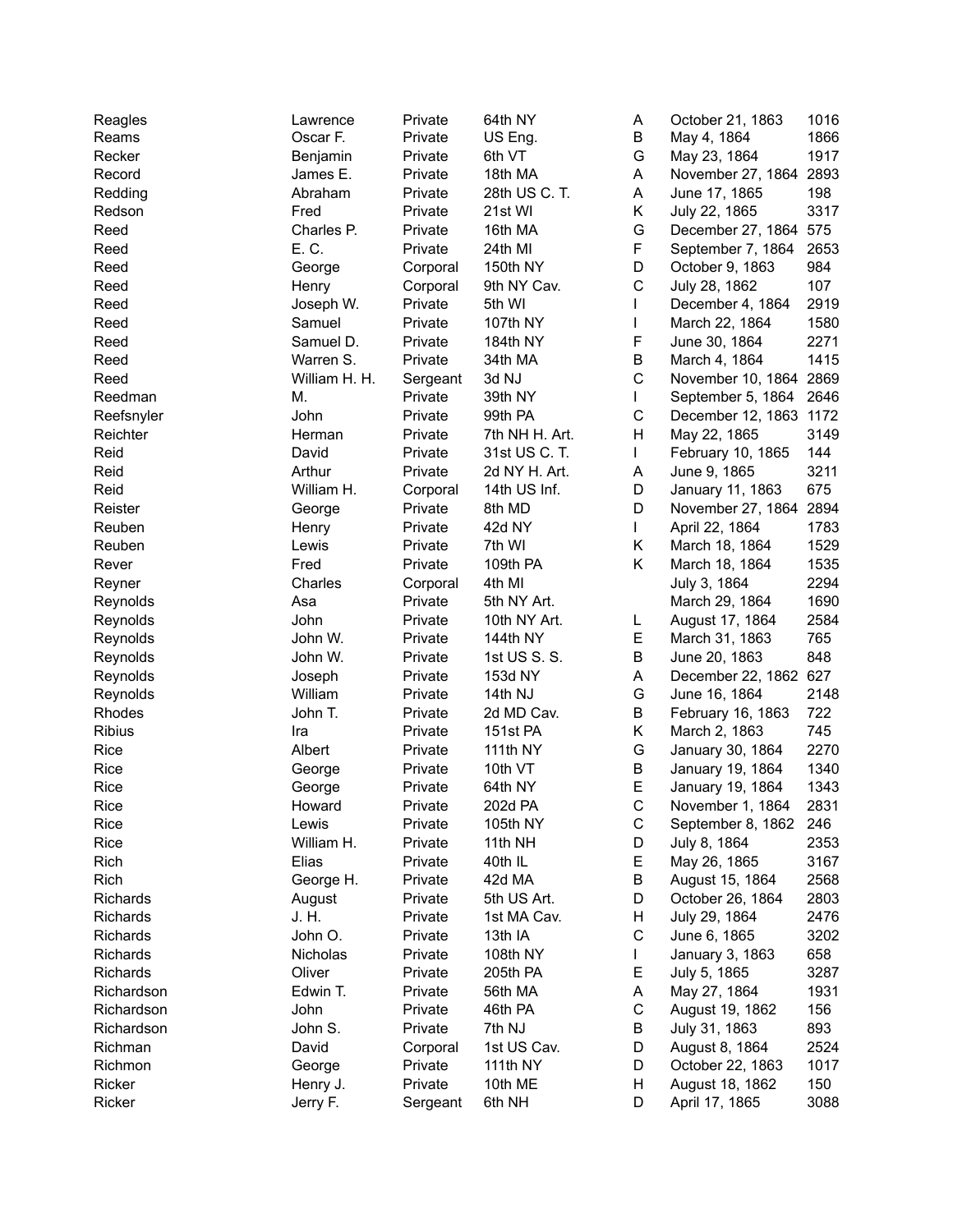| Ricord       | Lemuel      | Private  | 7th MD             | Α | June 3, 1864           | 2012 |
|--------------|-------------|----------|--------------------|---|------------------------|------|
| Ride         | William L.  | Private  | 86th NY            | F | March 22, 1864         | 1592 |
| Ridout       | James K.    | Private  | 31st US C. T.      | C | January 6, 1865        | 15   |
| Riesner      | Charles     | Private  | 3d Bat. NY Art.    | E | June 10, 1863          | 810  |
| Rigg         | James       | Private  | 8th PA R. V. C.    | L | January 11, 1863       | 676  |
| <b>Riggs</b> | Robert      | Private  | 1st MN             | Η | October 19, 1862       | 359  |
| Rike         | John L.     | Private  | 110th OH           | F | December 17, 1863 1202 |      |
| Riley        | George      | Private  | 15th NY Art.       |   | February 8, 1864       | 1366 |
| Riley        | Hugh        | Corporal | 10th NY            | C | September 8, 1862      | 242  |
| Riley        | James       | Private  | 2d DC              | B | October 1, 1864        | 2714 |
| Riley        | Jno         | Private  | 3d US Art.         | L | February 18, 1865      | 3014 |
| Riley        | Jno         | Private  | 45th PA            | L | June 18, 1865          | 3241 |
| Riley        | Lano O.     | Private  | 6th PA H. Art.     | C | October 26, 1864       | 2807 |
| Riley        | Patrick     | Sergeant | 28th MA            | L | December 2, 1862       | 546  |
| Riley        | Patrick     | Private  | 42d MA             | G | October 5, 1864        | 2727 |
| Ringrose     | Jas         | Private  | Purnell Legion     | Н | August 2, 1862         | 124  |
| Rinhart      | Christian   | Private  | 74th PA            | Κ | September 25, 1862 317 |      |
| Risinger     | Joseph      | Private  | <b>151st NY</b>    | E | December 15, 1863 1117 |      |
| Ritter       | Christopher | Private  | 3d Bat. NY Art.    | Β | June 11, 1863          | 825  |
| Roar         | Frank       | Private  | 5th MI             |   | April 6, 1864          | 1722 |
|              |             |          |                    | F |                        |      |
| Robbins      | Elliott H.  | Corporal | 15th MA<br>59th MA | Η | July 16, 1864          | 2405 |
| Roberts      | George      | Private  |                    |   | February 7, 1865       | 2992 |
| Roberts      | Hyland      | Private  | 3d CT C. T.        | В | January 21, 1865       | 127  |
| Roberts      | Isaac       | Private  | 24th NY Cav.       | L | August 26, 1864        | 2611 |
| Roberts      | John F.     | Private  | 147th NY           | Κ | August 3, 1864         | 2505 |
| Roberts      | John J.     | Sergeant | 145th PA           | F | June 21, 1864          | 2212 |
| Roberts      | Thos. H.    | Private  | 1st WI H. Art.     | L | November 22, 1864 2890 |      |
| Roberts      | W. R.       | Private  | 5th PA H. Art.     | D | December 27, 1864 2942 |      |
| Robins       | Willis      | Private  | 28th Ind. C. T.    | D | January 21, 1865       | 128  |
| Robinson     | Christopher | Private  | 20th IN            | C | December 22, 1863      | 1216 |
| Robinson     | Delano      | Corporal | 66th OH            | F | July 10, 1862          | 74   |
| Robinson     | Edmond      | Private  | 16th NY H. Art.    | D | July 22, 1865          | 3320 |
| Robinson     | Gain D.     | Private  | 28th MI            | Н | February 11, 1865      | 2997 |
| Robinson     | George W.   | Private  | 20th IN            | A | March 25, 1864         | 1621 |
| Robinson     | John B.     | Private  | 77th NY            | G | December 20, 1863      | 1207 |
| Robinson     | John H.     | Private  | 144th NY           | G | March 31, 1863         | 764  |
| Robinson     | Joseph      | Private  | 28th NY            | Н | October 18, 1862       | 355  |
| Robinson     | Joseph H.   | Private  | 31st ME            | D | June 14, 1864          | 2127 |
| Robinson     | R. E. K.    | Private  | 8th NY Art.        | L | June 10, 1864          | 2084 |
| Robinson     | <b>Thos</b> | Private  | 13th NY            | Κ | March 17, 1864         | 1519 |
| Robinson     | W. O.       | Private  | 100th PA           | G | August 12, 1864        | 2545 |
| Rock         | Jas. F.     | Private  | 4th DL             | Κ | August 3, 1863         | 897  |
| Rockstadt    | Fred        | Private  | 204th PA           | Κ | November 2, 1864       | 2839 |
| Rockwell     | Joseph      | Private  | 6th NY Art.        | F | June 11, 1864          | 2096 |
| Rockwill     | Samuel R.   | Private  | 75th PA            | Н | March 19, 1864         | 1555 |
| Rodgers      | D. A.       | Private  | 2d NH              | Е | April 23, 1864         | 1837 |
| Rodgers      | George      | Private  | 66th NY            | G | July 16, 1864          | 2406 |
| Rodgers      | Jas.        | Private  | 7th MA             | Κ | November 30, 1862      | 540  |
| Rodgers      | John        | Private  | 39th NJ            | F | April 8, 1865          | 3068 |
| Rodgers      | Jospeh E.   | Private  | 15th NJ            | D | May 21, 1864           | 1910 |
| Rodgers      | Michael     | Private  | 13th MA            | В | April 23, 1864         | 1835 |
| Rodgers      | William A.  | Private  | 2d MN              | Κ | June 14, 1865          | 3228 |
| Rodgers      | William R.  | Private  | 1st PA Cav.        | D | September 20, 1862 302 |      |
| Roger        | Hamilton S. | Private  | 102d PA            | Κ | November 10, 1863 1046 |      |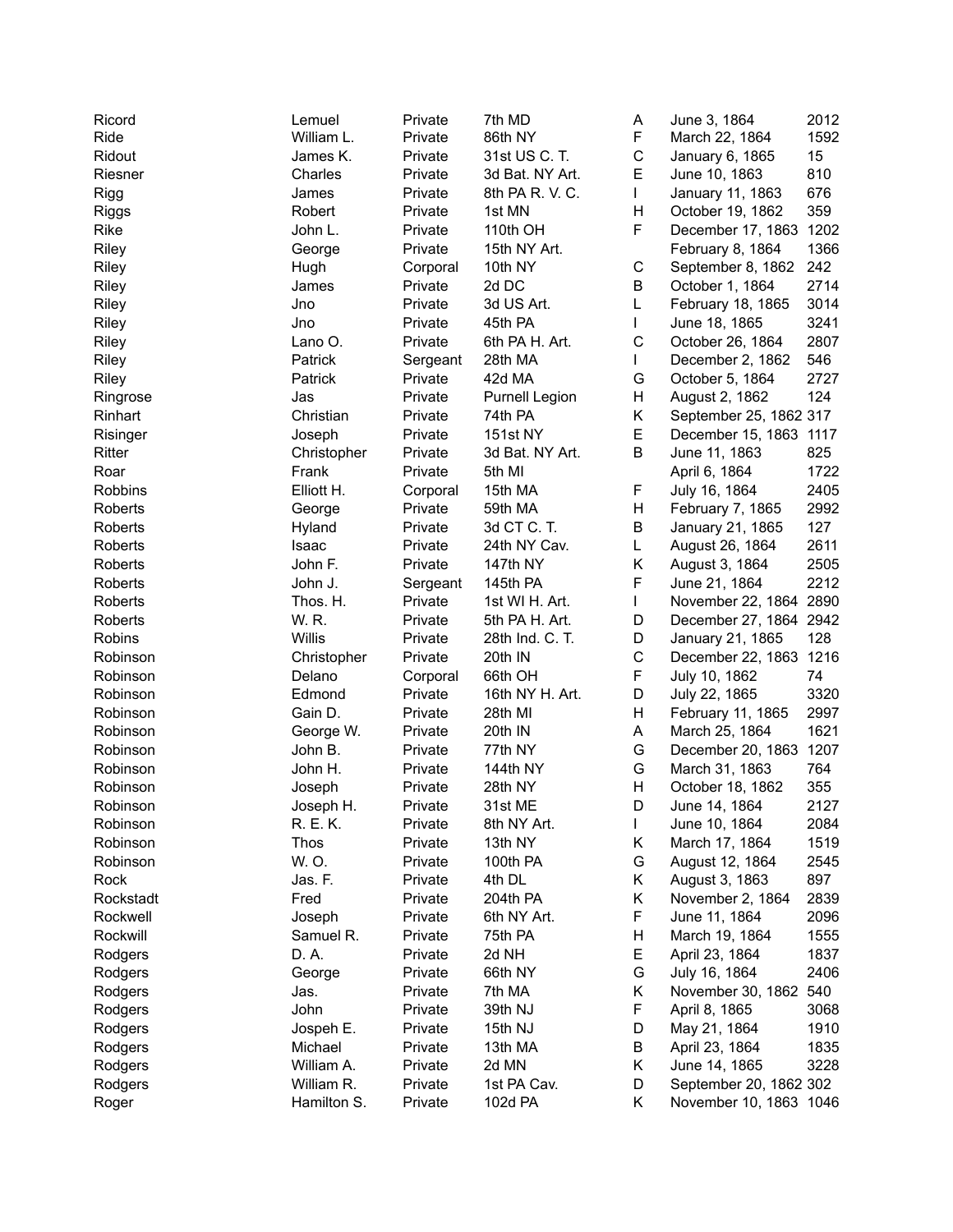| Roger            | Samuel      | Private  | 16th PA          | Е           | February 9, 1865                           | 2994 |
|------------------|-------------|----------|------------------|-------------|--------------------------------------------|------|
| Rogers           | Elijah F.   | Private  | 1st MI           | C           | September 16, 1862 285                     |      |
| Rogers           | Horace      | Private  | 1st WI H. Art.   | Α           | January 3, 1865                            | 2952 |
| Rohn             | John M.     | Private  | 62d NY           | Κ           | March 25, 1864                             | 1634 |
| Roker            | Daniel      | Private  | 6th ME Bat.      |             | July 29, 1862                              | 112  |
| Rolley           | Oliver G.   | Private  | 27th NY          | Κ           | May 26, 1862                               | 23   |
| Rolman           | Robert      | Private  | 66th NY          | Κ           | June 1, 1864                               | 1997 |
| Rome             | Samuel C.   | Private  | 11th MA          | F           | March 29, 1864                             | 1681 |
| Rone             | William     | Private  | 1st MD Cav.      | L           | July 17, 1862                              | 90   |
| Roosa            | John C.     | Private  | 143d NY          | C           | October 10, 1863                           | 986  |
| Root             | Chas. K.    | Private  | 17th VT          | L           | August 29, 1864                            | 2622 |
| Root             | G.          | Private  | 3d MI            | $\mathsf C$ | December 11, 1863                          | 1171 |
| Root             | Jerome B.   | Private  | 26th MI          | A           | March 4, 1863                              | 747  |
| Rooth            | Fred        | Private  | 8th NY           |             | August 12, 1862                            | 135  |
| Rorick           | Amos H.     | Private  | 64th NY          | C           | December 15, 1863                          | 1182 |
| Rosa             | Daniel      | Private  | 16th MI          | D           | October 27, 1864                           | 2809 |
| Rosecranz        | Harvey      | Private  | 15th MI          | Н           | March 10, 1864                             | 1463 |
| Rosenberger      | Η.          | Private  | 7th NY           | B           | November 30, 1862 537                      |      |
| Rosesham         | John        | Private  | 7th NY           | A           | March 24, 1864                             | 1608 |
| Ross             | Nelson      |          |                  |             | September 5, 1862                          | 221  |
| Ross             | William M.  | Private  | 83d PA           | В           | April 7, 1864                              | 1770 |
| Roth             | Nathaniel   | Private  | 108th NY         | Κ           | March 29, 1864                             | 1685 |
| Rothman          | Andreas     | Private  | 3d Bat. NY Art.  | A           | March 4, 1864                              | 1412 |
| Rourse           | Jospeh      | Corporal | 11th PA          | B           | October 7, 1862                            | 338  |
| Routsh           | Christopher | Private  | 9th NH           | F           | September 4, 1864                          | 2641 |
| Rowe             | Alex D.     |          | 5th PA H. Art.   | L           | October 28, 1864                           | 2819 |
| Rowe             | Nathaniel   | Private  | 144th NY         | G           | June 24, 1864                              | 2449 |
| Rowell           | Reuben      | Private  | 22d MA           | L           | May 17, 1862                               | 3    |
| Rowens           | Joseph      | Private  | 71st NY          | Н           | October 19, 1862                           | 358  |
| Rowland          | William     | Private  | 1st VT Cav.      | Β           | November 30, 1862                          | 538  |
| Rowlson          | John J.     | Private  | 24th NY Cav.     | Н           | September 3, 1864                          | 2668 |
| Roy              | Η.          | Private  | 29th US C. T.    | G           | January 21, 1865                           | 121  |
| Royer            | William A.  | Private  | 13th PA Cav.     | Β           | April 7, 1864                              | 1724 |
| Rubia            | Chalres     | Private  | 83d NY           | F           | June 3, 1864                               | 2016 |
| Rumsey           | George      | Private  | 143d NY          | F           | October 19, 1863                           | 1008 |
| Runyan           | Harrison    | Private  | 50th PA          | А           | November 20, 1862 451                      |      |
| Rupeart          | Hiram       | Private  | 2d PA Cav.       | M           | July 9, 1864                               | 2356 |
| Rupp             | Reuben      | Private  | 11th US Inf.     | E.          | February 25, 1864                          | 1379 |
| Rurtz            | Tobias      | Private  | 52d NY           | L           | February 27, 1864                          | 1396 |
| Russell          | A. M.       | Private  | 26th MA          | Е           | March 9, 1864                              | 1546 |
| Russell          | George      | Private  | 9th NH           | Κ           | June 22, 1865                              | 3251 |
| Russell          | John        | Private  | 23d US C. T.     | Е           | July 3, 1865                               | 211  |
| Russell          | Samuel      | Private  | 2d RI            | F           | June 21, 1865                              | 3245 |
| Russell          | Stephen     | Private  | 7th OH           | D           | September 4, 1862                          | 209  |
|                  | Tureman     |          |                  | F           |                                            | 2246 |
| Russell          |             | Private  | 76th PA          |             | June 26, 1864<br>November 28, 1862 516     |      |
| Russell<br>Rutan | William     | Private  | 42d NY<br>1st MI | D           | January 19, 1864                           | 1342 |
| Ruther           | John        | Private  |                  | Α           |                                            |      |
|                  | William     | Private  | 6th NY Cav.      | F           | January 6, 1864<br>September 20, 1864 2691 | 1274 |
| Rutherford       | Robert      | Private  | 7th MI           | Е           |                                            |      |
| Ryan             | George      | Private  | 11th US Inf.     | Е           | May 18, 1864                               | 1899 |
| Ryan             | John        | Private  | 1st CT H. Art.   | В           | July 24, 1865                              | 3322 |
| Ryan             | Patrick H.  | Private  | 2d ME            |             | May 2, 1862                                | 13   |
| Ryder            | Nicholas    | Private  | 1st VA Art.      | С           | August 13, 1864                            | 2559 |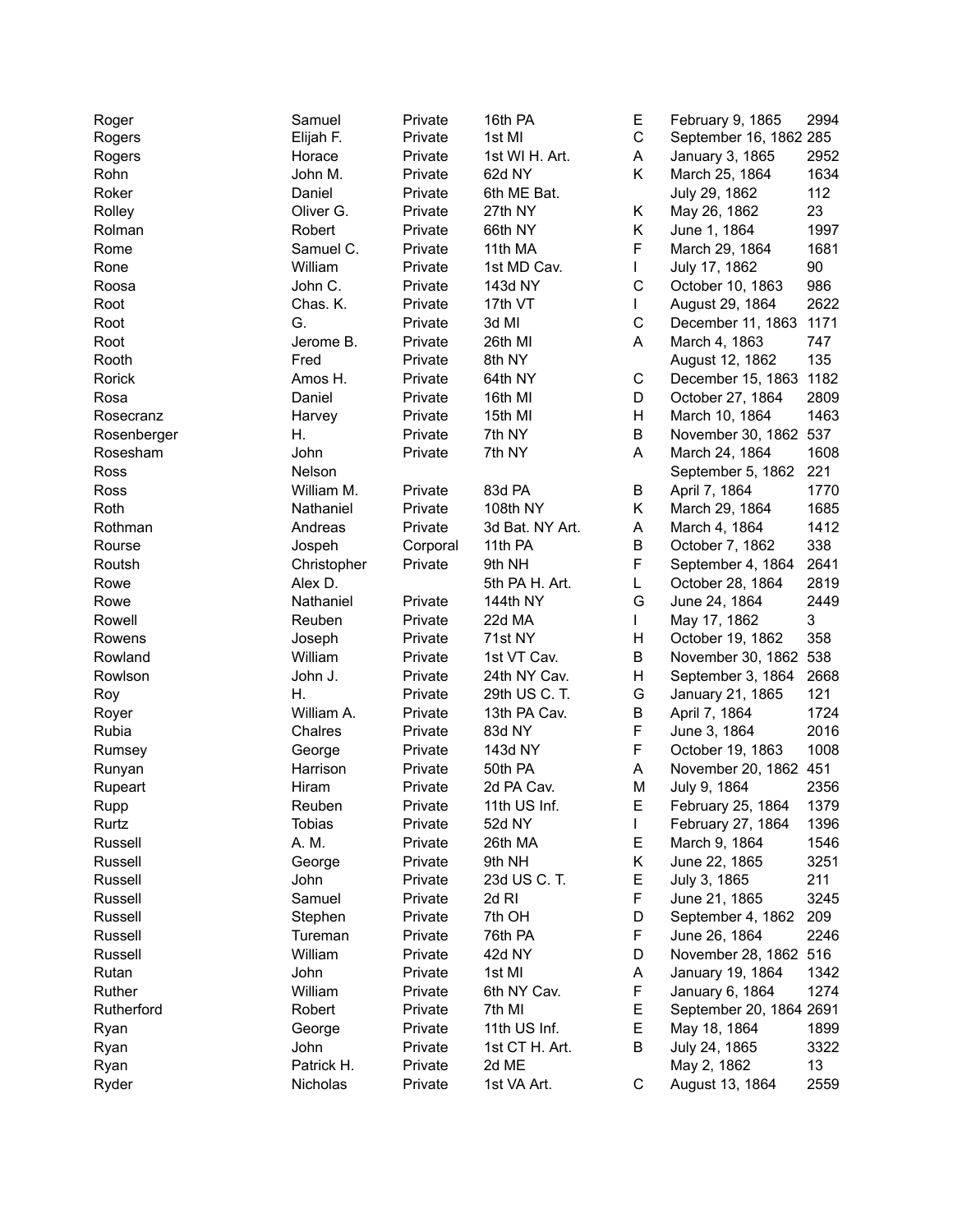| <b>Last Name</b> | First/MI   | Rank     | Reg't           | Co.         | <b>Death Date</b>                     | Grave # |
|------------------|------------|----------|-----------------|-------------|---------------------------------------|---------|
| Sabins           | Francis    | Private  | 9th NY Art.     | C           | November 13, 1863 1051                |         |
| Sackett          | Isaac      | Corporal | 2d WI           | D           | June 30, 1863                         | 867     |
| Sackhimer        | George F.  | Sergeant | 81st PA         | $\mathsf C$ | June 30, 1864                         | 2267    |
| Saggert          | Reuben     | Private  | 145th PA        | F           | January 20, 1863                      | 692     |
| Sailer           | Robert     | Private  | 69th NY         | $\mathsf C$ | January 21, 1864                      | 2202    |
| Salisbury        | William    | Private  | 1st RI L. Art.  | Α           | October 15, 1863                      | 995     |
| Salzman          | John       | Private  | 1st VA          | A           | March 29, 1864                        | 1676    |
| Sample           | John       | Private  |                 |             | November 28, 1862 512                 |         |
| Sampson          | W. H.      | Private  | 6th ME          | $\mathsf C$ | June 6, 1864                          | 2044    |
| Sanborn          | Edgar      | Private  | 6th NH          | D           | August 1, 1864                        | 2489    |
| Sanburn          | Asa J.     | Private  | 2d US S. S.     | E           | June 21, 1864                         | 2205    |
| Sanderd          | Edward D.  | Private  | 7th MI Cav.     | M           | October 29, 1864                      | 2820    |
| Sanders          | Henry O.   | Private  | 5th WI          | L           | November 3, 1862                      | 397     |
| Sanders          | J.         | Private  | 38th NY         | G           | March 5, 1864                         | 1438    |
| Sanders          | Ρ.         | Private  | 8th NY          | F           | March 4, 1864                         | 1426    |
| Sandford         | Charles    | Private  | 1st NY Art.     | М           | July 28, 1862                         | 109     |
| Sarles           | William H. | Private  | 57th NY         | D           | February 27, 1864                     | 1398    |
| Sawcaur          | Jacob      | Private  | 15th NY Art.    | G           | October 13, 1863                      | 994     |
| Sawtelle         | Henry A.   | Private  | 57th MA         | A           | June 15, 1864                         | 2139    |
| Sawyer           | George P.  | Private  | 6th VA          | В           | June 3, 1864                          | 2002    |
| Sawyer           | Isaac      | Private  | 10th VT         | C           | December 19, 1863 1203                |         |
| Sayer            | Henry W.   | Private  | 55th PA         | L           | October 8, 1864                       | 2742    |
| Sayne            | James M.   | Private  | 105th PA        | L           | September 9, 1862                     | 247     |
| Scales           | Allen      | Private  | 63d IN          | D           | August 2, 1862                        | 123     |
| Scanlan          | John       | Corporal | 1st DC          | D           | April 30, 1864                        | 1859    |
| Scarbrough       | William    | Private  | 3d VT           | Н           | August 12, 1864                       | 2549    |
| Schaffer         | Adam       | Private  | 84th PA         | G           | January 3, 1865                       | 2953    |
| Schaffer         | George     | Private  | 45th PA         | Β           | January 22, 1863                      | 697     |
| Schelling        | Fred       | Private  | 66th NY         | A           | December 8, 1863                      | 1123    |
| Schilling        | Henry      | Private  | 39th NJ         | Α           | May 19, 1865                          | 3139    |
| Schillingberger  | Jonas      | Private  | 200th PA        | D           | May 26, 1865                          | 3166    |
| Schlitter        | Fritz      | Private  | 2d MA Cav.      | Α           | May 29, 1865                          | 3177    |
| Schmindler       | Mac        | Private  | 43d NY          | Н           | June 28, 1864                         | 2259    |
| Schneider        | Joseph     | Private  |                 |             | December 11, 1864 2925                |         |
| Schnister        | Theodore   | Private  | 46th NY         | Н           | April 21, 1864                        | 1772    |
| Schonert         | Charles    | Private  | 75th PA         | D           | September 22, 1862 309                |         |
| Schoulebee       | Jacob      | Private  | 15th NY Art.    | B           | August 2, 1864                        | 2498    |
| Schoyan          | Fred       | Private  | 14th NY H. Art. | F           | October 5, 1864                       | 2725    |
| Schrian          | Martin     | Private  | 14th NY Art.    | G           | June 23, 1864                         | 2222    |
| Schultz          | Nicholas   | Corporal | 3d MD           | H           | August 27, 1862                       | 176     |
| Schuster         | Christian  | Private  | 119th NY        | В           | November 17, 1863 1060                |         |
| Schwartz         | Charles A. | Private  | 21st NY         | В           | September 29, 1862 328                |         |
| Schwartz         | John       | Corporal | 105th PA        | G           | November 21, 1862 455                 |         |
| Schwartz         | William    | Private  | 48th PA         | В           | June 27, 1864                         | 2256    |
| Scofield         | H. E.      | Private  | 1st MN          |             | Decmber 3, 1863                       | 1095    |
| Scott            | Adam       | Private  | 143d NY         | G           | November 12, 1863 1050                |         |
| Scott            | Daniel     | Private  | 91st PA         | D           | August 25, 1862                       | 171     |
| Scott            | Francis    | Private  | 41st NY         | Κ           | February 30, 1865                     | 3051    |
| Scott            | George     | Private  | 11th US Inf.    | H           | November 25, 1862 472                 |         |
| Scott            | Gorham R.  | Sergeant | 140th NY        | Α<br>н      | May 20, 1864<br>December 22, 1862 629 | 1907    |
| Scott            | John       | Private  | 36th NY         |             |                                       |         |
| Scott            | John       | Private  | 38th NY         | F.          | March 15, 1864                        | 1488    |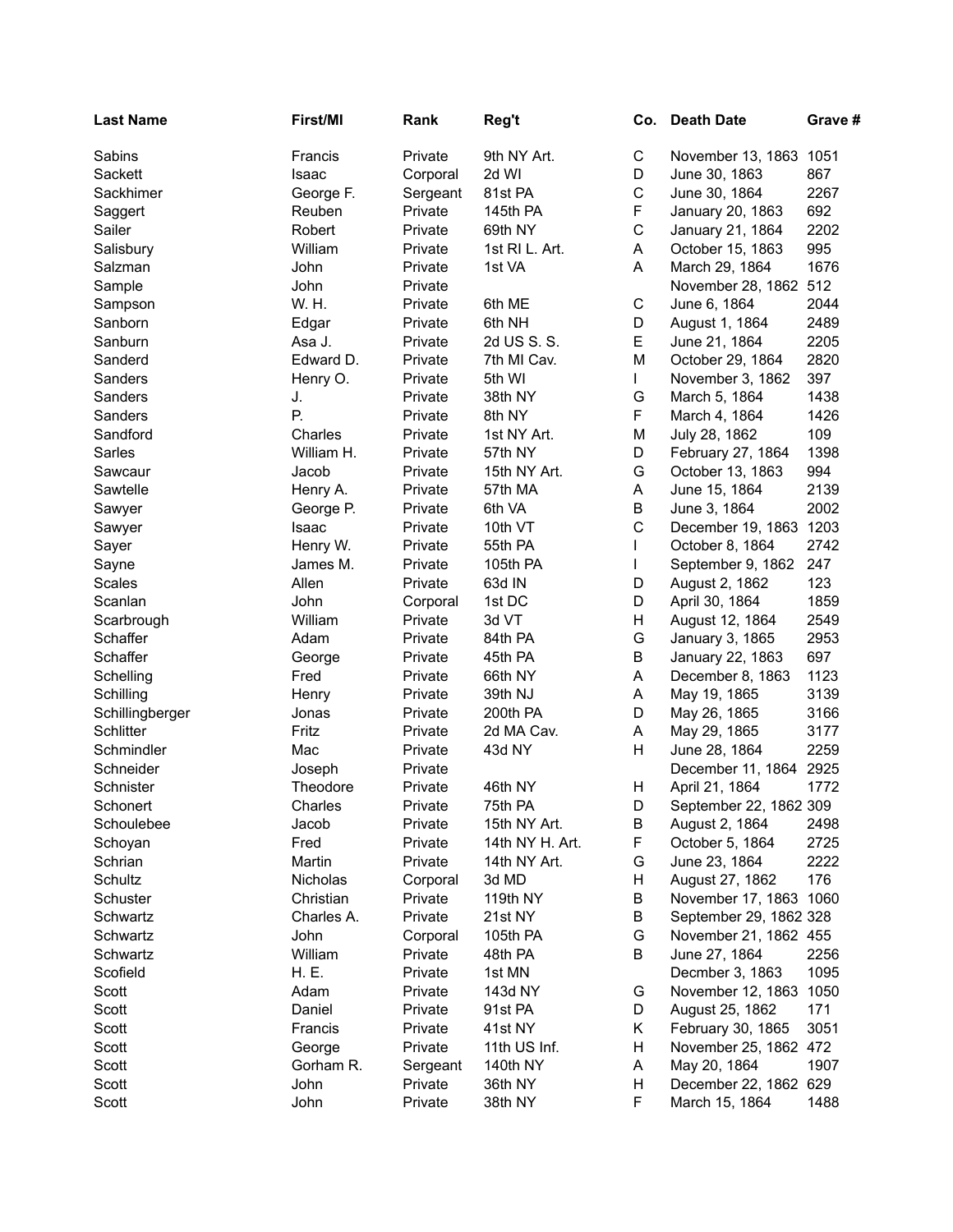| Scott             | Lucius           | Private  | 2d NY Mounted Rifles F |    | December 2, 1864      | 2903 |
|-------------------|------------------|----------|------------------------|----|-----------------------|------|
| Scott             | Robert           | Private  | 31st NY                | н  | December 3, 1863      | 1090 |
| Scott             | Samuel           | Private  | 19th IN                | L  | June 20, 1864         | 2188 |
| Scovil            | Charles M.       | Sergeant | 14th CT                | F  | July 15, 1864         | 2400 |
| Scranton          | Jeremiah         | Private  | 3d MD                  | A  | August 21, 1862       | 160  |
| Scully            | Thomas           | Private  | 69th NY                | н  | January 3, 1864       | 1263 |
| Seamans           | Alfred           | Private  | 124th NY               | G  | June 23, 1863         | 856  |
| Searles           | H. M.            | Private  | 1st CT Art.            | D  | December 16, 1863     | 1190 |
| Sears             | James            | Private  | 1st ME Art.            | Κ  | August 5, 1864        | 2515 |
| Sebius            | Oscar            | Private  | 7th WI                 | L  | January 15, 1864      | 1323 |
| Sedgwick          | E. B.            | Private  | 8th IL Cav.            | D  | January 12, 1864      | 1303 |
| Sehl              | John             | Private  | 15th NY Art.           | L  | April 12, 1864        | 1729 |
| Seifried          | Matthias         | Private  | 116th PA               | H  | September 9, 1864     | 2658 |
| Seigler           | George           | Private  | 76th PA                | L  | June 17, 1864         | 2158 |
| Seland            | Frank            | Private  | 26th MI                | H  | March 2, 1863         | 746  |
| Serber            | George A.        | Private  | 14th US Inf.           | Α  | April 22, 1864        | 1845 |
| Sergeant          | Sidney H.        | Private  | 32d MA                 | B  | October 29, 1862      | 390  |
| Serks             | William H.       | Private  | 6th NY Art.            | L  | March 24, 1864        | 1611 |
| Serles            | Edward           | Private  | 11th VT Art.           | L  | August 15, 1864       | 2569 |
| Setzer            | Harrison         | Private  | 81st PA                | L  | January 17, 1864      | 1330 |
| Sewter            | John             | Private  | 170th OH               | H  | June 3, 1863          | 805  |
| Sexton            | Dennis           | Private  | 11th MA                | H  | April 20, 1864        | 1754 |
|                   | Jaret            | Private  | 19th NY Cav.           |    | August 26, 1864       | 2613 |
| Seymore<br>Shafer |                  |          | 28th MA                | F  | October 11, 1862      | 345  |
| Shaffer           | Henry<br>Charles | Private  | 62d NY                 | C  |                       | 1970 |
|                   | John             | Private  |                        | E  | May 30, 1864          |      |
| Shaffer           |                  | Private  | 19th IN                |    | August 22, 1863       | 923  |
| Shaffer           | R. N.            | Private  | 77th NY                | Κ  | June 4, 1862          | 37   |
| Shannessy         | John             | Private  | 18th NY                | L  | December 20, 1863     | 1209 |
| Shannon           | Alex D.          | Private  | 25th OH                | F  | April 20, 1864        | 1738 |
| Shannon           | Barney           | Private  | 5th NH                 | E  | March 1, 1865         | 3031 |
| Shannon           | George E.        | Sergeant | 5th NH                 | Κ  | August 22, 1864       | 2598 |
| Shannon           | Henry            | Private  | 1st DC                 | L  | January 12, 1863      | 678  |
| Shannon           | John             | Private  | 1st DC                 | Α  | March 1, 1865         | 3030 |
| Shannon           | William          | Private  | 5th NY Art.            | Κ  | October 10, 1862      | 343  |
| Sharp             | John             | Private  | 11th NJ                | Н  | February 25, 1864     | 1338 |
| Sharp             | John B.          | Private  | 8th IL Cav.            |    | December 3, 1863      | 1092 |
| Sharp             | Nicholas T.      | Private  | 25th WI                | Α  | February 13, 1865     | 3000 |
| Shattleroe        | Eli              | Private  | 17th MI                | G. | June 1, 1864          | 1984 |
| Shauk             | Amos             | Private  | 1st PA Cav.            | С  | October 26, 1863      | 1024 |
| Shaulis           | Andrew           | Private  |                        |    | June 3, 1865          | 3197 |
| Shauny            | Patrick N.       | Private  |                        |    | December 22, 1862 625 |      |
| Shaw              | George W.        | Private  | 5th NH                 | H, | May 23, 1862          | 18   |
| Shaw              | Horace           | Private  | 142d NY                | Κ  | March 17, 1863        | 756  |
| Shaw              | William B.       | Private  | 12th US Inf.           | Е  | January 19, 1864      | 1347 |
| Shawley           | David            | Private  | 45th PA                | A  | February 20, 1865     | 3016 |
| Shea              | Patrick          | Private  | 19th MA                | F  | June 1, 1864          | 1983 |
| Shear             | George B.        | Private  | 93d PA                 | B  | June 23, 1865         | 3257 |
| Shechan           | Genett           | Private  | 164th NY               | Α  | June 5, 1864          | 2033 |
| Sheckle           | William J.       | Private  | 100th PA               | F  | June 22, 1864         | 2215 |
| Shed              | Thomas           | Private  | 4th ME                 | F  | February 27, 1865     | 3027 |
| Shedel            | G. A.            | Private  | 16th VT                | G  | April 20, 1863        | 781  |
| Sheene            | James R.         | Private  | 10th ME                | D  | March 28, 1864        | 1646 |
| Shelby            | Asa W.           | Private  | 8th IL Cav.            | C  | December 3, 1863      | 1094 |
| Shelby            | John W.          | Private  | 128th NY               | Е  | June 9, 1865          | 3209 |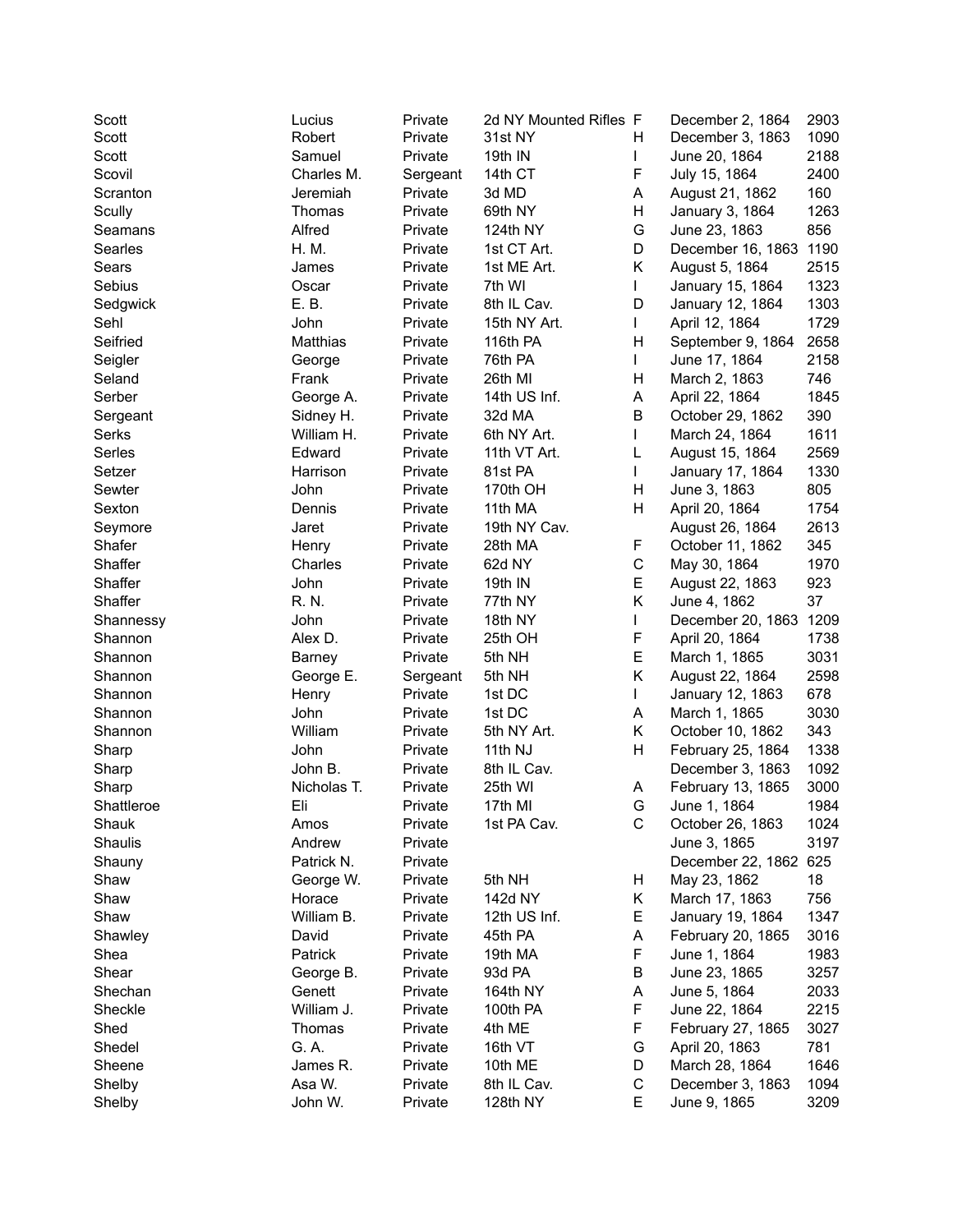| Sheld              | Charles     | Private  | 3d Bat. NY Art.     | C            | June 10, 1863          | 817          |
|--------------------|-------------|----------|---------------------|--------------|------------------------|--------------|
| Sheldon            | John        | Private  | 11th IN             | A            | May 27, 1865           | 3174         |
| Shell              | Charles     | Private  | 207th PA            | G            | April 8, 1865          | 3065         |
| Shenblin           | Lawson      | Private  | 3d W. VA Cav.       | C            | July 1, 1865           | 3276         |
| Shepherdson        | Simon       | Private  | 61st MA             | F            | August 23, 1865        | 3351         |
| Sheppard           | Β.          | Private  | 66th OH             | D            | August 15, 1864        | 2571         |
| Sheppard           | Miles       | Private  | 29th US C. T.       | Н            | January 17, 1865       | 58           |
| Sheppard           | Nathaniel   | Private  | 18th WI             | C            | June 14, 1865          | 3231         |
| Sherer             | John A.     | Private  | 1st P. R. V. C.     | G            | January 5, 1864        | 1251         |
| Sherman            | James       | Private  | 5th MI              | А            | March 15, 1864         | 1476         |
| Sherwood           | William     | Private  | 74th NY             | E            | January 29, 1863       | 706          |
| Sheubenacy         | Nap.        | Private  | 153d NY             | L            | February 21, 1863      | 729          |
| Shields            | James       | Private  | 33d MA              | D            | October 11, 1862       | 346          |
| Shields            | John        | Private  | 83d PA              | G            | November 6, 1864       | 2854         |
| Shine              | Thomas      | Private  | 28th MA             | Κ            | November 15, 1862 440  |              |
| Shippy             | Asa A.      | Private  | 2d US S. S.         | E            | November 21, 1864 2887 |              |
| Shirk              | <b>Bird</b> | Private  | 93d PA              | D            | August 7, 1864         | 2523         |
| Shirley            | William     | Private  | 28th US C. T.       | E            | January 21, 1865       | 120          |
| Shirlly            | Wallace     | Private  | 207th PA            | A            | April 7, 1865          | 3056         |
| Shock              | William     | Private  | 46th PA             | Κ            | September 2, 1862      | 201          |
| Shoob              | Jacob       | Private  | 7th PA              | G            | December 22, 1863 1225 |              |
| Shoop              | Nicholas    | Private  | 26th MI             | G            | January 22, 1864       | 1351         |
| Shork              | William     | Private  | 19th US C. T.       | K            | January 21, 1865       | 103          |
| Shorry             | Richard     | Private  | 17th ME             | L            | December 11, 1863      | 1162         |
| Short              | Michael     | Private  | 19th US C. T.       | Κ            | January 17, 1865       | 68           |
| Shott              | Anthony     | Private  | 46th NY             | E            | July 6, 1864           | 2331         |
| Shoulers           | Edward H.   | Private  | 16th NY Cav.        |              | April 6, 1865          | 3053         |
| Shoup              | Nathan      | Sergeant | 84th PA             | C            | June 29, 1862          | 55           |
| Shove              | Jacob       | Private  | 142d NY             | L            | March 14, 1863         | 752          |
| Shrewder           | Michael     | Private  | 7th MI Cav.         | А            | August 3, 1863         | 898          |
| Shroyer            | Leonard     | Private  | 4th OH              | F            | November 29, 1862      | 528          |
| Shulters           | W. S.       | Private  | 5th MI              | Н            | November 7, 1862       | 411          |
| Shuman             | Joseph      | Private  | 1st NJ Cav.         | M            | January 20, 1864       | 1349         |
| Shuster            | Samuel      | Private  | 88th PA             | Β            | March 19, 1864         | 1550         |
| Sias               | W. W.       | Private  | 15th VT             | B            | March 8, 1864          | 1452         |
| Sidney             | James       | Private  | 2d CT Art.          | L            | March 12, 1864         | 1466         |
| <b>Sikes</b>       | Arthur      | Private  | 5th NH              | $\mathsf C$  | December 2, 1864       | 2909         |
| Siley              | Benjamin F. | Private  | 1st ME Art.         | $\mathbf{L}$ | August 23, 1864        | 2602         |
| Siley              | M. W.       | Private  | 66th OH             | L            | September 8, 1862      | 239          |
| Silsbury           | Chas. M.    | Private  | 20th MI             | Н            | December 5, 1862       | 565          |
| <b>Silvers</b>     | Jordan      | Private  | 1st NY              | Α            | March 16, 1864         | 1498         |
| Simkins            | David       | Private  | 25th NJ             | D            | March 24, 1864         | 1600         |
|                    | Charles     | Private  | 14th CT             | L            | February 21, 1863      | 731          |
| Simmons<br>Simmons | William     | Private  | 3d NJ               | Κ            | June 16, 1864          | 2154         |
|                    | William H.  | Private  | 88th PA             | F            |                        | 2969         |
| Simmons            |             |          |                     |              | January 23, 1865       |              |
| Simms              | Jacob       | Private  | 96th PA<br>205th PA | Е<br>C       | June 5, 1864           | 2035<br>3062 |
| Simonbow           | Thomas      | Corporal |                     |              | April 8, 1865          |              |
| Simons             | Daniel      | Private  | 57th NY             | В            | December 2, 1863       | 1084         |
| Simons             | Henry M.    | Private  | 4th OH              | G            | April 22, 1864         | 1784         |
| Simons             | S. S.       | Private  | 84th PA             | В            | December 9, 1863       | 1145         |
| Simons             | William     | Private  | 16th MI             | Е            | September 14, 1862 278 |              |
| Sims               | Jesse       | Corporal | 4th OH              | В            | December 15, 1863 1185 |              |
| Simson             | John        | Private  | 28th PA             | F            | December 1, 1862       | 544          |
| Singer             | William H.  | Private  | 7th VA              | $\mathsf C$  | January 7, 1864        | 1275         |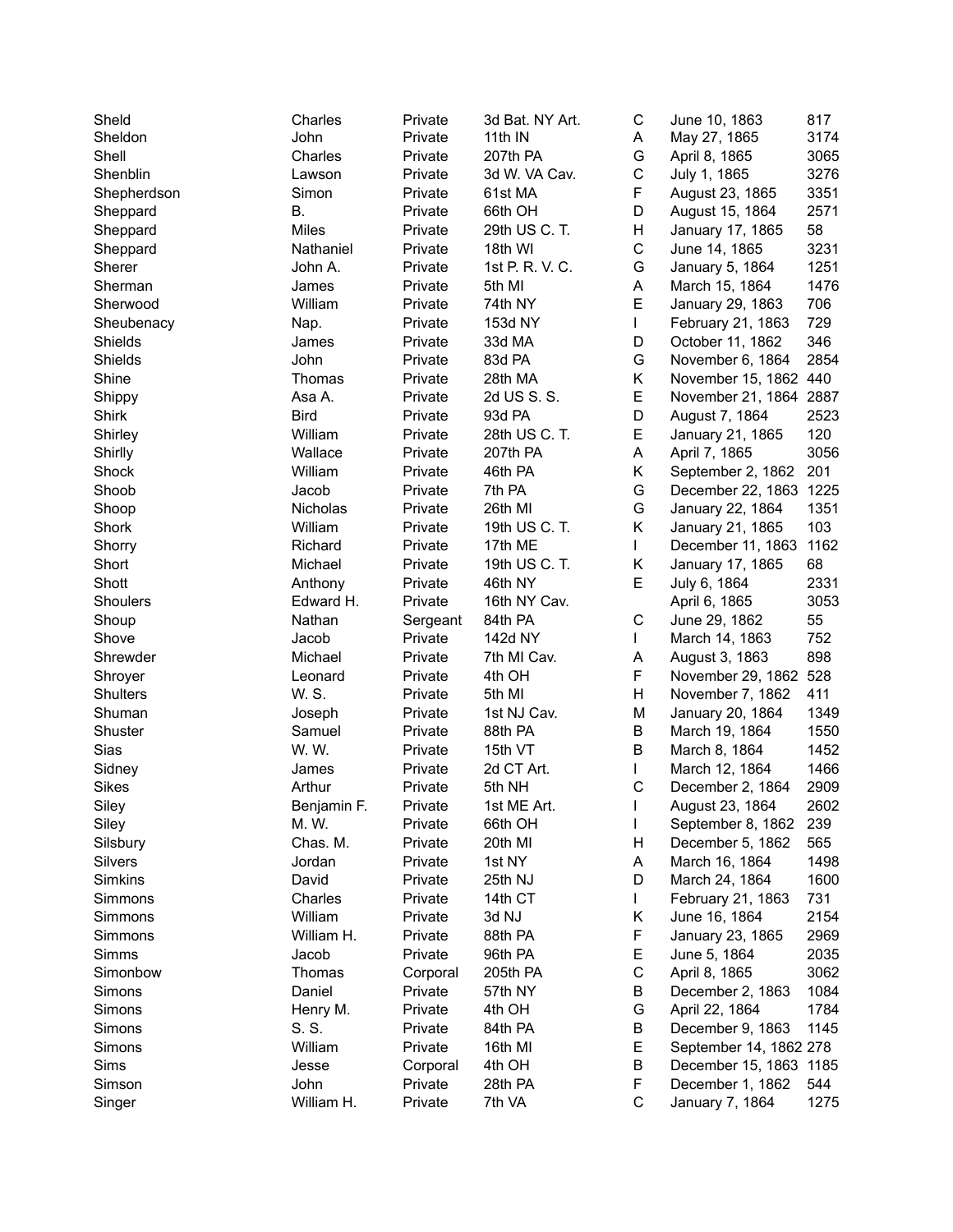| Singleton      | William<br>John A.     | Private  | 3d V. R. C.     | н | November 3, 1864        | 2844<br>2670 |
|----------------|------------------------|----------|-----------------|---|-------------------------|--------------|
| Skillington    |                        | Private  | 49th PA         |   | Septmebr 14, 1864       |              |
| Skinner        | Luther                 | Private  | 76th NY         | B | July 29, 1862           | 113          |
| Slacker        | John                   | Private  | 139th PA        | L | September 16, 1864 2674 |              |
| Slater         | John H.                | Private  | 120th NY        | F | June 15, 1863           | 834          |
| Slaughter      | Taylor                 | Private  | 83d PA          | L | May 31, 1865            | 3185         |
| Slawson        | J. N.                  | Corporal | 5th PA H. Art.  | D | October 14, 1864        | 2759         |
| Sleeper        | Henry                  | Private  | 13th NH         | Η | November 16, 1862 441   |              |
| Sloan          | George B.              | Private  | 10th NH         | Н | April 20, 1864          | 1753         |
| Sloan          | William                | Private  | 7th VA          | E | July 31, 1864           | 2482         |
| Slocum         | Llyod                  | Private  | 6th NY Art.     | B | June 1, 1864            | 1996         |
| Sloughton      | J. B.                  | Private  | 8th NY Art.     | Κ | June 12, 1865           | 3219         |
| Slow           | Sylvester              | Private  | 20th MA         | Κ | December 28, 1864 2945  |              |
| Small          | Charles M.             | Corporal | 7th ME          | B | March 29, 1864          | 1545         |
| Small          | Hughs                  | Private  | 37th NY         | F | March 5, 1864           | 1439         |
| Smash          | Christian              | Private  | 63d PA          | F | January 12, 1864        | 1302         |
| Smith          | Albert                 | Private  | 49th NY         | Η | March 29, 1864          | 1662         |
| Smith          | Albert E.              | Private  | 27th MI         | D | July 30, 1864           | 2481         |
| Smith          | Albert G.              | Private  | 104th NY        | C | March 21, 1864          | 1558         |
| Smith          | Benjamin               | Private  | 40th MA         | D | August 15, 1863         | 916          |
| Smith          | Benjamin Beady Private |          | 24th NY Cav.    | L | June 14, 1865           | 3230         |
| Smith          | Daniel                 | Private  | 13th NH         | F | June 18, 1864           | 2178         |
| Smith          | Daniel G.              | Private  | 2d NY Art.      | E | June 26, 1864           | 2240         |
| Smith          | David                  | Private  | 13th NY         | B | January 12, 1864        | 1305         |
| Smith          | David C.               | Private  | 100th NY        |   | November 29, 1862 531   |              |
| Smith          | Denmark                | Private  | 4th P. R. V. C. | Н | December 8, 1863        | 1121         |
| Smith          | E. W.                  | Private  | 60th OH         | F | July 5, 1864            | 2311         |
| Smith          | Edgar                  | Private  | 111th PA        | D | August 6, 1862          | 131          |
| Smith          | Edmond J.              | Corporal | 111th NY        | G | March 9, 1864           | 1460         |
| Smith          | Edward                 | Corporal | 66th NY         | F | February 27, 1864       | 1395         |
| Smith          | George                 | Private  | 88th PA         | A | August 13, 1862         | 141          |
| Smith          | George                 | Private  | 6th MD          | Η | December 9, 1862        | 586          |
| Smith          | George D.              | Private  | 11th PA         | E | March 17, 1864          | 1508         |
| Smith          | Harvey                 | Private  | 61st NY         | C | June 20, 1864           | 2190         |
| Smith          | Henry                  | Private  | 12th NY         | D | September 23, 1863 958  |              |
| Smith          | Henry                  | Private  | 23d US C. T.    | H | January 21, 1865        | 110          |
| Smith          | Hiram T.               | Private  | 1st US chas.    | C | November 27, 1862 501   |              |
| Smith          | Hugh                   | Private  |                 |   | September 28, 1863 966  |              |
| Smith          | Isaac                  | Private  | 1st MI          | С | September 20, 1864 2688 |              |
| Smith          | Isaiah                 | Private  | 86th NY         | L | March 21, 1864          | 1567         |
| Smith          | J. J.                  | Private  | 99th PA         | G | March 5, 1864           | 1440         |
| Smith          | James                  | Private  | 109th NY        | Α | November 5, 1864        | 2851         |
| Smith          | James                  | Private  | 39th US C. T.   | E | January 21, 1865        | 118          |
| Smith          | James C.               | Private  | 28th MA         | Κ | December 16, 1862 608   |              |
| Smith          | James F.               | Private  | 66th OH         | F | October 13, 1862        | 349          |
|                |                        |          | 11th NJ         | E | February 25, 1864       |              |
| Smith<br>Smith | James W.               | Private  |                 |   |                         | 1386<br>900  |
|                | John                   |          |                 |   | August 5, 1863          |              |
| Smith          | John                   | Private  |                 |   | September 22, 1864 2698 |              |
| Smith          | John                   | Private  | 211th PA        | F | July 31, 1865           | 3336         |
| Smith          | John                   | Private  | 29th US C. T.   | В | January 6, 1865         | 24           |
| Smith          | John C.                | Private  | 120th NY        | D | March 25, 1863          | 760          |
| Smith          | John H.                | Private  | 8th MI          | F | October 27, 1864        | 2814         |
| Smith          | John S.                | Private  | 1st ME H. Art.  | В | July 4, 1864            | 2300         |
| Smith          | John W.                | Private  | 126th OH        | F | May 27, 1864            | 1940         |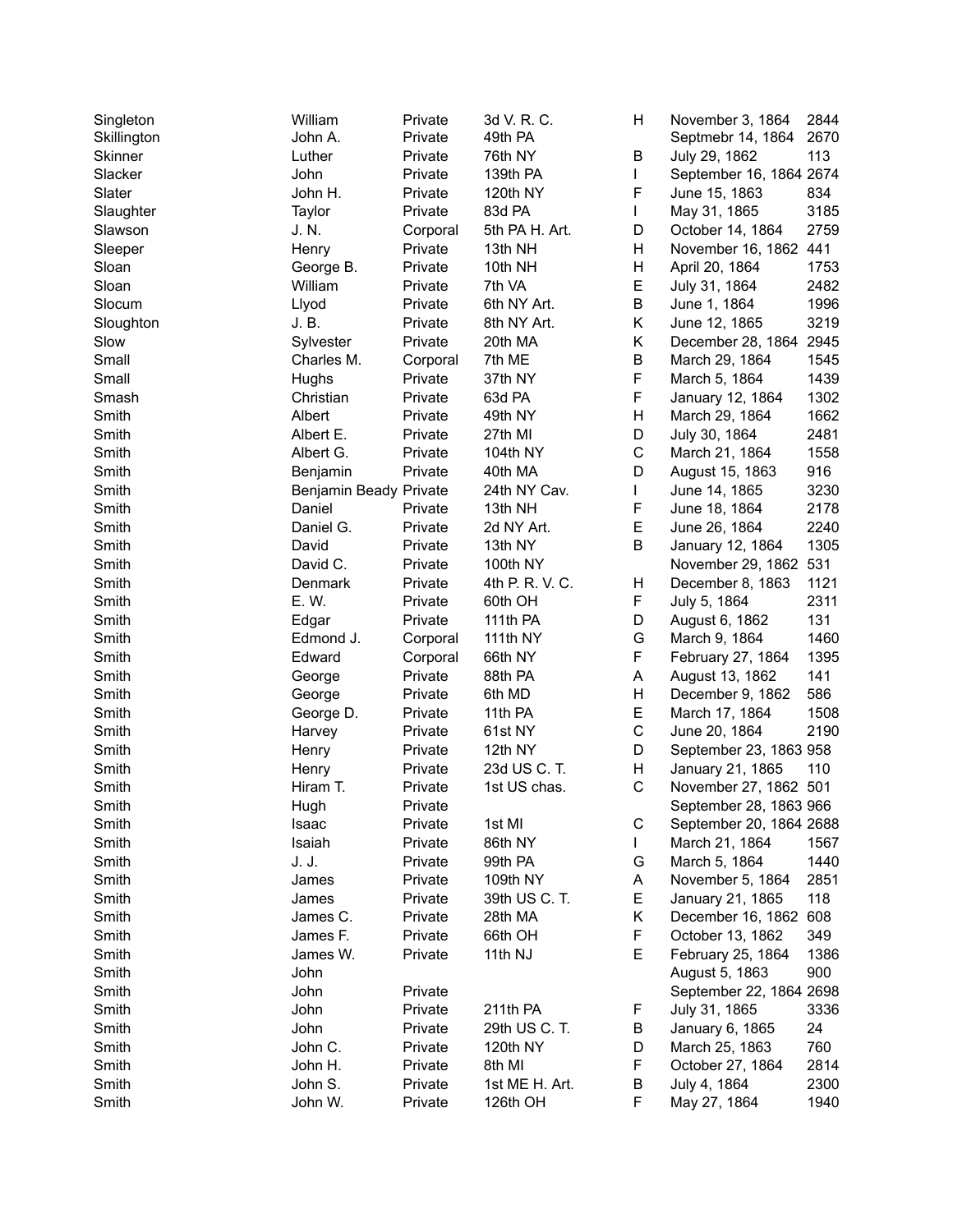| Smith      | Joseph            | Private  | 91st NY             |             | November 11, 1864 2871 |      |
|------------|-------------------|----------|---------------------|-------------|------------------------|------|
| Smith      | Joshua S.         | Private  | 83d PA              | D           | February 3, 1864       | 1359 |
| Smith      | Laban             | Private  | 1st ME Cav.         | L           | November 6, 1862       | 407  |
| Smith      | Lewis             | Private  | 24th NY Cav.        | М           | October 20, 1864       | 2779 |
| Smith      | Marshall          | Private  | 17th VT             | L           | June 23, 1864          | 2226 |
| Smith      | Matthew           | Private  | 153d NY             | Е           | November 22, 1862 462  |      |
| Smith      | Michael K.        | Private  | 189th NY            | G           | May 24, 1865           | 3157 |
| Smith      | Nelson            | Private  | 27th US C. T.       | E           | January 17, 1865       | 44   |
| Smith      | Nicholas          | Private  | 10th NY             | $\mathsf C$ | March 25, 1864         | 1630 |
| Smith      | Stephen           | Private  | 137th NY            | Н           | June 12, 1865          | 3222 |
| Smith      | Thomas            | Sergeant | 4th NY H. Art.      | G           | June 29, 1864          | 2266 |
| Smith      | W. H.             | Sergeant | 6th MD              | Β           | August 31, 1863        | 934  |
| Smith      | William           | Private  | 46th NY             | Η           | September 20, 1862 299 |      |
| Smock      | Oscar             | Private  | 5th MI              | $\mathsf C$ | December 16, 1863 1194 |      |
| Smootheley | James S.          | Private  |                     | Н           | September 13, 1863 947 |      |
|            |                   |          | Independent PA Bat. |             |                        | 1370 |
| Smyth      | Henry M.          | Private  | 4th NY H. Art.      |             | February 12, 1864      |      |
| Snell      | Cyrus             | Private  | 19th ME             | С           | June 13, 1864          | 2114 |
| Snell      | Francis           | Private  | 32d ME              | D           | August 28, 1864        | 2621 |
| Snell      | John A.           | Private  | 14th PA             | E           | March 6, 1865          | 3036 |
| Snell      | Lannon            | Private  | 2d NY Cav.          | C           | December 2, 1862       | 547  |
| Snell      | William           | Private  | 6th NY Art.         | L           | June 10, 1864          | 2076 |
| Snotag     | David             | Private  | 1st WI H. Art.      | E           | June 25, 1865          | 3264 |
| Snow       | Charles C.        | Private  | 1st ME Art.         |             | March 4, 1864          | 1427 |
| Snow       | Henry A.          | Sergeant | 76th NY             | C           | June 14, 1864          | 2021 |
| Snuble     | Arthur            | Private  | 38th NY             | Е           | November 7, 1862       | 441  |
| Snyder     | Adam              | Private  | 130th NY            | B           | October 16, 1864       | 2765 |
| Snyder     | Daniel L.         | Corporal | 13th NY Cav.        | Κ           | February 16, 1865      | 2986 |
| Snyder     | Francis           | Private  | 1st US S. S.        | B           | June 13, 1864          | 2119 |
| Snyder     | George            | Private  | 111th NY            | C           | March 9, 1864          | 1461 |
| Snyder     | John H.           | Sergeant | 21st PA             | Н           | July 7, 1864           | 2342 |
| Snyder     | Wilbur            | Private  | 17th NY             | Κ           | December 22, 1862 624  |      |
| Southward  | Lewis H.          | Private  | 32d NY              | E           | March 21, 1864         | 1559 |
| Southwick  | W. H. S.          | Private  | 49th NY             | G           | November 7, 1862       | 409  |
| Spade      | Jerry             | Private  | 2d PA Art.          | Е           | July 7, 1864           | 2341 |
| Spalding   | Eugene            | Private  | 122d NY             | F           | June 18, 1864          | 2186 |
| Spangler   | Annanias          | Private  | 204th PA            | Κ           | November 10, 1864      | 2867 |
| Spangler   | Edward            | Private  | 145th PA            | F           | June 19, 1864          | 1282 |
| Spead      | Henry             | Sergeant | 11th NJ             | B           | October 30, 1863       | 1032 |
| Speakman   | Alex D.           | Private  | 73d OH              | G           | March 24, 1864         | 1603 |
| Speane     | Johnson           | Private  | 101st NY            |             | November 29, 1862      | 536  |
| Spear      | John              | Sergeant | 6th MD              | Е           | July 17, 1864          | 2411 |
| Speers     | Otto              | Private  | 2d PA               | G           | April 22, 1864         | 1808 |
| Speigles   | William           | Private  | 12th NJ             | Н           | June 10, 1864          | 2093 |
| Speiler    | Frederick         | Private  | 13th NY Cav.        | Α           | June 3, 1864           | 2011 |
| Spencer    | Charles           | Private  | 5th NJ              | D           | April 15, 1864         | 2140 |
| Spencer    | Charles R.        | Private  | 107th NY            | В           | November 15, 1864      | 2850 |
| Spencer    | James             | Private  | 48th PA             | G           | June 1, 1864           | 1993 |
| Spicer     | Daniel H.         | Private  | 1st MI S.S.         |             | October 12, 1864       | 2751 |
|            |                   |          | 19th US C. T.       |             |                        | 26   |
| Spiggs     | George<br>William | Private  |                     | F           | January 6, 1865        | 219  |
| Sporter    |                   | Private  | 2d MD               | Α           | September 5, 1862      |      |
| Sprague    | Andrews           | Private  | 101st NY            | A           | March 7, 1864          | 1443 |
| Sprague    | George H.         | Private  | 91st NY             | L           | July 28, 1862          | 108  |
| Sprague    | Т.                | Private  | 2d NJ               | $\mathsf C$ | December 11, 1863      | 1170 |
| Sprecher   | Nathan            | Private  | 99th PA             | A           | March 16, 1865         | 3043 |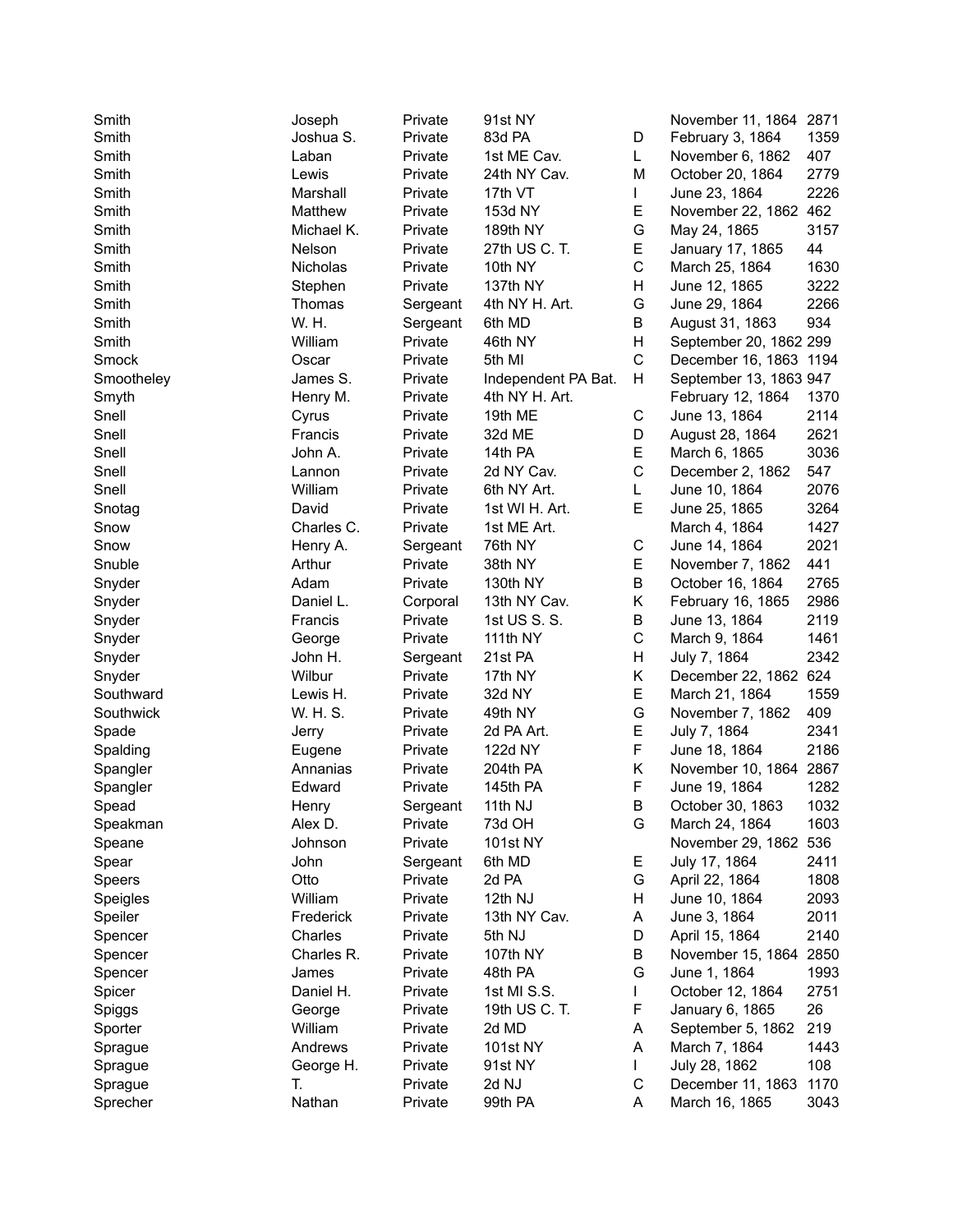| Squire          | Joseph W.  | Private    | 38th WI             | D      | July 8, 1864           | 2348 |
|-----------------|------------|------------|---------------------|--------|------------------------|------|
| Squires         | Leonard    | Private    | 27th OH             | D      | September 5, 1862      | 3118 |
| St. John        | Luther     | Corporal   | 12th US Inf.        | D      | September 3, 1863      | 937  |
| Stabler         | 0.L        | Private    | 35th NY             | G      | March 18, 1864         | 1527 |
| <b>Stack</b>    | James      | Private    | 13th MA             | G      | July 24, 1862          | 98   |
| Stafford        | Aaron      | Private    | 83d PA              | D      | July 8, 1864           | 2345 |
| Stafford        | Abner      | Private    | 8th IL Cav.         | Н      | December 9, 1863       | 1132 |
| Stahl           | Hartman    | Private    | 3d Bat. NY Art.     | E      | March 5, 1864          | 1430 |
| Stangel         | Jospeh     | Sergeant   | 14th US Inf.        | E      | July 5, 1864           | 2312 |
| Stanley         | John       | Private    | 11th ME             | C      | November 18, 1862 448  |      |
| Stanley         | Walter H.  | Private    | 8th NY Art.         | C      | June 12, 1864          | 2101 |
| Stannard        | George     | Private    | 17th VT             | F      | October 21, 1864       | 2785 |
| Stanton         | Aaron      | Private    | 26th MI             | D      | February 23, 1863      | 732  |
| Stanton         | Frank      | Private    | 17th A. C. Pioneers | C      | August 10, 1865        | 220  |
| <b>Staples</b>  | Albert     | Private    | 4th RI              | D      | July 10, 1863          | 1151 |
| <b>Stark</b>    | Amos       | Private    | U. S. Engineers     | А      | January 17, 1864       | 1329 |
| <b>Starker</b>  | Joseph     | Private    | 1st NJ Cav.         | L      | January 15, 1864       | 1318 |
| Stasey          | Peter      | Private    | 11th NH             | G      | May 1, 1864            | 1860 |
| <b>Statler</b>  | Nelson     | Corporal   | 211th PA            | E      | June 2, 1865           | 2994 |
| Staubs          | George C.  | Private    | 8th P. R. V. C.     | E      | March 6, 1864          | 1442 |
| <b>Steams</b>   | John       | Private    | 153d NY             | D      | June 14, 1863          | 833  |
| Steber          | William E. | Corporal   | 111th NY            | Α      | April 20, 1864         | 1737 |
|                 | William    |            |                     |        | June 9, 1864           |      |
| Stedman         | William    | Private    | 1st MA Art.         | А      |                        | 2064 |
| <b>Steekans</b> |            | Private    | 155th NY            | Κ<br>F | November 23, 1863      | 1068 |
| Steinberg       | Julius     | Private    | 15th NY Art.        |        | July 20, 1863          | 887  |
| Stemple         | A. G.      | Private    | 7th VA              | А      | June 25, 1864          | 2235 |
| Steorns         | Frank      | Private    | 17th VA             | C      | June 7, 1864           | 2050 |
| Stephens        | George     | Private    | 19th US C. T.       | Κ      | January 17, 1865       | 61   |
| Stephens        | Mason      | Private    | 37th US C. T.       | E      | Febraury 14, 1865      | 145  |
| Sterling        | Thaddeus   | Private    | 144th NY            | F      | March 30, 1863         | 762  |
| Stern           | George     | Private    | 19th US Inf.        | G      | April 20, 1864         | 1749 |
| Sterrinck       | Peter      | Private    | 99th PA             | F      | May 22, 1865           | 3148 |
| Stetson         | George F.  | Private    | 28th MA             | E      | July 8, 1864           | 2352 |
| Stetson         | M. W.      | Private    | 35th NY             | A      | September 11, 1862 259 |      |
| Steven          | William    | Corporal   | 151st NY            | Η      | January 12, 1864       | 1299 |
| Stevens         | Amos       | Private    | 5th NH              | L      | January 6, 1864        | 1259 |
| <b>Stevens</b>  | Chas. H.   | Lieutenant | 15th MA             | L      | October 16, 1863       | 1002 |
| Stevens         | George B.  | Private    | 5th ME              | Κ      | May 19, 1862           | 9    |
| Stevens         | Hiram      | Private    | 4th ME              | D      | October 25, 1862       | 378  |
| Stevens         | Lander     | Private    | 143d PA             | Κ      | July 21, 1864          | 2434 |
| <b>Stevens</b>  | W. B.      | Sergeant   | 4th VT              |        | June 13, 1864          | 2113 |
| Stevenson       | James      | Private    | 75th OH             | D      | March 17, 1864         | 1520 |
| Stevenson       | Lewis      | Private    | 66th OH             | D      | December 8, 1862       | 583  |
| Stever          | Franklin   | Private    | 21st NY             | E      | January 17, 1864       | 1335 |
| <b>Stewart</b>  | Alfred     | Private    |                     |        | November 2, 1864       | 2836 |
| Stewart         | George     | Private    | 4th NY Art.         | F      | November 2, 1864       | 2838 |
| <b>Stewart</b>  | H. B.      | Corporal   | 8th NY Cav.         | В      | July 18, 1863          | 86   |
| <b>Stewart</b>  | Jackson    | Sergeant   | 2d US S. S.         | Α      | June 14, 1862          | 48   |
| <b>Stewart</b>  | Lawrence   | Private    | 19th US C. T.       | L      | January 20, 1865       | 94   |
| <b>Stewart</b>  | Willis     | Private    | 11th VT             | C      | August 15, 1863        | 915  |
| <b>Stickel</b>  | Schimp     | Private    | 100th PA            | Κ      | September 24, 1862 316 |      |
| <b>Stiles</b>   | Samuel     | Private    | 26th IL             | L      | May 14, 1865           | 3131 |
| Stinchfield     | A. W.      | Private    | 32d ME              | D      | October 25, 1864       | 2797 |
| Stineford       | Amos       | Private    | 31st ME             | Κ      | July 13, 1864          | 2389 |
|                 |            |            |                     |        |                        |      |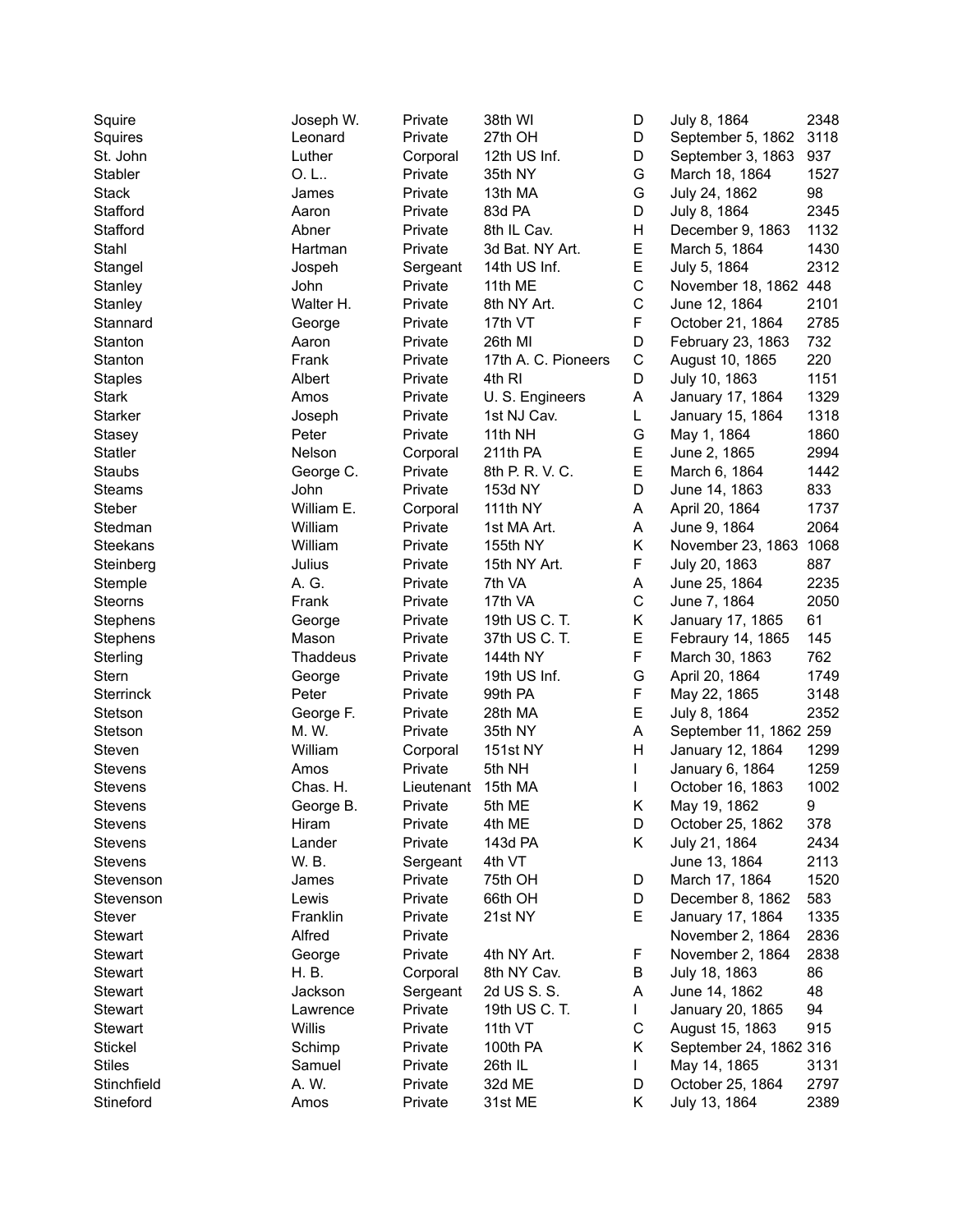| Stockwell       | Orville L.  | Private             | 36th MA            | А | November 11, 1862 429  |      |
|-----------------|-------------|---------------------|--------------------|---|------------------------|------|
| Stoddel         | Eugene      | Corporal            | 1st NY Mt'd Rifles | E | July 10, 1864          | 2362 |
| Stone           | Benjamin V. | Hos. Stew'd 28th MI |                    |   | March 3, 1865          | 3034 |
| Stone           | Daniel      | Sergeant            | 2d NY Art.         |   | November 28, 1862 521  |      |
| Stone           | Jacob C.    | Private             | 3d VT              | A | June 9, 1864           | 2065 |
| Stone           | James       | Private             | 17th VT            | В | July 3, 1865           | 3274 |
| Stone           | Joseph H.   | Sergeant            | 7th ME             | Κ | June 16, 1864          | 2151 |
| Stone           | Lewis H.    | Private             | 8th MI             | H | August 17, 1864        | 2588 |
| Stone           | Osne        | Private             | 1st VT Art.        | L | June 19, 1864          | 2184 |
| Stonerook       | David       | Private             | 75th OH            | E | November 29, 1862 527  |      |
| Stookey         | William E.  | Private             | 69th PA            | E | April 22, 1864         | 1793 |
| Stoops          | John        | Private             | 100th PA           | D | June 25, 1864          | 2237 |
| Storm           | James       | Private             | 74th NY            | E | September 21, 1862 303 |      |
| Storms          | David       | Private             | 76th PA            | Κ | February 25, 1865      | 3026 |
| Stouber         | Joseph      | Private             | 26th WI            | E | October 16, 1863       | 1001 |
| Stoughton       | Andrew      | Private             | 1st NH H. Art.     | C | November 22, 1864      | 2891 |
| Stout           | Thomas      | Private             | 17th US Inf.       | G | March 18, 1864         | 1526 |
| Stowell         | Frank L.    | Private             | 21st MA            | Κ | January 9, 1863        | 670  |
| Stowell         | Marshall    | Private             | 189th NY           | E | December 22, 1864 2938 |      |
| <b>Stowers</b>  | Samuel      | Private             | 117th US C. T.     | D | September 29, 1865 227 |      |
|                 | William     |                     |                    |   |                        |      |
| Strabel         | E.F.        | Corporal            | 118th PA           | Α | July 20, 1864          | 2425 |
| Stranger        |             | Private             | 6th PA             | L | April 23, 1864         | 1821 |
| Strap           | Henry       | Private             | 27th US C. T.      | L | January 7, 1865        | 32   |
| Stratheron      | John        | Corporal            | 8th P. R. V. C.    | C | January 8, 1863        | 669  |
| Straw           | Emanuel     | Private             | 58th PA            | L | October 21, 1864       | 2784 |
| Strawberger     | Andrew      | Private             | 120th NY           | Κ | October 16, 1863       | 1004 |
| Strawbridge     | George      | Private             | 90th PA            | L | July 18, 1862          | 93   |
| <b>Streit</b>   | Christian   | Private             | 14th MI            | Е | May 11, 1865           | 3126 |
| <b>Stritt</b>   | Ludwig      | Private             | 15th NY Art.       | D | September 9, 1863      | 941  |
| <b>Sturnes</b>  | W.          |                     | U.S. Navy          |   | December 15, 1863      | 1180 |
| Sturtevant      | Thos. D.    | Private             | 10th ME            | C | August 25, 1862        | 172  |
| Stype           | Joseph      | Private             | 94th NY            | D | March 22, 1864         | 1589 |
| Styron          | William     | Private             | 2d Prov'l Bat.     |   | September 3, 1864      | 2639 |
| <b>Sucklist</b> | Frederick   | Private             | 21st NY            | н | December 4, 1862       | 562  |
| Sullivan        | David J.    | Private             | 58th MA            | C | May 6, 1865            | 3117 |
| Sullivan        | James       | Private             | 7th ME             | L | June 14, 1864          | 2126 |
| Sullivan        | john        | Private             | 1st MA Cav.        | В | July 12, 1864          | 2387 |
| Sullivan        | Moses       | Private             | 61st OH            | D | March 29, 1864         | 1678 |
| Sullivan        |             | Private             | 63d NY             | G | January 6, 1864        | 1264 |
| Sumer           | Theodore    | Private             | 55th MA            | D | February 7, 1865       | 2989 |
| Summers         | John W.     | Corporal            | 1st PA Light Art.  | В | April 17, 1865         | 3085 |
| Summers         | Theodore    | Private             | 97th NY            | F | August 4, 1864         | 2509 |
| Suther          | Amos        | Private             | 204th PA           | D | October 9, 1864        | 2743 |
| Sutton          | James       | Private             |                    |   | April 11, 1865         | 161  |
| Suydam          | C. R.       | Private             | 8th IL Cav.        | Κ | December 21, 1863      | 1212 |
| Swartz          | Abram       | Private             | 56th PA            | G | January 7, 1865        | 2956 |
| Sweeney         | Michael     | Private             | 31st NY            | В | March 29, 1864         | 1674 |
| Sweeney         | William C.  | Private             | 73d NY             | Α | November 5, 1864       | 2849 |
| Sweeny          | John        | Private             | 1st CT Cav.        | G | June 9, 1865           | 3212 |
| Sweet           | Elias C.    | Private             | 7th MI             | Κ | July 8, 1864           | 2343 |
| Sweet           | George W.   | Private             | 40th NY            | G | July 4, 1864           | 2299 |
| Swerzy          | Charles     | Private             | 104th PA           | В | October 4, 1864        | 2720 |
| Swick           | Martin      | Private             | 126th OH           | L | June 1, 1864           | 1994 |
| Swift           | Michael     | Private             | 17th WI            | A | August 1, 1865         | 1337 |
|                 |             |                     |                    |   |                        |      |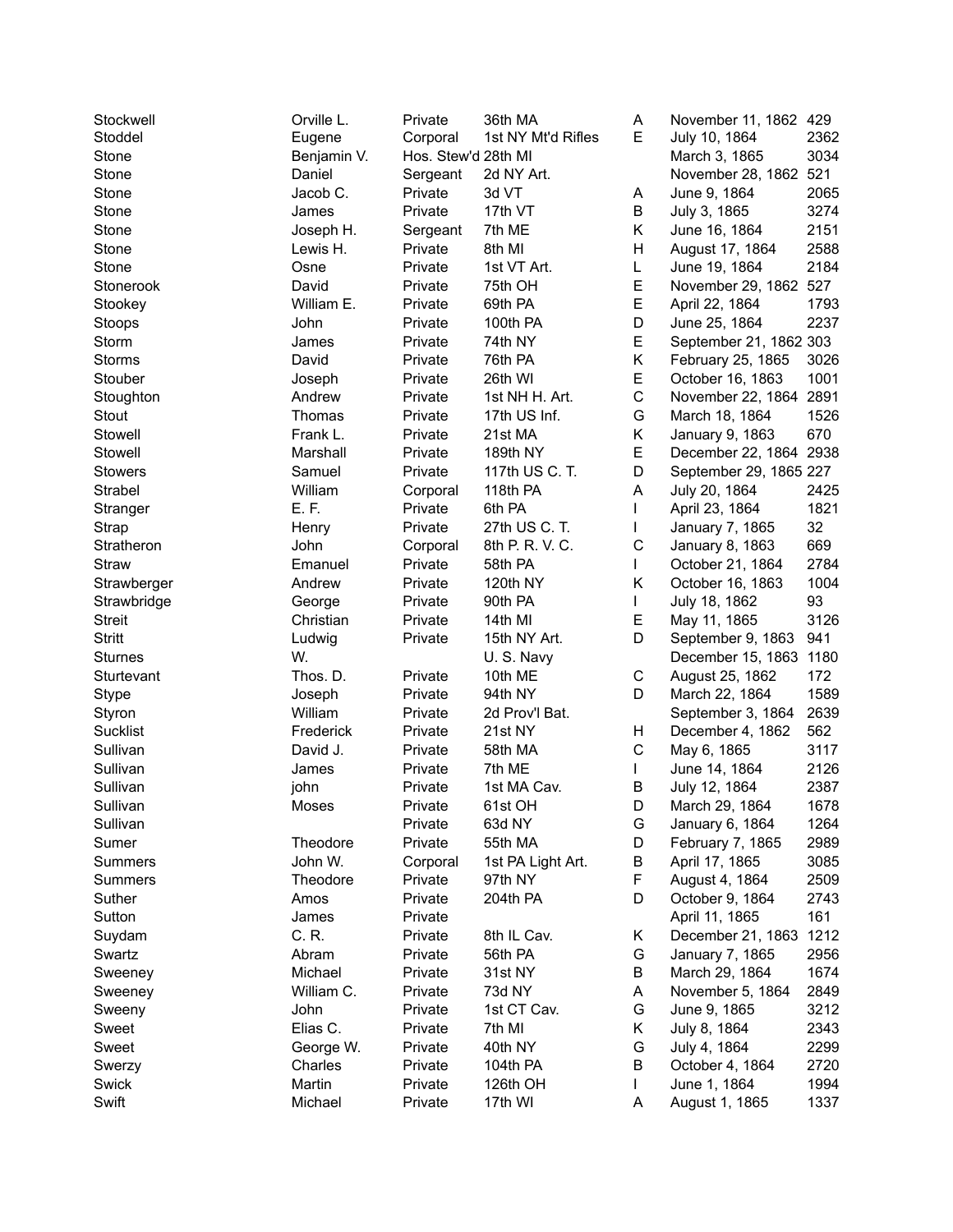| Swindles      | Robert      | Private  | 14th US Inf.    | Н           | March 21, 1864         | 1565 |
|---------------|-------------|----------|-----------------|-------------|------------------------|------|
| Taggart       | George      | Private  | 37th WI         | G           | August 14, 1864        | 2563 |
| Talbert       | J. B.       | Private  | 6th MI Cav.     | Н           | March 1, 1864          | 1406 |
| Tanner        | Judson L.   | Private  | 83d PA          | E           | April 22, 1864         | 1802 |
| Tappan        | William E.  | Private  | 28th MI         | Н           | February 6, 1865       | 2987 |
| Tarnage       | Oliver      | Private  | 5th NY Cav.     | Κ           | July 7, 1864           | 2340 |
| Tatten        | James       | Private  | 105th NY        | D           | August 22, 1862        | 164  |
| Tatterson     | John        | Private  | 135th US C. T.  | D           | June 12, 1865          | 195  |
| Taylor        | Alfred      | Private  | 121st PA        | B           | November 9, 1863       | 1043 |
| Taylor        | Alonzo M.   |          |                 |             | June 21, 1865          | 3249 |
| Taylor        | Benjamin    | Private  | 18th KY         |             | May 19, 1865           | 3138 |
| Taylor        | C. M.       | Private  | 141st PA        |             | March 5, 1864          | 1436 |
| Taylor        | Ellis C.    | Private  | 2d WI           |             | June 24, 1864          | 2232 |
| Taylor        | George      | Private  | 157th PA        | B           | August 29, 1864        | 2623 |
| Taylor        | James E.    | Private  | 111th NY        | Α           | January 23, 1863       | 698  |
| Taylor        | John        | Private  | 42d PA          | Н           | January 11, 1865       | 2962 |
| Taylor        | John G.     | Private  | 12th MA         | G           | December 30, 1862 644  |      |
| Taylor        | John W.     | Private  | 124th NY        | E           | June 26, 1863          | 862  |
| Taylor        | William     | Private  | 28th NJ         | E           | January 5, 1863        | 662  |
| Tebor         | T. S.       | Private  | 5th MI          | G           | March 15, 1864         | 1471 |
| Teetsell      | James H.    | Private  | 120th NY        | G           | December 4, 1864       | 2914 |
| Tehan         | John        | Private  | 74th NY         | E           | March 27, 1863         | 761  |
| Ten Eyke      | Henry       | Private  | 1st US S. S.    | $\mathbf C$ | December 9, 1862       | 585  |
| Teoman        | Lewis       | Private  | 6th MI          | E           | October 16, 1863       | 1003 |
| Termane       | George      | Private  | 3d MD           | B           | July 17, 1862          | 92   |
| <b>Terpox</b> | Charles F.  | Private  | 9th NY S.M.     | E           | November 13, 1863      | 1052 |
| Thaer         | Hiram C.    | Private  | 83d NY          |             | August 25, 1863        | 931  |
| <b>Thaers</b> | Joseph      | Private  |                 |             | July 31, 1865          | 3335 |
| Thawton       | R.          | Private  | 67th PA         |             | December 11, 1863      | 1168 |
| Thiel         | Emile       | Sergeant | 3d Bat. NY Art. | С           | June 10, 1863          | 820  |
| Thiner        | Christian   | Private  | 86th Ny         | C           | November 3, 1864       | 2843 |
| Thomas        | Charles     | Private  | 2d DC           | H           | May 20, 1864           | 1903 |
| Thomas        | Daniel      | Private  | 23d US C. T.    | H           | January 3, 1865        | 11   |
| Thomas        | Elias C.    | Private  | 18th PA Cav.    |             | March 26, 1864         | 1639 |
| Thomas        | John        | Private  | 2d CT H. Art.   |             | Febraury 15, 1864      | 1372 |
| Thomas        | Riston      | Private  | 30th US C. T.   | L           | January 21, 1865       | 123  |
| Thomas        | Samuel      | Private  | 88th PA         |             | July 27, 1864          | 2463 |
|               |             | Private  |                 |             |                        | 2376 |
| Thomas        | Theodore B. |          | 24th MI         |             | July 11, 1864          |      |
| Thompson      | Charles     | Corporal | 18th NY         |             | December 22, 1863 1218 |      |
| Thompson      | Edward      | Private  | 10th MI         | D           | September 22, 1862 306 |      |
| Thompson      | Gabriel B.  | Sergeant | 150th PA        | A           | May 18, 1864           | 1895 |
| Thompson      | George      | Corporal | 30th US C. T.   | Е           | January 6, 1865        | 27   |
| Thompson      | Henry       | Private  | 5th ME          | L           | June 17, 1864          | 2164 |
| Thompson      | John        | Private  | 16th NY         | G           | November 14, 1862 436  |      |
| Thompson      | John        | Private  | 60th OH         | F           | April 17, 1865         | 3091 |
| Thompson      | John        | Private  | 125th US C. T.  | Н           | September 12, 1865 225 |      |
| Thompson      | John N.     | Private  | 19th MA         | В           | November 27, 1862 492  |      |
| Thompson      | Otis        | Private  | 1st VA Cav.     | G           | August 16, 1864        | 2583 |
| Thompson      | Robert      | Private  | 29th US C. T.   | Е           | February 6, 1865       | 141  |
| Thompson      | Thomas      | Private  | 20th ME         | н           | May 4, 1864            | 1864 |
| Thompson      | W.          | Private  | 1st MD Bat.     |             | March 18, 1864         | 1522 |
| Thompson      | William H.  | Private  | 19th US C. T.   | E           | January 21, 1865       | 96   |
| Thorn         | William     | Private  | 4th NY H. Art.  |             | May 14, 1864           | 1865 |
| Thorndicke    | George E.   | Private  | 26th ME         | F           | November 27, 1862 502  |      |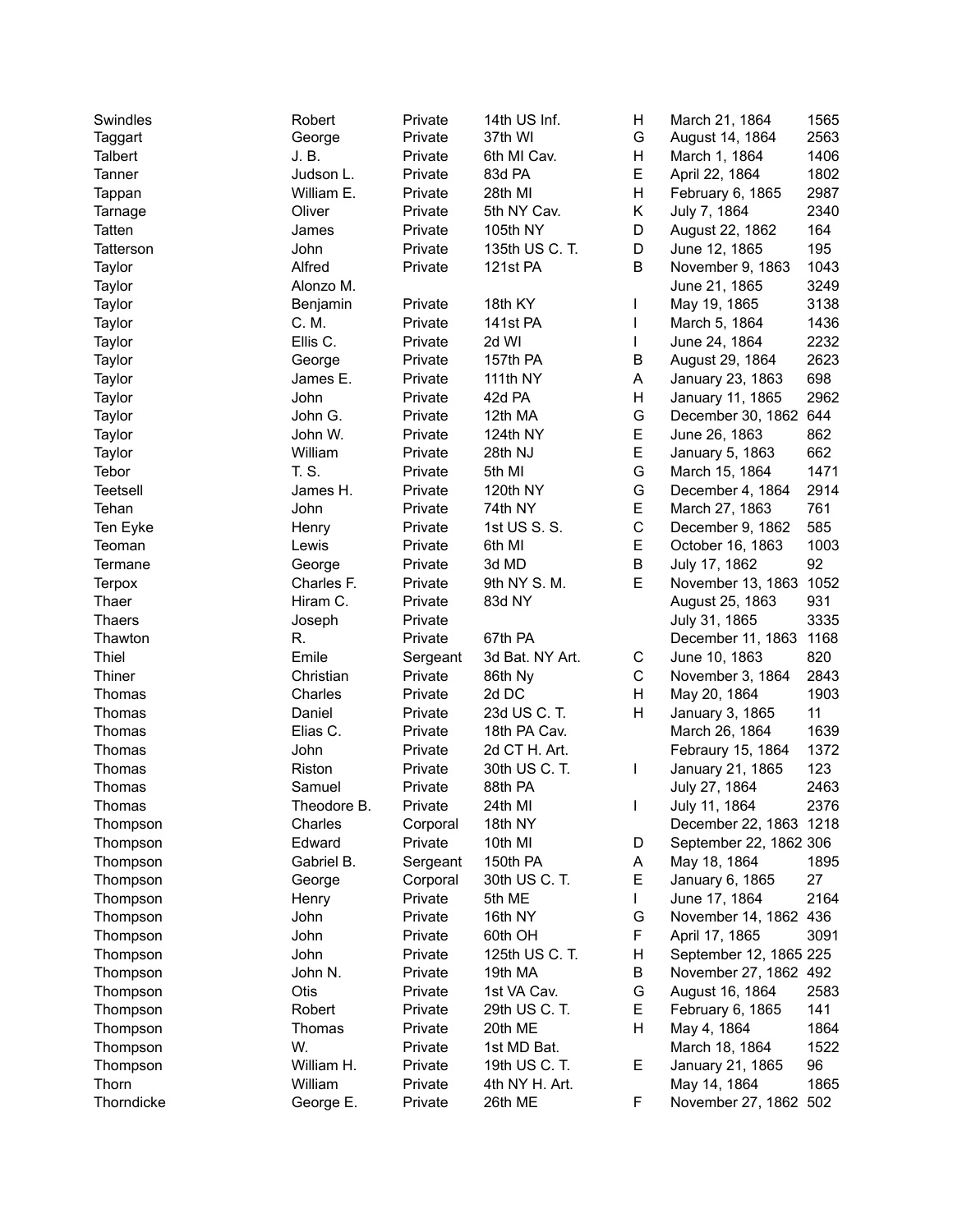| Thorndyke      | J. F.        | Private  | 12th MA          | C           | November 16, 1863 1058 |      |
|----------------|--------------|----------|------------------|-------------|------------------------|------|
| Thornhill      | Reuben       | Private  | 29th IL C. T.    | C           | January 21, 1865       | 119  |
| Thornton       | R.           | Private  | 26th NY          | A           | March 7, 1864          | 1447 |
| Thurston       | T. J.        | Private  | 1st MA Art.      | A           | October 21, 1864       | 2786 |
| <b>Tibbes</b>  | Jospeh       | Private  | 75th OH          | B           | December 1, 1862       | 543  |
| Tibbets        | Nathaniel W. | Private  | 22d MA           | G           | April 20, 1864         | 1750 |
| Tice           | James        | Private  | 13th NJ          | E           | November 7, 1862       | 412  |
| Timberlain     | James        | Private  | 62d PA           | G           | May 27, 1864           | 1939 |
| Times          | <b>B.F.</b>  | Private  | 2d WI            | G           | January 5, 1864        | 1252 |
| Tinker         | Milan T.     | Private  | 1st NH Cav.      | A           | September 1, 1864      | 2630 |
| Tinkum         | Leroy        | Private  | 5th NH           | L           | August 17, 1864        | 2586 |
| Tinney         | John W.      | Private  | 31st ME          | Е           | May 10, 1864           | 1878 |
| Tishant        | Hannibal     | Private  | 2d US S. S.      | Η           | September 27, 1863 965 |      |
| <b>Tobias</b>  | C. L.        | Private  | 39th NJ          | D           | May 3, 1865            | 3109 |
| Tobin          | James E.     | Private  | 96th PA          | Κ           | April 20, 1864         | 1736 |
| Tobin          | Thomas       | Private  | 61st NY          | E           | June 23, 1863          | 2220 |
| Todd           | Thomas       | Corporal | 6th NH           | Κ           | June 11, 1864          | 2087 |
| Toddy          | Daniel W.    | Private  | 14th NJ          | B           | October 11, 1863       | 988  |
| Tody           | George       | Private  | 66th NY          | G           | February 27, 1864      | 1400 |
| Tomlanson      | William      | Private  | 14th US Inf.     | A           | December 16, 1863      | 1195 |
| Tomlin         | George       | Private  | 28th IN          | A           | August 6, 1864         | 2518 |
| Tomlinson      | Aaron        | Private  | 116th PA         | E           | June 18, 1864          | 2181 |
|                | Silas        | Private  |                  | Κ           |                        | 2916 |
| Tomlinson      |              | Private  | 24th MI<br>3d NJ | B           | December 6, 1864       | 1932 |
| Tomlinson      | Stephen      |          |                  | B           | May 27, 1864           | 36   |
| Toomy          | William      | Private  | 2d P. R. V. C.   |             | June 3, 1862           |      |
| Tootil         | Frederick    | Private  | 20th NY S. M.    | Η           | April 23, 1864         | 1823 |
| Toranto        | George       | Private  | 77th NY          |             | November 2, 1864       | 2841 |
| Torbert        | William H.   | Private  | 187th PA         | В           | July 8, 1864           | 2344 |
| <b>Tottel</b>  | William      | Private  | 26th NY          | F           | September 19, 1862 296 |      |
| <b>Towers</b>  | Albert       | Private  | 5th NH           | F           | July 3, 1864           | 2296 |
| <b>Towers</b>  | William      | Private  | 76th NY          | C           | July 25, 1864          | 2457 |
| Towers         | William H.   | Private  | 16th ME          | G           | January 3, 1863        | 657  |
| Toy            | John         | Private  | 1st NJ Cav.      | L           | June 7, 1865           | 3239 |
| Toysley        | William F.   | Sergeant | 6th OH Cav.      | Κ           | January 7, 1865        | 2955 |
| Trainer        | Michael      | Private  | 7th RI Bat.      | D           | July 10, 1865          | 3299 |
| <b>Travers</b> | Milford S.   | Private  | 57th PA          | Α           | January 11, 1864       | 1296 |
| <b>Tray</b>    | Norvell L.   | Private  | 140th PA         | Α           | June 24, 1864          | 2234 |
| Treat          | James M.     | Private  | 7th WI           | D.          | September 21, 1862 304 |      |
| Tretzler       | William      | Private  | 16th NY Cav.     | C           | October 15, 1863       | 996  |
| <b>Trickey</b> | Joseph       | Private  | 5th NH           | $\mathsf C$ | August 4, 1864         | 2513 |
| Trin           | Homer        | Private  | 6th MI Cav.      | Е           | August 16, 1864        | 2576 |
| <b>Tripp</b>   | Marion N.    | Private  | 6th NY Art.      | A           | January 17, 1864       | 1331 |
| Troutner       | Calvin E.    | Private  | 30th MI          | G           | June 26, 1865          | 2806 |
| <b>Truax</b>   | Thomas       | Private  | 29th PA          | Κ           | July 22, 1865          | 3318 |
| True           | Chas. C.     | Private  | 16th NY Cav.     | G           | July 25, 1864          | 2454 |
| True           | William H.   | Private  | 1st ME Cav.      | Κ           | August 12, 1864        | 2550 |
| Truesdell      | Le E.        | Private  | 109th NY         | Κ           | October 2, 1864        | 2717 |
| Trumbell       | Albert       | Private  | 14th MI          | Α           | July 5, 1864           | 2316 |
| Trumbull       | Smith        | Private  | 24th NY Cav.     | G           | July 20, 1864          | 2429 |
| Tubbin         | Oscar M.     | Private  | 7th WI           |             | January 12, 1864       | 1307 |
| Tucker         | Thos. O.     | Private  | 61st PA          | D           | May 28, 1864           | 1953 |
| <b>Tucker</b>  | Albert       | Private  | 49th NY          | A           | April 21, 1864         | 1761 |
| Tuckerman      | Benjamin     | Private  | 3d VT            | C           | December 11, 1863      | 1156 |
| Tue            | James        | Private  | 30th US C. T.    | Н           | January 21, 1865       | 99   |
|                |              |          |                  |             |                        |      |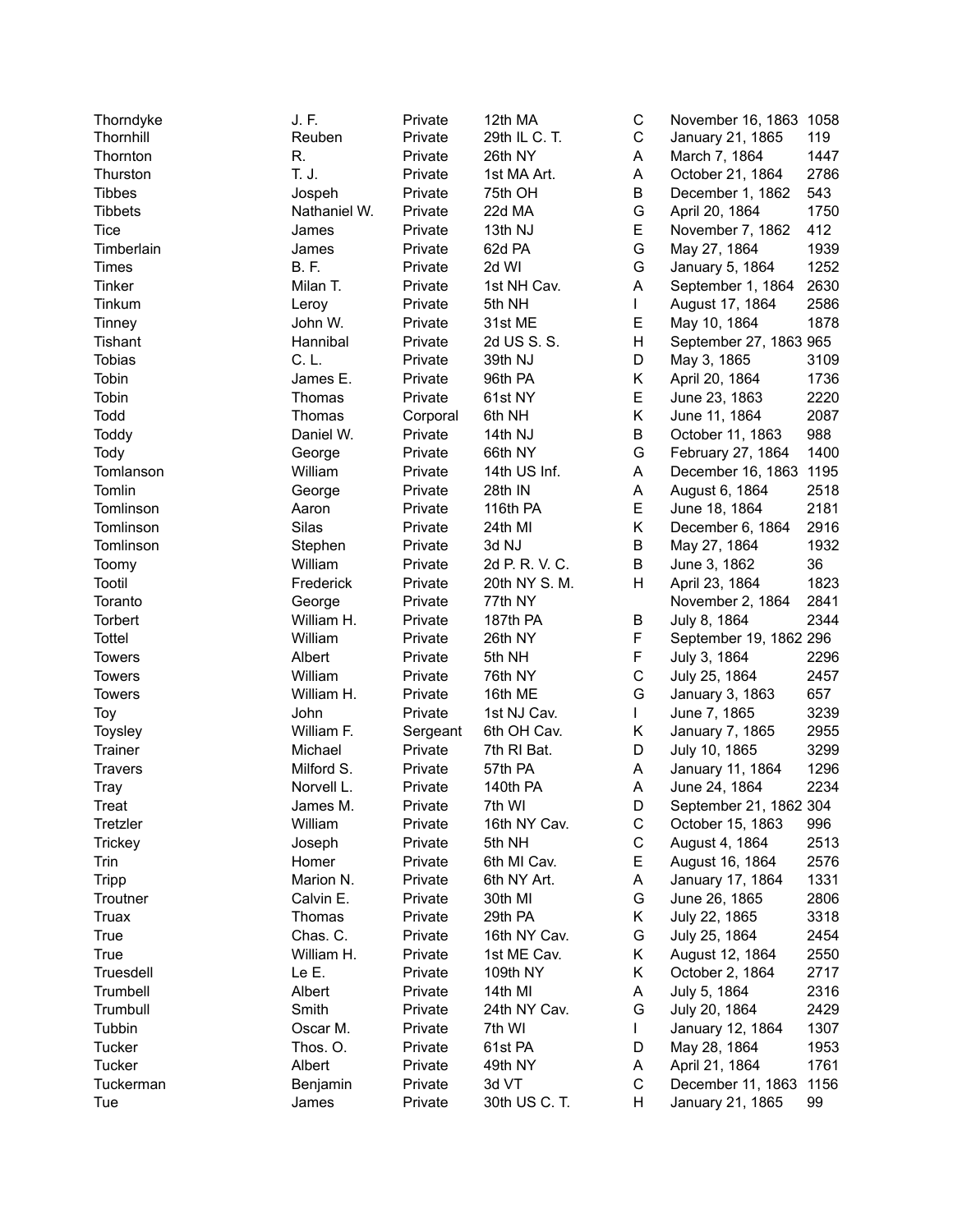| Tuller           | Charles                | Private  | 89th NY         | н            | April 22, 1864         | 1791    |
|------------------|------------------------|----------|-----------------|--------------|------------------------|---------|
| Tuller           | Sidney                 | Private  | 2d OH Cav.      | G            | June 3, 1864           | 2003    |
| Tuomey           | John                   | Private  | 6th MD          | F            | June 5, 1864           | 2034    |
| Turnbauch        | Jacob                  | Private  | 208th PA        | E            | April 14, 1865         | 3080    |
| Turner           | Alex                   | Private  | 39th US C. T.   | D            | January 20, 1865       | 92      |
| Turner           | John                   | Private  | 1st CT Art.     | E            | January 6, 1864        | 1258    |
| Turner           | John P.                | Sergeant | 16th MA         | $\mathbf{L}$ | April 21, 1864         | 1760    |
| Tuttle           | Wilson                 | Private  | 11th NJ         | н            | Febraury 27, 1864      | 1391    |
| Tyler            | Edwin                  | Private  | 1st CT H. Art.  | G            | September 7, 1865      | 3362    |
| Tyler            | Mason                  | Private  | 40th NY         | A            | June 3, 1864           | 2001    |
| Tyman            | Amos                   | Private  | 8th MI          | E            | July 19, 1864          | 2421    |
| <b>Tyrrell</b>   | Charles                | Private  | 192d NY         | B            | August 26, 1865        | 3354    |
| Tyson            | Tyler                  | Private  | 6th NH          | Κ            | December 8, 1864       | 2920    |
|                  |                        |          |                 |              |                        |         |
| <b>Last Name</b> | First/MI               | Rank     | Reg't           |              | Co. Death Date         | Grave # |
| Udell            | Benjamin               | Private  | <b>151st NY</b> | B            | October 16, 1863       | 998     |
| Underwood        | Eugene                 | Private  | 115th US C. T.  | В            | September 2, 1865      | 224     |
| Underwood        | James                  | Private  | 186th NY        | D            | December 16, 1864 2931 |         |
| Unger            | Austin                 | Private  | 154th NY        | F            | November 12, 1862 433  |         |
| Unger            | Monroe                 | Private  | 50th PA         | B            | November 1, 1864       | 2832    |
| Vail             | Samuel I.              | Corporal | 109th NY        | $\mathsf F$  | October 4, 1864        | 2721    |
| Valler           | David R.               | Private  | 58th MA         | K            | October 11, 1864       | 2747    |
| Van Belt         | John L.                | Private  | 11th NJ         | $\mathsf C$  | December 2, 1862       | 552     |
| Van Blarcom      | A. H.                  | Private  | 65th NY         | D            | June 4, 1864           | 2030    |
| Van Dusen        | Morgan                 | Private  | 26th WI         | H            | July 2, 1864           | 2284    |
| Van Duza         | Samuel                 | Private  | 38th NY         | L            | October 27, 1862       | 380     |
| Van Horn         | George W.              | Private  | 2d US S. S.     | В            | January 11, 1864       | 1287    |
| Van Horn         | T. M.                  | Private  | 141st PA        | F            | October 25, 1862       | 372     |
| Van Loan         | Peter                  | Private  | 2d NY           | B            | June 26, 1864          | 2249    |
| Van Size         | Cornelius              | Private  | 109th NY        | Κ            | July 29, 1864          | 2471    |
| Van Slycke       | Delavan                | Private  | 8th NY Art.     | E            | August 12, 1864        | 2548    |
| Van Venken       | Caleb                  | Private  | 31st MI         |              | May 31, 1865           | 3184    |
| Vanansdall       | Jacob                  | Private  | 8th OH          | Н            | April 25, 1864         | 1844    |
| Vandercook       | J.D.                   | Private  | 17th PA Cav.    | D            | July 3, 1863           | 875     |
| Vanderhoff       | J. M.                  | Private  | 148th NY        | $\mathsf C$  | June 25, 1864          | 2236    |
| Vanderlyre       | Abram                  | Sergeant | 124th NY        | L            | November 9, 1864       | 2864    |
| Vanderwaken      | G. M.                  | Private  | 175th NY        | В            | May 27, 1865           | 3172    |
| Vanhoosen        | Abraham                | Private  | 3d V. R. C.     | D            | August 11, 1864        | 2540    |
| Vannorman        | William                | Private  | 110th PA        | D            | April 21, 1864         | 1779    |
| Vansant          | Jason J.               | Corporal | 180th OH        | G            | March 2, 1865          | 3033    |
| Vanstee          | Peter                  | Private  | 21st MI         | F            | July 6, 1865           | 3290    |
| Veasie           | Chas. H.               | Private  | 1st MA Cav.     | G            | December 22, 1863 1221 |         |
| Veaucont         | Alexander              | Private  | 1st ME Art.     | L            | July 12, 1864          | 2386    |
| Veisey           | Moses                  | Private  | 6th ME          | В            | April 25, 1864         | 1849    |
| Vemme            | John                   | Private  | 38th NY         | C            | March 15, 1864         | 1489    |
| Verterson        | John                   | Private  | 35th MA         | В            | December 16, 1864      | 2932    |
| Vickerey         | John F.                | Private  | 12th MA         | F            | August 12, 1864        | 2553    |
| <b>Vickers</b>   | W. H.                  | Private  | 7th VA          | $\mathsf C$  | May 15, 1865           | 3132    |
| Vinegar          | George Washing Private |          | 16th US C. T.   |              | May 12, 1865           | 173     |
| <b>Volk</b>      | George                 | Private  |                 | Н            | September 3, 1862      | 230     |
| Voorhees         | Daniel                 | Private  | 7th IN          | F.           | August 2, 1864         | 2499    |
| Voorhees         | Jackson M.             | Private  | 27th MI         | $\mathbf{I}$ | June 28, 1864          | 2258    |
|                  |                        |          |                 |              |                        |         |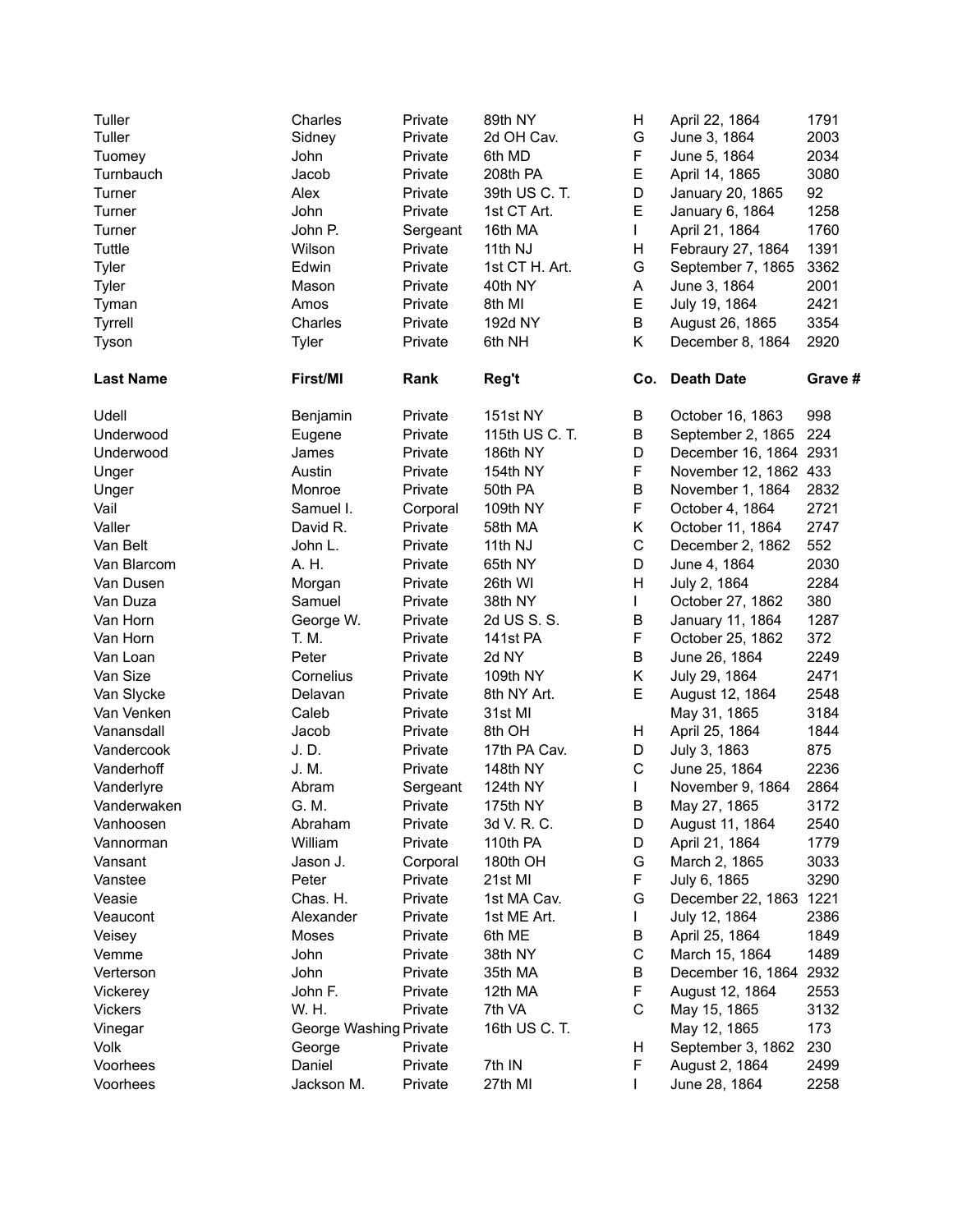| <b>Last Name</b>            | First/MI      | Rank     | Reg't           |              | Co. Death Date          | Grave # |
|-----------------------------|---------------|----------|-----------------|--------------|-------------------------|---------|
| Waan                        | George        | Private  | 1st NJ          | H            | December 15, 1863 1187  |         |
| Wade                        | Frank         | Private  | 7th IL          | G            | June 5, 1865            | 3199    |
| Wade                        | Frank         | Private  | US C.T.         |              | January 17, 1865        | 71      |
| Wade                        | George P.     | Private  | 1st WI H. Art.  | A            | September 21, 1864 2697 |         |
| Wadsworth                   | Andrew J.     | Private  | 56th PA         | Κ            | October 25, 1862        | 373     |
| Wagerman                    | William       | Private  | 138th PA        | F            | December 9, 1863        | 1142    |
| Wagner                      | G. A.         | Private  | 150th NY        | Κ            | October 11, 1863        | 989     |
| Wagner                      | George        | Private  | 20th NY         | B            | March 29, 1864          | 1666    |
| Wait                        | Benjamin      | Corporal | 16th MI         | $\mathsf C$  | September 19, 1864 2685 |         |
| Wait                        | Henry F.      | Private  | 14th NY Art.    | $\mathbf C$  | August 11, 1864         | 2537    |
| Wake                        | William H.    | Private  | 17th NY         | $\mathbf{L}$ | January 14, 1864        | 1316    |
| Waldo                       | Ira K.        | Private  | 15th VT         | F            | March 9, 1864           | 1457    |
| Waldorf                     | Albert        | Private  | 2d WI           | $\mathsf C$  | November 27, 1862 490   |         |
|                             |               |          |                 | E            | June 3, 1865            | 3196    |
| Walebmer                    | Frank         | Private  | 9th IA          |              |                         |         |
| Walker                      | Robert        | Private  | 23d US C. T.    | G            | July 24, 1865           | 217     |
| Walker                      | Alexander     | Private  | 1st MI Cav.     | G            | July 6, 1864            | 2322    |
| Walker                      | Ellis C.      | Private  | 61st OH         | $\mathbf{L}$ | January 8, 1863         | 671     |
| Walker                      | Lewis         | Private  | 39th MA         | Κ            | June 30, 1864           | 2269    |
| Walker                      | Robert        | Private  | 16th NY         | D            | November 24, 1862 468   |         |
| Walker                      | William       | Corporal | 145th PA        | B            | November 17, 1862 445   |         |
| Walker a.k.a. W. M. Hickson | G. W.         | Private  | 3d PA H. Art.   | $\mathsf C$  | January 28, 1865        | 2973    |
| Wallace                     | George C.     | Private  | 66th OH         | G            | July 16, 1862           | 89      |
| Wallace                     | William       | Private  | 42d NY          | K            | September 25, 1863 961  |         |
| Wallace                     | William Penn. |          |                 |              | April 29, 1864          | 1857    |
| Walling                     | Daniel        | Private  | 109th NY        | D            | July 31, 1864           | 2485    |
| Walls                       | William T.    | Private  | 3d DL           | H            | April 22, 1864          | 1803    |
| Walton                      | John          | Private  | 71st NY         | K            | October 19, 1862        | 357     |
| Wandel                      | William R.    | Private  | 57th PA         | G            | January 15, 1865        | 1319    |
| Ward                        | Aaron T.      | Private  | 20th ME         | B            | November 13, 1862 435   |         |
| Ward                        | Erastus E.    | Private  | 6th MI Cav.     | F            | April 28, 1865          | 3109    |
| Ward                        | Lamson        | Corporal | 94th NY         | B            | August 6, 1864          | 2519    |
| Ward                        | Samuel        | Private  | 17th VT         | G            | May 9, 1864             | 1877    |
| Ward                        | Smith         | Private  | 2d PA Cav.      | M            | August 2, 1864          | 2495    |
| Ward                        | Stephen       | Private  | 6th P. R. V. C. | $\mathsf C$  | March 18, 1864          | 1534    |
| Ward                        | W. G.         | Private  | 2d PA Cav.      | G            | April 2, 1863           | 767     |
| Wardell                     | John          | Private  | 63d OH          | A            | September 7, 1862       | 229     |
| Warnen                      | Frederick     | Private  | 32d NY          | A            | December 3, 1862        | 555     |
| Warner                      | A. K.         | Private  | 55th NY         | В            | March 5, 1864           | 1433    |
| Warner                      | Albert        | Corporal | 5th CT          | A            | August 28, 1862         | 184     |
| Warner                      | Caleb         | Private  | 11th NJ         | G            | Febraury 25, 1864       | 1388    |
| Warner                      | Edgar         | Private  | 126th NY        | Κ            | October 17, 1863        | 1006    |
| Warner                      | John W.       | Private  | 26th MI         | Е            | February 28, 1863       | 741     |
| Warner                      | William       | Private  | 109th NY        | $\mathbf C$  | June 4, 1864            | 2021    |
| Warnick                     | Joseph        | Private  | 51st NY         | A            | September 23, 1862 314  |         |
| Warren                      | Benjamin      | Private  | 40th NJ         | Е            | July 20, 1865           | 3316    |
| Warren                      | George        | Private  | 189th NY        | E            | April 7, 1865           | 3059    |
| Warren                      | George W.     | Private  | 11th MA Bat.    |              | September 3, 1864       | 2640    |
| Warren                      | Joseph H.     | Private  | 6th MI Cav.     | C            | September 11, 1863 944  |         |
| Warter                      | John          | Private  | 13th NY Cav.    | C            | March 7, 1864           | 1516    |
| Washburn                    | Adelbert      | Private  | 146th NY        | G            | October 25, 1862        | 376     |
| Washington                  | George        | Private  | 137th NY        | G            | June 3, 1863            | 806     |
| Waters                      |               | Private  | 149th PA        | H            |                         | 1523    |
|                             | Alexander     |          |                 |              | March 18, 1864          |         |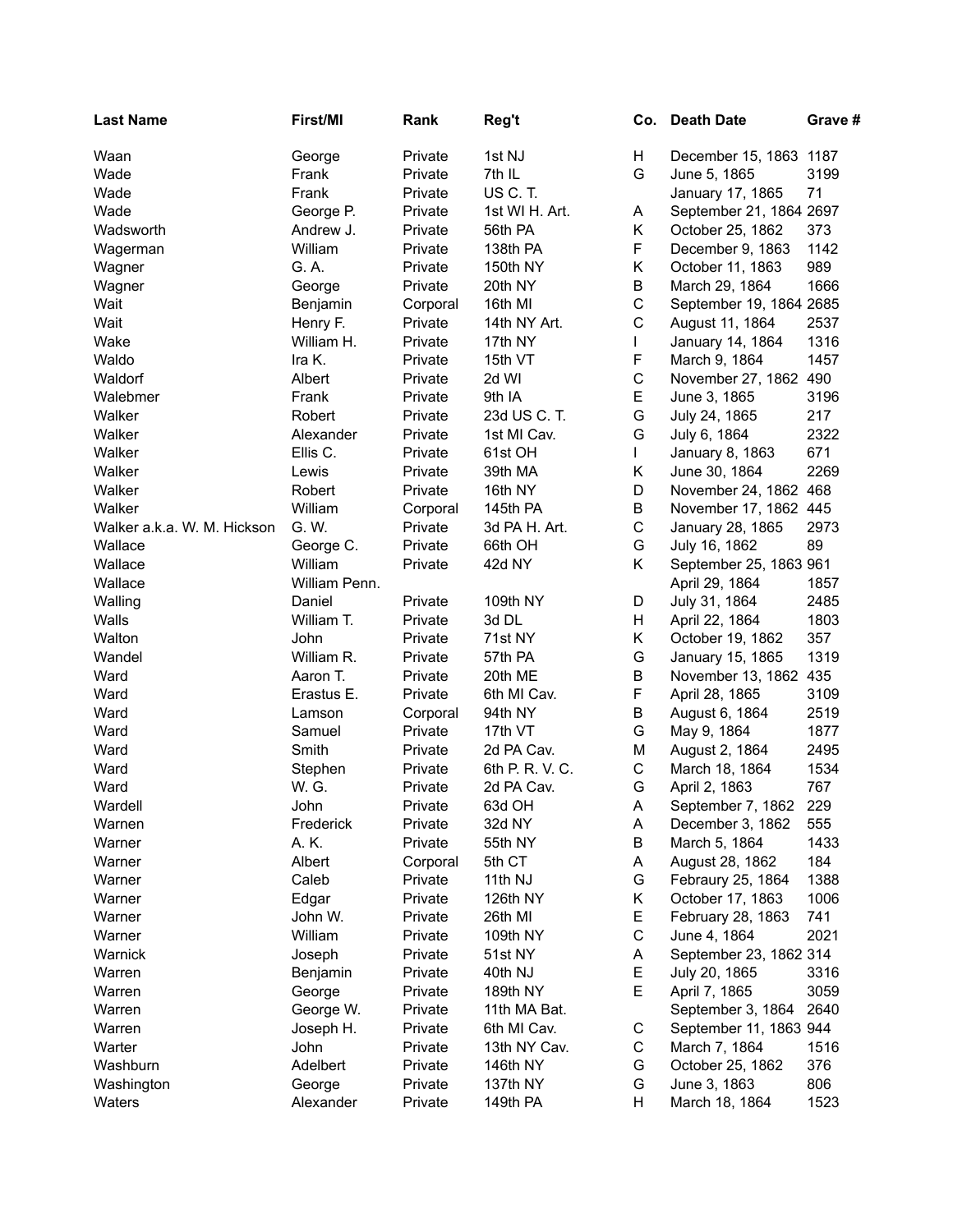| Waters      | Byron G.    | Private  | 31st ME          | H           | April 29, 1865          | 3105         |
|-------------|-------------|----------|------------------|-------------|-------------------------|--------------|
| Watkins     | Atha C.     | Private  | 2d PA Cav.       | Κ           | September 12, 1862 262  |              |
| Watkins     | Daniel      | Private  | 153d NY          | G           | April 11, 1863          | 774          |
| Watkins     | Hy          | Private  | 28th US C. T.    | Κ           | January 6, 1865         | 14           |
| Watkins     | Hy          | Private  | 29th US C. T.    | G           | January 20, 1865        | 90           |
| Watkins     | John H.     | Private  | 73d OH           | Е           | February 6, 1863        | 715          |
| Watley      | Alphonso    | Private  | 9th P. R. V. C.  | G           | July 4, 1864            | 2305         |
| Watson      | George      | Private  | 14th US Inf.     | Н           | November 26, 1862 406   |              |
| Watson      | Hy          | Private  | 43d US C. T.     | G           | January 21, 1865        | 107          |
| Watson      | James F.    | Private  | 3d ME            | Н           | December 7, 1863        | 1109         |
| Watson      | Samuel      | Private  | 29th PA          |             | June 3, 1865            | 3195         |
| Watts       | Emery       | Private  | 39th US C. T.    |             | June 20, 1865           | 200          |
| Watts       | Hiram C.    | Private  | 29th PA          | C           | July 5, 1865            | 3283         |
| Watts       | John R.     | Private  | 8th PA Cav.      | G           | March 10, 1864          | 1464         |
| Way         | A. D.       | Private  | 2d NY Cav.       | F           | September 30, 1865 3369 |              |
| Way         | Solomon     | Private  | 19th MD          | L           | November 23, 1862 465   |              |
| Wayne       | George      | Private  | 79th NY          |             | November 29, 1864 2898  |              |
| Weatherby   | David       | Private  | 7th WI           | G           | January 15, 1864        | 1321         |
| Weathers    | Robert      | Corporal | 51st NY          | G           | October 9, 1862         | 341          |
| Weaver      | John B.     | Private  |                  |             | July 12, 1864           | 2382         |
| Webb        | William A.  | Private  | 89th NY          | Κ           | December 12, 1862 596   |              |
| Webber      | Samuel C.   | Private  | 11th ME          | F           | October 21, 1862        | 366          |
| Weber       | John        | Private  |                  | B           |                         |              |
|             | Pius        |          | 142d NY          |             | July 12, 1865           | 3307<br>3221 |
| Weber       |             | Private  | 7th NY           | L           | June 12, 1865           |              |
| Webster     | Charles     | Private  | 141st PA         | Κ           | June 22, 1864           | 2213         |
| Webster     | Francis     | Private  | 37th WI          | C           | July 20, 1864           | 2427         |
| Weed        | Dennis      | Private  | 20th MI          | D           | September 9, 1864       | 2659         |
| Weeden      | B. F.       | Corporal | 9th VT           | B           | December 31, 1862 647   |              |
| Weeks       | Charles     | Private  | 2d NH            | C           | January 20, 1863        | 852          |
| Weeks       | George H.   | Private  | 76th NY          | B           | July 11, 1862           | 75           |
| Weeks       | Nathan H.   | Private  | 18th MA          | $\mathsf C$ | November 16, 1862 439   |              |
| Weiber      | Gottlieb    | Private  | 39th NY          | Н           | June 8, 1864            | 2062         |
| Weinhoff    | Theodore    | Private  | 19th WI          | F           | June 22, 1862           | 52           |
| Weinrich    | Wilhelm     | Private  | 15th NY Art.     | G           | September 9, 1863       | 954          |
| Weinzel     | Leopold     | Private  | 34th NY Bat.     |             | September 2, 1864       | 2635         |
| Weir        | Lewis       | Private  | 202d PA          | A           | November 8, 1864        | 2860         |
| Weisand     | Charles     | Private  | 16th MI          | Е           | June 2, 1865            | 3190         |
| Weiss       | Joseph      | Private  | 6th MD           | Κ           | December 15, 1863 1188  |              |
| Welde       | Theodore C. | Private  | 61st IN          | H           | May 22, 1865            | 3145         |
| Welder      | David       | Private  | 94th NY          | Α           | May 17, 1862            | 4            |
| Wells       | Albert      | Private  | 64th NY          | Е           | March 19, 1864          | 1551         |
| Wells       | Samuel      | Private  | 9th PA           | В           | January 2, 1864         | 1243         |
| Welman      | James T.    | Private  | 73d OH           | G           | November 25, 1862       | 473          |
| Welsh       | James       | Private  | 6th NH           | В           | August 24, 1862         | 169          |
| Welsh       | John        | Private  | 5th P. R. V. C.  | D           | January 6, 1864         | 1265         |
| Welsh       | John        | Private  | 63d NY           | D           | July 12, 1864           | 2383         |
| Welsh       | Thomas H.   | Private  | 3d ME            | В           | December 24, 1862 639   |              |
| Wendling    | George      | Private  | 45th NY          | D           | November 29, 1862 530   |              |
| Wendt       | Charles     | Private  | 3d Bat. NY Art.  | A           | June 10, 1863           | 814          |
| Wentworth   | Alvin S.    | Private  | 7th ME           |             | July 1, 1864            | 2281         |
| Wentworth   | Jacob       | Private  | 2d CT H. Art.    | Κ           | June 23, 1864           | 2218         |
| Wentz       | Anthony     | Private  | 137th NY         |             | July 28, 1865           | 3329         |
| Wentzer     | Samuel B.   | Private  | 11th P. R. V. C. | L           | March 21, 1864          | 1572         |
| Werkmeister | John        | Private  | 41st NY          | Е           | July 16, 1863           | 885          |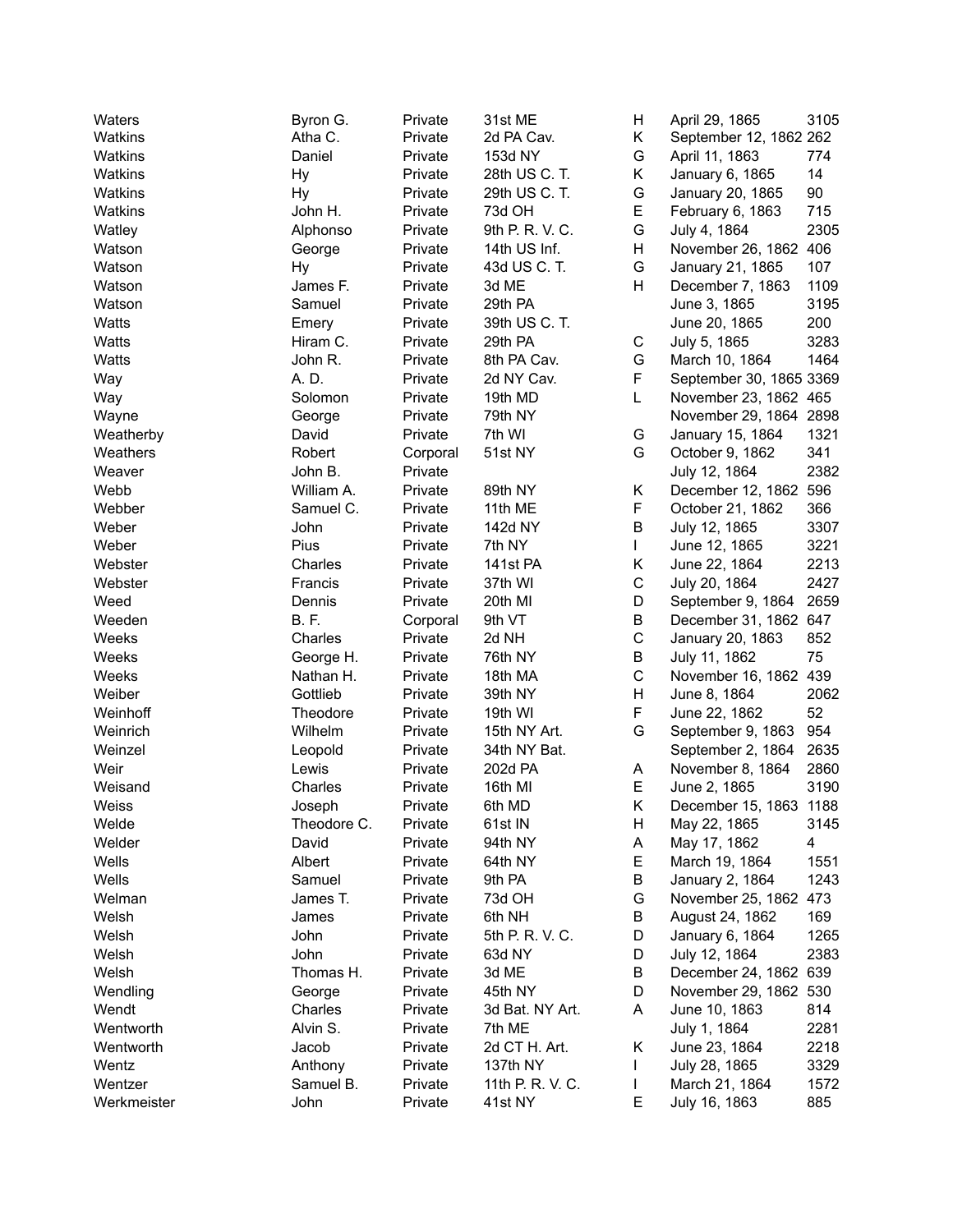| Wert         | Jonas      | Private  | 88th PA         | D           | June 22, 1865           | 3252 |
|--------------|------------|----------|-----------------|-------------|-------------------------|------|
| West         | Henry      | Private  | 155th PA        | Α           | December 11, 1862       | 594  |
| West         | James W.   | Private  | 157th NY        | C           | December 31, 1862 650   |      |
| West         | Titus L.   | Private  | 22d NY          | F           | December 8, 1863        | 1125 |
| Westfall     | Jacob      | Private  | 57th NY         | A           | February 27, 1864       | 1399 |
| Wethers      | Henry      | Private  | 2d NY Cav.      | L           | December 6, 1862        | 569  |
| Wetterer     | Ferdinand  | Private  | 3d Bat. NY Art. | D           | June 10, 1863           | 809  |
| Whaley       | Francis    | Corporal | 104th NY        | D           | July 12, 1862           | 82   |
| Wheaton      | Jasup B.   | Private  | 5th MI          | Η           | March 15, 1864          | 1468 |
| Wheeler      | Archibald  | Private  | 7th WI          | E           | May 1, 1863             | 789  |
| Wheeler      | Isaac      | Private  | 28th NY         | $\mathsf C$ | August 19, 1862         | 154  |
| Wheeler      | Michael    | Private  | 32d OH          | D           | October 1, 1862         | 331  |
| Wheeler, jr. | Peter      | Private  | 126th NY        | F           | October 21, 1863        | 1014 |
| Wheelock     | Orville    | Sergeant | 8th MI          | Κ           | September 10, 1862 250  |      |
| Whipple      | Abel       | Private  | Kennedy's Bat.  |             | January 8, 1864         | 1284 |
| Whitcher     | Orrill B.  | Corporal | 8th NY          | Μ           | June 18, 1864           | 2179 |
| Whitcomb     | George     | Private  | 31st ME         | C           | May 28, 1864            | 1915 |
| White        | Aaron B.   | Private  | 56th PA         | A           | September 8, 1862       | 241  |
| White        | Andrew J.  | Private  | 8th NY Art.     | A           | July 11, 1864           | 2374 |
| White        | Frederick  | Private  | 1st CT H. Art.  | C           | September 24, 1865 3366 |      |
| White        | George     | Private  | 31st US C. T.   | Α           | January 7, 1865         | 30   |
| White        | George B.  | Private  | 1st VT Cav.     | L           | January 24, 1864        | 1350 |
| White        | Henry P.   | Corporal | 4th VT          | C           | May 30, 1862            | 33   |
| White        | James      | Private  | 51st NY         | G           | November 19, 1864       | 2886 |
| White        | John       |          | 84th NY         | G           | June 21, 1864           | 2201 |
| White        | John       | Private  | V. R. C.        | 110         |                         | 2436 |
|              |            | Private  |                 |             | July 21, 1864           | 117  |
| White        | Michael    | Private  | 97th NY         |             | August 27, 1862         |      |
| White        | Samuel     | Private  | 29th US C. T.   | Α           | January 21, 1865        | 109  |
| White        | Sharon     | Private  | 8th NY Art.     | В           | June 8, 1864            | 2057 |
| White        | Simon W.   | Private  | 4th NJ          | E           | March 22, 1864          | 1585 |
| White        | Thomas     | Private  | 140th PA        | B           | January 3, 1865         | 2954 |
| White        | Wilson S.  | Private  | 1st NJ Cav.     | Κ           | May 22, 1862            | 16   |
| Whitely      | Joseph     | Private  | 92d NY          | G           | July 1, 1864            | 2276 |
| Whitemarsh   | Erasmus    | Private  | 5th NY Cav.     | F           | July 15, 1864           | 2402 |
| Whitemore    | Amos       | Private  | 83d NY          | B           | November 14, 1863       | 1053 |
| Whiting      | Alfred     | Sergeant | 54th US C. T.   |             | June 27, 1865           | 204  |
| Whiting      | Salem      | Private  | 1st MI Cav.     |             | January 19, 1864        | 1344 |
| Whitney      | Darius     | Private  | 27th MI         |             | August 27, 1864         | 2618 |
| Whitney      | William R. | Private  | 5th MI          | F           | March 15, 1864          | 1472 |
| Whittaker    | Clark      | Private  | 123d NY         | G           | September 20, 1863 955  |      |
| Whittaker    | Henry      | Private  | 131st PA        | С           | November 19, 1863 1062  |      |
| Whittecker   | S. B.      | Private  | 20th NY         | G           | July 5, 1864            | 2313 |
| Whitten      | Charles    | Private  | 20th ME         | Κ           | November 27, 1862 495   |      |
| Whitten      | George W.  | Private  |                 |             | September 4, 1862       | 214  |
| Whitten      | Thomas     | Private  | 66th OH         | G           | March 25, 1864          | 1623 |
| Whitter      | Charles    | Sergeant | 1st ME H. Art.  | В           | June 29, 1864           | 2263 |
| Whittiker    | D. C.      | Private  | 148th PA        | Е           | June 28, 1863           | 866  |
| Wicks        | Hiram      | Private  | 122d NY         | G           | June 12, 1864           | 2098 |
| Wideimer     | Henry      | Private  | 6th US Inf.     | В           | November 25, 1862       | 476  |
| Wiese        | Ferdinand  | Private  | 1st DC          | Α           | August 16, 1864         | 2582 |
| Wiggen       | Joseph     | Private  | 40th MA         | A           | June 29, 1864           | 2260 |
| Wikel        | Alexander  | Private  | 5th OH          | Н           | August 24, 1862         | 167  |
| Wilber       | Charles    | Private  | 104th NY        | Κ           | August 8, 1862          | 129  |
| Wilcema      | John       | Private  | 87th PA         | н           | July 5, 1865            | 3284 |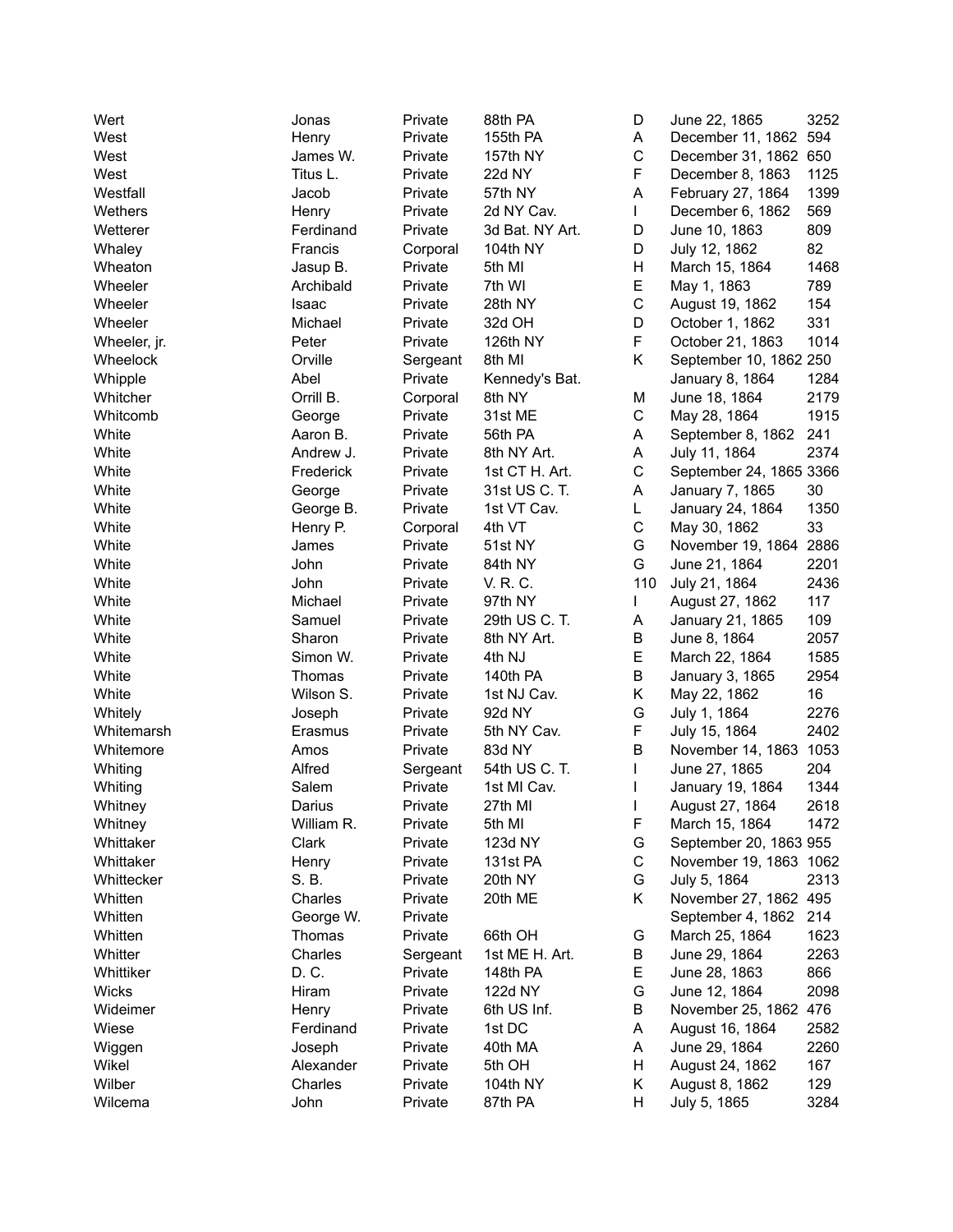| Wilcox      | Collin      | Private  | 27th MI              | D  | July 30, 1864           | 2477           |
|-------------|-------------|----------|----------------------|----|-------------------------|----------------|
| Wilcox      | William H.  | Private  | 4th NY Art.          | A  | August 17, 1865         | 3348           |
| Wilder      | Edward B.   | Private  | 7th NY Art.          | M  | June 20, 1864           | 2186           |
| Wilder      | H. C.       | Private  | 6th MI Cav.          | E  | August 6, 1863          | 901            |
| Wilder      | William     | Private  | 77th NY              | Η  | September 22, 1862 307  |                |
| Wildman     | Randolph C. | Private  | 1st CT H. Art.       | Κ  | July 29, 1865           | 3333           |
| Wiley       | Andrew J.   | Private  | 87th PA              | Κ  | June 10, 1864           | 2081           |
| Wilkins     | John        | Private  | 11th P. R. V. C.     | L  | October 27, 1862        | 383            |
| Wilkins     | Joseph      | Private  | 97th NY              | C  | July 23, 1864           | 2441           |
| Wilkins     | William     | Private  | 11th P. R. V. C.     | Α  | March 21, 1864          | 1560           |
| Wilkinson   | Jas. H      | Private  | 39th US C. T.        | Κ  | January 20, 1865        | 85             |
| Willard     | Horatio B.  | Private  | 32d MI               | А  | April 1, 1864           | 1706           |
| Williams    | Abraham H.  | Private  | 97th NY              | D  | May 23, 1864            | 1920           |
| Williams    | Edwin       | Private  | 1st Excelsior        | L  | April 1, 1864           | 1697           |
| Williams    | Elias       | Private  | 28th US C. T.        | С  | May 3, 1865             | 168            |
| Williams    | Henry       | Private  | 16th VA              | А  | October 3, 1862         | 332            |
| Williams    | Henry       | Private  | 95th NY              | G  | April 11, 1864          | 1727           |
| Williams    |             | Private  | 36th WI              | D  | October 5, 1864         |                |
| Williams    | Hugh        |          |                      |    |                         | 2730<br>55     |
|             | Jas         | Private  | 29th US C. T.        | Α  | January 17, 1865        |                |
| Williams    | John        | Corporal | 9th NY               | E  | December 12, 1862 595   |                |
| Williams    | Lyman B.    | Corporal | 100th PA             | G  | April 21, 1865          | 3096           |
| Williams    | Robert      | Private  | 13th NY Cav.         | K. | July 4, 1864            | 2304           |
| Williams    | Robert      | Private  | 19th US C. T.        | C  | January 21, 1865        | 124            |
| Williams    | Solomon     | Private  | 140th NY             | Е  | November 2, 1863        | 1034           |
| Williams    | Theodore    | Private  | 1st MN               | G  | March 25, 1864          | 1633           |
| Williams    | W. H.       | Private  | 140th PA             | D  | December 19, 1864       | 2934           |
| Williams    | Warder      | Private  | Purnell Legion       | G  | August 13, 1862         | 139            |
| Williams    | Wesley M.   | Private  | 144th NY             | B  | May 5, 1863             | 795            |
| Williams    | William A.  | Private  | 43d NY               | C  | June 9, 1864            | 2073           |
| Williamson  | Edgar J.    | Private  | 179th NY             | D  | December 6, 1864        | 2915           |
| Willis      | George      | Private  | 21st MA              | D  | September 13, 1862 270  |                |
| Willispoon  | David       | Private  | 6th VT               | A  | March 28, 1864          | 1652           |
| Wills       | John H.     | Private  | 23d US C. T.         | H  | May 9, 1865             | 172            |
| Wilsay      | Jacob       | Private  | 7th NJ               | K. | July 6, 1865            | 3289           |
| Wilson      | Adam        | Private  | 1st Va Cav.          | B  | July 3, 1862            | 61             |
| Wilson      | Asa         | Corporal | 2d ME                | C  | March 25, 1864          | 1615           |
| Wilson      | Charles D.  | Private  | 1st NJ Cav.          |    | January 19, 1864        | 1339           |
| Wilson      | F. M.       | Corporal | 125th NY             | H  | October 16, 1863        | 1000           |
| Wilson      | George      | Private  | 1st NJ               | F  | June 26, 1864           | 2242           |
| Wilson      | James       | Private  | 4th NH               |    | September 30, 1864 2711 |                |
| Wilson      | John        | Private  | 1st W. VA Light Art. | C  | September 27, 1864 2704 |                |
| Wilson      | Joseph H.   | Private  | 5th MA C. Cav.       | F  | March 25, 1865          | 156            |
| Wilson      | Lafayette   | Private  | 33d MA               | L  | November 25, 1862 474   |                |
| Wilson      | Perry       | Private  | 30th US C. T.        | G  | January 2, 1865         | 6              |
| Wilson      | Reuben      | Private  | 29th US C. T.        | Е  | January 21, 1865        | 97             |
| Wilson      | Samuel      | Private  | 27th US C. T.        | C  | December 22, 1864       | $\overline{2}$ |
| Wilson      | William H.  | Private  | 5th P. R. V. C.      | F  | April 25, 1864          | 1843           |
| Wily        | Edward      | Private  | 6th NH               | L  | October 22, 1864        | 2792           |
| Winn        | Michael     | Private  | 14th NY S. M.        | G  | March 28, 1864          | 1654           |
| Winner      | John F.     | Private  | 102d NY              | В  | August 16, 1862         | 147            |
| Winslow     | Albert D.   | Private  | 4th ME               | E  | March 22, 1864          | 1593           |
| Winslow     | Andrew      | Private  | 7th ME               | G  | July 18, 1864           | 2416           |
| Winslow     | Charles     | Private  | 44th NY              | A  | November 27, 1864 2857  |                |
| Winterlater | Conrad      | Private  | 35th PA              | С  | December 9, 1863        | 1144           |
|             |             |          |                      |    |                         |                |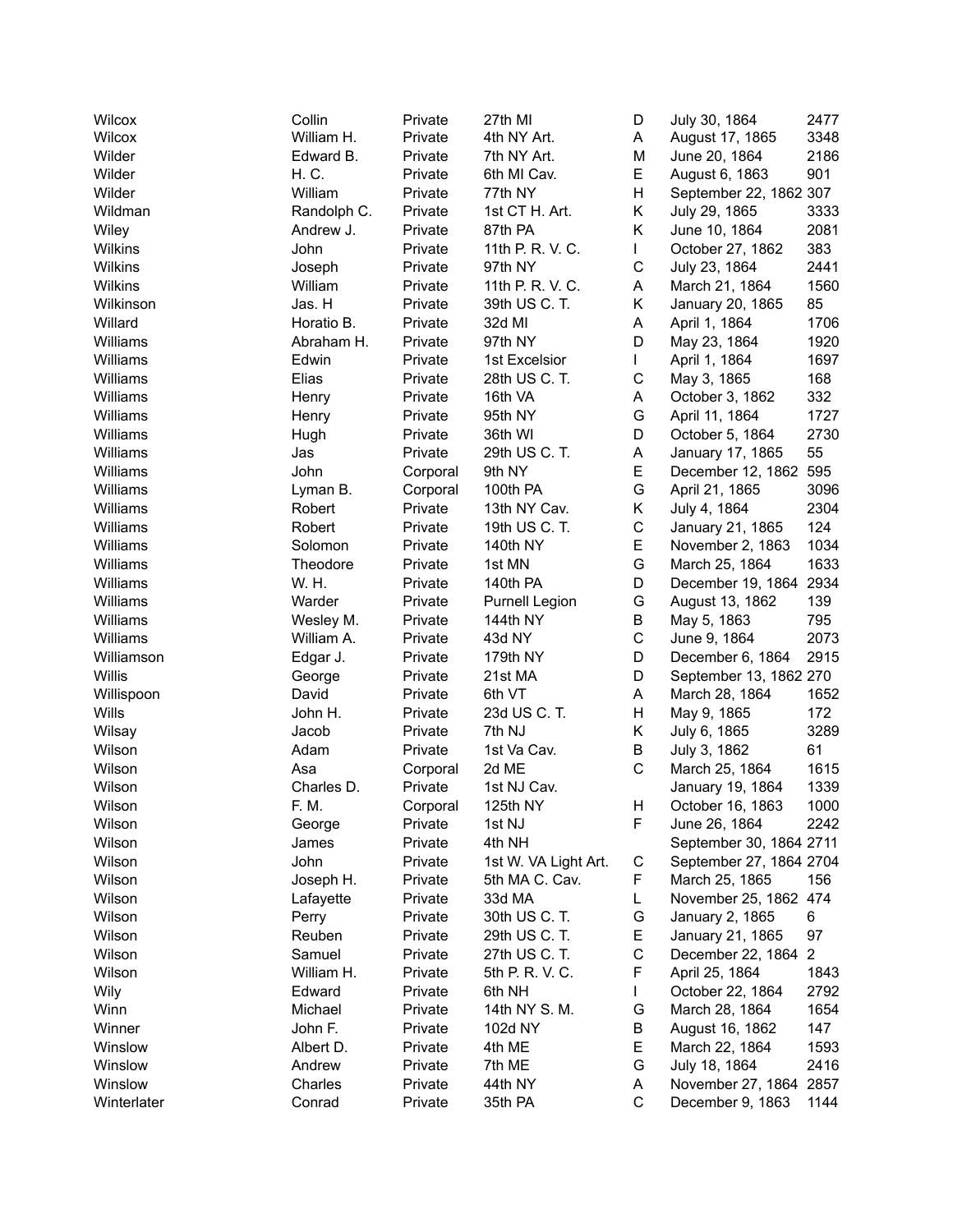| Wise<br>Wofield |                  | John<br>William | Private<br>Private | 45th NY<br>24th NY Cav. | Н<br>F.      | October 2, 1863<br>September 2, 1864 | 972<br>2636 |
|-----------------|------------------|-----------------|--------------------|-------------------------|--------------|--------------------------------------|-------------|
| Wolf            |                  | Andrew G.       | Private            |                         |              | April 18, 1864                       | 1732        |
| Wolf            |                  | Andrew G.       | Corporal           | 8th PA Cav.             | G            | June 30, 1864                        | 2273        |
| Wolf            |                  | William         | Private            | 91st PA                 | H            | July 10, 1864                        | 2367        |
| Wolfus          |                  | Henry           | Private            | 187th NY                | $\mathbf{L}$ | May 13, 1865                         | 3129        |
| Wood            |                  | Albert O.       | Private            | 19th ME                 | Н            | December 16, 1862 612                |             |
| Wood            |                  | Charles         | Private            | 37th WI                 | $\mathsf C$  | July 20, 1864                        | 2426        |
| Wood            |                  | Elias A.        | Private            | 111th PA                | E            | March 19, 1864                       | 1538        |
| Wood            |                  | George          | Private            | 2d ME Bat.              |              | July 27, 1864                        | 2464        |
| Wood            |                  | John            | Private            | 16th MA                 | L            | March 24, 1864                       | 1604        |
| Wood            |                  | William         | Private            | 39th US C. T.           | D            | January 11, 1865                     | 37          |
| Wood            |                  | Samuel          | Private            | 2d Prov'l Bat.          |              | September 6, 1864                    | 2651        |
| Wood            |                  | William H.      | Private            | 27th MI                 | Κ            | June 17, 1865                        | 3226        |
|                 | Woodard          | Joseph          | Private            | 5th NH                  | E            | June 13, 1864                        | 2112        |
|                 | Woodberry        | Dean J.         | Private            | 15th VT                 | D            | December 23, 1862 638                |             |
|                 | Woodbowne        | Edwin           | Private            | 147th NY                | L            | September 21, 1864 2696              |             |
|                 | Woodburn         | Robert          | Private            | 6th PA H. Art.          |              | October 25, 1864                     | 2798        |
|                 | Woodcock         | Hiram           | Private            | 2d VT                   | L            | April 29, 1864                       | 1858        |
|                 | Woodcock         | R.              | Private            | 28th MI                 | E            | February 13, 1865                    | 3003        |
|                 | Wooderd          | William         | Private            | 67th NY                 | $\mathsf C$  | December 28, 1863 1234               |             |
| Woodey          |                  | Joseph          | Private            | 3d VT                   | D            | April 23, 1864                       | 1829        |
| Woody           |                  | John            | Private            | 82d PA                  | $\mathsf C$  | July 31, 1865                        | 3334        |
| Woolsey         |                  | Aaron           | Private            | 20th NY S. M.           | H            | April 21, 1864                       | 1759        |
| Worden          |                  | O.S.            | Private            | 14th US Inf.            | F            | September 30, 1863 969               |             |
| Work            |                  | George M.       | Corporal           | 1st NY S. S.            | A            | May 27, 1864                         | 1934        |
| Works           |                  | Charles C.      | Private            | 3d ME Cav.              | M            | September 17, 1864 2677              |             |
| Worth           |                  | J. H.           | Private            | 12th NH                 | E            | December 22, 1862 634                |             |
| Wright          |                  | Carpenter N.    | Private            | 76th NY                 | L            | April 25, 1864                       | 1864        |
| Wright          |                  | Elihu           | Private            | 2d NY Art.              | H            | May 23, 1864                         | 1916        |
| Wright          |                  | Elliot H.       | Private            | 6th NH                  | F            | November 28, 1862                    | 510         |
| Wright          |                  | Stephen H.      | Private            | 39th US C. T.           | K.           | January 21, 1865                     | 126         |
| Wright          |                  | William W.      | Private            | 184th PA                | G            | July 11, 1864                        | 2372        |
| Wrist           |                  | Francis         | Private            | 205th PA                | E            | June 20, 1865                        | 3244        |
| Wyatt           |                  | Amos            | Private            | 83d NY                  | H            | June 4, 1864                         | 2027        |
| Wyatt           |                  | John            | Private            | 75th OH                 | B            | February 17, 1863                    | 725         |
|                 |                  |                 |                    |                         |              |                                      |             |
|                 | <b>Last Name</b> | First/MI        | Rank               | Reg't                   | Co.          | <b>Death Date</b>                    | Grave #     |
| Yames           |                  | Christian       | Corporal           | 15th NY Art.            | A            | September 18, 1863 952               |             |
| Yames           |                  | Robert          | Private            | 56th PA                 | L            | February 7, 1863                     | 716         |
| Yeager          |                  | John            | Private            | 1st CT H. Art.          | F            | August 9, 1865                       | 3344        |
| Yeaugur         |                  | Lewis           | Private            | 16th NY Cav.            |              | November 5, 1864                     | 2852        |
| York            |                  | Dolos           | Private            | 85th NY                 | $\mathsf{C}$ | November 29, 1862 522                |             |
| York            |                  | Hiram C.        | Private            | 4th VT                  | Α            | June 7, 1864                         | 2060        |
| York            |                  | Horace J.       | Private            | 6th NH Cav.             | E            | May 27, 1864                         | 1941        |
| York            |                  | James           | Private            | 29th US C. T.           | C            | January 17, 1865                     | 72          |
| Young           |                  | Edward          | Private            | 88th PA                 | A            | February 2, 1864                     | 1357        |
| Young           |                  | Edward W.       | Private            | 105th PA                | H            | October 5, 1864                      | 2731        |
|                 |                  |                 |                    |                         |              |                                      |             |
| Young           |                  | George          | Private            | 1st MI Cav.             | H            | July 13, 1864                        | 2391        |
| Young           |                  | George          | Private            | 12th P. R. V. C.        | L            | September 23, 1862 312               |             |
| Young           |                  | George B.       | Private            | 11th NH                 | B            | November 28, 1862 515                |             |
| Young           |                  | H. Oscar        | Corporal           | 12th NY                 |              | March 17, 1864                       | 1514        |
| Young           |                  | Israel          | Private            | 1st VA Art.             | E            | February 11, 1865                    | 2996        |